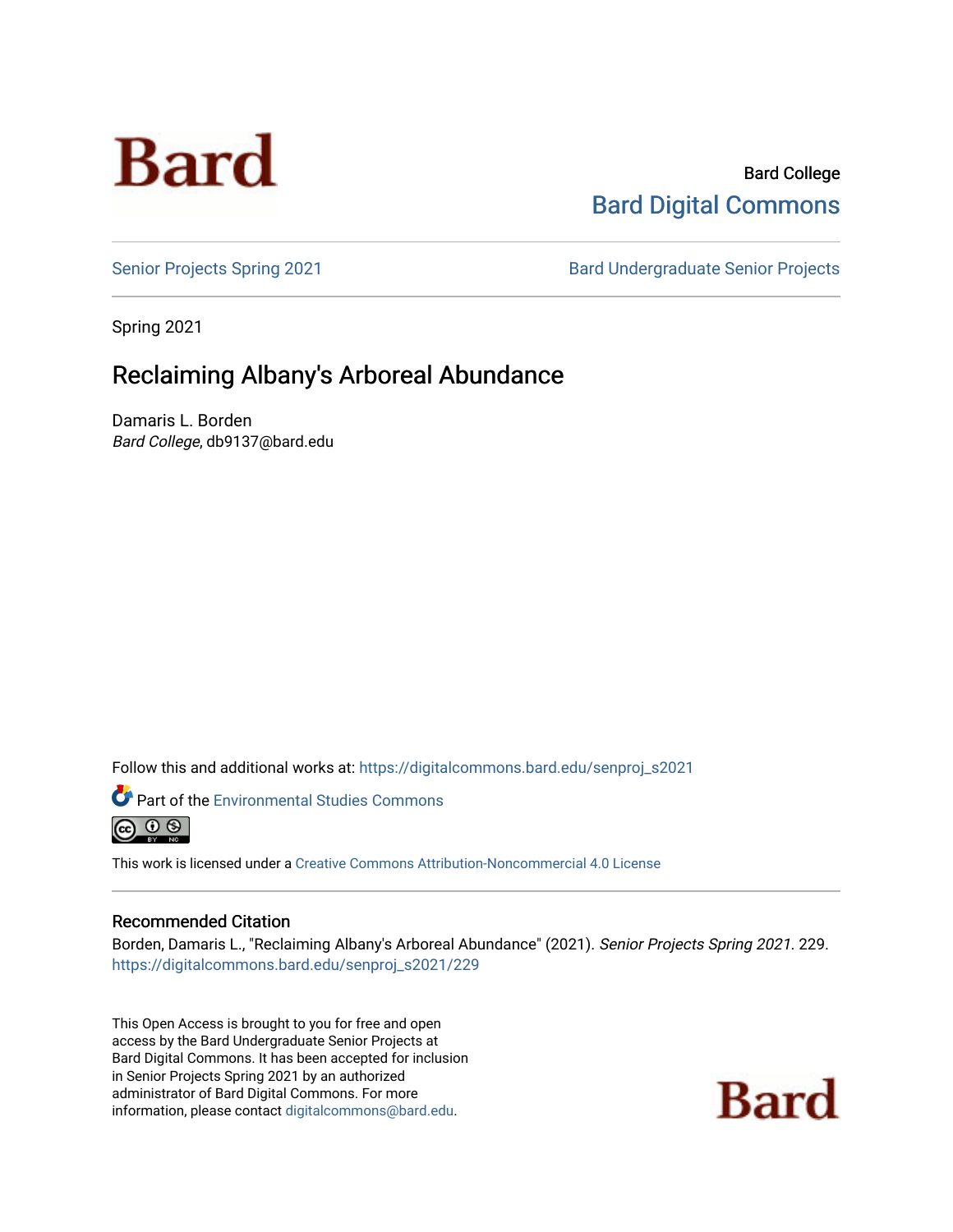Reclaiming Albany's Arboreal Abundance

Senior Project Submitted to The Division of Social Studies of Bard College

> by Damaris Lael Borden

Annandale-on-Hudson, New York May 2021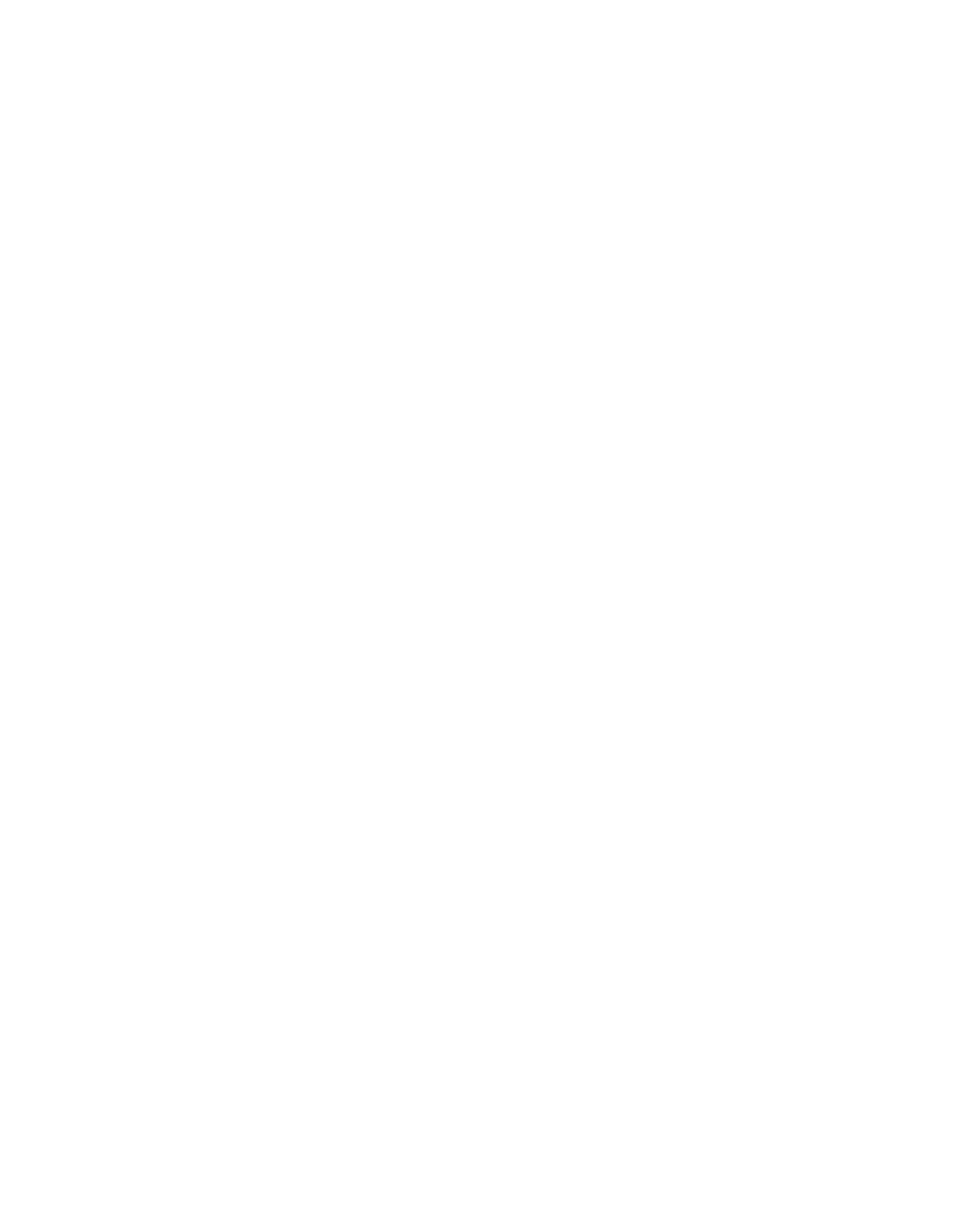I would like to dedicate this work to my mother, Dori Borden. We have always been a team, the two of us, so I see this as a victory for us both. You have supported me in every way possible: you have been a mother, a mentor, and a friend. For that, I am endlessly grateful. You gave up your college degree so you could invest yourself in my life with your arms wide open, so it is only right that I should dedicate my degree to you. It is because of you that I believe positive change is possible, and it is because of you that I feel capable of making it happen. I hope this work reflects that. Thank you for my life and for being in it. I love you very much, momma.

I would also like to dedicate this to Billie Johnston, and Lesbia (Abby) Cortez-- I like to think that your legacy lives on through me, I hope you would agree. RIP, I love you.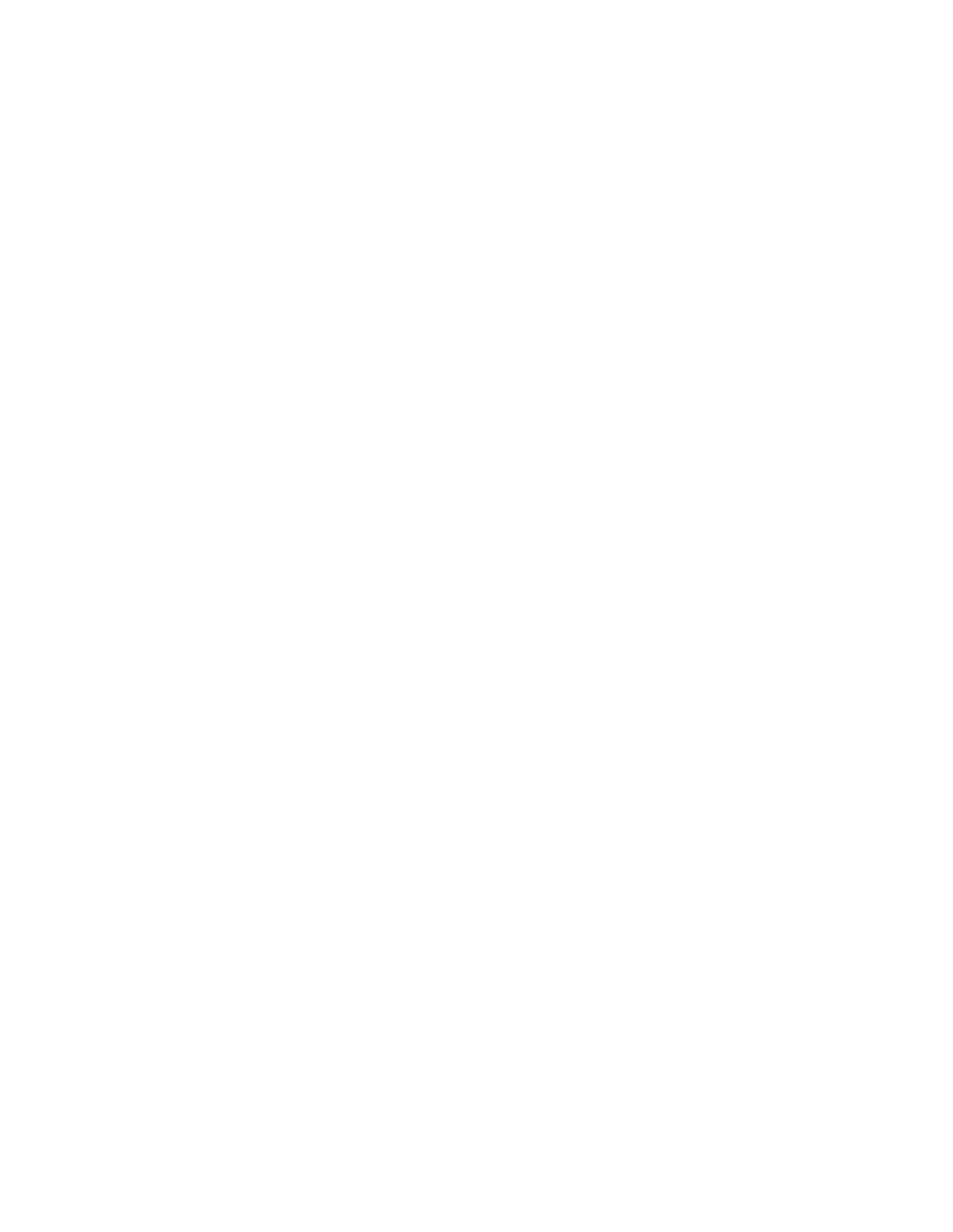*I want to give thanks, most of all, to my advisor, Dr. Myra Armstead. Two years and three different projects, you truly have the patience of a Saint. In all seriousness, spending this time with you has been a gift. It means a lot, how much of your time and energy you have shared with me. Your gentle guidance, wellspring of expertise, and good humor are exactly what I needed to cross this finish line, especially when it did not feel like I could. I have learned so much from you, and with you, during this time, and I am so glad to have built this relationship. Thank you for coming along this journey with me.* 

 $\mathcal{L}_\text{max}$  , where  $\mathcal{L}_\text{max}$  and  $\mathcal{L}_\text{max}$ 

This project would not exist without some very special people:

Dr. Caroline Ramaley, Dr. Monique Segarra, Dr. Eli Dueker, Dr. Gautam Sethi, Dr. Robyn Smyth. You have all taught, inspired, and supported me, and I'm pretty sure I've used something from each one of your classes in this work. Thank you all for everything, I could not have done it without you.

And thank you to my partner and my best friend: Zayd Normand. It is hard to imagine a scenario where I could have made it through this without you checking in on me and cheering me on. Your unending support means the world to me. I love you.

Lastly, thank you to Scott Kellogg for introducing me to this project. I look forward to seeing what the rest of our working relationship has in store.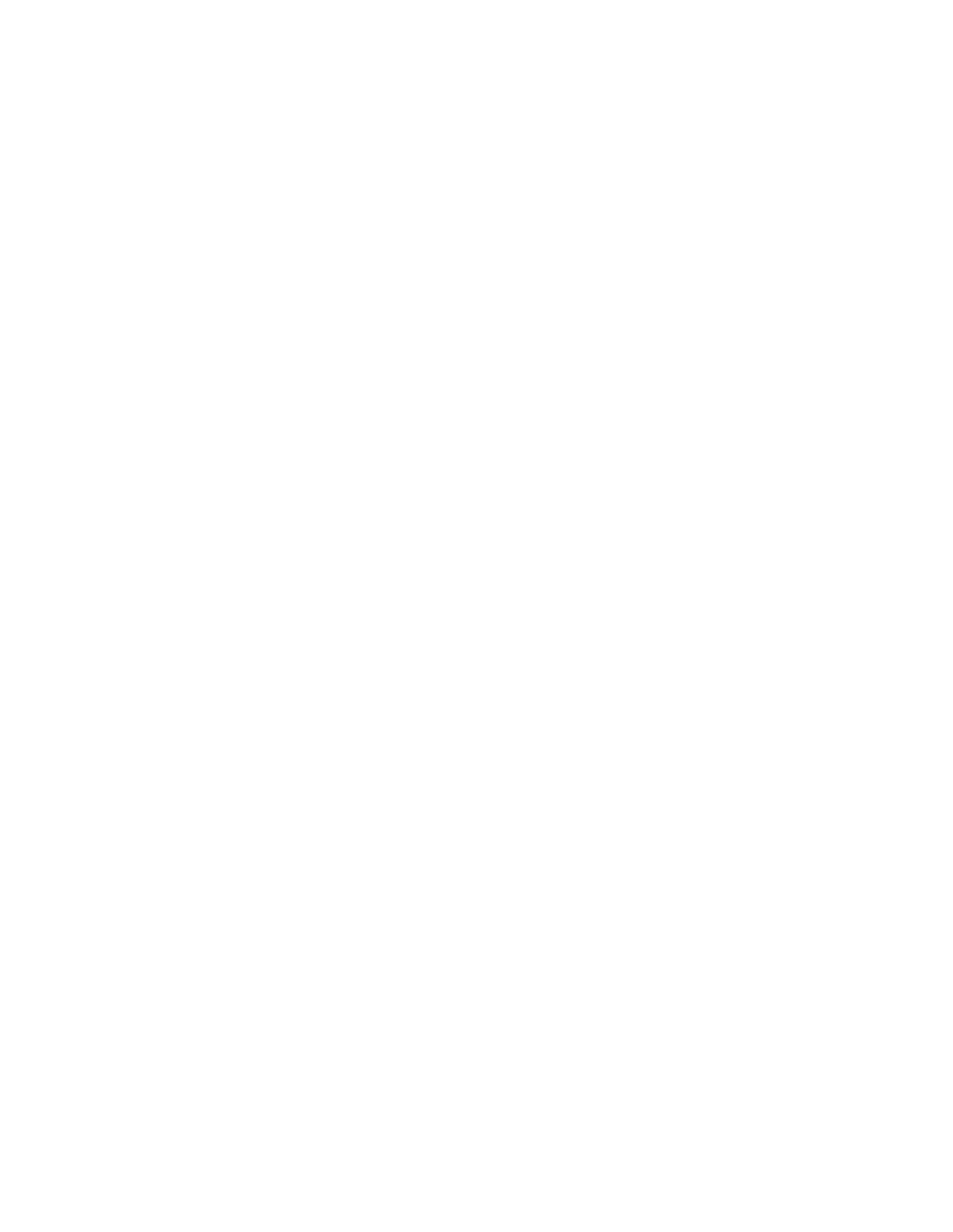## Table of Contents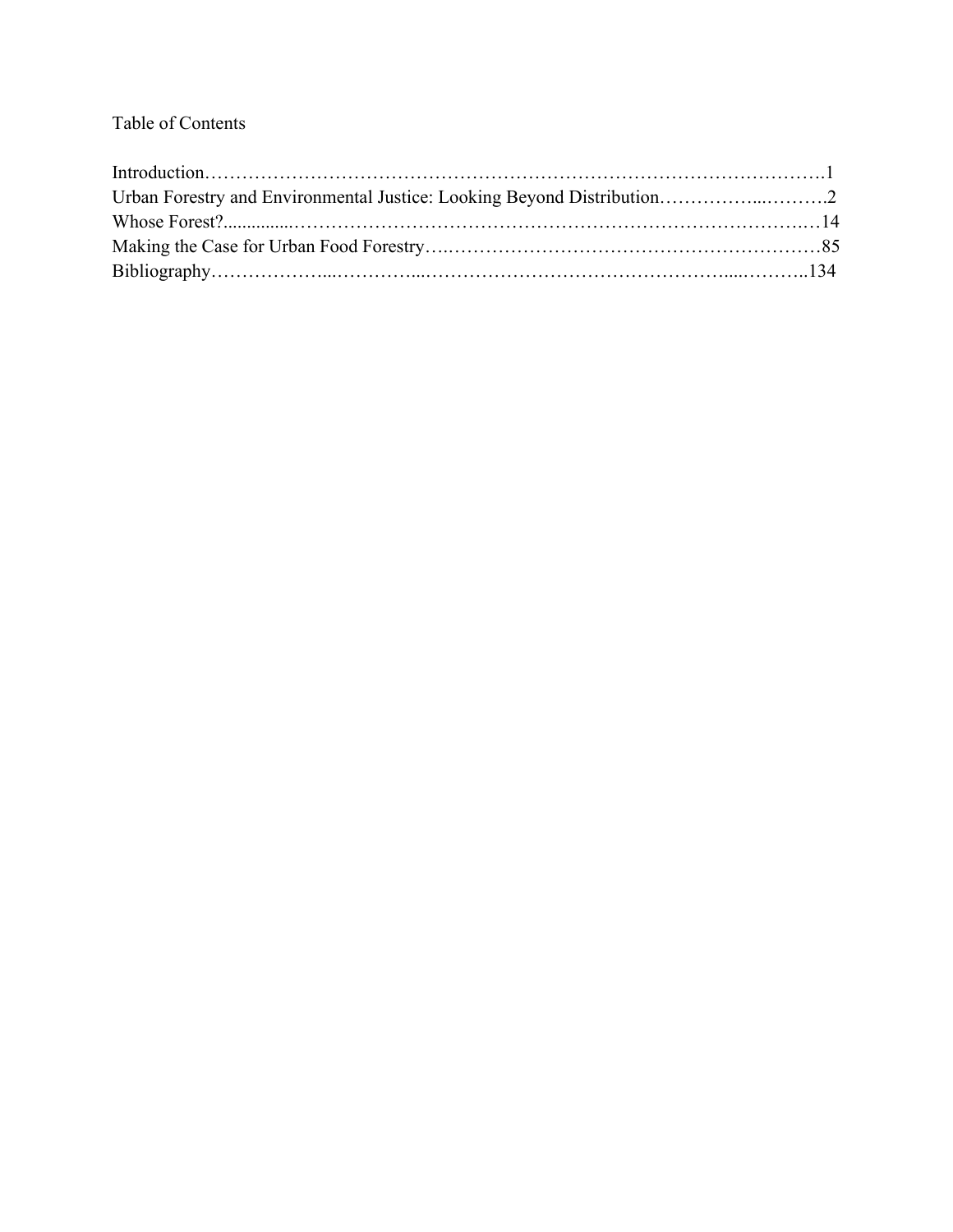#### **Introduction**

This summer, I look forward to interning with The Radix Ecological Sustainability Center. The Radix Center is an environmental justice nonprofit organization based in South Albany, New York. It is an urban farm as well as teaching center whose mission is to "promote ecological literacy and environmental stewardship through educational programs based around demonstrations of sustainable technologies". Through their work they hope to simultaneously tackle issues of food security and health as well as to restore native ecosystems and contaminated land, air, and water, particularly in Albany's South End neighborhood.

In large part, this project has been a learning experience for me to try and really grasp what that mission might entail. I started in the environmental conservation space because I have always known that there was something to the environment that is meaningful to me, and that was the most readily available avenue. Most of my college career has been trying to chip away at the pieces of that environmentalism that felt off. I quickly realized that this work is not about wilderness, it is about people. In the last couple of years, I have realized that cultivation: cultivation of food, of biodiversity, and of relationships is what is meaningful to me. But I still have a lot to learn about how to operationalize that.

Through the Radix Center I was introduced to the idea of Urban Food Forestry and its potential for abundance, sustainability, and justice. This paper is my exploration of that topic, and how it might fit into Albany's context, with a particular focus on the South End. During the project, it just so happened that things seemed to align at the federal, state, and local levels for meaningful engagement with urban forestry in Albany, so exploring that alignment is a big part of this paper.

1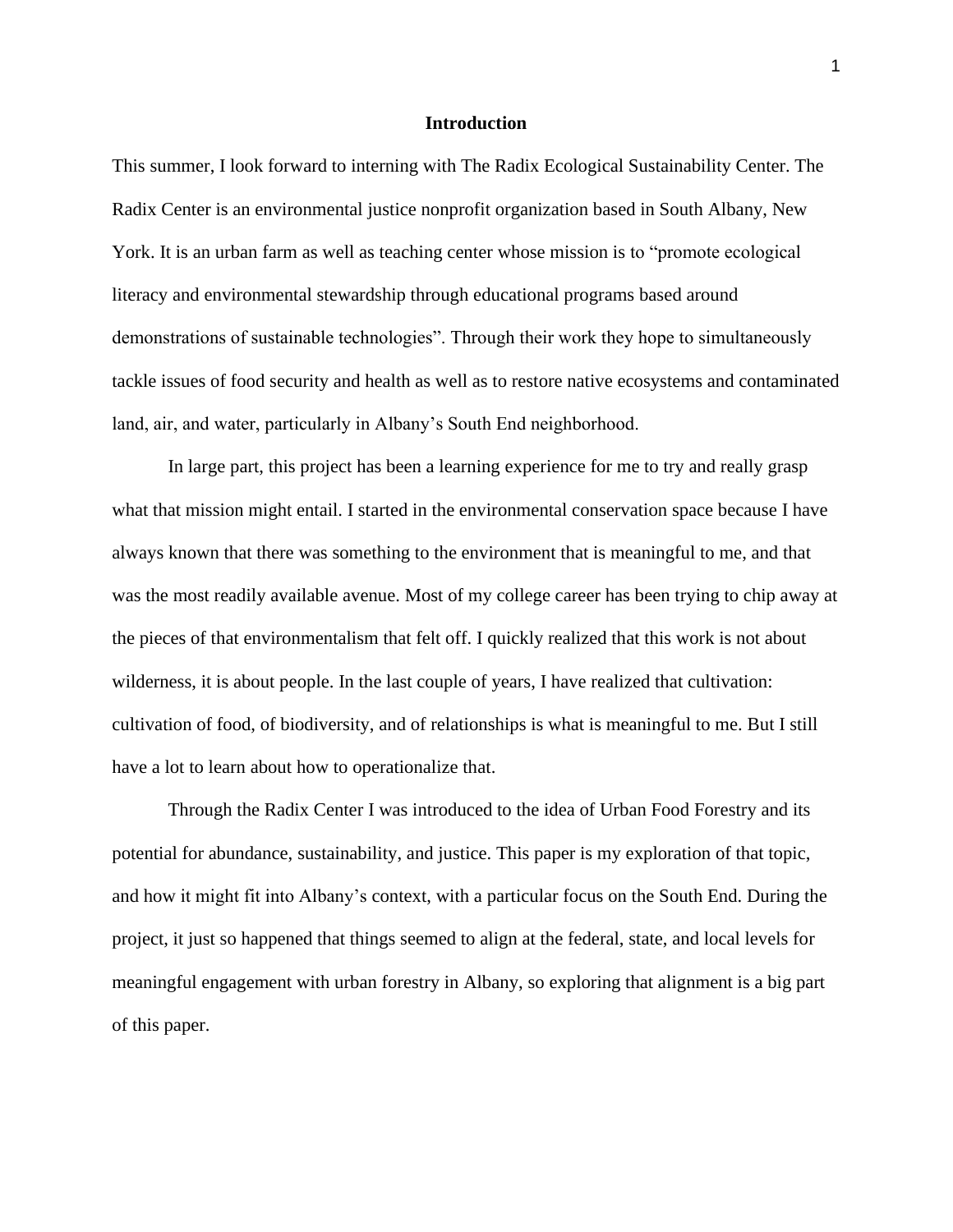#### **Urban Forestry and Environmental Justice: Looking beyond Distribution**

Last December (2020), Albany, New York was awarded a grant of \$75,000 by the Department of Conservation to perform a tree inventory (NYS DEC, 2020). This April (2021) they hired the Davey Tree Expert Company to perform this inventory; this consists of mapping Albany's forest and assessing the distribution of species, their size, and their overall health. The point of this is to have a better understanding of the future management needs (City of Albany, New York, 2021). The city called for the inventory, not just for formulating a management plan, but also for "making clear the value to be found in protecting and enhancing the city forest resources". This is a common tactic that has been used by municipalities in the last couple decades to increase funding to manage their forests. The values that the city emphasizes are trees' ability to improve air quality, remediate the urban heat island effect, reduce noise, manage stormwater, increase property values, and to add aesthetic beauty. Once the inventory is completed (expected August, 2021), the Davey group is also in charge of developing a Community Forest Management Plan (CFMP). This plan, also called the "Planting Plan", is supposed to formulate a vision for the long-term increase and maintenance of the city's forest in order to offset its recent decline. Like many other cities around the nation, Albany is in the process of cutting down all its ash trees due to the losing battle against the invasive Emerald Ash Borer (Fries, 2019). Even with the explosion of tree planting programs in the last couple of decades, the Emerald Ash Borer, Dutch Elm Disease, encroaching development, and urban stresses have caused a steady decline in urban forest cover nationwide (National Urban and Community Forestry Advisory Council, 2015). The Albany Planting Plan is reportedly intended to respond to local needs and environmental justice concerns (City of Albany, New York, 2021).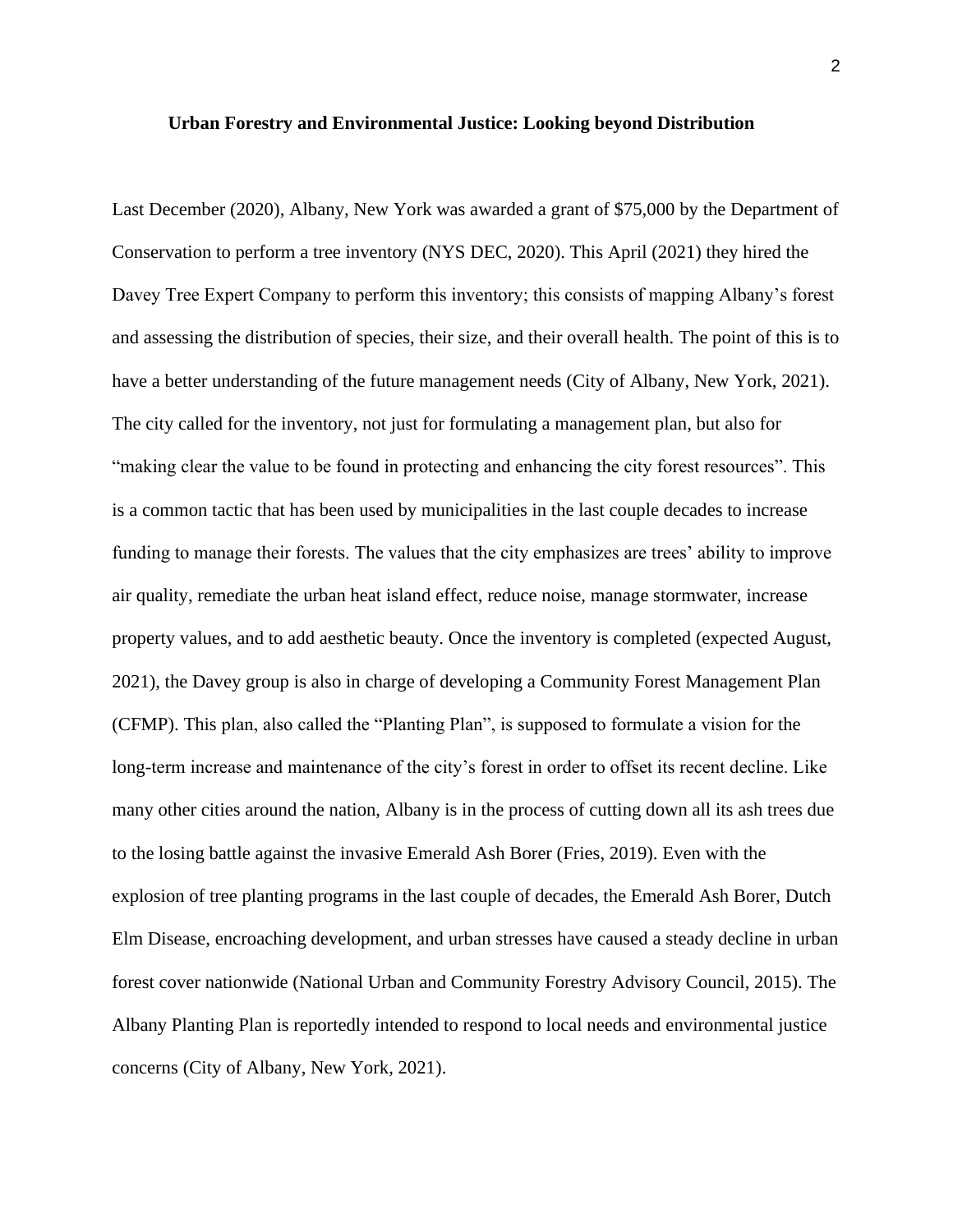In an article on the Davey Tree Expert Group's website about their approach to planning CFMPs with environmental justice in mind, they detail how wealthy areas with larger tax bases often have more trees because they can provide forestry departments with more funding (Davey Tree Expert Company, n.d.). To address this, they want to plant more trees in economically disadvantaged areas. Next to funding, they say that community support is the most important component of a successful tree planting program. At the bare minimum, this requires informing people when trees will be planted in their neighborhood, but ideally tree planters should work to build trust months in advance by connecting with community leaders and holding outreach events. They promote taking community opinion into account on tree species as a means of developing trust so that the project can move forward smoothly. Lastly, they aim to follow up to hear community concerns as the planting goes on so that they can keep trust intact and not slow the planting down (Davey Tree Expert Company, n.d.).

While it is good that the city is trying to maximize tree cover to benefit people's wellbeing and the city's functioning, and that they are considering environmental justice in the process, some of the underlying assumptions—looked at in light of how they fit into national and historic trends— raise concerns about whose vision will truly guide the development of Albany's forest for at least the next decade, and whether it will ultimately improve or will exacerbate overall equity. I hope that unpacking these assumptions will reveal opportunities to advance more broad environmental justice goals and to perhaps allow for a richer and more equitable vision for the city, its people, and its forest.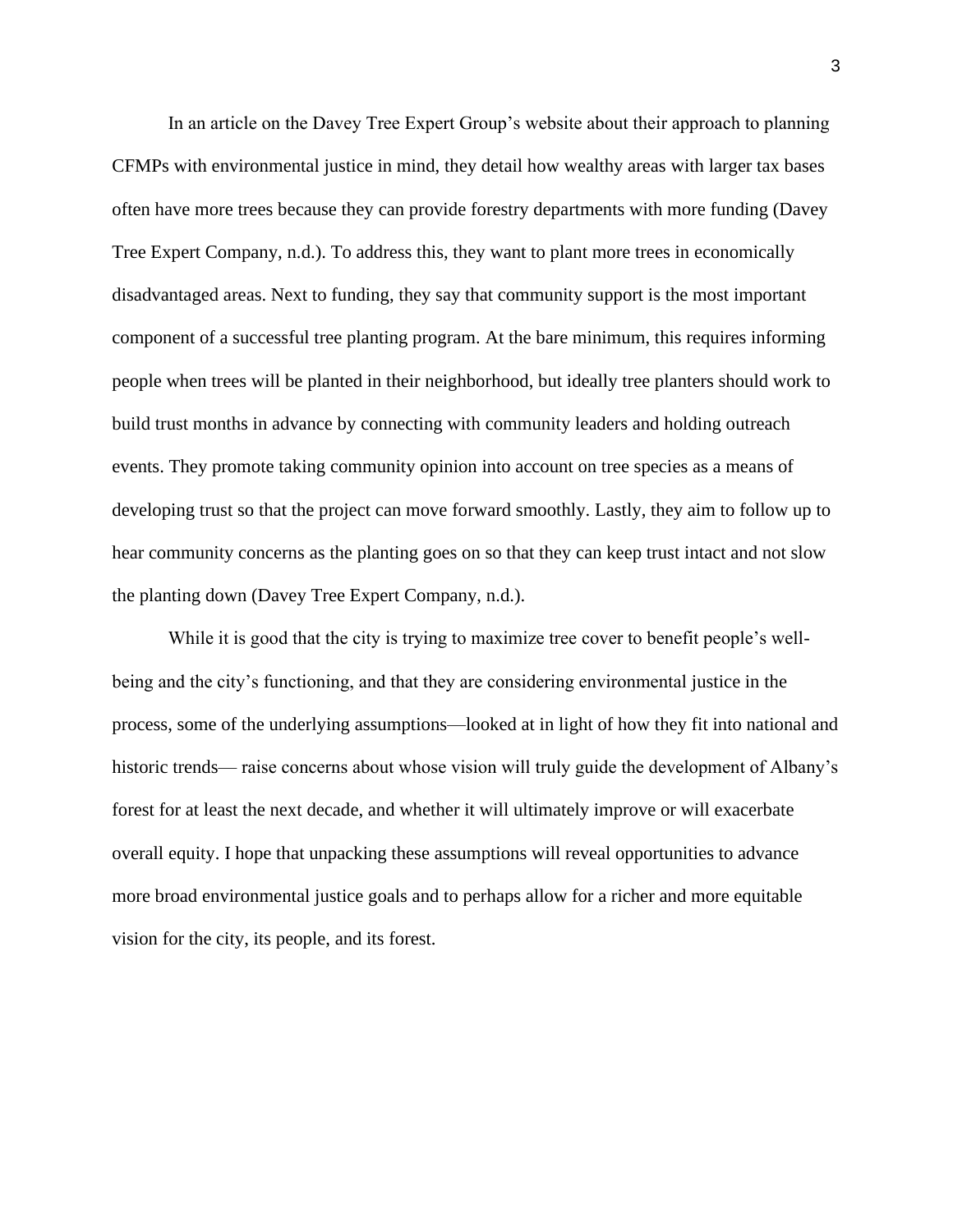#### **Urban Forestry Coordination**

Throughout the 1980s President Ronald Reagan pushed an agenda of austerity (Rabrenovic, 1996). He defunded public programs and social services to facilitate market-based solutions by private investment instead, aka replace public services with for-profit interests. This put stress on municipalities and made them need to compete with each other to attract private investment and keep their cities afloat, causing a host of environmental and social issues, many of which persist to this day. During his tenure as California's governor when asked about preserving the state's Redwood Forests, he famously said, "A tree is a tree. How many more do you need to look at?" (Jonnes, 2017). So, it is no surprise that he attempted to cut the Department of Agriculture's National Urban Forestry Program. Luckily for the program, a bureaucratic ally was able to save it from the chopping block, but the program was unfunded and neutered— according to that same employee, administrators could not even advertise about the program. Scientists and advocates started organizing around the idea of promoting trees not just as pleasant ornaments to a city's backdrop, but as crucial city infrastructure that could supplement existing grey infrastructure for less cost (Jonnes, 2017).

For the next decade, scientists partnered up with a couple of cities, namely Chicago, and got to work collecting data in order to create algorithms that could estimate the impact of any given tree to a city's functioning (Jonnes, 2017). This was a very work-intensive process (as in counting and measuring the individual leaves on thousands of trees, as one measure of many, kind of process), but by the end of the decade their research was starting to come to fruition to allow them to quantify tree benefits. This was a game changer for urban forestry, as it put it on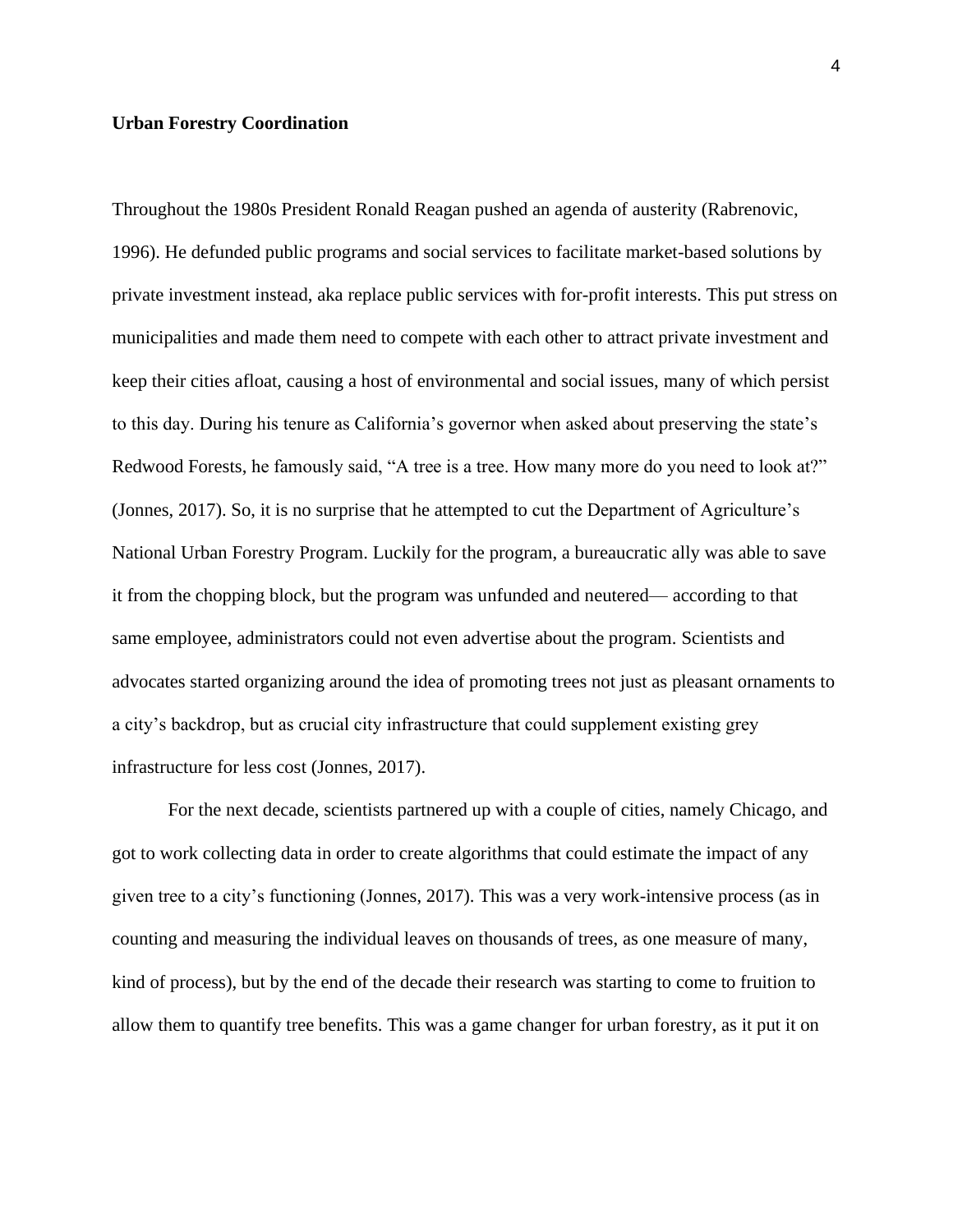the agenda in a real and serious way for the first time (Jonnes, 2017; National Urban and Community Forestry Advisory Council, 2015).

As this research came to a head, a coalition of mayors seized on the premise and decided to work together to create a collective tree planting program, soon after, they received support from an unlikely ally which gave them a boost of synergy (Jonnes, 2017). In 1989 GHW Bush announced the "America the Beautiful" greening program as well as the "Trees are the Answer" urban reforestation program. Demonstrating the bipartisan feelings about climate change at the time, he even promoted the program for its potential to slow global warming. The next year urban forestry was included in the illustrious Farm Bill and was allocated \$21 million, rising to \$24 million the year after (Jonnes, 2017). With the new data that now showed conclusive evidence of the potential of trees as a "value-adding magnet for economic development", urban forestry advocates began working with housing, energy, water, and air focused organizations on common goals (Jonnes, 2017; National Urban and Community Forestry Advisory Council, 2015).

In 1995 New York City started work on a city tree inventory, and in 2007 had the first ever truly comprehensive "Municipal Forest Resource Analysis", the results of this analysis prompted Mayor Bloomberg to increase the forestry budget from \$8 million to \$31 million (Campbell, 2011; Jonnes, 2017). This analysis, along with the boost in funding, served as the basis for their Million Trees NYC program which aimed to plant one million trees in the city by 2020. The program was a huge success and even finished two years ahead of schedule. This success can be attributed to their data-driven planning approach; the network of support they created to facilitate the program that included at least 70 city agencies, private donors, nonprofits, and volunteers; as well as a diversity of funding sources that included private donations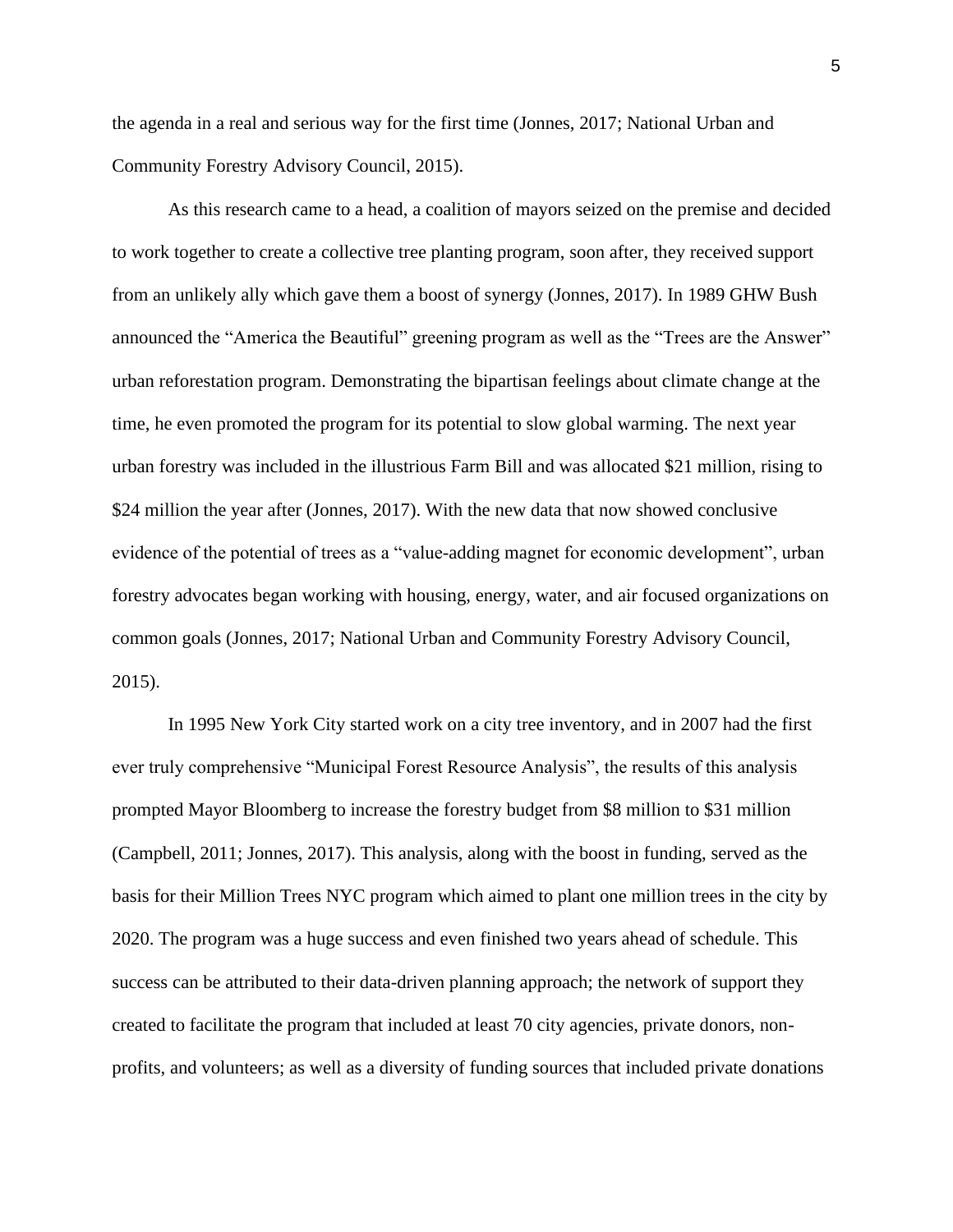as well as novel municipal funding mechanisms. One mechanism stressed the importance of changing city ordinances and zoning to accomplish greening goals, such as making developers install green infrastructure with new developments, for example. To the city administration, "such was the power of ordinance to remake a city at no cost to taxpayers" (Jonnes, 2017).

For the rest of the 2000s urban forestry research continued to proliferate, and so did municipal tree planting programs, with each city seemingly trying to do a bigger and better program than the last (Jonnes, 2017; National Urban and Community Forestry Advisory Council, 2015). Los Angeles decided to go for the million-tree goal as well, and even wanted to plant citrus trees for low-income communities, however this program did not achieve the same success as New York (Jonnes, 2017; Pincetl et al., 2012). Reasons for this included the lack of a clear and lasting funding mechanism, little community engagement or programmatic support beyond tree planting, as well as the assumption that planting a million trees would necessarily be a good thing in an arid and naturally unforested climate (Pincetl et al., 2012). One thing that came of the program, however, came from the initial mapping. This mapping showed stark disparities in tree distribution between different parts of the city that coincided with boundaries of race and class. For example, the Bel Air neighborhood had a canopy cover of 53%, while the South Central neighborhood had 7% (McPherson et al., 2011). This realization was one of the sparks for the next frontier of urban forestry, a paradigm that promoted urban tree planting as a way to combat environmental injustice (Jonnes, 2017; National Urban and Community Forestry Advisory Council, 2015).

A multitude of studies looking at urban canopy cover distribution have been done in municipalities around the country (and the world); many, but not all the studies, suggest that urban trees are less distributed near black and Hispanic communities (Riley & Gardiner, 2020).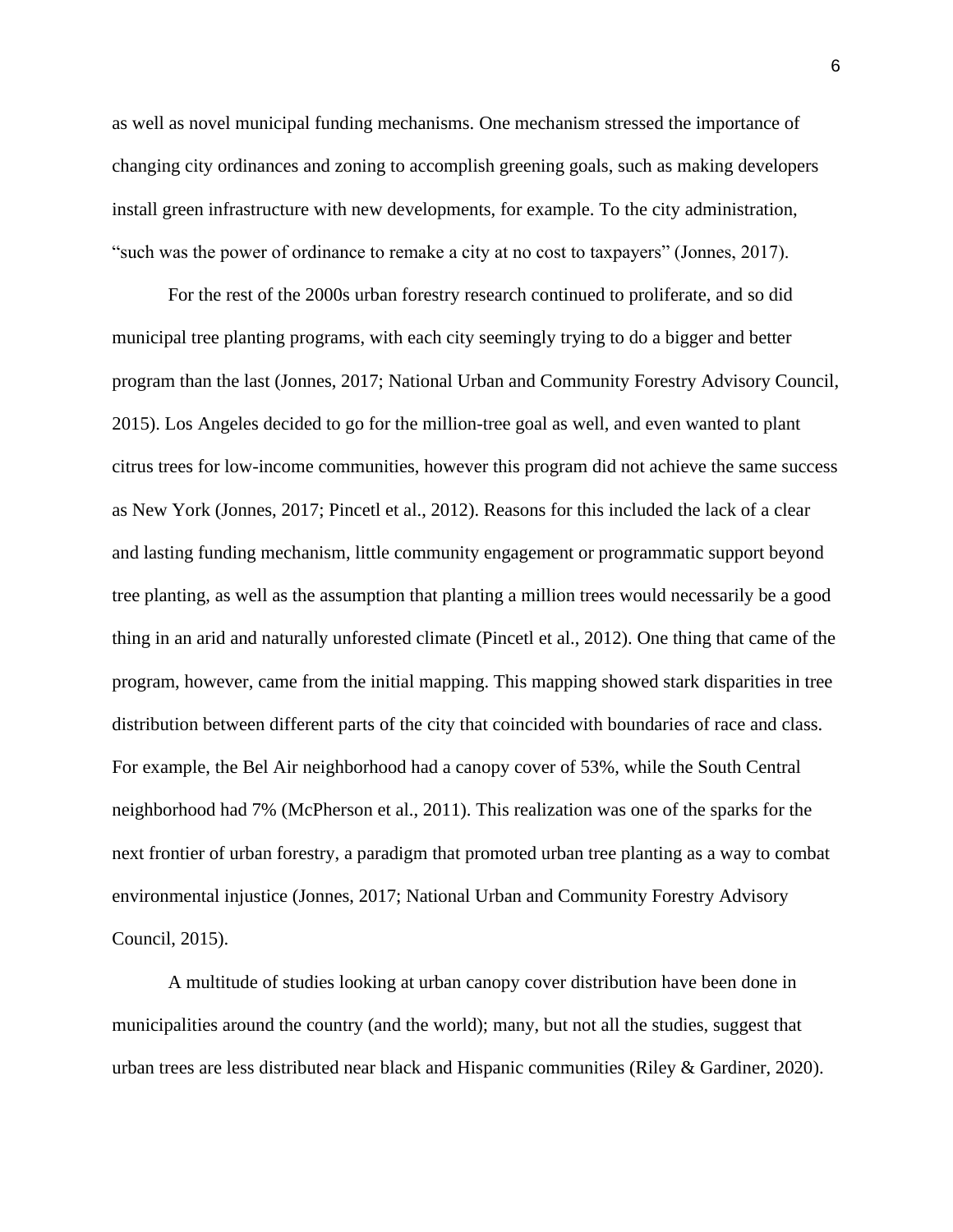When this is the case the tree distributions often follow contours of HOLC redlining maps. More consistently than with race, less tree distribution is associated with lower income and wealth (Watkins & Gerrish, 2018; Riley & Gardiner, 2020). Tree planting programs began adding the element of environmental justice into their plans, justifying it on the basis that not only did lowincome communities and communities of color have disproportionate exposure to environmental hazards, but they also had disproportionate access to amenities, such as city trees (National Urban and Community Forestry Advisory Council, 2015). Environmental justice became another support for forestry plans to lean on in promoting the importance of their mandates to increase urban forest cover.

Federal legislation requires that a Ten-Year Urban Forestry Plan be completed to guide and coordinate urban forestry efforts from across the country (National Urban and Community Forestry Advisory Council, 2015). In 2014 a group of urban forestry leaders and stakeholders convened to create a national urban forestry plan that would span from 2016 to 2026. The plan was put together by a "team of facilitators, researchers, and economists" (National Urban and Community Forestry Advisory Council, 2015). Interviews of 26 'thought-leaders' revealed key issues to be addressed by the plan based on research such as research on climate change, social justice, and economics/funding. In 2015 these key issues were "vetted and prioritized by community engagement to inform the draft". The key issues included:

1) Building human health and welfare through urban and community forestry

2) Expanding utilization of technology

3) Enhancing collaboration and communication in the field: build on existing work and partnerships

4) Making urban forestry a central element of community planning at the regional scale

5) Increasing urban forest health, biodiversity, and resilience

6) Expanding and targeting urban and community forestry research

- 7) Building effective leadership to champion urban and community forestry
- 8) Increasing funding for urban and community forestry

9) Expanding public awareness, education, and environmental literacy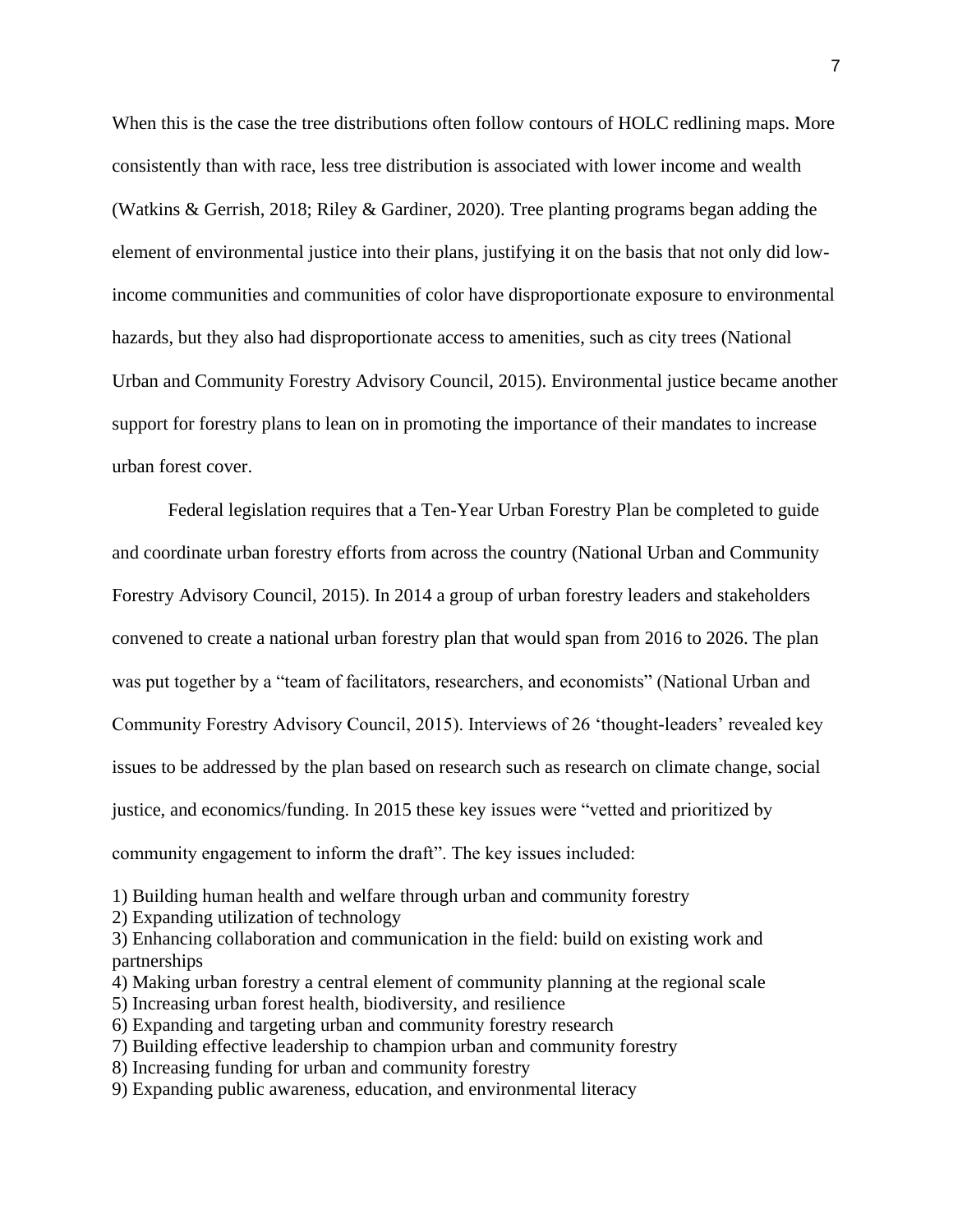10) Improving urban and community forestry management and maintenance 11) Enhancing stewardship of both trees and their urban and community forests 12) Building professionalism and broader access to the field 13) Increasing diversity for social justice and inclusivity 14) Fostering federal agency collaboration and program improvement

(National Urban and Community Forestry Advisory Council, 2015).

According to the report, "…since 2005, urban and community forestry has grown from an infant profession that often needed to justify its place at the table to a young adult that is often, but still not always, invited to the community planning table— though many thought leaders noted that UCF should have a seat at the head of the table" (National Urban and Community Forestry Advisory Council, 2015). They attributed this success to the increased utilization of technology and data in the last decade for assessing the value of urban forests. The next goal was to promote urban trees so that they can be seen as a core feature of infrastructure planning and city functioning, and to even find ways to make urban and community forestry be prioritized over development. This included advancing "the use of urban forestry as a core go-to solution for community problems, of equal importance to housing and transportation" (National Urban and Community Forestry Advisory Council, 2015).

The new paradigm shifts that were taking place included a change from focusing on tree selection and just planting trees, to a focus on developing "highly functioning, connected urban forests and functional, interconnected ecosystems" and maintaining current forests (National Urban and Community Forestry Advisory Council, 2015). The primary concern expressed throughout the document was the need to stop net loss of forest cover— all the other recommendations and key issues fed into this goal. Many of the thought leaders suggested that "considering the potential benefits of trees, especially around psycho-social and health benefits, will catapult the field ahead in the coming decade", which would be a better way to reach the public and policy makers rather than just focusing on ecology and infrastructure-based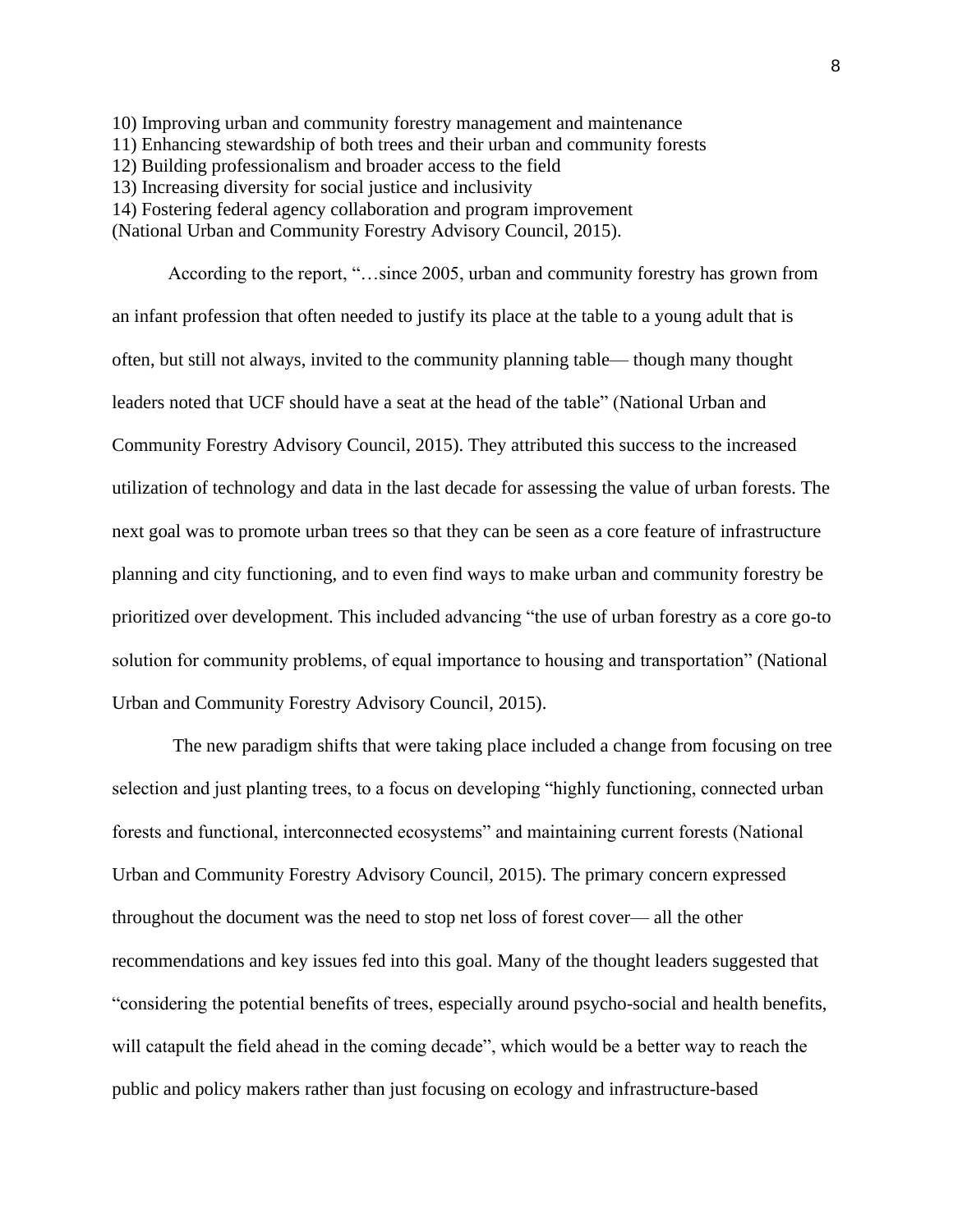ecosystem services (National Urban and Community Forestry Advisory Council, 2015). Still of great importance was the need to secure funding at all levels, particularly for maintenance of trees. They hoped that by educating and bringing awareness to the public and policy makers about the ever-increasing importance of trees they could secure more funding for upcoming forestry initiatives.

While not a part of the 12 key issues, the report did include themes and some discussion around connecting with underserved communities and those involved in environmental justice and food justice advocacy to promote urban forestry. They established the explicit goal of creating action plans based on "effective and authentic community engagement"; the barriers to this in the past twenty years according to the report was that the urban forestry profession was "not diverse and has not developed a high comfort level or experience in working with lowincome or multi-cultural communities of color", and so had not yet developed networks of trust (National Urban and Community Forestry Advisory Council, 2015). The report emphasized the need to not go in with preconceived plans, but to instead listen to stakeholders and incorporate their feedback to address their self-professed needs. The paper included the example of how "an attempt to offer shade trees to an undeserved neighborhood fell flat, until they decided to offer fruit trees, which caused a rush on the supply of fruit trees", this was then an entry point to promote shade trees and general canopy increase (National Urban and Community Forestry Advisory Council, 2015). Apparently, giving away fruit trees has been a highly effective way to garner public interest and support in urban forestry, and has helped launch several forestry initiatives, such as in Pittsburgh and Los Angeles.

Like how, as the report described, cities treat trees as additions to planning instead of as a central component, this report seemed to treat environmental justice as a means to create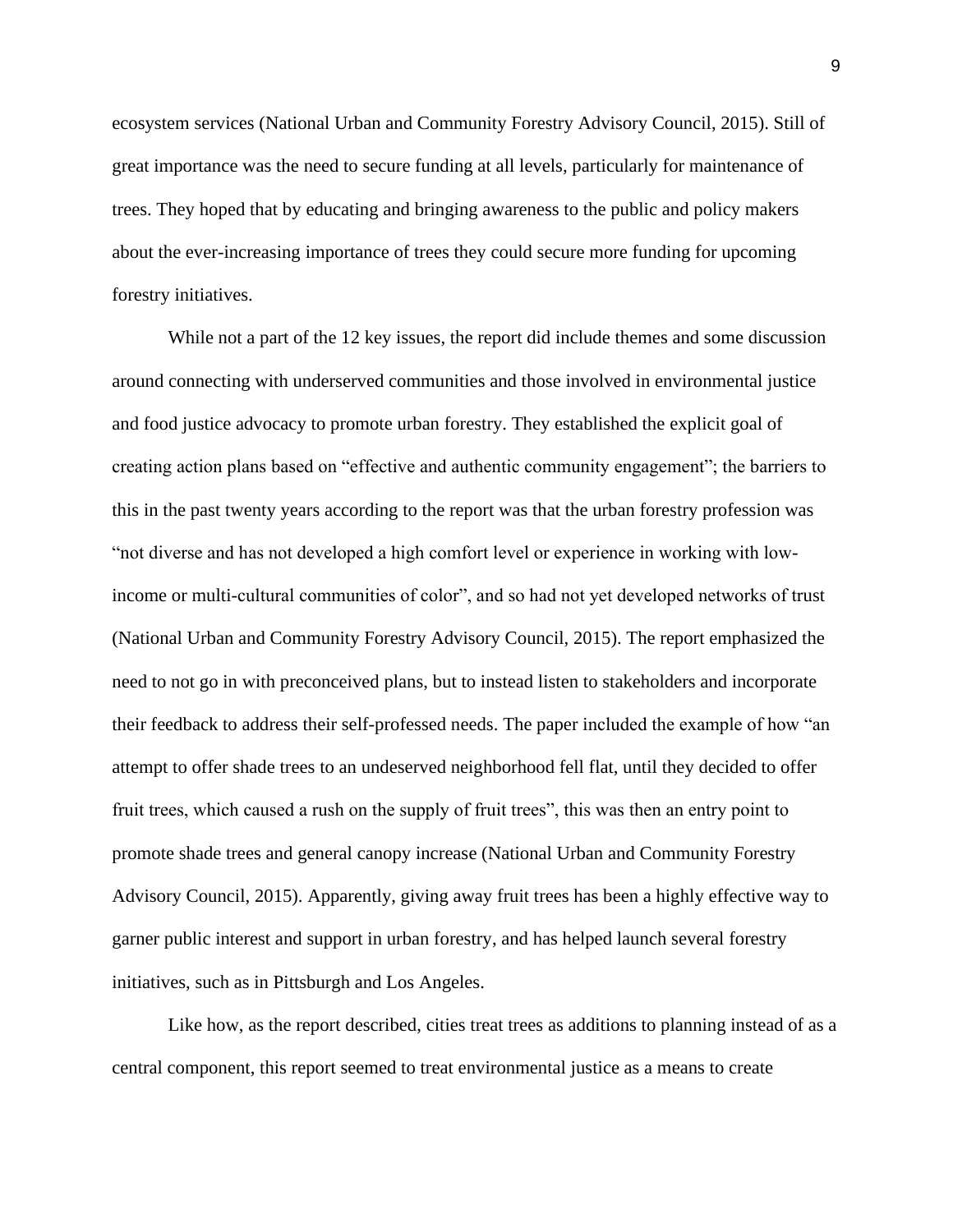additional public support and increase tree cover, but this was an afterthought rather than a central component. They described the need to engage with and listen to communities without preconceived goals, yet the overall purpose of community engagement was to advance their agenda to increase public support for urban forestry so that it will be easier to fund the maintenance and growth of urban forests. For example, they promoted free fruit trees because it seemed to be a meaningful avenue to promote interest and awareness of community forests, but still promoted this simply as an entry point to supporting their overall goals mentioned above, rather than investigating why fruit trees might be a meaningful connection point with communities and how the program could be molded by those values.

They come from the point of view that certain economically disadvantaged communities are not very moved by the premise of increasing urban forests primarily due to a lack of awareness or education about the benefits of trees. However, the environmental justice literature suggests otherwise. Assumptions about trees as being universally beneficial and desired has caused some tree planting programs to falter in reaching this goal, and even exacerbate inequities (Carmichael & McDonough, 2018). In 2011, riding the wave of increased interest in treeplanting, Detroit attempted to initiate a tree planting program of its own (Carmichael  $\&$ McDonough, 2018). To their surprise, they received a significant amount of pushback from some nearly a quarter of the residents they reached out to, many of whom made explicit requests for the city to not plant additional trees in their neighborhood (Carmichael & McDonough, 2018). This upset the assumption that trees are an indisputable amenity with universal support, which befuddled the municipality.

A team of researchers conducted an ethnographic study to determine the cause of this rift. Multiple interviewees, all of whom were black, reported that many of them were hesitant to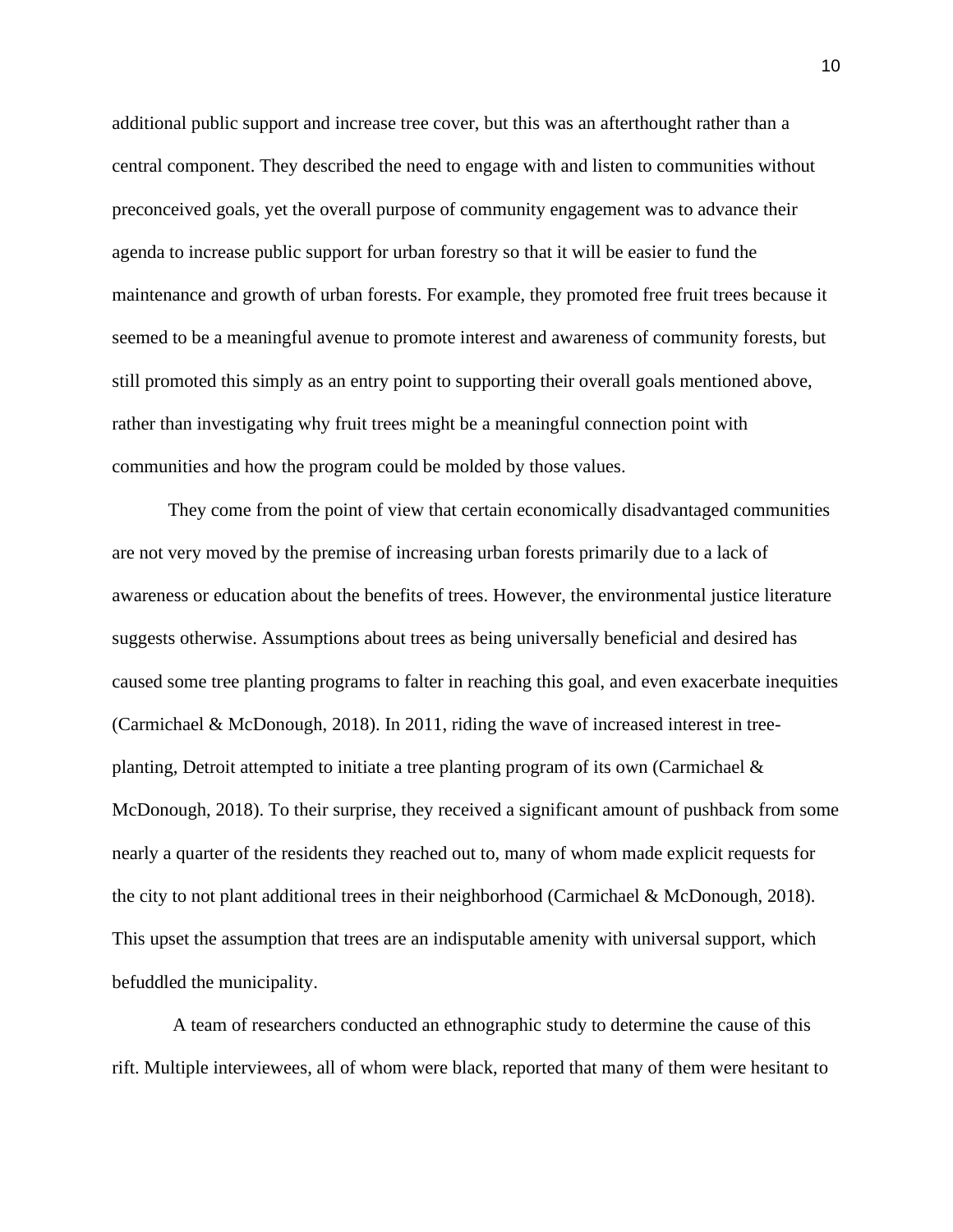allow tree plantings, even if they reported personally liked trees, because they did not want to deal with the extra maintenance that they felt the trees would require, considering how little maintenance support the city gave for their current trees, sidewalks, and other infrastructure (Carmichael & McDonough, 2018). Additionally, some residents reported feeling distrustful of this program because of the city's previous inexplicable removal of all their trees in the 1960s. They attributed this to a government desire to increase surveillance abilities, facilitate policing, and to reduce future maintenance costs of the trees. This history caused them to feel weary about the city suddenly coming in to do the opposite. Even though the city seemed to be correcting a past injustice, the opposite action had the same reaction because both actions diminished people's sense of agency and did not take into account past events and historic traumas that influenced the uneven tree distribution and people's feelings about it (Carmichael  $\&$ McDonough, 2018).

Similar results were found in Baltimore. Of 26 people surveyed, only 14 had positive feelings towards a tree planting program (Battaglia, et. al., 2014). Concerns ranged from complaints about pests and nuisance wildlife associated with trees, pollen allergies, and property damage, to concerns about trees that were already dead, and gentrification. Residents also expressed skepticism about the program because past politicians tried to initiate similar, but failed, programs to use it as an 'election card', and they also felt like other issues were more pressing, such as trash collection. Some urban communities have valid reasons to "fear the forest", as unfocused tree planting programs that fail to properly address potential disservices of trees or those that only focus on distributional justice, rather than procedural justice, may be ineffective or even harmful (Battaglia, et.al., 2014).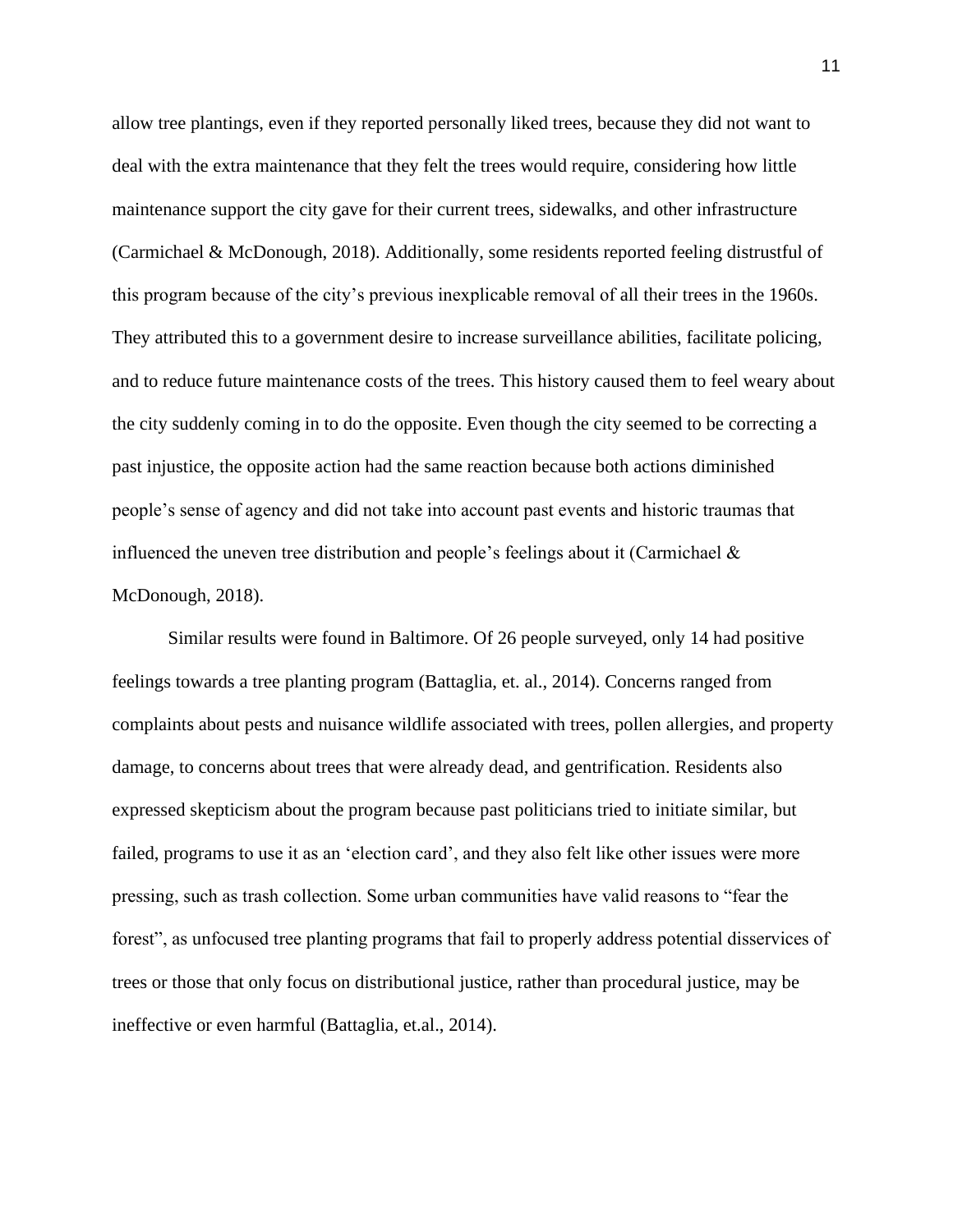It is not enough to simply increase tree distribution to address environmental injustice, because it is like treating a symptom without addressing the underlying condition. The urban landscape is a function of historical patterns shaped by the forces of political and economic regimes, which have caused a multitude of injustices for certain communities based on constructs such as racism, classism, sexism, ableism, etc. (Kitchen, 2012). Forest cover is but one of many services and amenities denied to marginalized communities, and so to bring about environmental justice we cannot only do it by simply increasing trees.

Notably, the 2016-2026 report recommended marketing urban forests as "habitat for urban citizens'' (National Urban and Community Forestry Advisory Council, 2015). It suggested a narrative about how habitat restoration allowed for the bald eagle to rebound, so we should "focus on the effects of the destruction or loss of function of our human habitat—urban forests and how to take action to halt its destruction" (National Urban and Community Forestry Advisory Council, 2015). This metaphor betrays the forestry-minded (rather than ecologically, or socially minded) biases of the report's authors.

A habitat's ability to support life is not just based on its trees and/or infrastructure, it is based on its ability to meet life-supporting needs, such as supplying nutritious and appropriate food, ample shelter, clean air and water, and networks of inclusive relationships that allow for the forest's inhabitants to live secure, full, and healthy lives. While trees might be able to assist with some of these things, if foresters really want people to regard the forest as habitat, they should try to see how the forest can be used to meet, or at least not further compromise, those immediate needs. I also find it ironic that the goal is to manage urban forests as "functional and interconnected ecosystems", yet the dominant parts of this 'ecosystem' are sterile trees that cannot reproduce on their own or provide much sustenance to people or wildlife.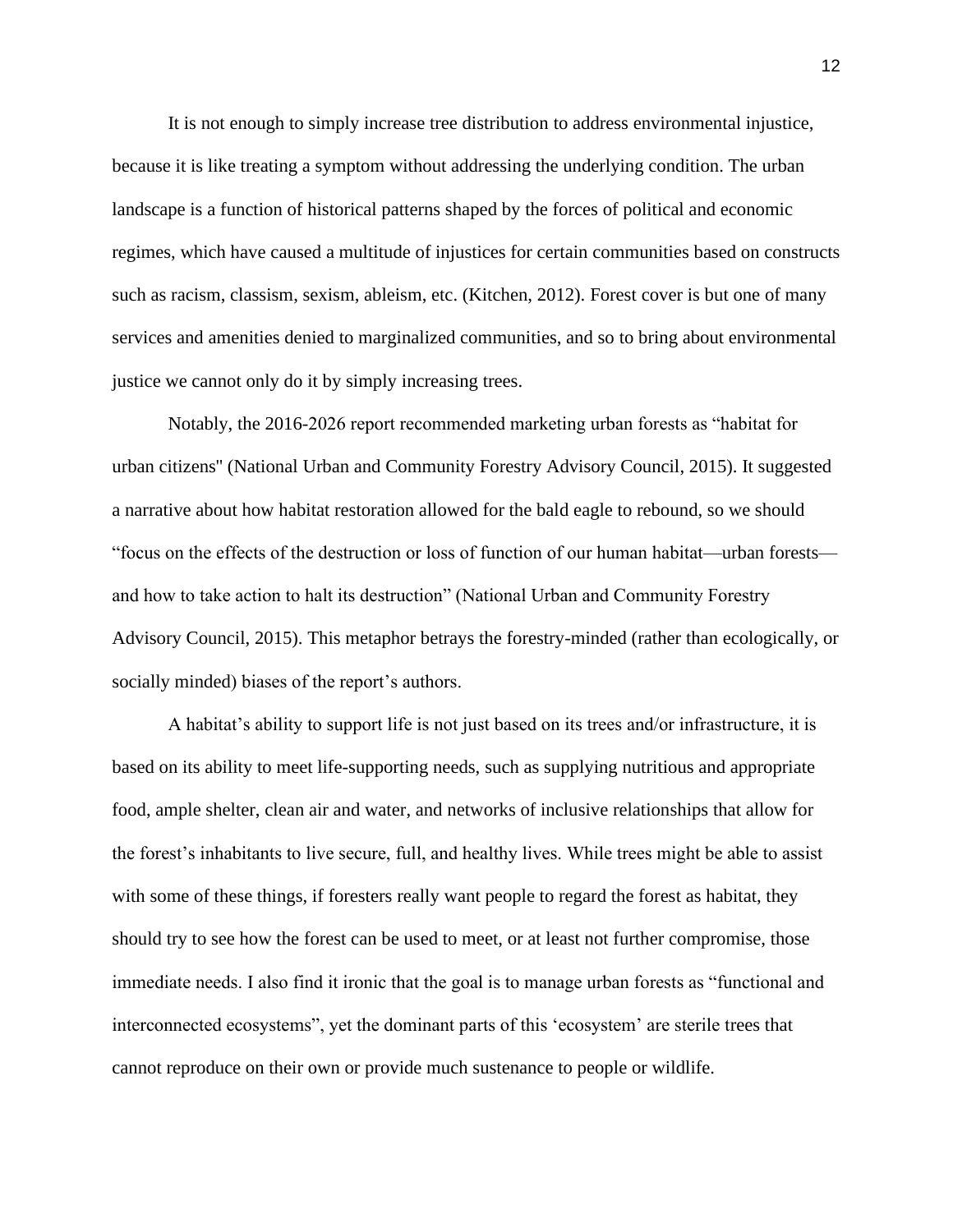In Portland, Oregon's 2018 tree planting strategy: Growing a more equitable urban forest, the authors describe their attempts to address their city's inequitable forest cover-- one of the most unevenly distributed urban forests in the country. In the report they emphasize taking time to build trust and ongoing relationships, actively listening, and trying to work collaboratively to make the forest fit the needs of their underserved communities. During this process they revealed that,

Interestingly, a lack of understanding around the symbolism of trees and how they are perceived by different cultures was identified as a common thread in government-resident relations. City officials learned that value is relative, and that the constantly asserted ecosystem services pitch doesn't resonate with everyone…. A mismatch exists between professional framing of the importance of trees and community interests....A one-size-fits-all tree planting mentality will not work to meet the needs of various communities….For example, when asked what benefits trees provide, participants commonly cited food, medicine, wood, and shade. Many of the most common benefits that municipalities often promote – like carbon sequestration and stormwater management – didn't even make the list (Portland Parks and Recreation, 2018).

Since the field of urban forestry is pretty coordinated, I will spend the rest of this next chapter trying to tease out how this mismatch came about in the field, and how this has played out in Albany's context at a macro level. During this process I also interviewed a handful of Albany residents to try and get a peek at the ground-level of how this is playing out in the current moment. In the last chapter, I incorporated themes from these conversations into my broader ideas on Urban Food Forestry through the frame of Nature-Based Thinking, as an alternative to the prevailing urban forestry paradigm of Nature-Based Solutions. The hope is that this will be an interesting place to spark conversations from as Albany's Community Forest Management Plan approaches.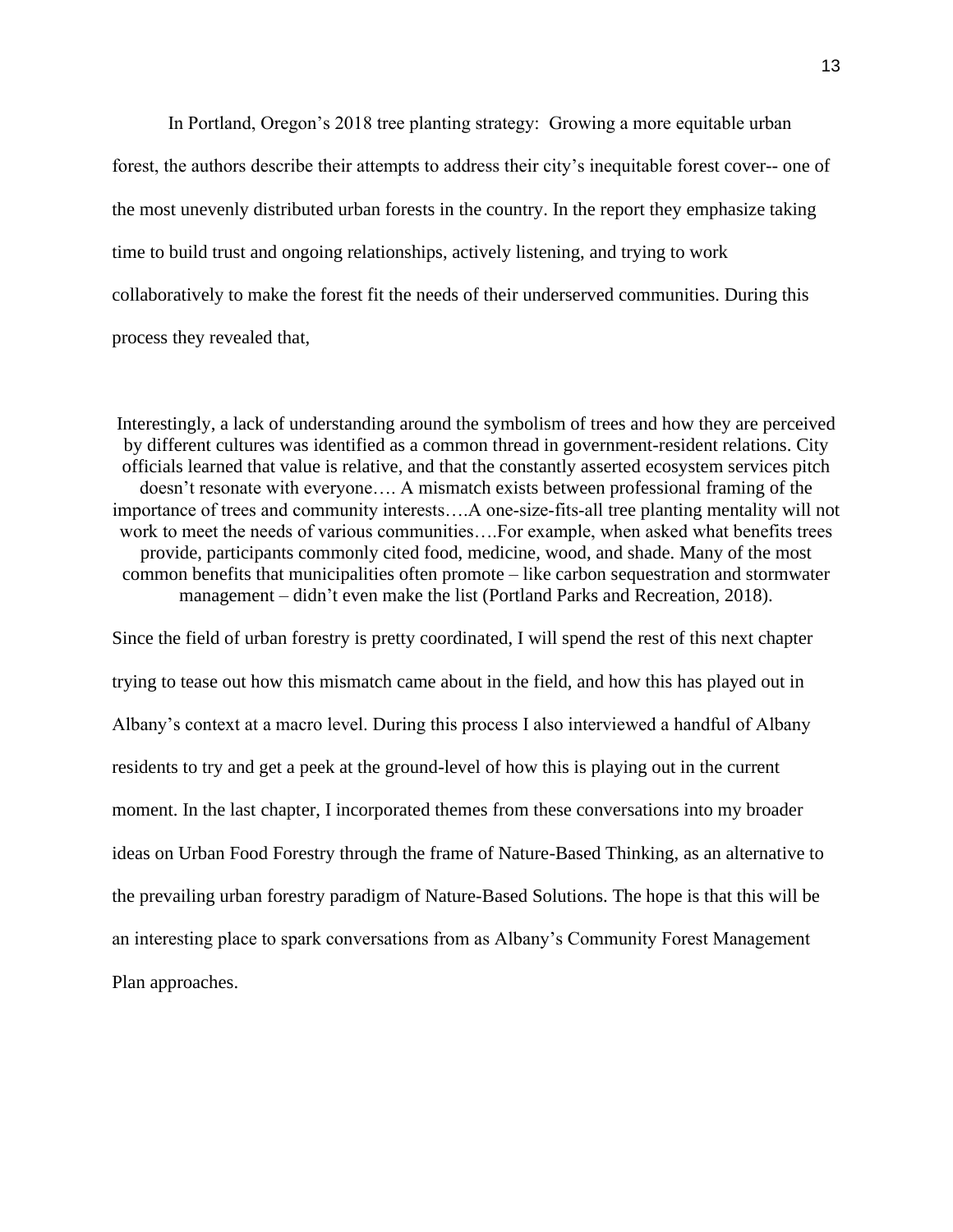#### **Whose Forest?**

Environmentally minded policies tend to be targeted at restoring, returning to, or working with nature. This begs the question of what defines 'nature', or what is 'natural'? Western thought generally conceives of nature as an overriding and in some senses divine force, one that we have relationships with, but are separate from. In this paradigm, nature in its purest and most virtuous form is wilderness— the destined state of the living world as created by natural forces in the absence of human influence. However, this line of thinking is as natural, or perhaps I should say as universally true, as any other social construct— as in, it is not. Like psychology, culture, or economics, nature is dynamic, complex, networked, and impossible to define in an allencompassing manner. And in fact, disciplines like psychology, cultural studies, economics, and environmental studies are simply different ways to try and understand the same thing: our dynamic, complex, and interconnected world that we exist within and depend upon. In an everchanging world, whose systems as we have known them are being stretched to their limits by the out-sized influence of a small portion of the human population, the natural world, and our relationship with it is at the forefront of public consciousness.

My degree program of Environmental and Urban Studies is emblematic of the recently shifting popular conception of the environment, not as something diametrically opposed to human influence, but as an all-encompassing set of relationships in which humans are as deeply entangled as any tree, bird, or bee. One does not need to go to the countryside or to a national park to experience nature, because it is around us all the time; our cities are just as much a part of the environment as any wild place. This line of thinking, while a development from the previous popular paradigm, is not entirely new, but is instead a part of the worldview held common to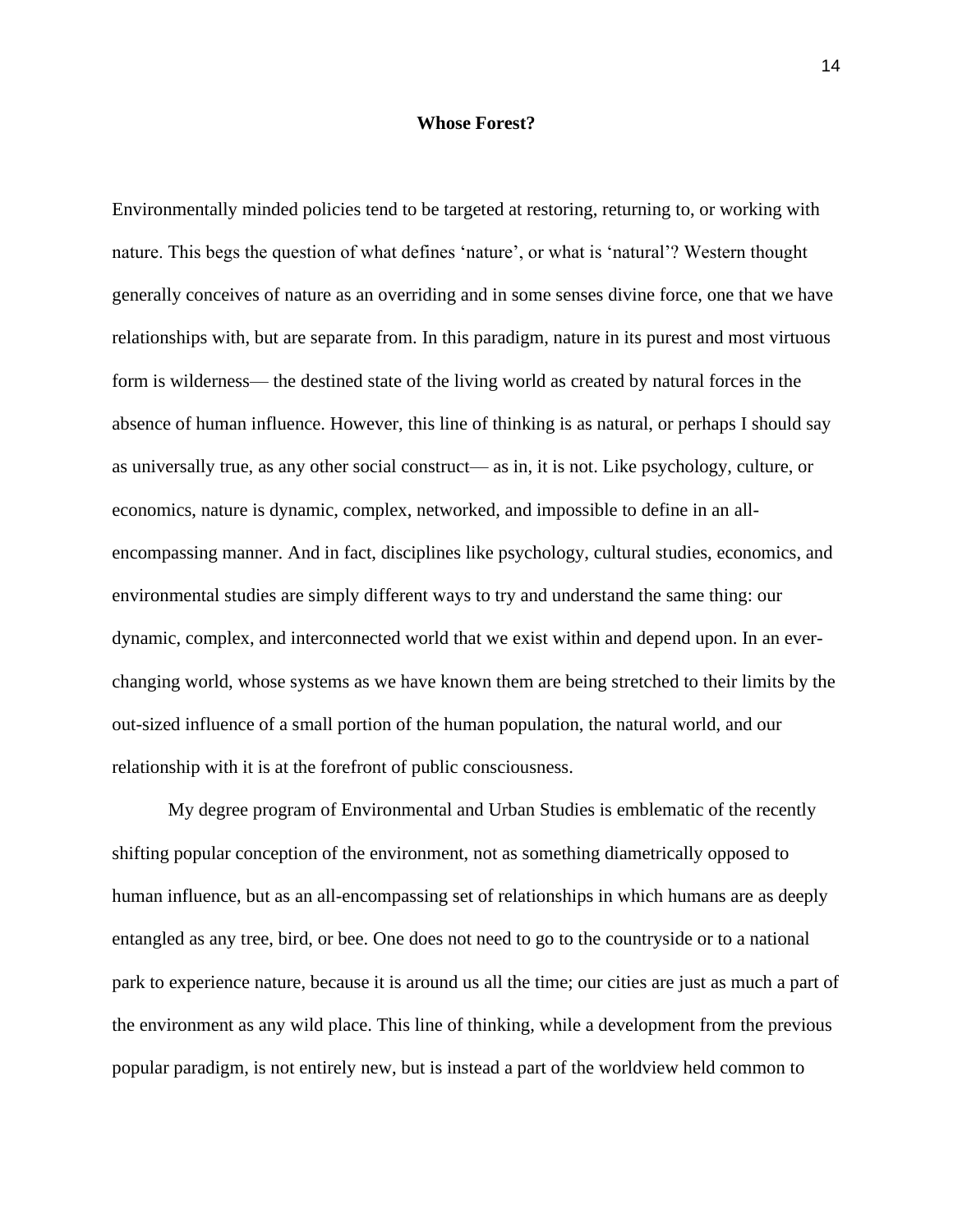many cultures, past and present, who center values of reciprocity with the living world. To understand the human values that have shaped Albany over time, we need to start from the beginning.

Albany, like most other major cities in the United States, sprung up where it did because it was a societal hub prior to colonization due to its rich natural resources and opportune location for travel and communication. Most urban forests in Europe can be characterized as "postdevelopment urban forests" (McBride & Jacobs, 1986). This is because their forests do not consist of many of the species or features of the forests that existed prior to extensive development. Meanwhile, urban forests in the United States and in Canada are largely transitional forests that are a fusion of pre-colonial/pre-development forest characteristics and imported characteristics. According to McBride & Jacobs "An understanding of the structure of the presettlement forest and the factors influencing the change into a post-development urban forest, is necessary to be able to manage the transitional urban forest and to predict the future characteristics of post-development urban forests". Essentially, it is important to understand what pre-colonial forests were like, and what (who) shaped them in order to effectively manage the current forest in order to meet its optimal future development. This is not just about what species shaped and may continue to shape our urban forests, but what and whose values shaped and may continue to shape them.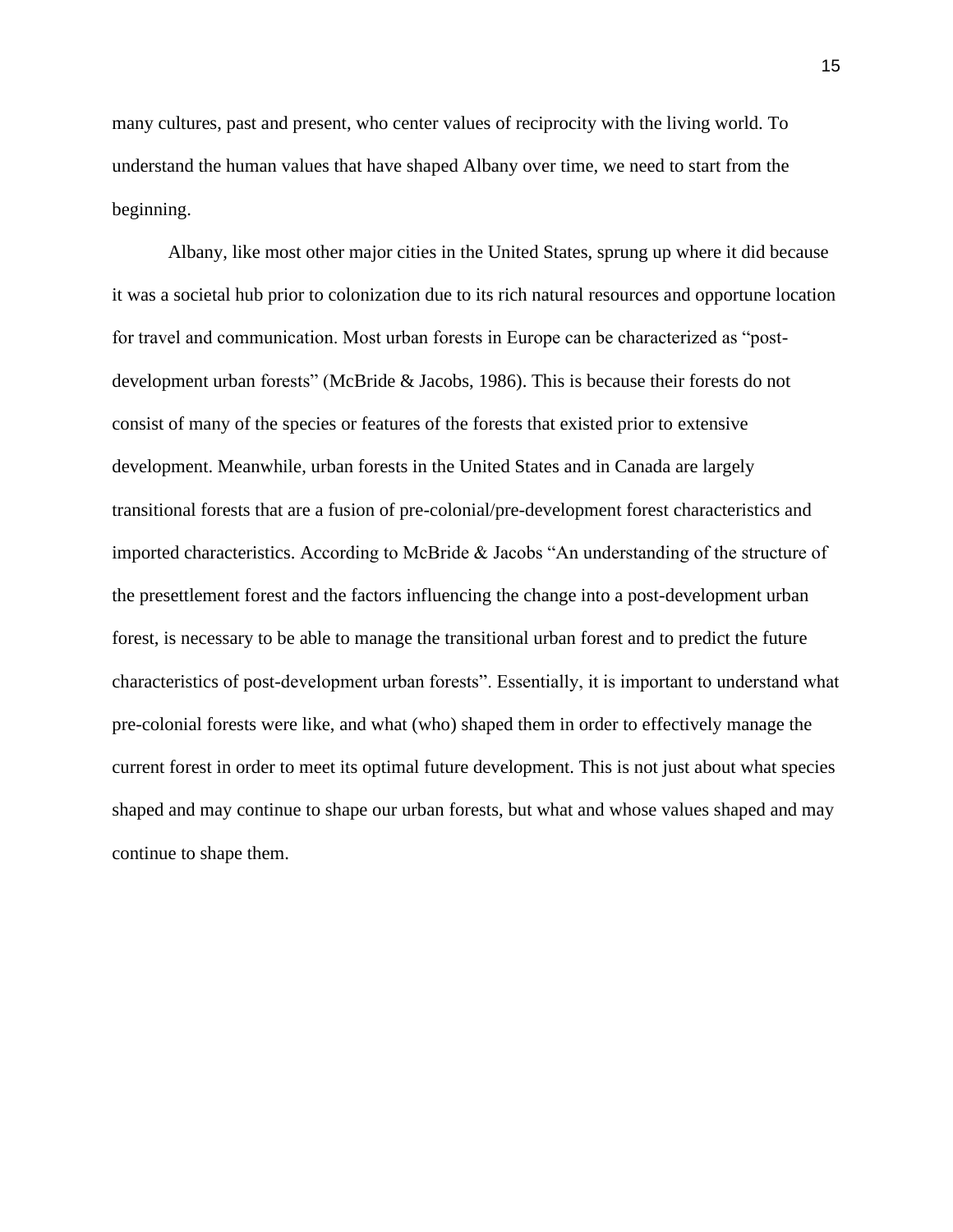#### **Albany's Natural History and First Peoples**

As of about 20,000 years ago nearly all of what is now New York State was covered by massive ice sheets that blanketed much of the North American continent during the last Ice Age (Albany Pine Bush Preserve Commission, n.d.). The ice that was over present-day Albany was estimated to be around one mile thick. As glaciers moved and shifted over time, they pushed surface rocks and sediment along creating mounds called glacial moraines. The climate warmed and the ice melted, leaving these moraines blocking the meltwater's flow which caused water to pool in what was Glacial Lake Albany; this lake encompassed much of the Hudson River's north to south range. For many years, rivers flowed into Glacial Lake Albany depositing sand, rocks, and sediment along the lake's bottom. The primary source of this was the Mohawk River which today is still the largest tributary of the Hudson River. The lake eventually drained, but these sandy deposits remained. Wind and sand resulted in an undulating landscape dominated by sand dunes. Eventually, ecological succession started by grasses and herbs stabilized these dunes and matured into what would later be known as the Albany Pine Bush, or the Albany Pine Barrens so named because of the relatively low fertility of its sandy soils and the dominance of the pitch pine ecosystem. The Albany Pine Barrens are one of the largest inland pine barren ecosystems in the world; they now encompass approximately 6,000 acres, but prior to European colonization encompassed around 25,000 acres. Over time water runoff carved through parts of the land creating streams and rivers that became the centerpieces of their own kinds of communities within the larger ecosystem (Albany Pine Bush Preserve Commission, n.d.).

From their first arrival in the post-glacial lands of the North American continent, indigenous peoples were instrumental in shaping its ecology. This was a highly dynamic process;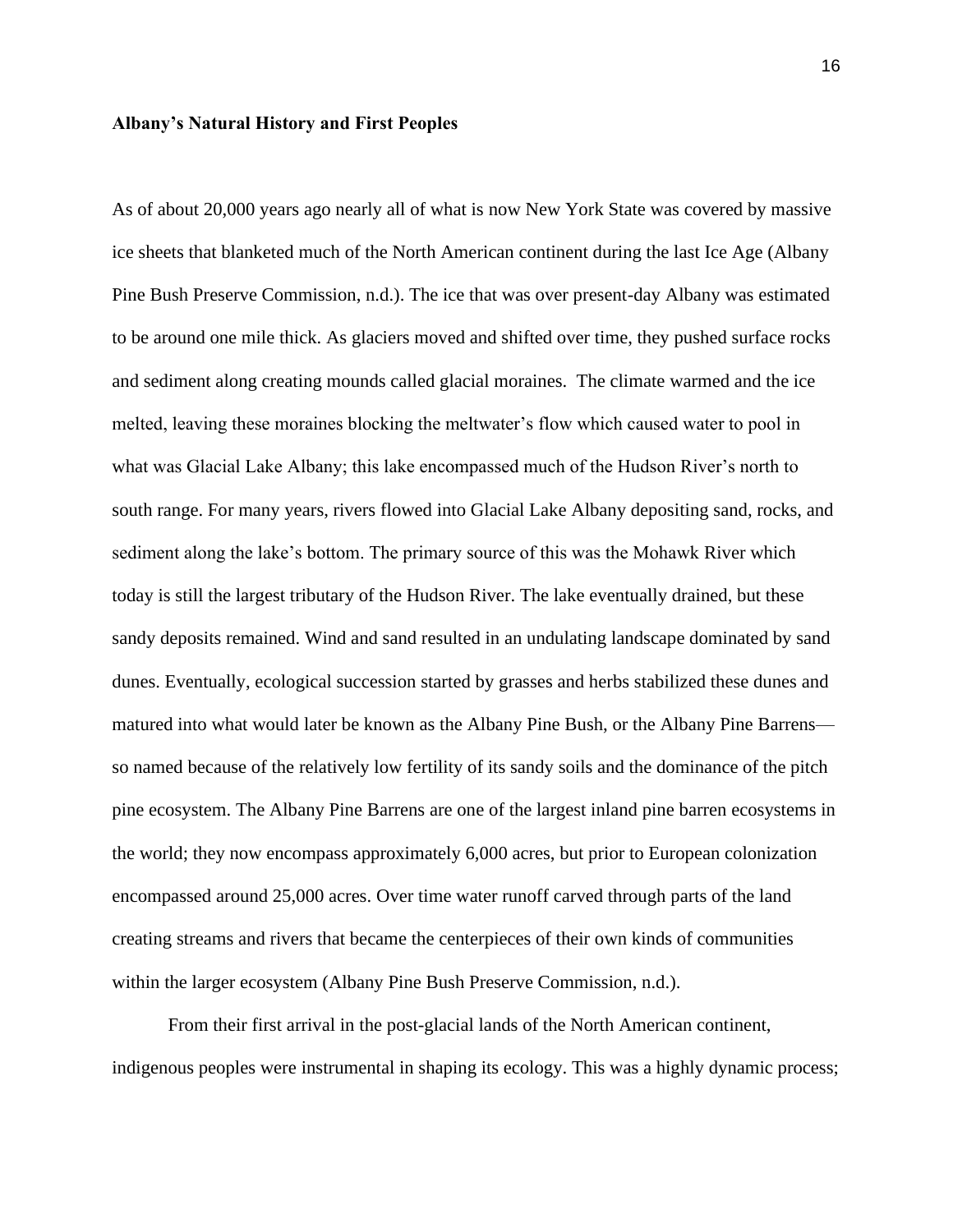as the glaciers retreated, plants, animals, and people moved in where they intermingled and created unique communities (Abrams & Nowacki, 2008). At first, climate facilitated the shift from boreal coniferous forest to temperate forests dominated by deciduous trees. Later, as happened all over the world, people took over for climate as the most significant factor in shaping the ecosystems around them. Their tools and techniques for doing so have been long ignored, contested, or downplayed by historians and ecologists alike, largely due to European preconceptions held about Indigenous peoples. Both the idea of the 'irresponsible incendiary' and the romantic idea of the 'noble savage' lend to misunderstandings about indigenous agroecological techniques. These sentiments lie at opposite ends of the spectrum of mythical ideas about Indigenous Peoples of the Americas, yet both served the same purpose of justifying the removal of Indigenous Peoples from their lands. One technique that is perhaps the most misunderstood and left out of the picture is prescribed fire: the purposeful and rejuvenating ignition of forests and fields. Traveling over the Bering Land Bridge between Russia and Alaska, the first peoples of the American continent had to be intimately familiar with fire for survival in their subarctic environment. As they traveled across modern-day Canada and the United States, they developed methods for using fire as a land-management tool to shape the environment beyond what would happen from just the 'normal' dry weather fire season (Abrams & Nowacki, 1983). Contrary to our Smokey the Bear intuitions, this was not a force of destruction, but one of disturbance that maximizes biodiversity and the abundance of food. These practices were not universal to all Indigenous Peoples of the Americas, nor were they practiced the same way, but they do play a big part in the story of Albany's ecology thanks to its original human inhabitants.

Indigenous Americans have lived along the Hudson River and its tributaries for at least 9,000-13,000 years— since the retreat of the glaciers of the last Ice Age (Bradley, 2007). The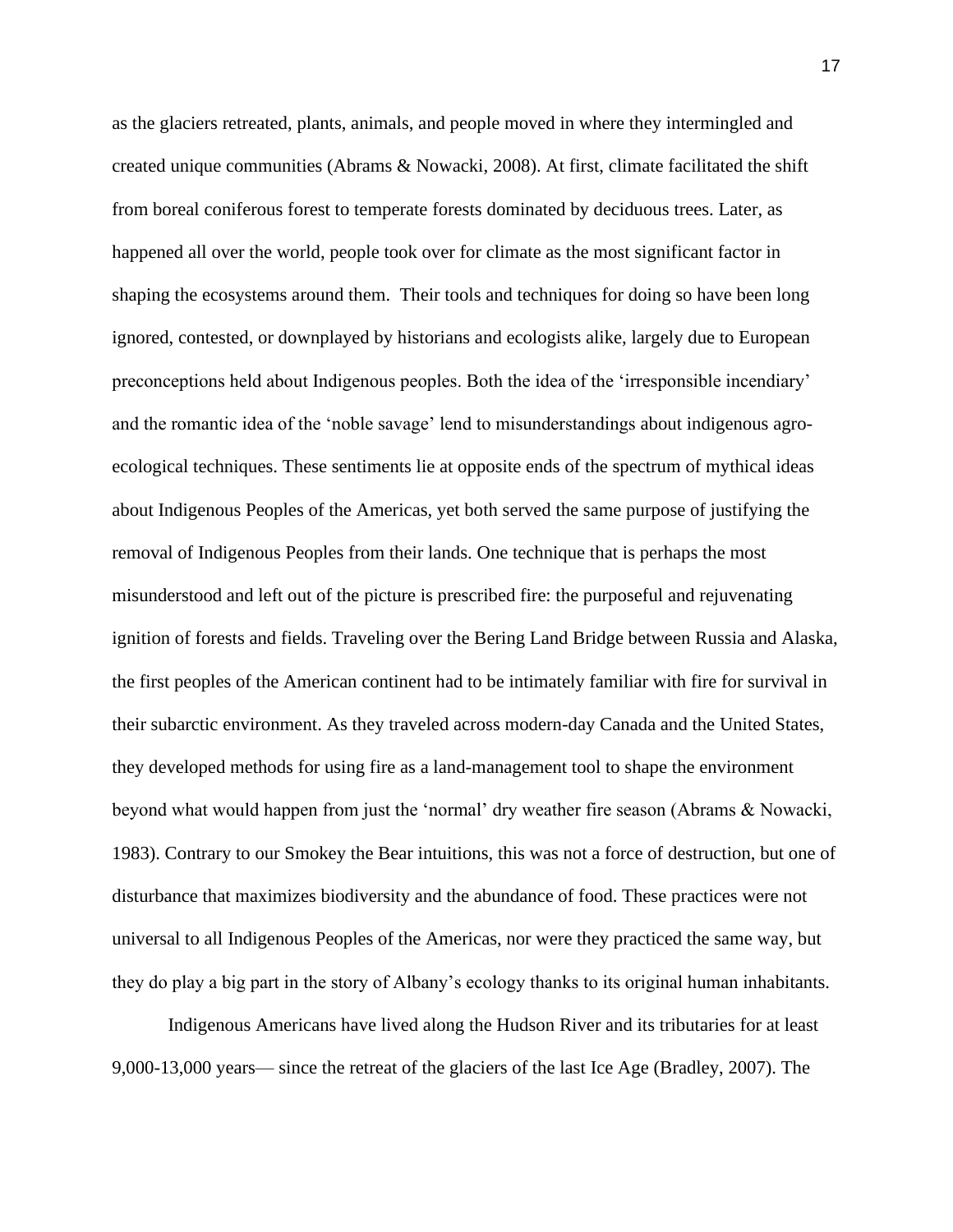land that makes up present day Albany is part of the ancestral homelands of two main indigenous groups: The Muhhekunneuw and the Kanienkehaka. Muhhekunneuw translates to "the Peoples of the Waters that are Never Still" (Bruegl, 2021). This name is derived from the river their lives centered around: the Mahicannituck (The Muhhekunneuw name for the Hudson River) translated as "the River that Flows Both Ways'' due to its tidal behavior. They were often referred to as River Indians because they were the dominant group settled along the Mahicannituck, and it played a big role in their ways of life. They occupied territories that ranged from presently known Lake Champlain to Manhattan on both sides of the Mahicannituck, as well as parts of Vermont, Massachusetts, and Connecticut (Bruegl, 2021; Bradley, 2007). They were closely aligned with their Lenni Lenape and Delaware kin who lived downriver from them (Bruegl, 2021). Together they make up a few branches of the Algonquian Peoples— people who speak an Algonquian language. They are also called Mohicans, which is the name the Dutch gave them based on misunderstandings on how to say Muhhekunneuw; today they are a part of the Stockbridge-Munsee Band of Mohicans. Out of respect, I will try to call them by their chosen name, however I will use their other names where appropriate.

 Before European contact, their numbers in the Hudson River estuary were estimated to be around 25,000 and had around 50 settlements in the Capitol Region alone (Bruegl, 2021). They referred to the place that Albany rests on as Pempotowwuthut-Muhhcanneuw, which translates to "the Fireplace of the Muhhekunneuw". This area was the seat of government, called a council fire. Their main settlements in this area were on what is now called Peeble's Island as well as the shores near it at the confluence of the Mohawk and Hudson Rivers, as well as just South of Albany in present-day Castleton (Bruegl, 2021).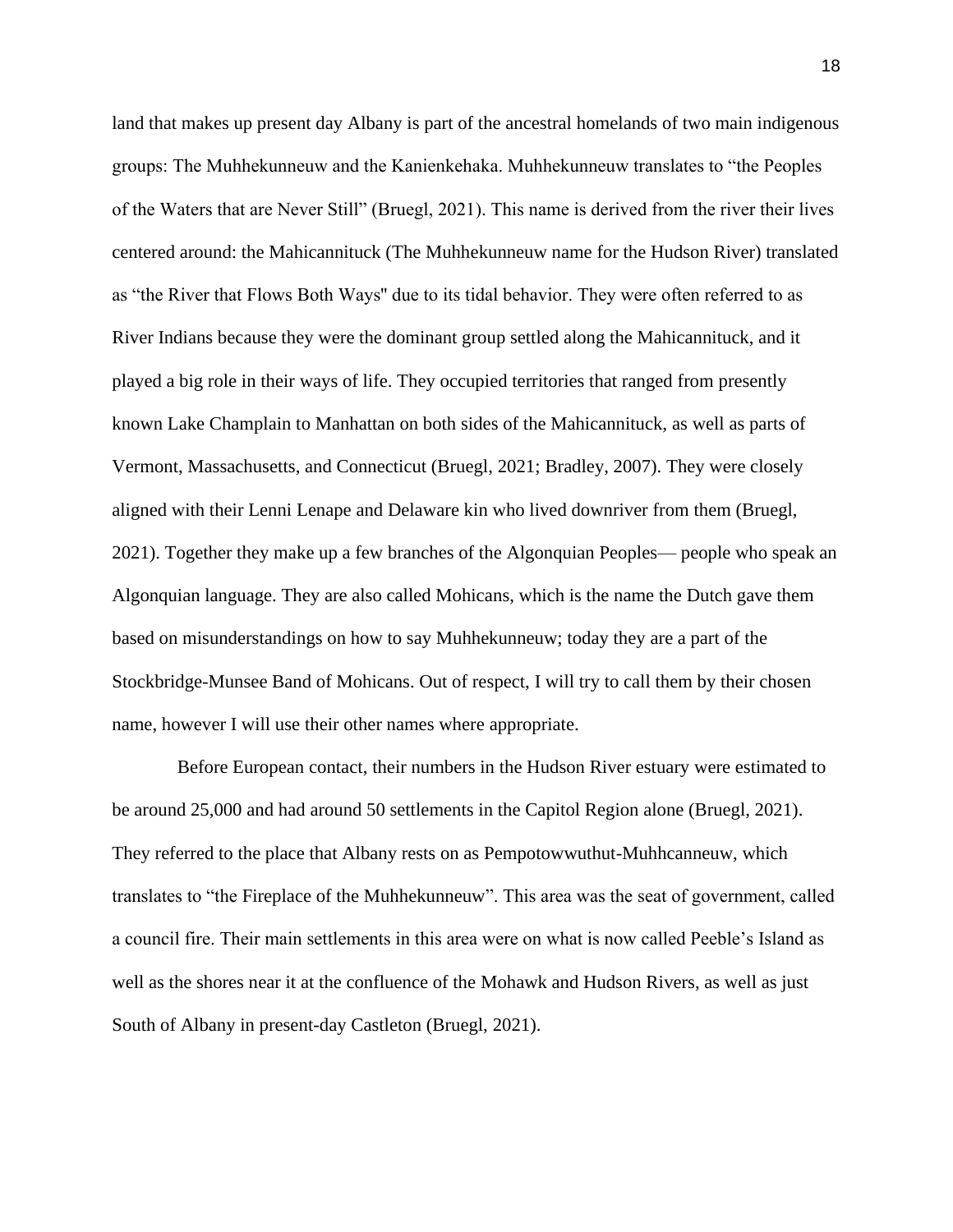The Muhhekunneuw tended to travel seasonally and likely returned to sites that were favored through generations (Bradley, 2007). In the spring, after the snow and ice melt, Muhhekunneuw migrated from their upland wintering locations back to their settlements along the Mahicannituck and its tributaries to fish the migrations of spawning Alewives, shad, and sturgeon; gather wild plants; and plant crops. This foraging, fishing, hunting, and cultivation continued through the summer until the fall when efforts were aimed at preserving provisions for the coming colder months. Crops were harvested, last fish were caught and preserved, and foods were processed to stay good through the winter (Bradley, 2007). In the winter, the Muhhekunneuw migrated to more sheltered inland areas where they supplemented their provisions with various animal game and what tree nuts might still be available (Bradley, 2007). Where they settled, they lived in multi-family longhouses as well as circular homes called wikwams that were from bent saplings draped with tree bark and animal hides (Bruegl, 2021). In a document published by the Stockbridge-Munsee Historical Committee this life is described:

The Mohicans' lives were rooted in the woodlands in which they lived. These were covered with red spruce, elm, pine, oak, birch, and maple trees. Black bear, deer, moose, beaver, otter, bobcat, mink, and other animals thrived in the woods, as well as wild turkeys and pheasants. The sparkling rivers teemed with herring, shad, trout, and other fish. Oyster beds were found beneath the river's overhanging banks for some distance up the Mahicannituck. Berries, cherries, and nuts were abundant. It was a rich life (Davids, 2001).

The Kanienkehaka are one of the original five nations that make up the Haudenosaunee Confederacy (who are now composed of six nations) (Saint Regis Mohawk Tribe, n.d.). Kanienkehaka translates to "the People of the Flint''. Their English name is Mohawk, although this is based on a derogatory term that the French learned from the Muhhekunneuw; the same is true for the Haudenosaunee who are called Iroquois by English speakers. Once again, I will try to call them by their chosen names but will use their English names where appropriate. They occupied territories that range from present-day Eastern New York stretching to Southern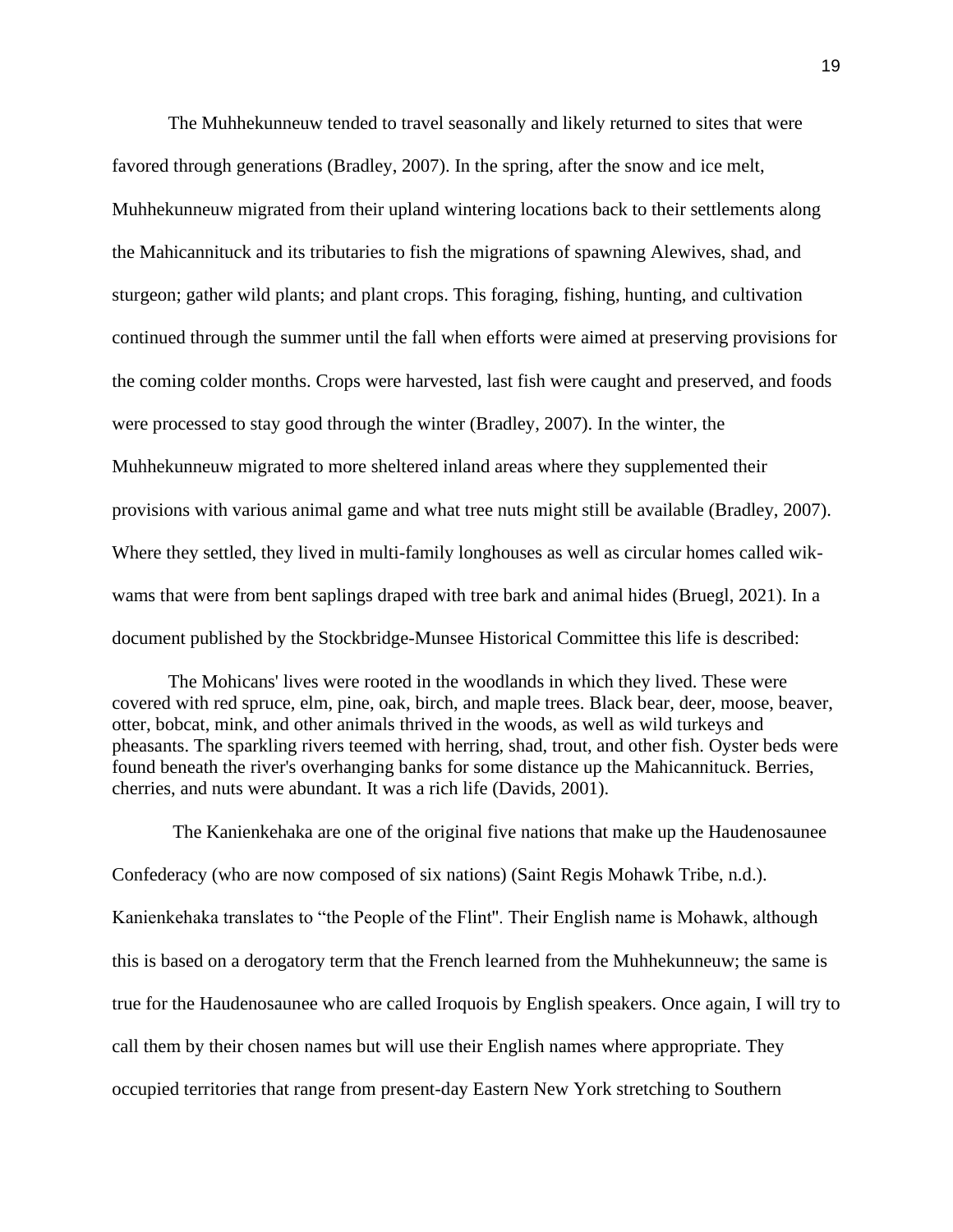Vermont and Southern Canada; they were known colloquially as "the Keepers of the Eastern Door", as they defended the rest of the Western Haudenosaunee groups from Eastern invasions. This position later granted them power and influence relative to the rest of the Haudenosaunee because of their proximity to the trading posts of Albany and Montreal (Saint Regis Mohawk Tribe, n.d.). By the start of European colonization their main places of habitation in the Albany area included three villages around the Mohawk River, west of present-day Schenectady (Bradley, 2007). Their pre-European population was estimated to be around 8,000 strong. They referred to the place that Albany rests on as Scheneghtada, which translates to "through the pine woods", and is where the town of Schenectady gets its name (Schlimmer, 2019). They lived in larger and more sedentary settlements than the Muhhekunneuw and relied on cultivated crops and hunting to a slightly larger degree, probably due to the less fish-rich Mohawk River (Bradley, 2007).

### **Agroforestry Practices**

Both groups practiced variations of what we might term "sequential agroforestry" as well as "simultaneous agroforestry" (Davies, 1996). Sequential agroforestry, also called shifting cultivation, occurred mostly on the low-lying, level, and nutrient-rich floodplain soils surrounding rivers where they would employ various intercropping systems. One example is the "three sisters'' system where corn, squash, and beans were planted together for their synergistic relationships (Davies, 1996). Beans stabilize the soil and are nitrogen fixers that take nitrogen from the air and put it in the soil where it can be accessed by other plants, squash leaves shade the soil to help it retain moisture and to prevent weeds, and corn provides a stalk for beans to climb so they do not get out-competed by the squash (Kruse-Peeples, 2016). This triad of plants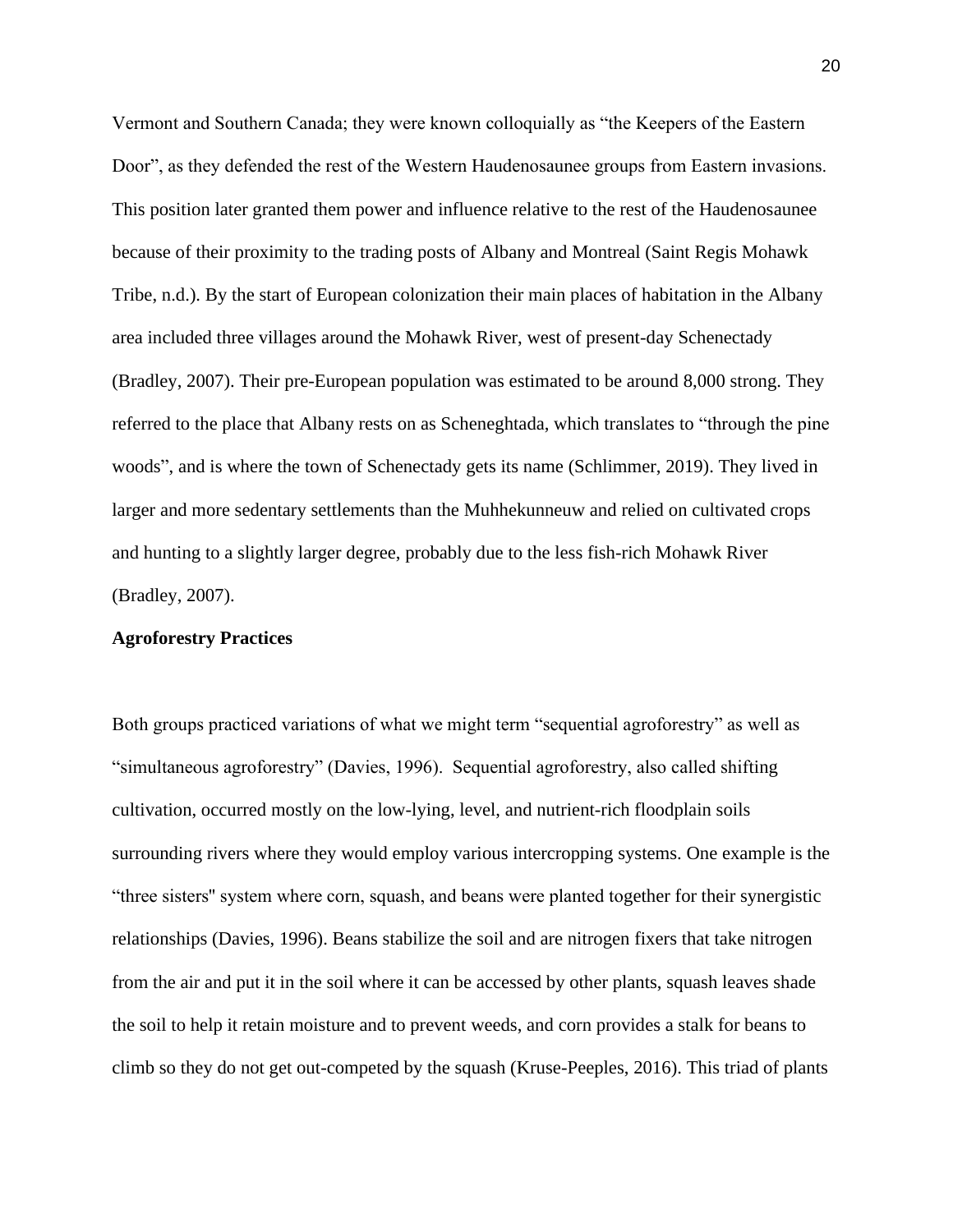also had well-rounded nutritional value as together they provided protein, carbs, and vitamins and minerals. This intercropping group was initially developed in Mesoamerica where trade routes brought the involved seeds and knowledge to bear on many Indigenous American cultures. In the Northeast, these crops were on raised earthen mounds that helped their roots drain in the wet Northeastern climate, and sometimes rotten fish and eels were buried with the seeds to improve soil fertility (Kruse-Peeples, 2016).

With sequential agroforestry, after roughly 5-10 years of cultivation, fields that were previously cultivated would be left fallow for up to 10-20 years (Davies, 1996). The fields would often be burned which would prompt sprouting of berries including strawberries, raspberries, and blackberries as well as other small shrubs and trees. One important example is Pin Cherries which are the only cherry species that is native to the Capitol Region (Schlimmer, 2019). They are nicknamed 'fire cherries' because they are a pioneer or leader species that is one of the first to establish in a recently disturbed landscape (Schlimmer, 2019). Other trees that would be the first to grow in these disturbed areas might include birches and white pine (Davies, 1996). Later tree arrivals might include maples, beeches, and hemlocks. The name used for these newly disturbed alluvial areas translated to "place of the little pines''. The young pines increased soil fertility through rhizome action and provided cover to encourage animals, like ruffed grouse. Eventually this cycle would be continued: whereby indigenous occupants would burn the forest floor of grass and shrubs, girdle the trees with fire or tools to kill them, and then plant corn among the dead trees until they were later felled or burned to bring their nutrients back into the soil (Davies, 1996).

Simultaneous agroforestry mainly took place on the upland glacial soils (Davies, 1996). Here both groups developed land care practices that fostered the growth of perennials including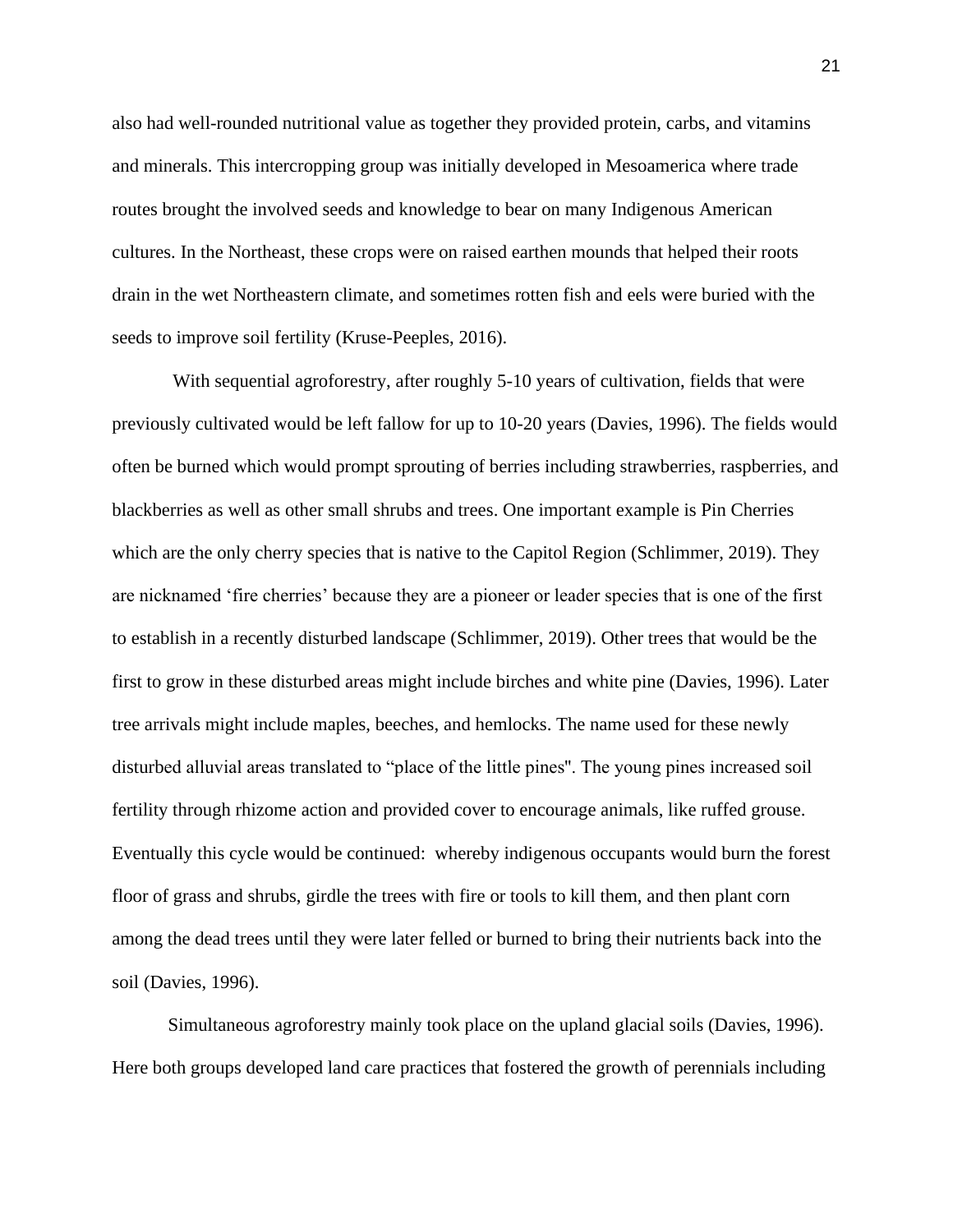berry bushes and nut trees as well as wood prized for fuel and building/crafting materials. Fire was also a key tool for this form of agroforestry. Fire was used to clear underbrush and thin forests of less productive tree species; this resulted in open airy forests, and in many cases orchards or groves of fruit and nut trees. Thin-barked species such as Maples, Birch, Beech, and Hemlock would burn, leaving more room for thick-barked and fire-tolerant species such as Pitch Pine, Oak, Shagbark Hickory, and American Chestnut (Davies, 1996). In addition to having thick bark, White Oak and Chestnut are able to compartmentalize diseases that might result from basal scars left by fire; scrub oak also has large root systems that support new growth even days after a fire (Albany Pine Bush Protection Commission, n.d.). Additionally, many nut trees are famous for easily re-sprouting from stumps, and partially girdled fruit trees "block downward translocation of carbohydrates" to its trunk, resulting in heavier fruiting (Abrams & Nowacki, 1983).

Clearing undergrowth and drying the soil also helped to control pests, diseases, and weeds, made it easier to walk quietly when hunting game, and facilitated larger populations of the wild game that they depended on (Abrams & Nowacki, 1983; Davies, 1996). The Albany Pine Bush Preserve Commission (n.d.) estimates that any given spot in the pine barrens was burned every ten years on average, with most of the fires occurring during the spring. Much of this area was burned for simultaneous agroforestry and was a sort of commons and neutral ground between the Mahhekunew and the Kanienkehaka of Albany (Bradley, 2007; Davies, 1996).

Next to humans, beavers are known for being the living being most able to alter its surroundings (Facts About Beavers in the Adirondacks, 2020). Wherever beavers live, they cut down trees, dam rivers and streams, and dig canals. Beavers are the only animals besides humans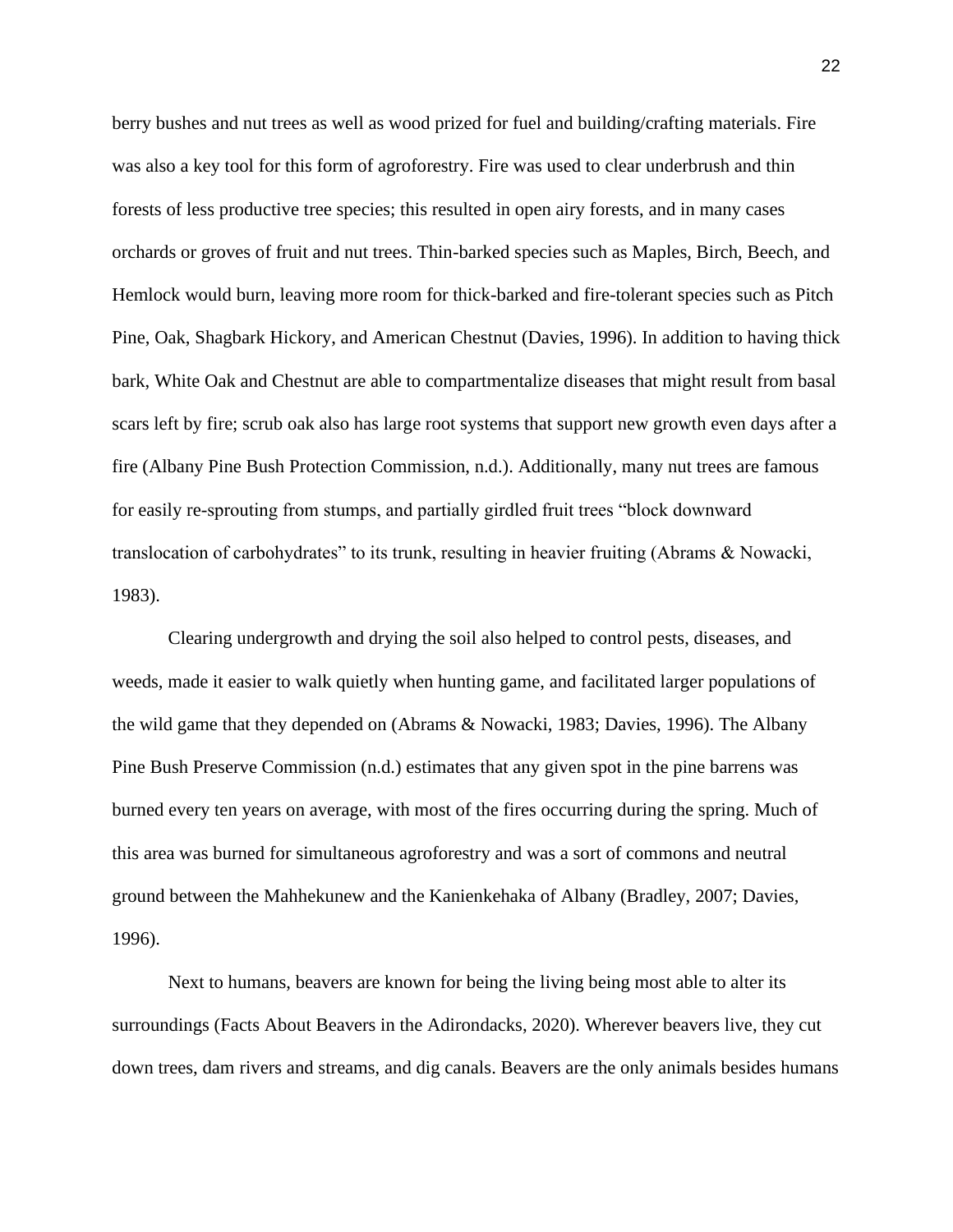that can cut down mature trees and it is estimated that within 300 feet of their pond, the average beaver family is able to cut a metric ton of wood annually. This creates open woodland areas and extensive wetlands due to their dams. This completely alters the ecology of a place, so much so that ecologists call them "ecosystem engineers". The largest beaver dam in the world is in Canada and can be seen from space (Facts About Beavers in the Adirondacks, 2020).

When a stream is dammed, it creates a slow-moving pool of water, called an impoundment. Impoundments allow the colonization of plants and animals that would normally live-in lakes. Beavers also thin forests of their favorite species of trees which include Alder, Aspen, Apple, Birch, Cherry, Cottonwood, Maple, Poplar and Willow, thus changing not just the number of trees in an area, but also the distribution (Facts About Beavers in the Adirondacks, 2020). For example, they typically avoid cutting Ash trees and so within the first 30-50 feet from a river where beavers live, dense stands of ash will often be found. The corner of Ash Grove Place and Grand Street in present day Albany marks where an ash grove grew before it was cut down for development (Schlimmer, 2019). When a beaver dam is abandoned and breaks apart, it usually leaves a meadow with extraordinarily rich soil thanks to the sediment and organic nutrients settled at the bottom of the impoundment. The impacts on wildlife are extensive: beavers provide a food source that supports predators— including people—, their impoundments and dams create nurseries for fish, and the habitat they create encourages greater bird diversity (Facts About Beavers in the Adirondacks, 2020). In tandem with people, beavers were instrumental in shaping the environment of the Capitol Region prior to European colonization.

#### **Trees in Cosmology and Culture**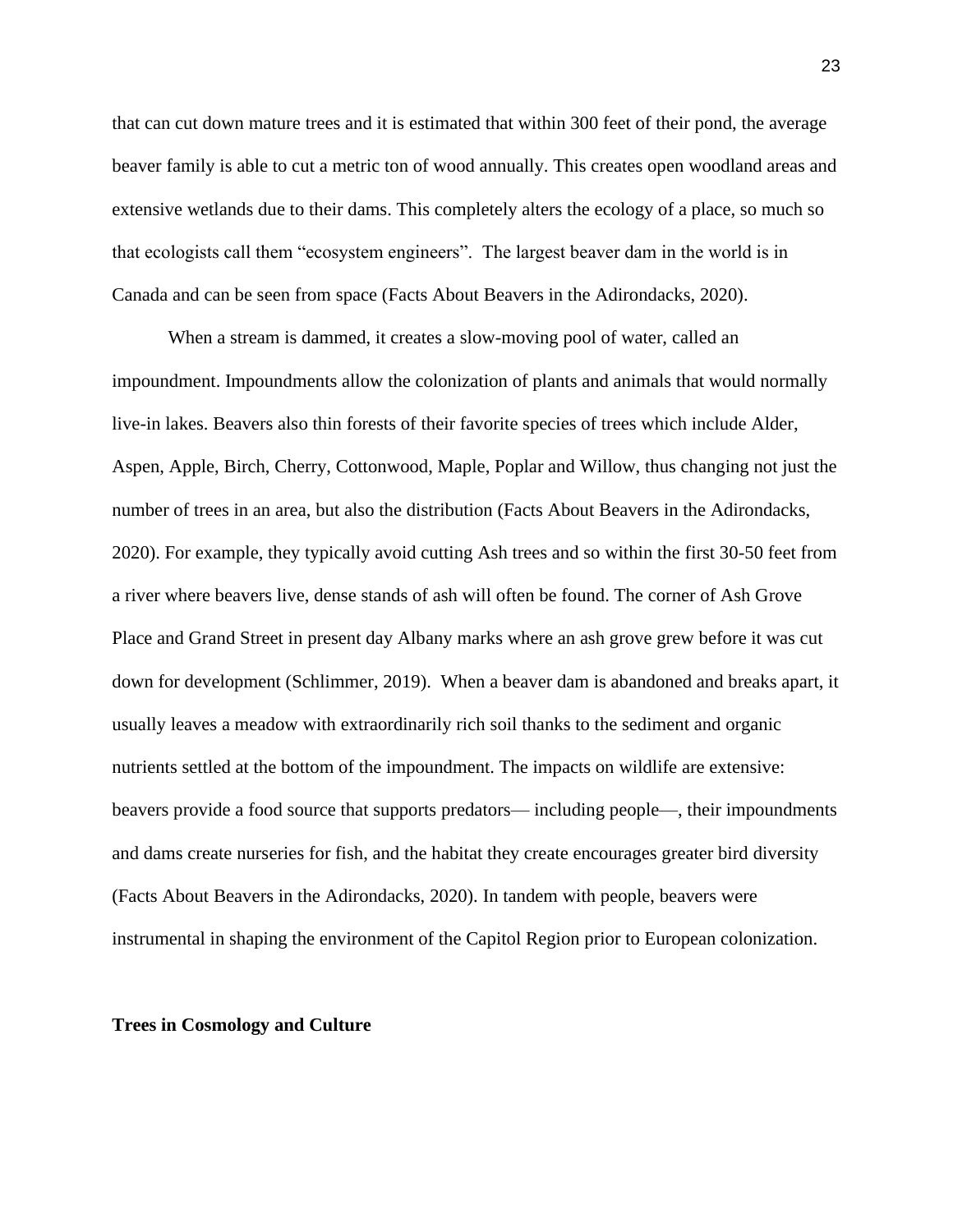Trees feature largely in the cultures of the Algonquian and Haudenosaunee peoples, with some overlapping elements that are common to several groups in the Northeast (Parker, 2012). A tree is a central figure in a creation story that many North Eastern groups subscribed to, including members of the Haudenosaunee as well as Algonquian-speaking groups such as the Delaware, Lenni Lenape, and likely Muhhekunneuw (I could not find anything on their version of this story specifically, but I am assuming there are similarities since they were related to and in frequent contact with their southern Algonquian Lenni-Lenape and Munsee kin and thus share many cultural traditions; the Lenape were known as the 'grandfathers' to the Muhhekunneuw because of their shared heritage; Bruegl, 2021; Parker, 1912). Because their stories were passed down via a rich oral tradition until Europeans introduced written language, and because each group had their own variations anyways, there are many different versions of commonly held stories (Parker, 1912). I read several versions of their creation story and attempted to synthesize the common elements. All of them generally described a sky world that floated above and out of sight of the water world below.

> There was a vast expanse of water. . .. Above it was the great blue arch of air but no signs of anything solid. . .. In the clear sky was an unseen floating island sufficiently firm to allow trees to grow upon it, and there were men-beings there. (Parker, 1912).

Here all the sky people lived in utter peace and harmony and lived under the Great Spirit or Great Chief. According to Parker (2012), this is probably the piece of the story that has the most variation: some stories describe a Great Chief, Sky Chief, or Great Spirit, while others describe an overarching Divine Force. To some this Figure is personified, to others It is not. In the center of this island stood a tree:

> In the center of the island there grew a tree so tall that no one of the beings who lived there could see its top.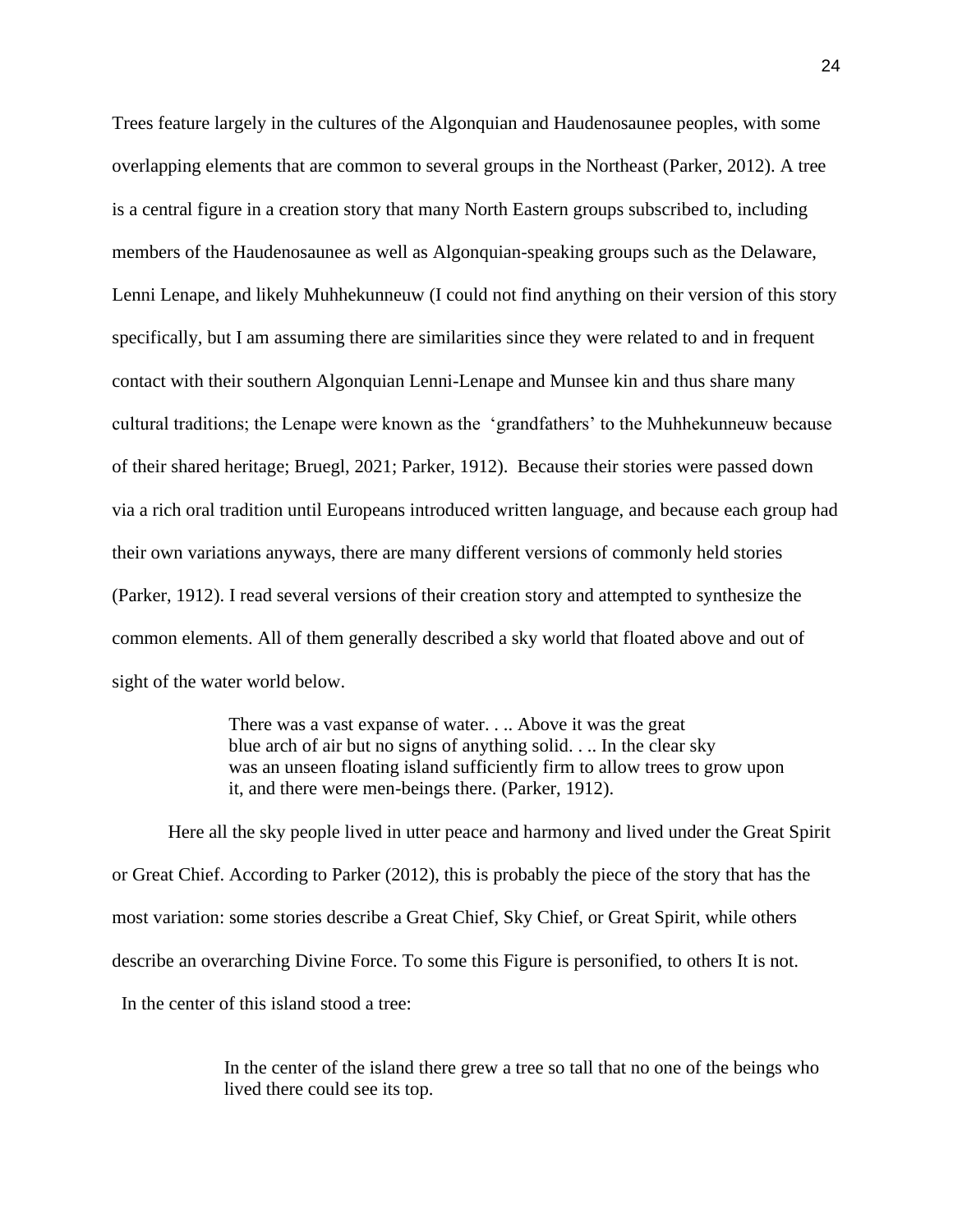On its branches flowers and fruit hung all the year round. The beings who lived on the island used to come to the tree and eat the fruit and smell the sweet perfume of the flowers. (Parker, 1912).

Different telling's give different reasons for the following, but the common theme is that the tree is pulled up at the behest of the Great Chief. In one telling it is when His daughter grows sick, He instructs her to "dig up the wild apple (aka crab apple-- apples as we know them had not been introduced by the Europeans yet) what will cure her she can pluck from among its roots'' When the tree was dug up, as she was laid beside it both her and the tree fell through the hole (Parker, 1912). In another telling the Great Chief pushes her through the hole under the tree after finding out about an illicit pregnancy (Norton, 1816). And in yet another telling, it is a purposeful decision where the Great Chief convened the sky people under the council tree and said something along the lines of

We will make a new place where another people may grow. Under our council tree is a great cloud sea Which calls for our help. It is lonesome. It knows no rest and calls for light. We will talk to it. The roots of our council tree point to it and will show the way" (Converse, 1908). He then ordered the tree to be pulled up and instructed pregnant Ata-en-sic, Sky Woman or Sky Mother, to look down to the watery world below and to bring it life. "He wrapped her in light and dropped her down through the hole" (Stebbins 2020).

Once her and the tree fall from the sky, several animals band together to save her from drowning in the ocean world below. She is caught by a duck or in some cases swans. Then several animals, usually including otter, beaver, and muskrat dove to the bottom of the sea to retrieve earth to place on the Great Turtle's back (Brown, n.d.; Norton, 1816; Parker, 1996; Stebbins, 2020).

In one telling: "the Great Turtle told them that the appearance of a woman from the sky was a sign of good fortune. Since the tree had earth on its roots, he asked them to find where it had sunk and bring up some of the earth to put on his back, to make an island for the woman to live on" (Brown, n.d.).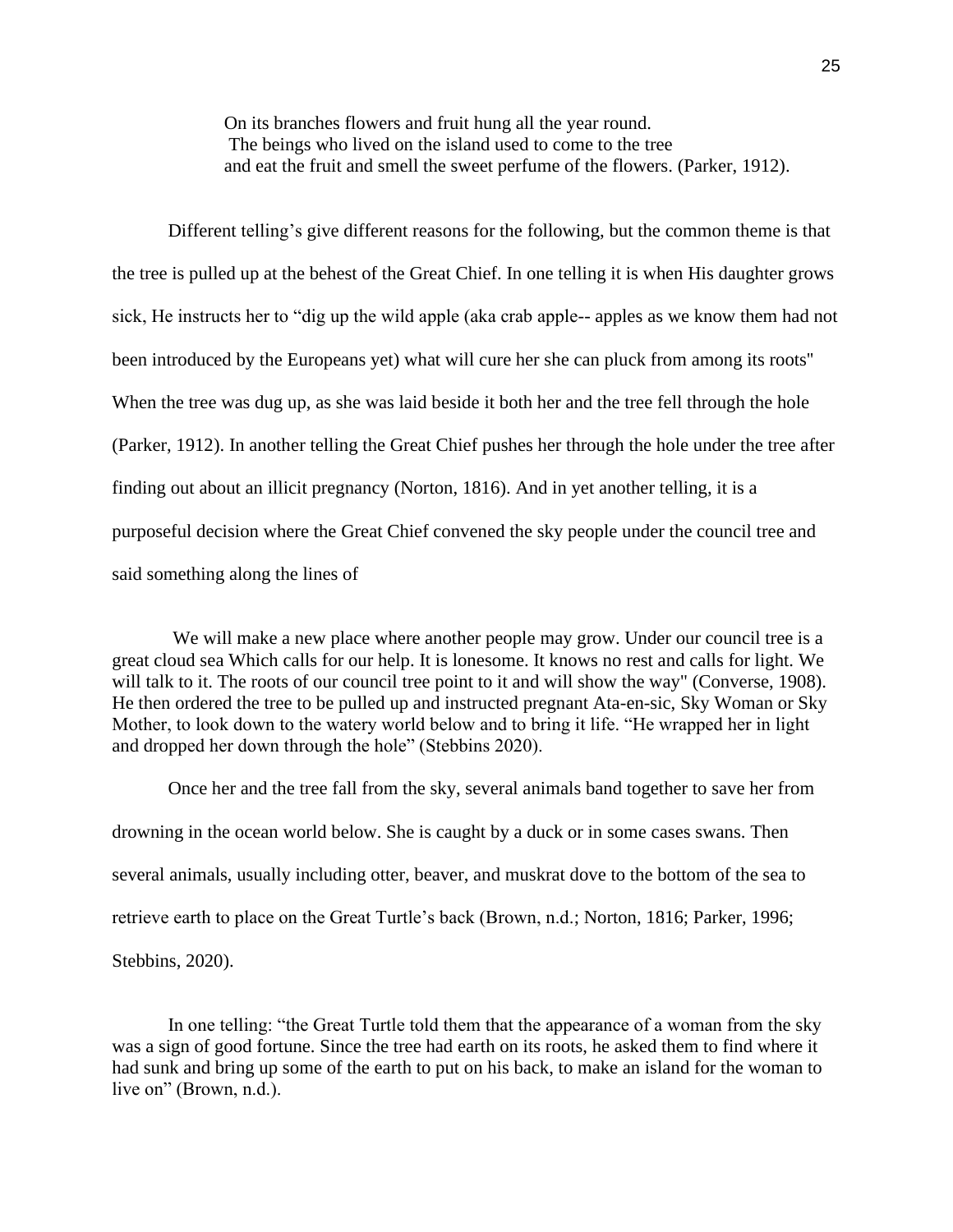In some versions it is the muskrat who finally succeeds, in some it is the toad, in either case, earth is successfully dredged up and placed on the turtle's back where it has the magical property to grow and grow. Once it was as big as an island, Ata-en-sic was placed on it to recover. In time the island grew to become the current extent of the world or the North American continent (Brown, n.d.; Norton, 1816; Parker, 1996; Stebbins, 2020).

Another story talks about the Sky Woman's twin grandsons, or in some telling's, her sons. One twin is alternatively termed the light, good-minded, or sapling twin and the other is the dark, toad-like, or flint twin (Flint, evil spirit of Iroquois mythology, n.d; Parker, 1912). While some versions feature Flint as a villain, others treat him as more of a trickster, particularly Algonquin traditions (Flint, evil spirit of Iroquois mythology, n.d.). Regardless he is known for undoing his brother's creation work. One version of the story describes the light twin, or sapling, creating a "tree of light" that had a "great ball of light at its top branch" (Parker, 1912). Eventually he makes a new light which he hangs around the neck of a being who is to run with the light daily between the heavens. Afterwards he digs up the tree of light and upon seeing his reflection in a pool of water under the stump, he conceived of the idea of creating people. In another version his brother and him create people together which represents the dual nature of mankind (Norton, 1816). In the Lenni Lenape and Delaware version, people grew from the branches of the central world tree that grew on the back of the tortoise (Parker, 1912). In these stories, trees are integral elements to the creation of the world, people, light, and goodness. The story of the twins Sapling and Flint represent the necessary balance between creation and destruction. Trees themselves can represent the dual nature of creation and destruction inherent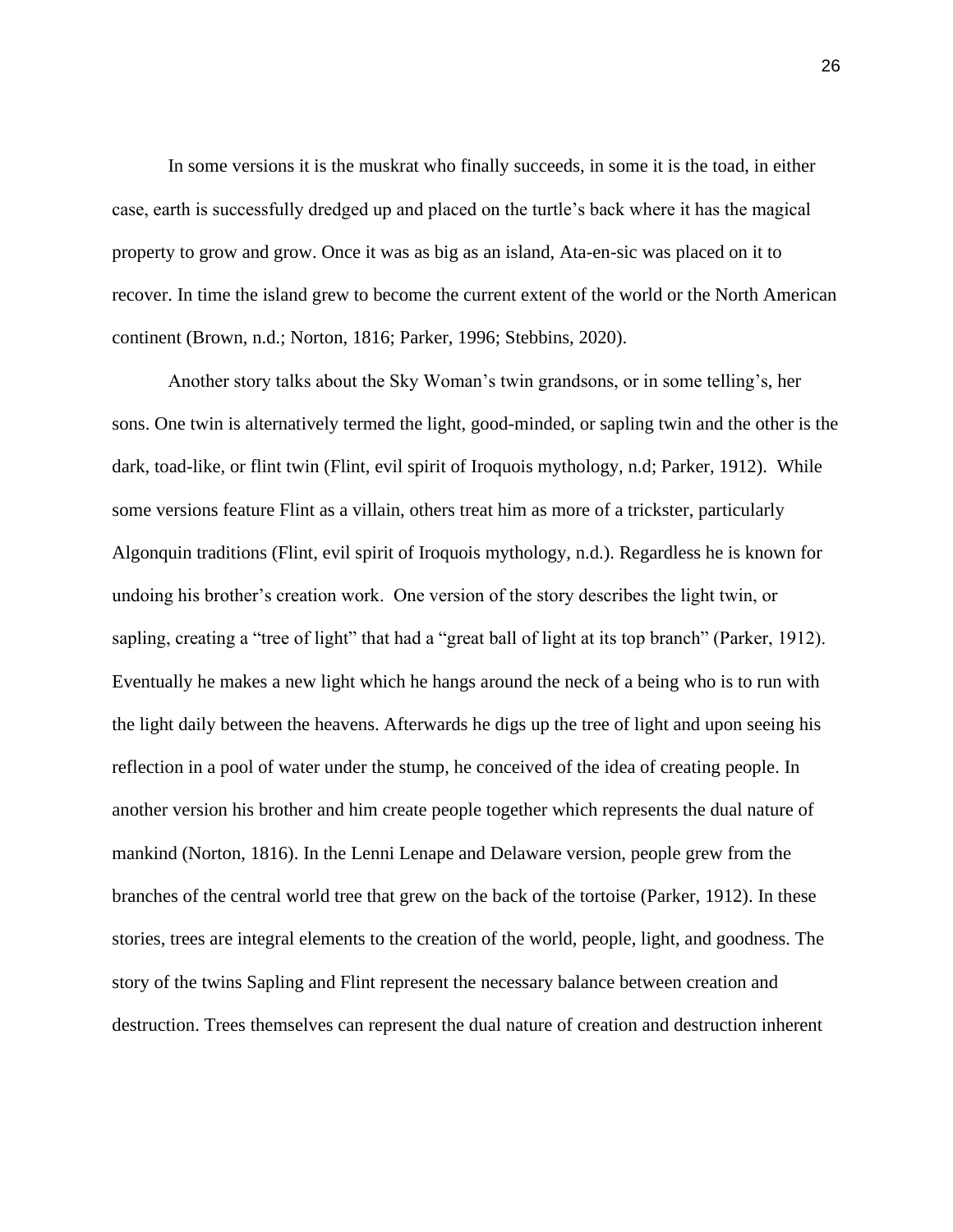to all living things: "He creates green things and provides oxygen to other living beings. But tree also destroys, breaking up the ground and rock with his root system" (Koehler, 2013).

The Haudenosaunee story about the origin of maple syrup (or wahta ohses) is also telling about their environmental philosophy (Koehler, 2013). To ease the suffering brought on by long and bitter winters filled with cold and want for fresh food, the Creator asked the trees to give the gift of their blood for the nourishment of the people and to mark the beginning of spring. The Creator instructed the people to harvest this by inserting sumac tubes into the maple's bark. Upon returning to Earth many years later, The Creator found that the people and even their dogs had become so enraptured with the constantly flowing sap that they neglected all other duties. To discourage this abuse, from then on, The Creator made it so that gathering maple syrup would be much more labor intensive and would require many hours of heating the sap and boiling away the water to obtain the sweet syrup. The people were instructed to hold ceremonies where they thanked the trees for their gifts (Koehler, 2013). This ceremony is still one of the thirteen ceremonies performed by the Haudenosaunee to mark lunar years (George-Kanentiio, 2019). Going into the 'sugar bush' and tapping trees for the processing of maple syrup was a spring celebration custom for the Muhhekunneuw as well (Davis, 2001).

Reciprocity, moderation, giving thanks, and preserving peace are central to Haudenosaunee ethics, and are necessary for enacting the 'principle of the dish with one spoon' with which they share with others and the natural world (Koehler, 2013; Parker, 1916; Venables, 2010). Quoting Haudenosaunee chiefs when discussing the founding of the Five Nations, (Parker, 1916) writes,

We shall only have one dish (or bowl) in which will be placed one beaver tail and we shall all have coequal right to it, and there shall be no knife in it, for if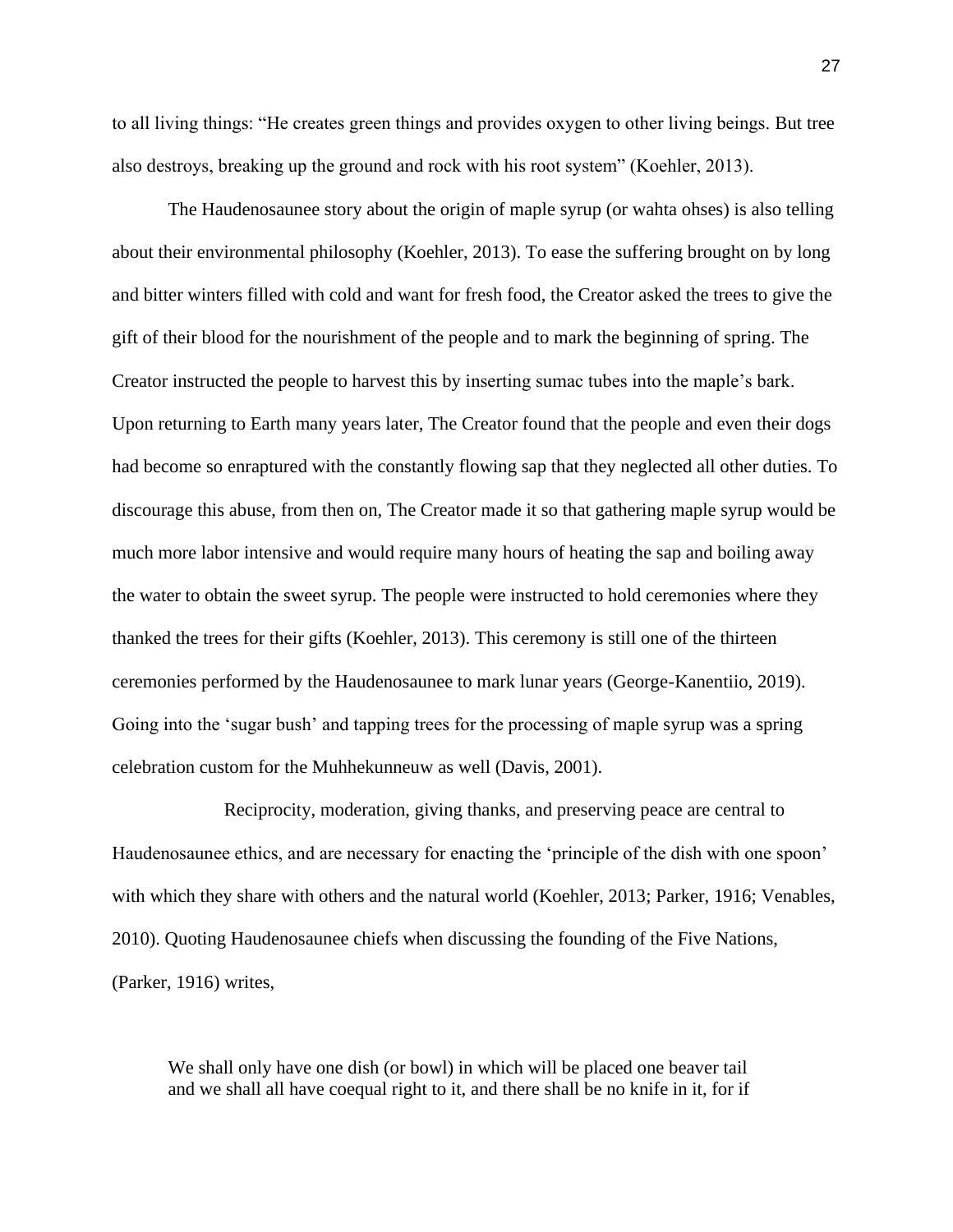there be a knife in it, there would be danger that it might cut someone and blood would thereby be shed. (Parker1916:103).

The bowl is a metaphor for the woods where people from different nations had an agreement of peace and mutual use of the woods and the food and materials they provided (Venables, 2010). "After each statement of thanks is given to the fishes, the birds, the animals, the plants, those gathered echo back 'now our minds are one'" (Koehler, 2013). Being 'of one mind' is not representative of conformation or assimilation, but rather of each creature and person bringing their unique experience together to be in community. This is not to say that there is an expectation of totalizing harmony, however divergences from being of one mind are not seen through the European lenses of sin or guilt, but rather represents that individual being 'out of their right mind'. This is not treated as sinfulness that needs punishment or repentance, but rather a sort of sickness that needs help through "medicine, singing, counseling, and healing ceremonies" (Koehler, 2013). "Health care was based principally on diet and use of particular medicinal plants, guided by community members with divine spiritual intuition and primary care skill sets passed down through generations" (Bukowski et al., 2018). Life according to Haudenosaunee traditions is not about subscribing to absolute laws, but about being pragmatic and doing what you can to rekindle balance (Koehler, 2013).

Cornell professor, Robert Venables, summarizes this by saying, "The Haudenosaunee see different trees in a different forest" (Venables, 2010). The environment and society are not seen as distinct things but are instead integrated through the concept of community. In 1979, Oren Lyons, Onondaga Haudenosaunee leader and a spokesman for the Haudenosaunee said, "In our perception all life is equal, and that includes the birds, the animals, the things that grow, things that swim. All life is equal in our perception" (Lyons, 1980).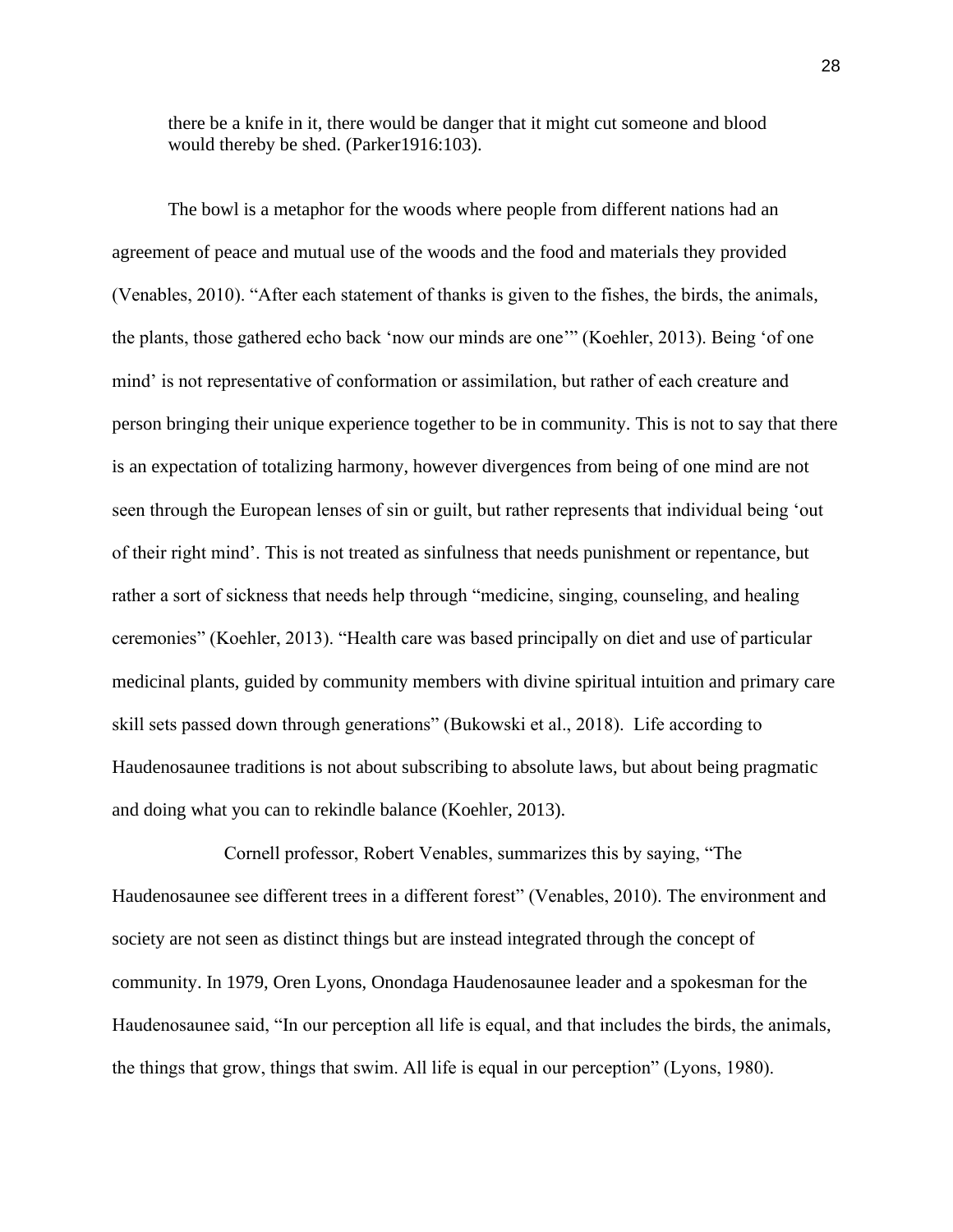Additionally, it is the Haudenosaunee who are credited with the idea that individuals should act with the next seven generations in mind, so as to improve their situation instead of bringing them harm (Venables, 2010).

Lastly, a tree, the white pine in particular, is representative of peace, which is the foundation of the creation of the Five Nations (now Six, including the Tuscarora) Confederacy (Parker, 1912). This form of government is thought to be the oldest participatory democracy in the world and was an inspiration to the founding fathers for the creation of the United States Constitution (Little, 2020). Sometime between 1142 and 1450 CE, the "Great Peacemaker", Dekanawide, along with Hiawatha, brought together the five nations of the Mohawk, Onondaga, Oneida, Cayuga, and Seneca (Parker, 1912). This is recorded in the Wampum Code of the Five Nations Conference, or the Great Law of Peace:

"I am Dekanawide, and with the Five Nations' confederate lords I plant the Tree of the Great Peace. I plant it in your territory, Adodarho and the Onondaga nation, in the territory of you who are the Fire-keepers. I name the tree the Tree of the Great Long Leaves. Under the shade of this Tree of Peace we spread the soft, feathery down of the globe thistle, there beneath the spreading branches of the Tree of Peace''

"If any individual or any nation outside the Five Nations shall obey the laws of the Great Peace and make known their disposition to the Lords of the Confederacy, they may trace the Roots to the Tree, and if their minds are clean and obedient…they shall be welcome to take shelter beneath the Tree of the Long Leaves"

"I, Dekanawide, and the union lords now uproot the tallest pine tree and into the cavity thereby made we cast all weapons of war. Into the depths of the earth, down into the deep under-currents of water flowing to unknown regions we cast all the weapons of strife. We bury them from sight and we plant again the tree. Thus shall the Great peace, be established" (Parker, 1912).

Sharing these stories is not meant to romanticize or idealize these cultures, nor do they

even scratch the surface of understanding them, but they are a good place to start from when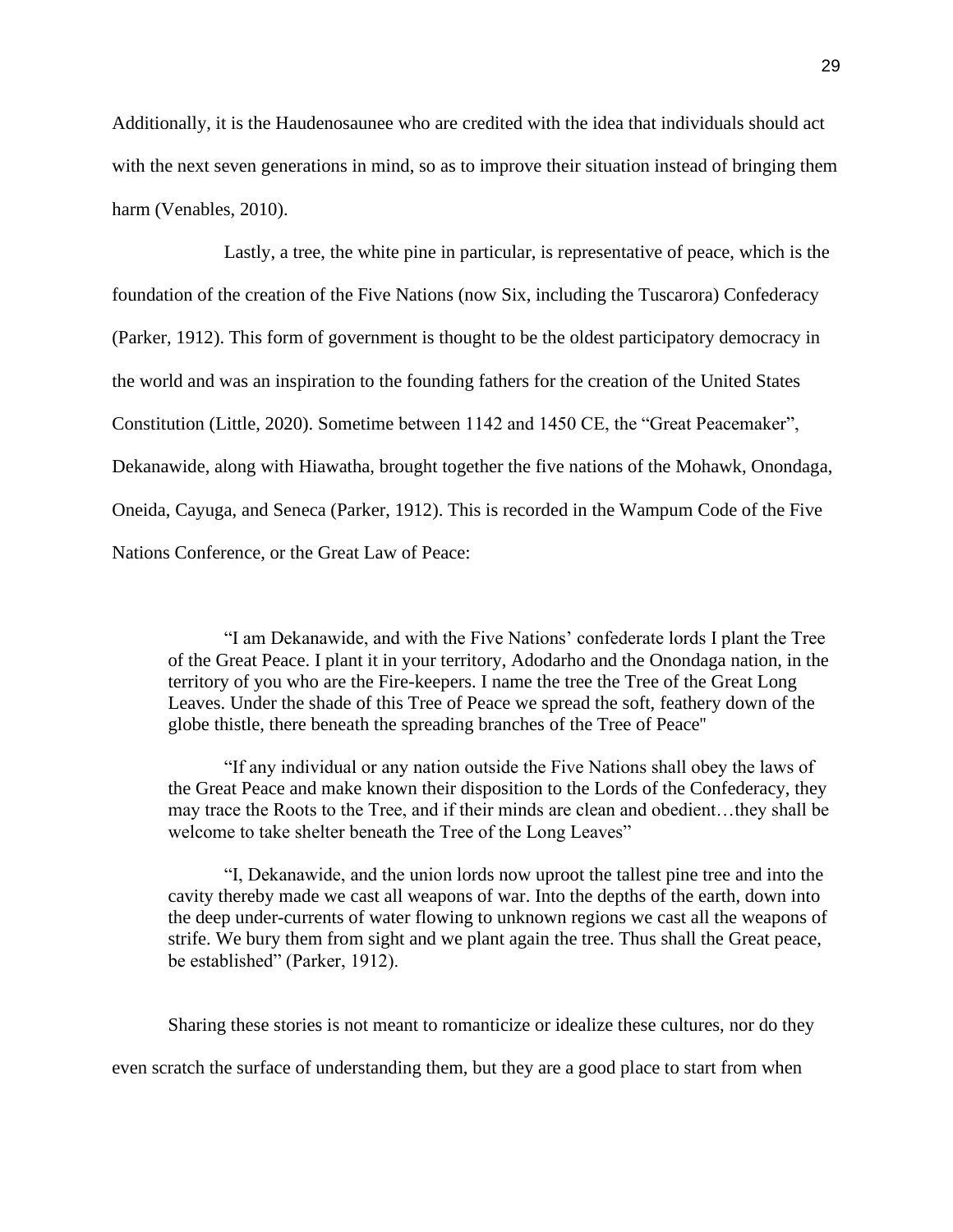trying to acknowledge some of the motivations responsible for shaping these peoples and their places. Most significant is that they approached that natural world with a regenerative ethos and beyond covering their subsistence needs, used natural capitol to enrich their social and cultural capital (Bukowski et al., 2018).

## **Newcomers from Across the Atlantic**

Between the 15th and 16th centuries the Age of Exploration brought waves of European explorers to the Americas with the goals of accruing wealth and influence for themselves, their nations, and their commerce organizations (Bradley, 2007). With the arrival of Christopher Columbus began the practice of land grants called the "right of discovery"— this meant that according to the authority of the pope and subsequent colonial governments, whichever explorer "discovered" a place on the American continent from then on had property rights over it (Venables, 2010; Bruegl, 2021). While it is easy to bunch settlers under the labels of Dutch, French, English, etc., it is important to note that at different points in time these settlements also included "Scandinavians, Croatians, Scots, Germans, Spaniards, Belgians, Africans, and West Indians'' (Schlimmer, 2019).

In 1540, a mere 48 years after Columbus' landing in the Caribbean, a group of French fur traders built a trading post offshore of Albany in the Muhheakantuck on what they called Castle Island (Schlimmer, 2019). For many years relations between the Indians and Europeans were relatively sparse and based mostly on friendly trade relationships; the newcomers primarily sought out of beaver furs which were highly valuable across the Atlantic (Bruegl, 2021; Schlimmer, 2019).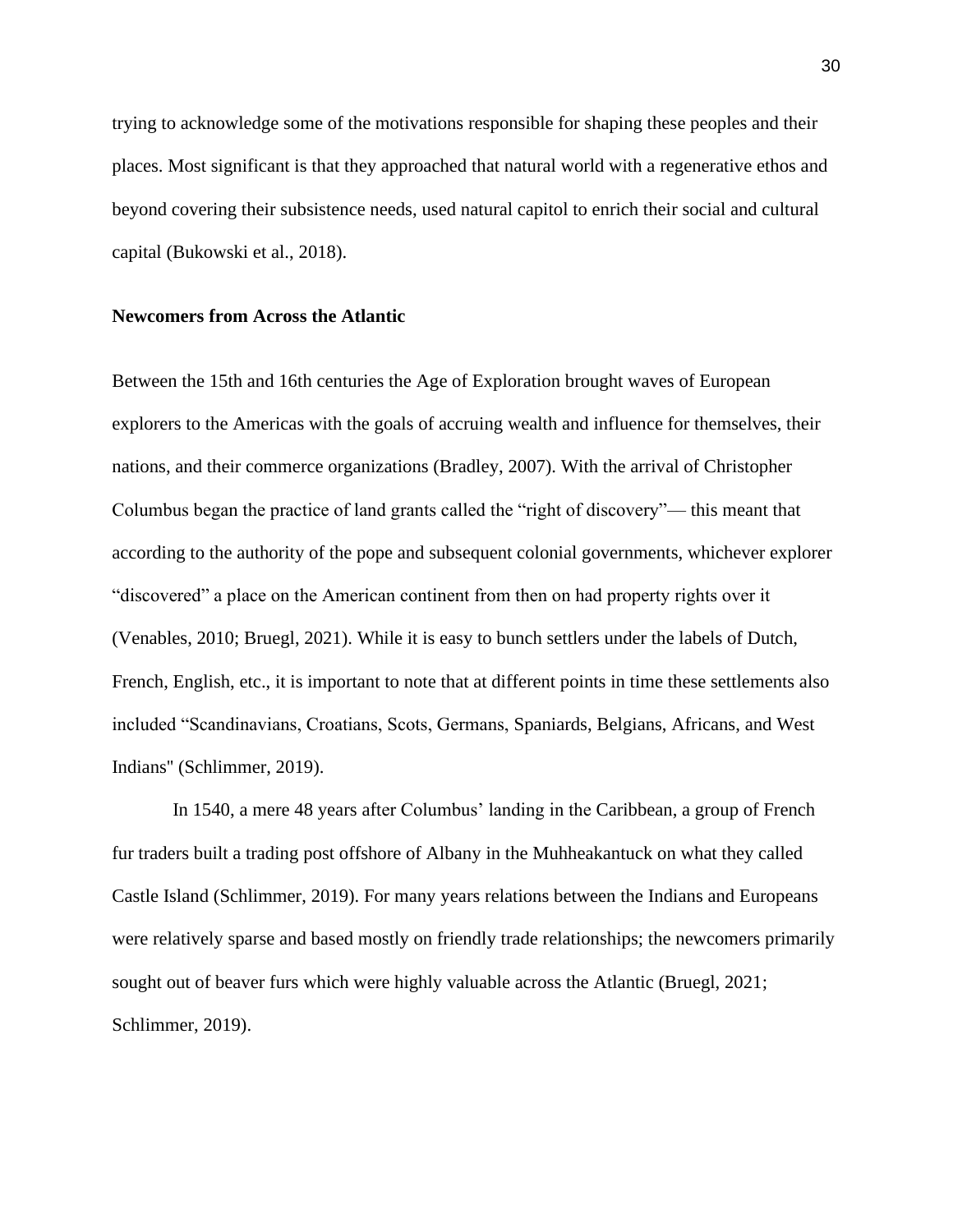It should be noted that prior to this, European diseases were already starting to make their rounds among the Indigenous Peoples of the Americas (Bruegl, 2021; Venables, 2010). The highly traveled and thousands' year-old trade routes that linked and benefited their civilizations became part of their downfall as it created an efficient means for the spread of diseases such as smallpox, typhoid, bubonic plague, influenza, measles, and a more virulent form of syphilis (Venables, 2010). By 1535 some Haudenosaunee groups were already dealing with the fallout of a smallpox epidemic introduced by the Spanish (Venables, 2010).

In 1609, Henry Hudson sailed up the Hudson River and landed in present-day Albany (Bradley, 2007; Schlimmer, 2019). In his ship logs he noted finding "the finest land for cultivation that ever I set foot upon"; "the country is full of great and tall oakes. Goodly oakes" William Barnes (as cited in Schlimmer, 2019), and "the wild vine clambered in rich luxuriance on the forest trees and threw its graceful festoons from the mossy bank of the river". When he arrived, he was welcomed ashore by the Mohicans who shared with him meals as well as lessons on their food procurement and processing techniques (Lavin, 2011)

. Between 1613 and 1614, the New Netherland Company, granted a monopoly on trading rights by the Dutch, built a new fort on Castle Island for Dutch and Indigenous traders to meet (Bradley, 2007). They called this new fort, Fort Nassau and called the surrounding area Beverwyck, translated the Beaver District (Schlimmer, 2019; Bradley, 2007). Muhhekunneuw and Kanienkehaka brought furs to the post, traveling on established trails through the pine bush to trade for useful European items, including guns. After another flood and conflicts between the settlers and the indigenous inhabitants, those associated with the New Netherland Company abandoned the fort until the Dutch West India Company resettled it for trading in 1624, rebuilding the fort and renaming it Fort Orange (Bradley, 2007). From the establishment of this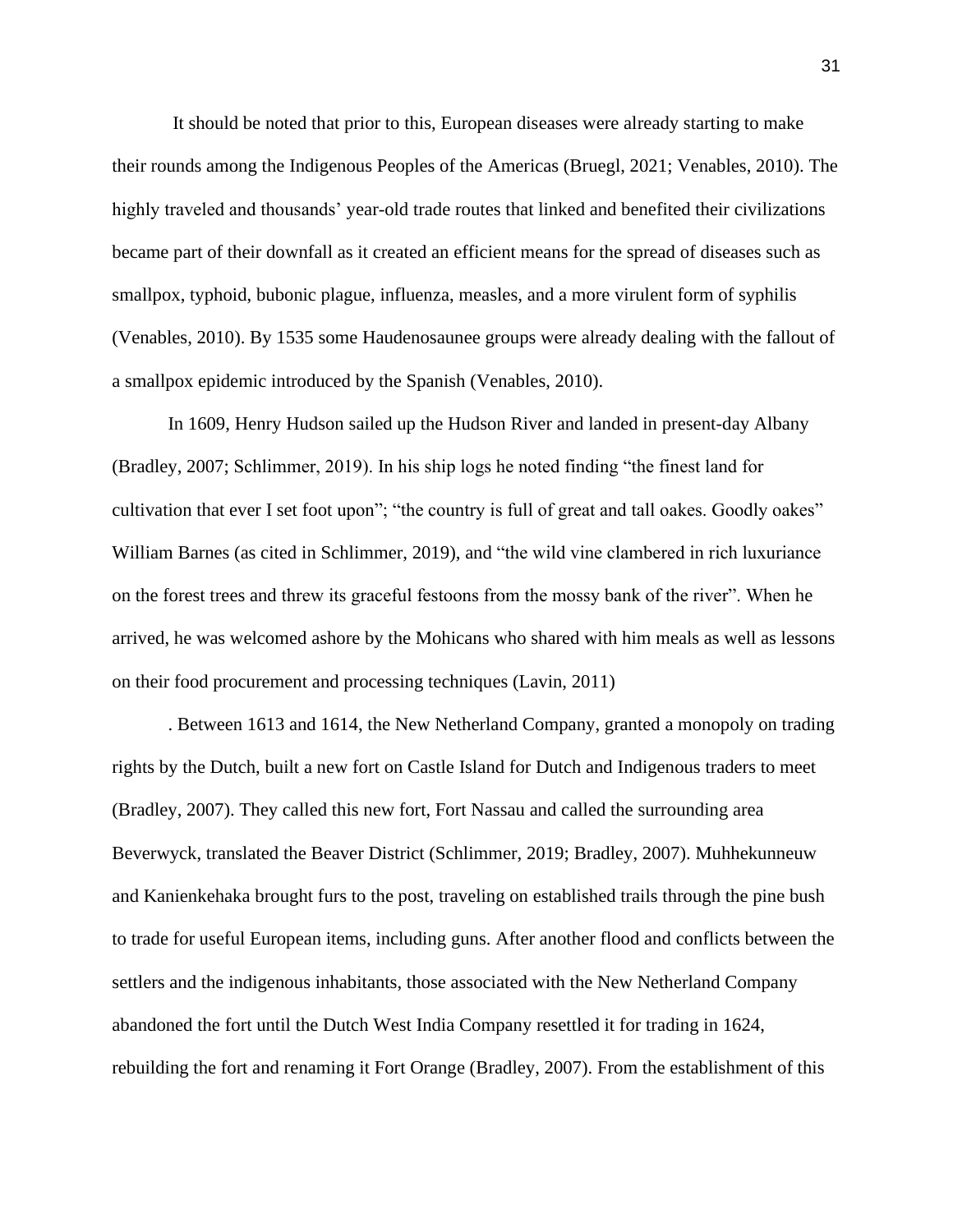fort, Albany became the longest continuously occupied European settlement in the original thirteen colonies (Schlimmer, 2019). They settled a colony that they called "New Netherland '' which included parts of present-day Pennsylvania, New Jersey, Long Island, Massachusetts, Maryland, Delaware, and Eastern New York (Bradley, 2007). By the 1620s more than 7,000 beaver skins were being sent out of the Hudson Valley each year, by the 1630s that rose to 30,000, then 80,000 by the 1680s (Bradley, 2007). However, beavers became extirpated in Albany long before that peak, being gone by the 1660s (Bradley, 2007). By the end of the 18th century nearly all beavers in North American had been trapped out (Bradley, 2007).

Desiring a more permanent and profitable foothold in the region than could be achieved through trading alone, the Dutch government encouraged agricultural settlers to travel to Beverwyck (Bradley, 2007). They did this by establishing a feudal system— the only one to ever exist in the United States— whereby they encouraged wealthy lords, called Patroons, to purchase tracts of land in New Netherland and recruit tenant farmers. The Patroon had complete sovereign rule over the patroonship and its inhabitants; the tenants had to pay tithes and rents on their land and had to gain permission for any activities including fishing, trading, hunting, and building (Bradley, 2007). In 1629, a jewel merchant named Killaen van Rensselaer sent representatives to 'purchase' around 700,000 acres of land primarily from the Muhhekunneuw; he would never actually visit this land himself (Bradley, 2007; Rensselaer, 2018). This land, called Rensselaerswyck, stretched from present-day Cohoes Falls, South to Barren Island and reached 23 miles East and West from each shore (Bruegl, 2021; Schlimmer, 2019). Van Renssalaer incentivized his tenants to clear as much forest as possible to make room for crop cultivation by requiring them to pay rents on the initial lands they were given, but not on any additional lands they cleared (Rensselaer, 2018). In 1633 Killian's nephew brought more settlers to New York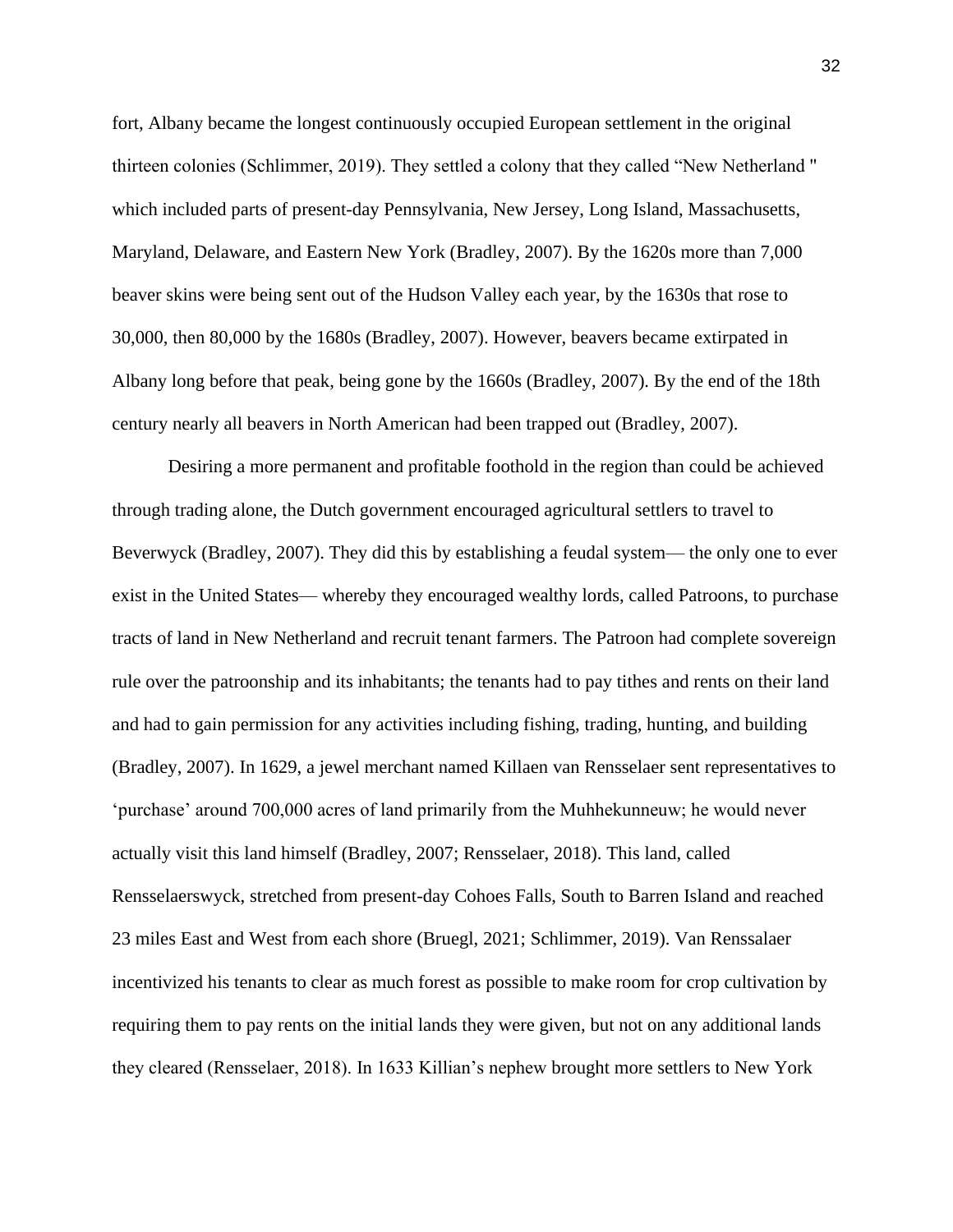who were "ready to tame the wilderness" (Schlimmer, 2019). Before farmlands were cleared or buildings established, the first thing settlers did was build sawmills for cutting and processing lumber. For decades, the area around Fort Orange was described as "little and wretched" with about one hundred settlers "beating back the encroaching forest" (Schlimmer, 2019).

The language used for this endeavor belies the violence inherent in their new occupation of this land: in "taming" and "beating back" the forest they were attempting to do the same to the peoples who cared for and relied on those forests. To these new settlers, the forest was unknowable and emblematic of evil forces (Schlimmer, 2019). Quoted in an article from the 19th century Horticulturist magazine, "Our ancestors had a valid excuse for thus destroying the primeval forest…Each tree afforded a shelter for the savage Indian, who, with tomahawk and scalping knife, darted from behind huge grey boles, to inflict a sanguinary death upon those who ventured beyond the 'clearing', thus he who destroyed a tree brought his labor to an excellent work" (Jonnes, 2017).

As the forest was cleared and land privatized and fenced in, Indigenous People were increasingly marginalized from their life-giving lands and waters. The two groups, already weakened by disease and rapidly losing their means of subsistence, became increasingly dependent on trading for European goods in order to survive (Bruegl, 2021). As the beaver population declined, competition and hostilities between the Kanienkehaka and Muhhekunneuw grew hotter, in what became known as the Beaver Wars. The Southern Muncees and Lenni Lenapes added might to the Muhhekunneuw's fight, but by 1628 the Kanienkehaka, with the help of Dutch arms, pushed the Muhhekunneuw to the East of the Hudson and gained a monopoly for themselves on trading with the Dutch at Fort Orange (Bruegl, 2021). During the Beaver Wars, French and Indian War, and the American Revolution, different Indigenous groups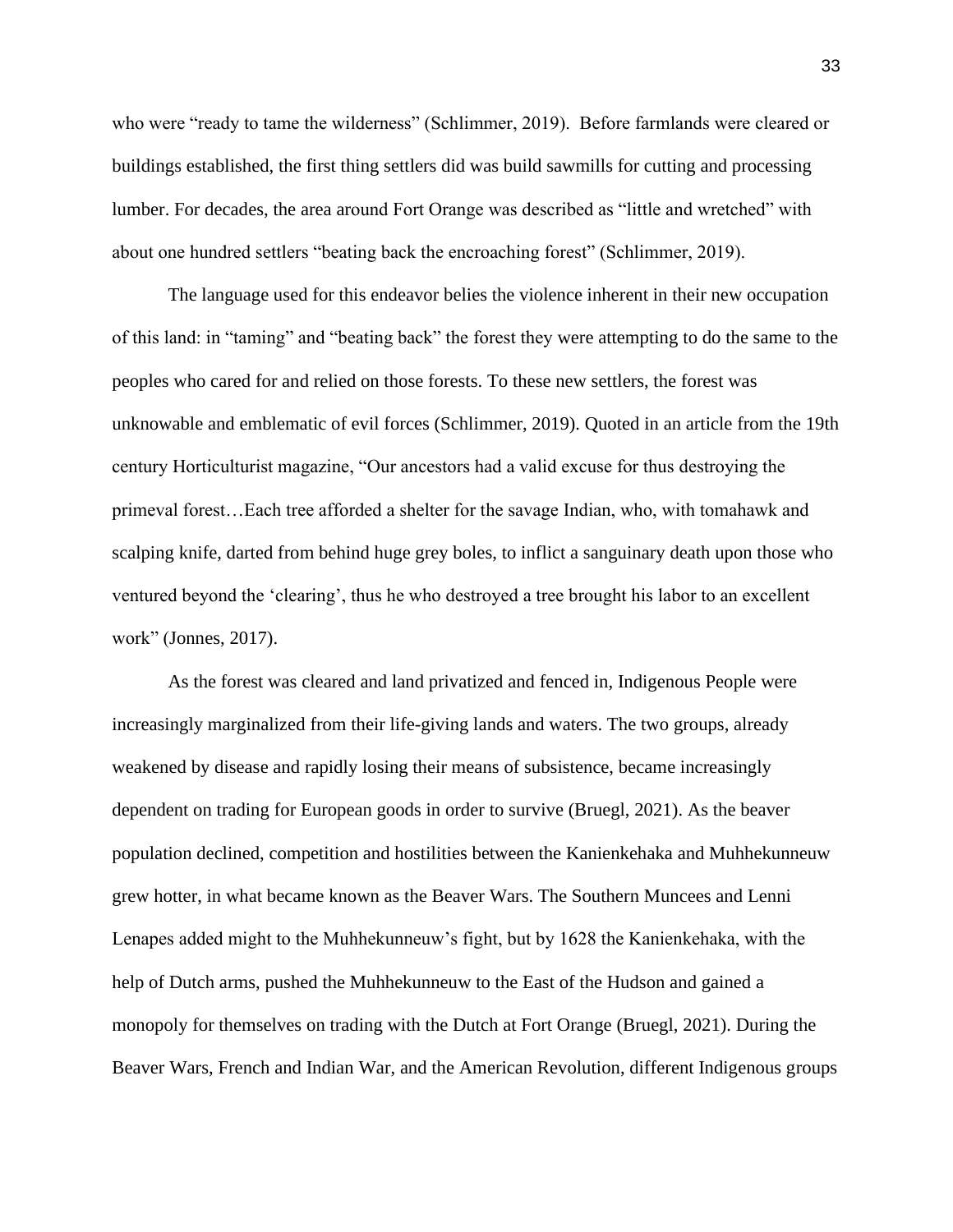aligned themselves with various European powers. Who they sided with was a major factor that determined when they would be displaced from their lands and where they would end up.

While some lands were appropriated via outright hostility and thievery, many records exist documenting land sales between Indigenous Peoples and the Europeans (Bruegl, 2021; Davies, 1996). Despite this, it is still problematic to consider the lands as anything but ill-gotten. For one thing, the documents were in foreign languages and sometimes were signed under coercion and duress (Bruegl, 2021). But, perhaps the most important thing that nullifies the idea that these sales were consensual and mutually agreed upon is the fact that the settlers and the Indigenous Peoples had vastly different conceptions of property (Bruegl, 2021; Venables, 2010). It is a misnomer that Indigenous Peoples of the area had no concept of private land: while the much of the woods and waterways were communally used, different groups still had established territories that they guarded (in some cases using trees to demarcate these territories), and in fact the Haudenosaunee have a matrilineal system through which property was inherited and controlled through the lineage of mothers (Bruegl, 2021);(Bradley, 2007);(Venables, 2010). However, ownership extended mostly to the use of the land, not the land itself. This is evidenced by the fact that many early land-sale documents included provisions for certain continued uses of the land by the sellers. Two such deeds from Deerfield, Massachusetts read:

. . . that they (the Indians) shall have and enjoy all that cottinackeesh, or ground that is now planted; And have liberty to take Fish and Deer, ground nuts, walnuts, akornes and sasachiminesh or a kind of please . . . (deed for a part of Agawam, MA).

. . . (the Indians) doth reserve liberty of fishing for ye Indians in ye Rivers of waters and free Liberty to hunt deere or other wild creatures and to gather walnuts, chesnuts and other nuts things &c on ye Commons . . . (deed for a part of Deerfield, MA) (Davies, 1996).

This resulted in confusion and frustration when lands were later completely privatized and closed off. In the case of the sale of the island of Manhattan, the Lenni Lenape believed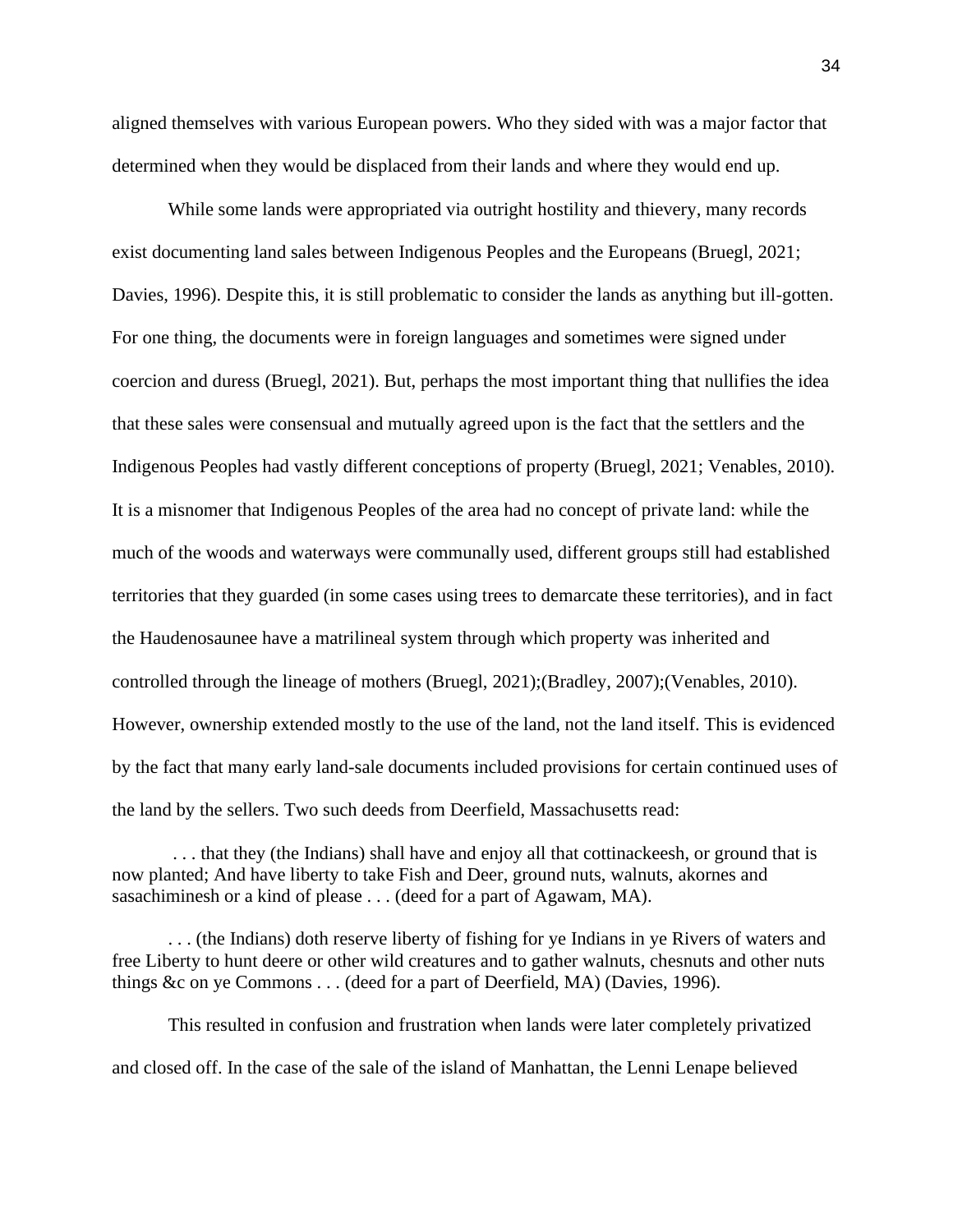themselves to have "sold the grass" and the use thereof, not the land itself (Bruegl, 2021). To enforce their later exclusion, the Dutch built a wall around the settlement, the location of which would later become New York City's Wall Street (Bruegl, 2021; Schlimmer, 2019). During his 1854, 4th of July address to the New York State Assembly, Mohican statesman, John Wannuaucon Quinney told the assembly,

Let it not surprise you, my friends, when I say that the spot upon which I stand has never been rightly purchased or obtained. And by justice, human and Divine, is the property of the remnant of the great people from whom I am descended. They left it in the tortures of starvation and to improve their miserable existence; but a cession was never made, and their title was never extinguished (Quinney, 1854).

In 1652 in an effort to formalize Dutch settlement, the governor of the New Netherland colony, Peter Stuyvesant, staked out land surrounding the outpost of Fort Orange, establishing the town of Albany, then called dorpe Beverswijk, or "The Village of the Beaver District" (Bradley, 2007; Rensselaer, 2018). He established a town court charged with allocating plots of land for inhabitants and overseeing settlers' adherence to the common Burgher Oath, which admitted them to partake in privileges of the town, namely the right to trade furs with the surrounding Indigenous Peoples (Bradley, 2007; Rensselaer, 2018).

In 1655 early Dutch settler, Adriaen Van der Donck, wrote a publication encouraging more Dutch colonists to join him along the Hudson River (Russell, 1983). In this publication he wrote, "the whole country is covered with wood, and in our manner of speaking, there is all too much of it, and in our way…" (Russell, 1983). He then described the annual burns he witnessed being done by the Muhhekunneuw and claimed that "the Christians", meaning other Dutch settlers, saw and adopted the practice themselves (Davies,1996; Russell, 1983). While the fires occasionally threatened some of their wood structures, they saw the benefits as outweighing that disadvantage. They describe how these fire-altered landscapes facilitated their establishment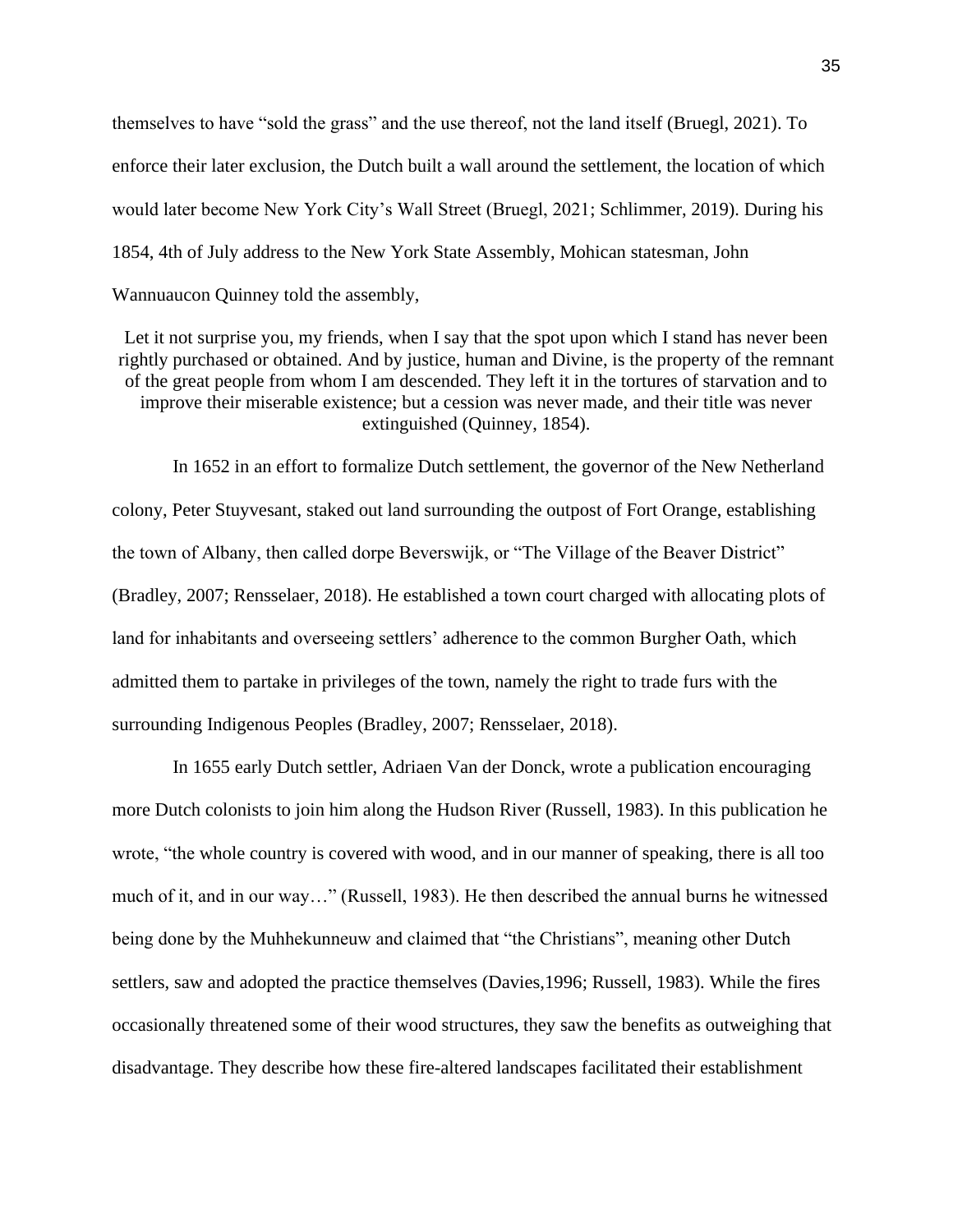because the thinned woods were easier to later clear for cultivation and settlement (Davies,1996; Russell, 1983). A settler in the Plymouth colony wrote "the Lord (had) mitigated (the) labors of (of the colonists) by the Indians frequent firing of the woods…which makes them thin of timber in many places'' (Davies, 1996).

And clear the woods they did, with an eye towards future profits. European agricultural, pastoral, and forestry practices worked in tandem with each other, in attempts to superimpose Western Europe's landscapes and way of life on this new land and its people. From the 1600s to the 1800s indigenous populations collapsed and the environment drastically changed accordingly (Abrams & Nowacki, 2008). Over this period the 'goodly oakes' that Henry Hudson surveyed were being cut en masse for the shipbuilding industry, among other uses (Albany Pine Bush Preserve Commission, n.d.) (Schlimmer, 2019). The pitch pine from the Albany pine bush were also used to make pine tar, used as an adhesive and waterproofing substance for ship building (Schlimmer, 2019). As the woods were cleared, pastoral and agricultural fields took their place, leading to soil erosion, compaction, and loss of nutrients, and a decline in biodiversity (Davies, 1996) (Venables, 2010). During this transition period both the settlers and the indigenous inhabitants adopted some of each other's food stuffs, resulting in a food system unique to the place of these clashing cultures (Bukowski, et.al., 2018) (Weise, 2018).

#### **The Dutch Transfer Power to the English**

In 1664, the Dutch surrendered their territories under the New Netherlands to British Colonel Nicolls and Beverwyck finally became Albany (Schlimmer, 2019) (Weis, 2018). Despite English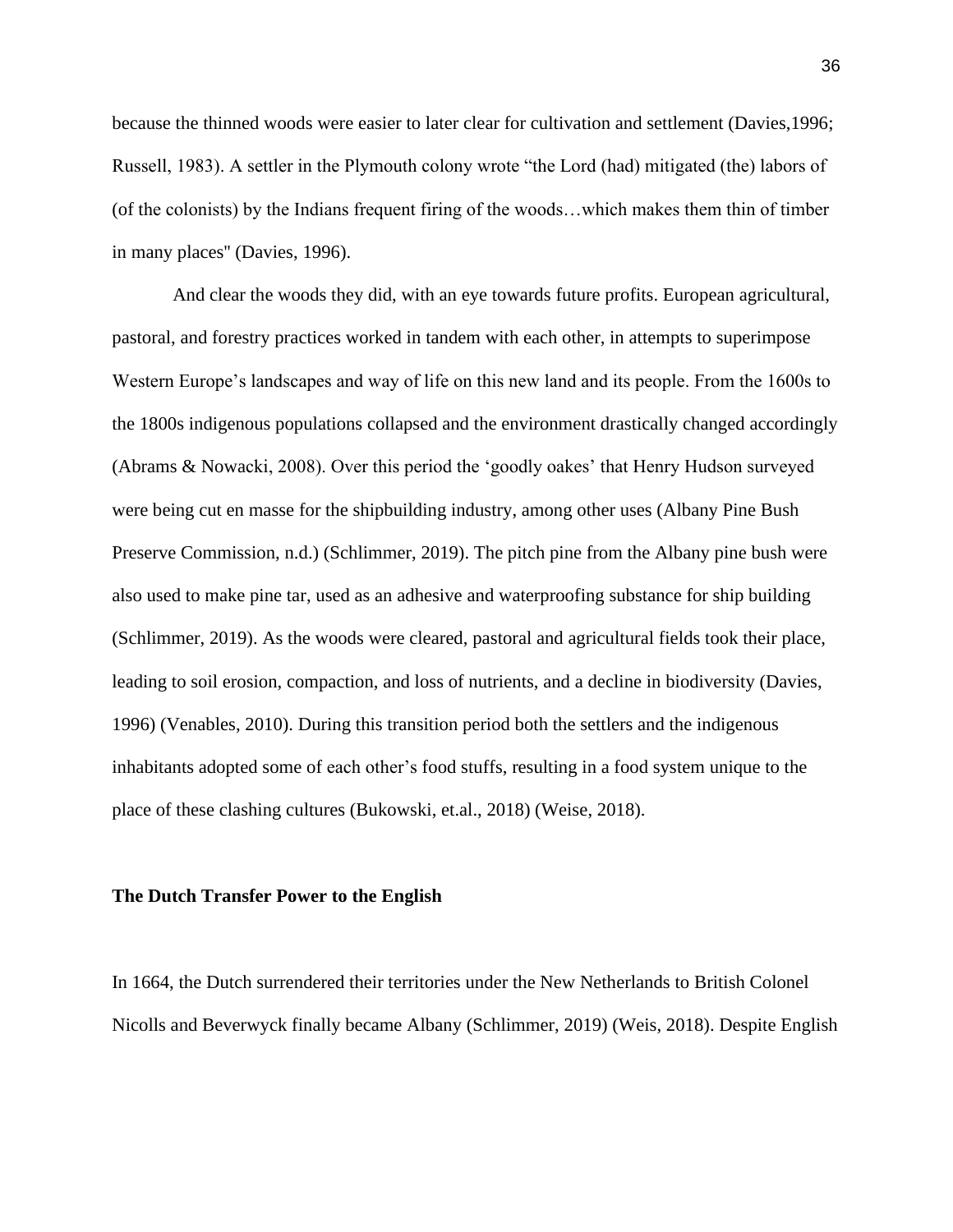control, there was not much actual English colonization of the upper Hudson, so the character of the area remained largely Dutch until the early 1800s.

Profits from the land depended on minimizing political conflicts with Native Americans. In 1670, a meeting was called by Governor Lovelace to come to an agreement and put an end to fighting between the Mohawks, Mohicans, and English, eventually winning the allyship of the Mohawks that would last through the later War of Independence (Schlimmer, 2019) (Weise, 2018). As the later part of the 17th century approached, Eastern indigenous groups had rapidly shrunk in numbers and power. In 1680 Dutchman, Jasper Danckaerts, wrote "the Indians are melting away rapidly…I have heard tell by the oldest New Netherlanders that there is now not 1/10th part of the Indians that once were, indeed, not 1/20th or 1/30th and that now the Europeans are twenty and thirty times as many" Jasper Danckaerts (as quoted by Venables, 2010).

At this point the lands west of Albany were the main landholdings left that were considered "Indian lands" (Schlimmer, 2019).

In the Woods, the indigenous animals, fish, birds, trees, and other beings were dying off and were being replaced by the plowed fields and domesticated animals of the Americans. On the Haudenosaunee reservations, the people increasingly felt that they were "alone" – recall that they regarded all the other beings as their equals, with souls. Moreover, each nation's surviving Clearings – the towns – also stood in isolation, no longer connected to each other by the physical link of The Woods. Whatever lands were left – reservations – were by default "Clearings," although the reservations' various town centers were physically rimmed with woods (Venables, 2010).

While their numbers and landholdings had shrunk significantly, the Kanienkehaka remained living in pockets in the pine bush to the west of Albany. They continued many of their cultural traditions but incorporated several European elements as well. For example, many had converted to Christianity at this point, for some this was partially for survival through the hopeful acceptance gained from assimilation, and for others it may have partially been a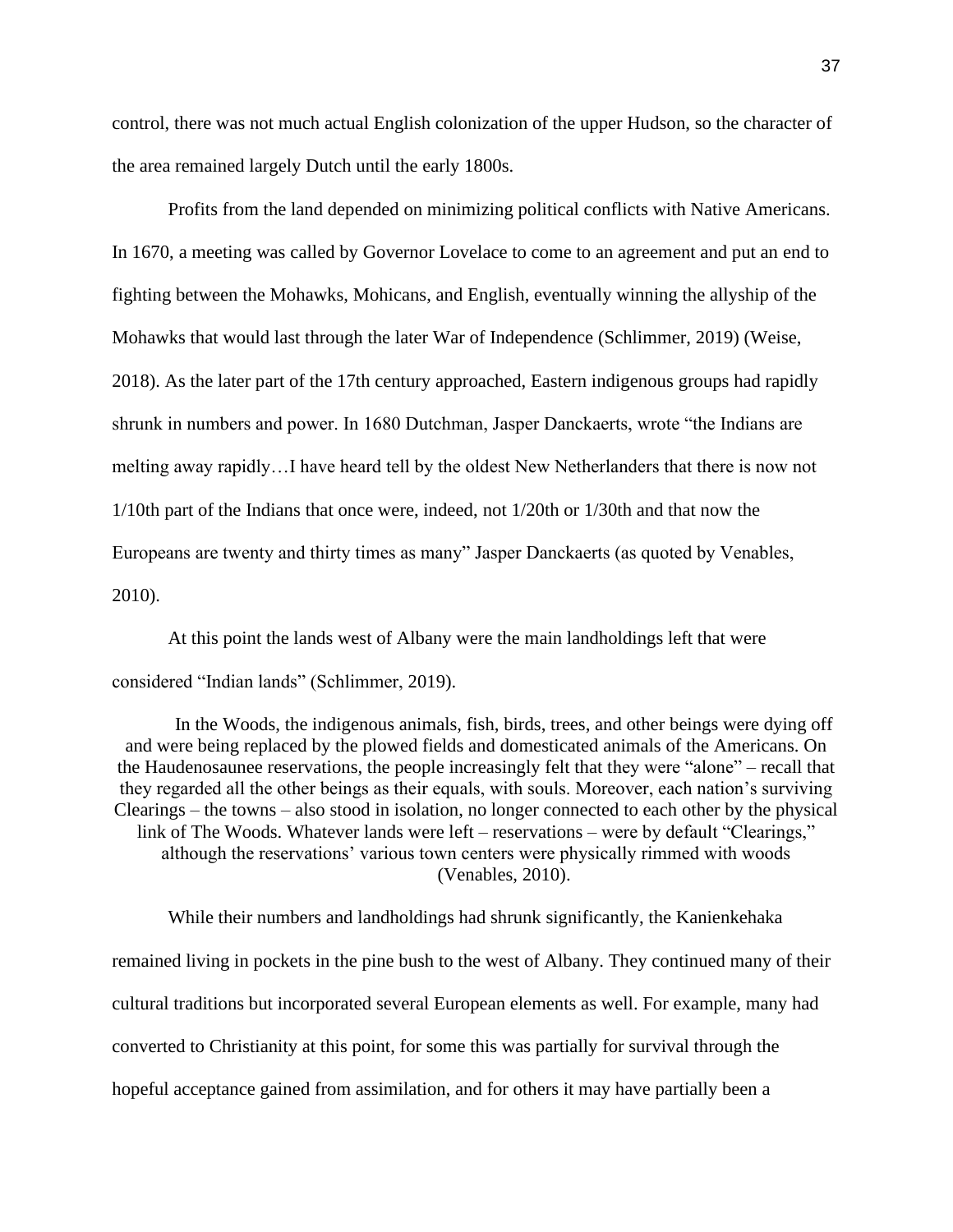psychological coping mechanism (Bruegl, 2021) (Venables, 2010). For example, converting to Christianity allowed them to somewhat divorce themselves from the cultural beliefs that saw each living thing as having a soul that must be treated with a respectful and reciprocal nature, and instead see them — as the Europeans saw them— as resources granted by Providence for their worldly gain (Venables, 2010). This likely made it slightly easier to do what they had to do, i.e., trap beavers in order to survive and to see the wildlife disappearing around them (Venables, 2010). Some Indigenous Peoples, not limited to the Haudenosaunee, converted to Christianity because they saw the prosperity of the Europeans relative to their own decline as evidence that the Europeans' God might better be able to protect them (Bruegl, 2021). It was necessary for survival for them to start utilizing natural capital to gain financial capital (Bukowski, 2018).

They continued to be associated with orchards, many of which now incorporated some imported species such as varieties of apples, plums, peaches, and pears (Bukowski, 2018) (Weise, 2018). The naturalist, Peter Kalm, visited Albany around this time and described that "detached Indian families" would still come and stay for the summer, some building wigwams in the orchards bordering the wealthy residences on the outskirts of the city (Weise, 2018). During the summer they would occupy themselves with artisan crafting of household items, including items made from birch wood and bark, such as baskets, brooms, and wooden dishes and cutlery. Meanwhile preserving for the winter locally caught eel and sturgeon from the Hudson River. They cultivated small plots in the fields surrounding the Mohawk River and, in the Summer, and Fall young girls were tasked with gathering and preserving fruits, berries, and grapes. A colonist commented, "These dried fruits were no luxury; a fastidious taste would entirely reject them. Yet, besides furnishing another article of food, they had their use, as was evident", concluding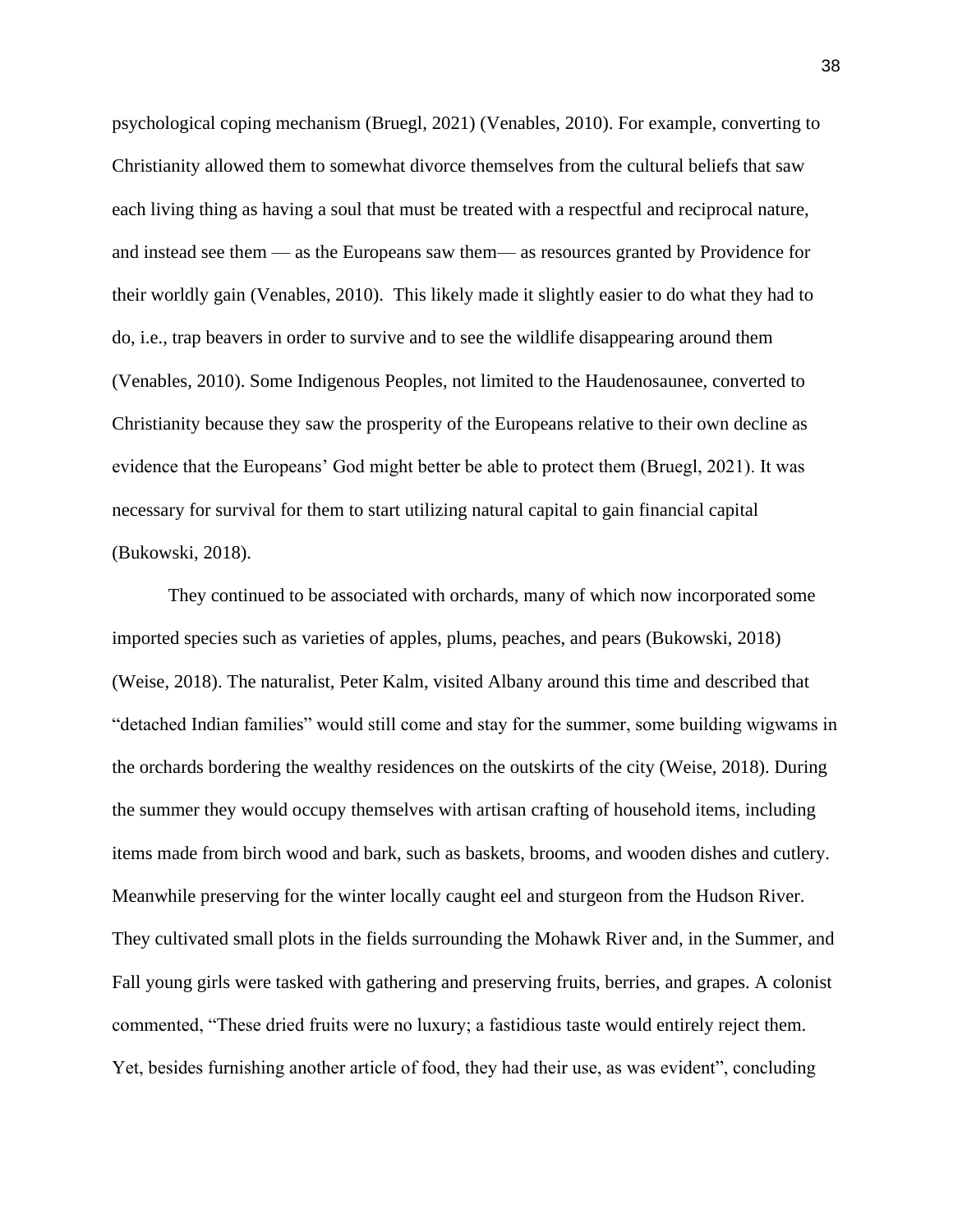that while these foods might not be very rich tasting, they surely contributed to the lack of visible ailments of the native people who consumed them (Weise, 2018).

Every farm in Albany at this time had a large orchard, which along with hunting and fishing, contributed to the diets of natives and foreigners alike Peter Kalm; s Travels to Albany (as cited in Weise, 2018; Bukowski, 2018). The post-colonial diet continued to rely on the "uniquely-American polyculture, born out of a convergence of cultures'' (Bukowski, 2018). This was a diet based on baked goods made of European rye, oats, and wheat, supplemented with fruits, veggies, and herbs grown in home gardens, as well as livestock such as pigs and poultry. They continued to integrate fruits, nuts, and berries from the nearby trees and shrubs. Most vegetables were not eaten whole, and it was rare for them to eat leafy greens but were instead used in sauces to pair with bread and meat (Bukowski, 2018).

In 1686 the Dongan Charter was enacted by New York Governor Thomas Dongan who appointed Pieter Schuyler as the first mayor of Albany (Schlimmer, 2019; Weise, 2018). Pieter served as mayor for nearly a decade, until 1694 (Schlimmer, 2019). Schuyler and Dongan, worked to continue the process of economic exploitation of Albany and beyond. Former historian of the New York State Museum, Stefan Bielinski, called this charter "arguably the longest-running instrument of municipal government in the Western Hemisphere" (Fitzpatrick, 1998). The charter created a distinction between the Rensselaerswyck colonial estate from the one-by-sixteen-mile strip of land called the Town of Albany (Bielinski, 2009). The provisions of these charter established an economic regime that would impact the relationship between the city and its hinterlands and their respective development for centuries. A wooden stockade was built in the center, creating a barrier behind which most of Albany's residents lived. The charter granted special privileges to the town's residents, of particular importance: the right to trade with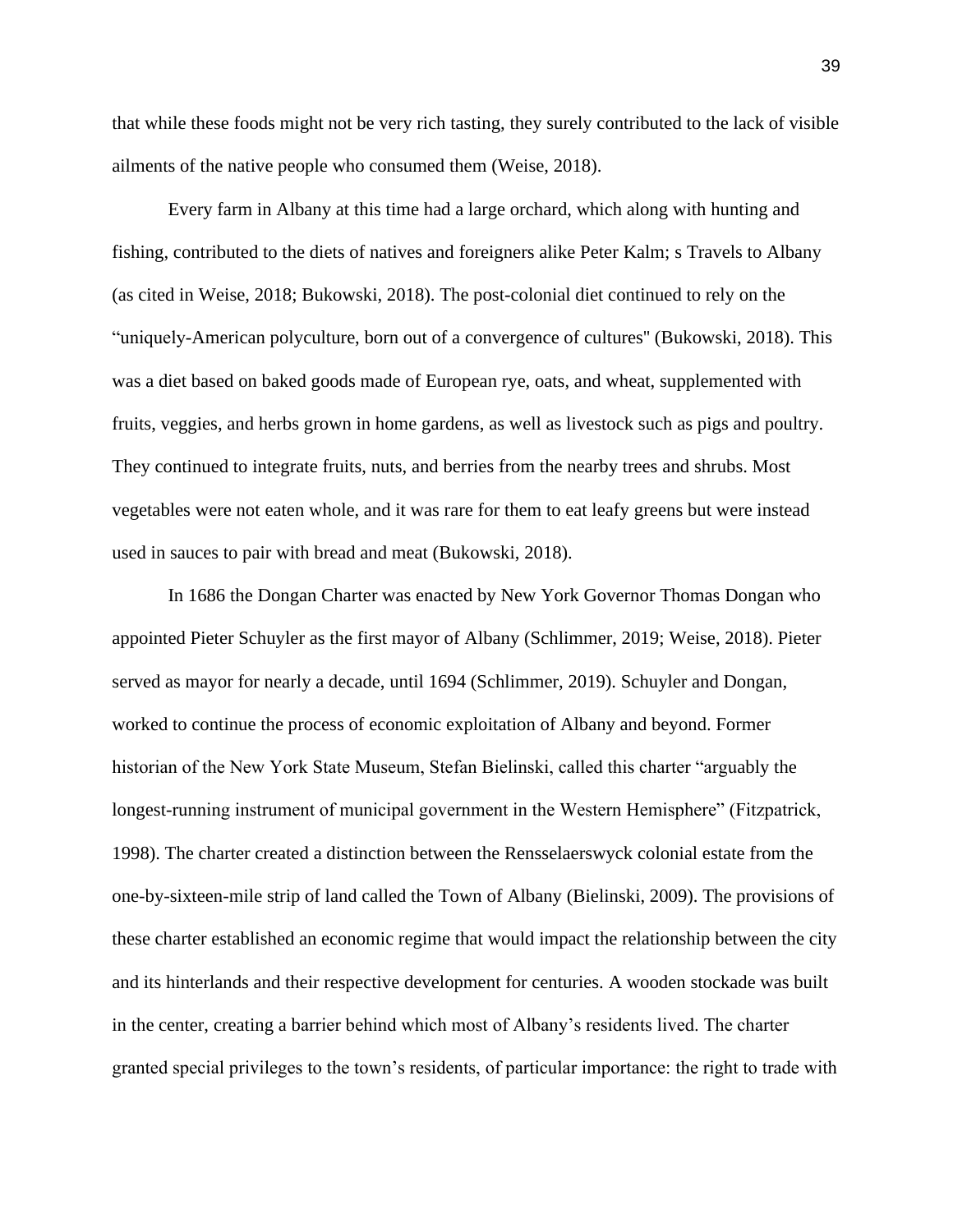indigenous groups, excluding all other New York residents from this activity. The economic power granted by these trading rights freed Albany residents from having to rely on agricultural production and created favorable power dynamics over those living in the surrounding countryside who were relegated to agricultural and extractive activities (Bielinski, 2009). According to Bielinski (2009), "these farmers were permitted to grow and harvest agricultural products and to cut, cure, and otherwise prepare produce and forest and mineral products for sale on the Albany market", however, hunting was allowed only by those licensed by the Albany corporation.

Unpleasant industrial operations were relegated to the city fringes, particularly on the South end of the city bordering the Hudson River, West of the city in the woods, and along the various rivers and streams— a pattern that in part still exists today (Bielinski, 2009) (Sherpa et al., 2014). Such environmentally undesirable activities originally included brickmaking, sawing, tanning, and activities involving fire, such as smithing (Bielinski, 2009).

Trade was the most lucrative enterprise, members from this class included "former Van Rensselaer tenants, discharged West India Company employees, and a sprinkling of Frenchheritage settlers, Scots, and others from New York and New England" (Bielinski, 2009). Descendants of New Netherland's first settlers made family connections and alliances with select ambitious newcomers (Bielinski, 2009). Families among this group include names such as Bleecker, Cuyler, Lansing, Roseboom, and Schuyler: names whose influence have been carried through the centuries by mayors, statesmen, and other politicians, business leaders, real estate moguls, and on many of the street names and landmarks that decorate Albany today (Bielinski, 2009) (Schlimmer, 2019). These well-connected Dutch-heritage merchants dominated the trade industry for almost a century, after which they largely dispersed into the countryside where they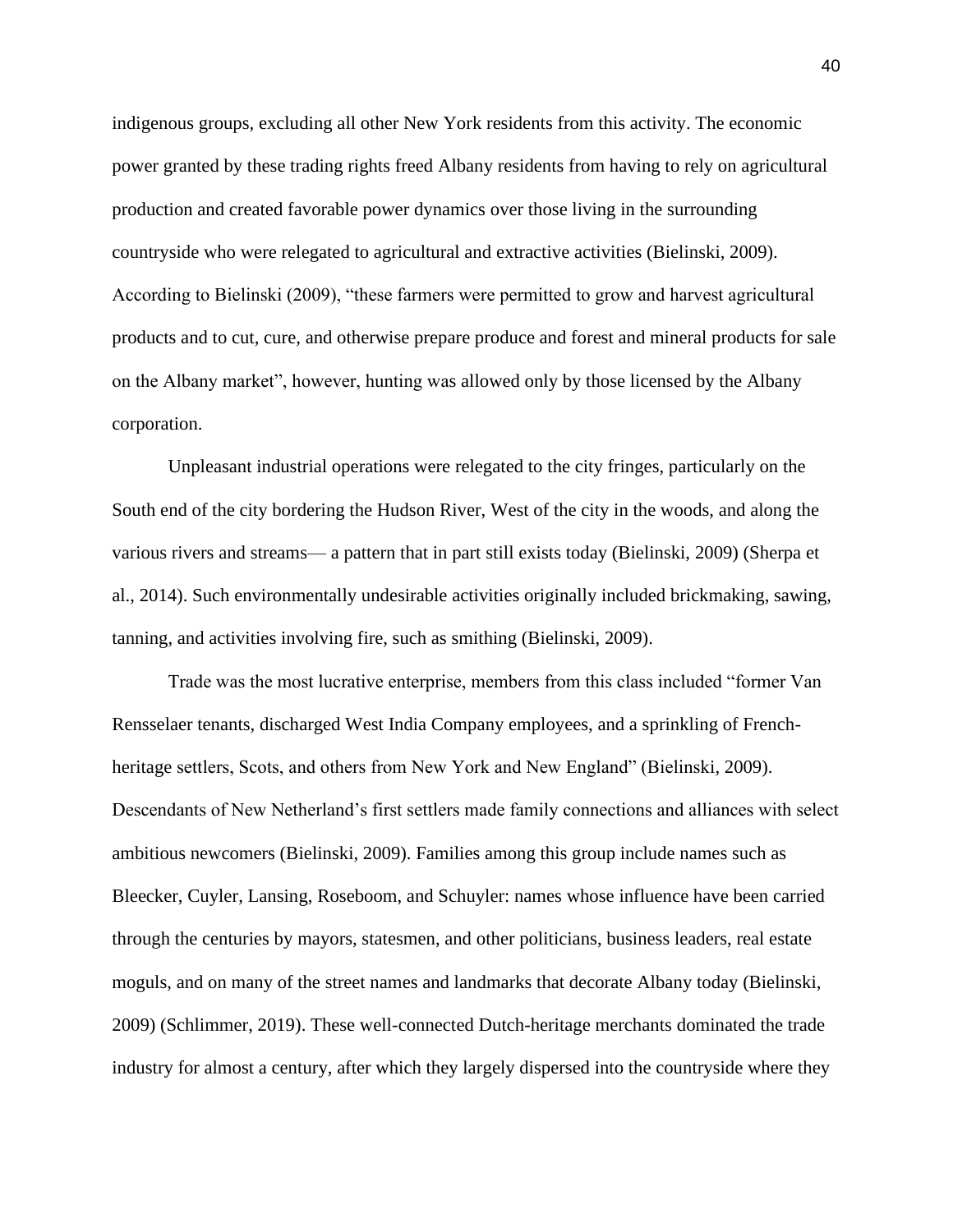managed manicured estates and used their city and country connections to establish themselves in retail and in high society. In their farms, orchards, pastures, and woodlands, tenants gave way to laborers and slaves who worked under overseers. By the end of the 17th century Albany had over a quarter of New York's residents and was the largest population center in the state; a preeminent business center thanks to its well-established and favorable commercial climate and travel infrastructure (Bielinski, 2009) (Schlimmer, 2019).

In 1776 Albany's first formal port was created with the construction of three large docks and a seawall, further cementing the city as a heart of industry, trade, and political power (Bielinski, 2009). In the country, settlers continued to clear forests and farm. With industrialization gaining steam in England, these countrymen gained a new way to profit and gain credit as they started running into more marginal lands (Roberts, 1972). While clearing these marginal woodlands to make space for their fields, the leftover wood, much of it being subpar timber and wood bits, was gathered for the processing of an industrial miracle substance: potash. Potash is a substance that features water-soluble potassium made from soaking plant or wood ashes in a pot (hence the name potash) (Roberts, 1972). As the Muhhekunneuw and the Kanienkehaka knew, wood ash was valuable as fertilizer, for making lye solutions for soap, and for leaching tannins from acorns and wood (Abrams & Nowacki, 2008). The Dutch, and later the English and the Americans, used it for this, but also by leaching the ashes in water then evaporating the water from the ashes they obtained white powdery potash (Roberts, 1972). For centuries potash had been used for bleaching textiles, making glass and ceramics, and for making soap; potash was one of the first major industrial chemicals, and England's fast-growing industries demanded a lot of it. The potash boom that ramped up from 1770 onwards created a market in which the price for potash rose daily. In 1776 New York was exporting more than 100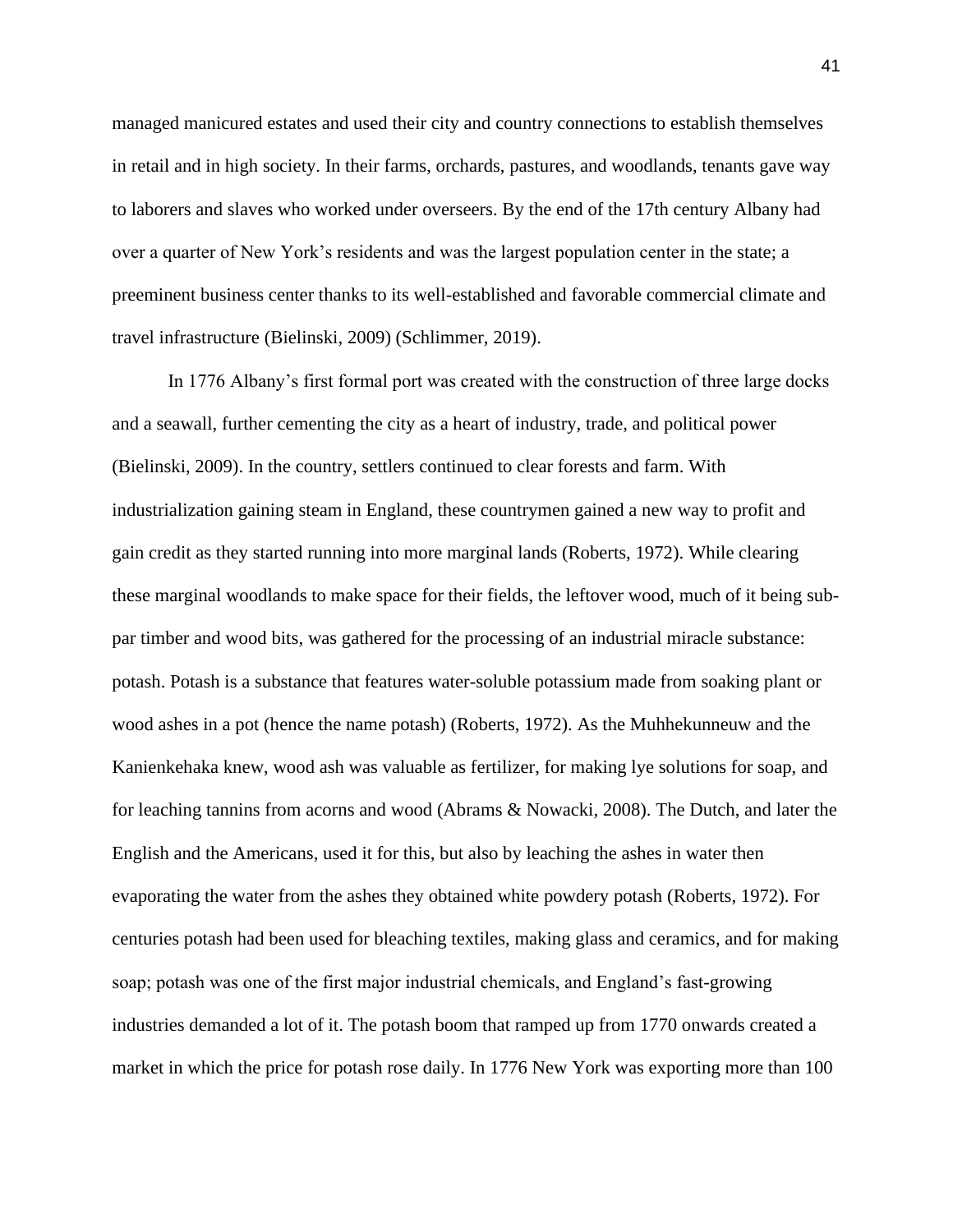tons of potash yearly (Roberts, 1972). The first ever patent issued in the United States was issued in 1790 for a process that refined potash into pearl potash, so named because of its bright white sheen, which was the precursor to modern-day baking soda (Schlimmer, 2019). The Pearl Potash Company operated in Albany on Pearl Street for many years (Schlimmer, 2019). Around 1820 New York became the primary source for American potash and was exporting more than 3,000 tons of potash annually (Roberts, 1972).

### **American Independence**

The American Revolution heated up in the 1770s; in 1774 the Americans entreated neutrality by the Kanienkehaka through the appropriation of the Haudenosaunee's symbolism of white pines and peace, "Brothers! We live upon the same ground with you. The same island is our birthplace. We desire to sit down under the same tree of peace with you: let us water its roots and cherish its growth, till the large leaves and flourishing branches shall extend to the setting sun and reach the skies" (US National Parks Service, n.d.). However, the Kanienkehaka's hope that if they secured a British victory the British might halt any further appropriation of their lands by the settlers proved more appealing (Bruegl, 2021).

Following the American Revolution, the Americans made more explicit moves to assimilate and/or remove indigenous peoples (Bruegl, 2021) (Venables, 2010). Pressured by land developers, New York State and the United States made a total of 56 treaties between 1784 and 1857 that transferred most of the woods and clearings still in the possession of Indigenous Peoples to the newly minted Americans (Venables, 2010).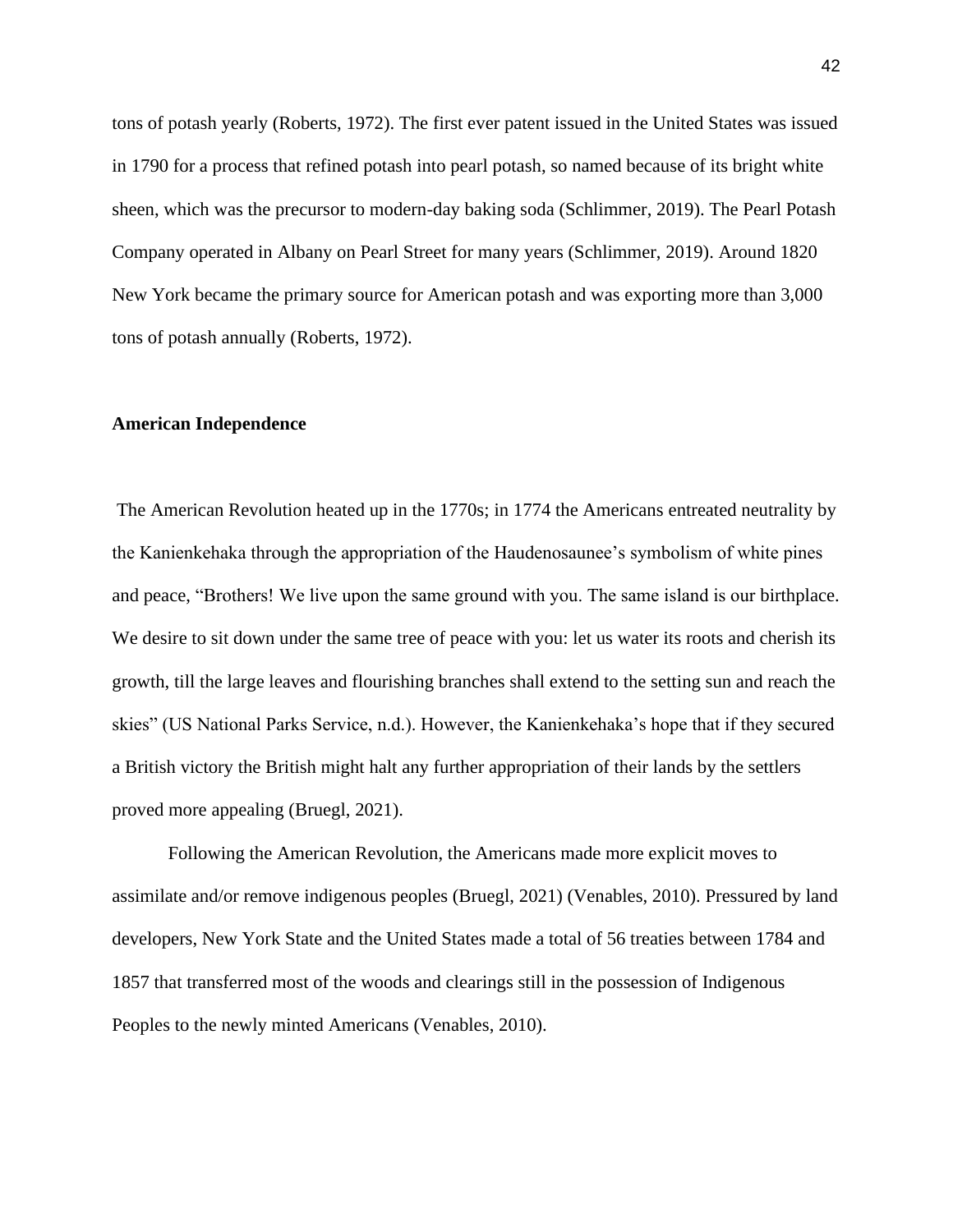Because the Kanienkehaka sided with the English during the French and Indian wars as well as the Revolutionary War they were immediately forced out (Saint Regis Mohawk Tribe, n.d.). Most of the Mohawks eventually ended up either around Niagara Falls or Montreal, Canada. The Mohawk St. Regis Reservation is currently in Franklin Country, New York and members can freely cross the American and Canadian border (Saint Regis Mohawk Tribe, n.d.). In the 20th century many of them became influential in the construction and steel-working industries (Nessen, 2012). Currently around one in ten steel workers is Mohawk, some own construction companies and workers will often drive from their upstate reservation to Manhattan then back during the weekends. "Virtually every skyscraper … has been built by Mohawk and other Iroquois ironworkers including the new Time Warner building…Rockefeller Center, Empire State building, Chrysler, all these skyscrapers, virtually all the bridges'' (Nessen, 2012).

The Mohicans that had settled in Stockbridge, Massachusetts after displacement from the Albany area were pressured by settlers laying false claims to their lands and moved to Oneida Lake in New York where the Oneida shared parts of their fields and forests with them (Bruegl, 2021). Despite fighting on the side of the Americans after being recruited with promises of land tenure, after George Washington threw a celebration in their honor, the Mohicans that were left in New York State were promptly pushed West (Bruegl, 2021). In 1834, Stockbridge, Wisconsin became the official home of the Mohicans, Munsee, and Wappingers, now collectively known as the Stockbridge-Munsee Band of Mohicans. The area was heavily wooded with many species common to their homelands, however in 1887 the General Allotment Act divided reservations in the country into privately owned lots (Bruegl, 2021). Many of these were coercively obtained by lumber barons who proceeded to deforest much of the reservation (Stockbridge-Munsee Band of Mohicans, n.d.). Since then, the tribe has regained around 23,000 acres, 20,000 of which have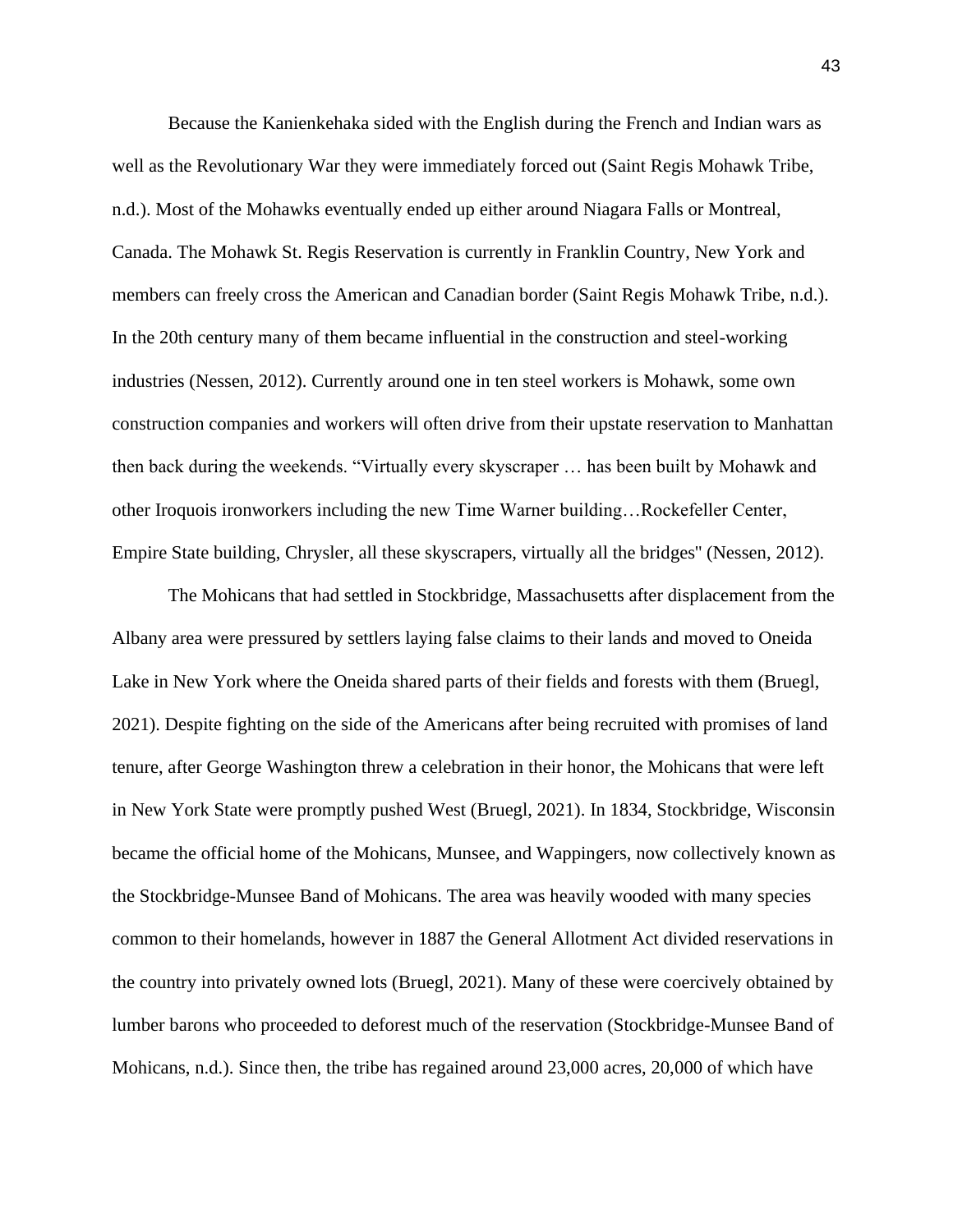successfully been reforested and now provide healthy habitat as well as timber revenues for the tribe (Stockbridge-Munsee Band of Mohicans, n.d.). They also run a casino and are the largest employer in the county (Bruegl, 2021). Even though their histories since European colonization have a long record of abuses and injustices, the stories of the Stockbridge-Munsee, the Mohawks, and all other existing Indigenous Peoples of the Americas are not stories of victimization and defeat but are stories of resilience and continuity.

 "With the end of the war and the opening of the frontier to settlement, Albany became an American boomtown. New settlement burst its stockaded colonial boundaries and spread along the river and up the hill— adding many new business, residential, and industrial blocks for a population that would multiply fifteen-fold before the Civil War" (Colonial Albany Social History Project, 2008). According to Schlimmer (2019), by 1795 over five hundred families were passing through Albany every day on their way West. An entry in an 1817 encyclopedia stated, "the great roads of communication between the eastern states and the western country center on more extensive intercourse at Albany than at any other place between the eastern and western sections of the Union" (Schlimmer, 2019). That same year marked the beginning of construction on the Erie Canal, which attracted immigrant labor from across the Atlantic, namely Irish immigrants, for construction work. Once the canal was built it facilitated the flow of migrants, cargo, and ideas in a way that had never been possible with overland transit alone. Shortly after, railroads would contribute to this as well (Schlimmer, 2019).

In the 40-year period between 1820 and 1860 Albany's population grew 400% from 12,000 residents to 60,000 (Davenport, 1989). Most migrants who moved to the City of Albany during this time traveled relatively short distances from home. 60% traveled from 15 to 30 miles away, while only 20% came from more than 120 miles away (Davenport, 1989). Most of those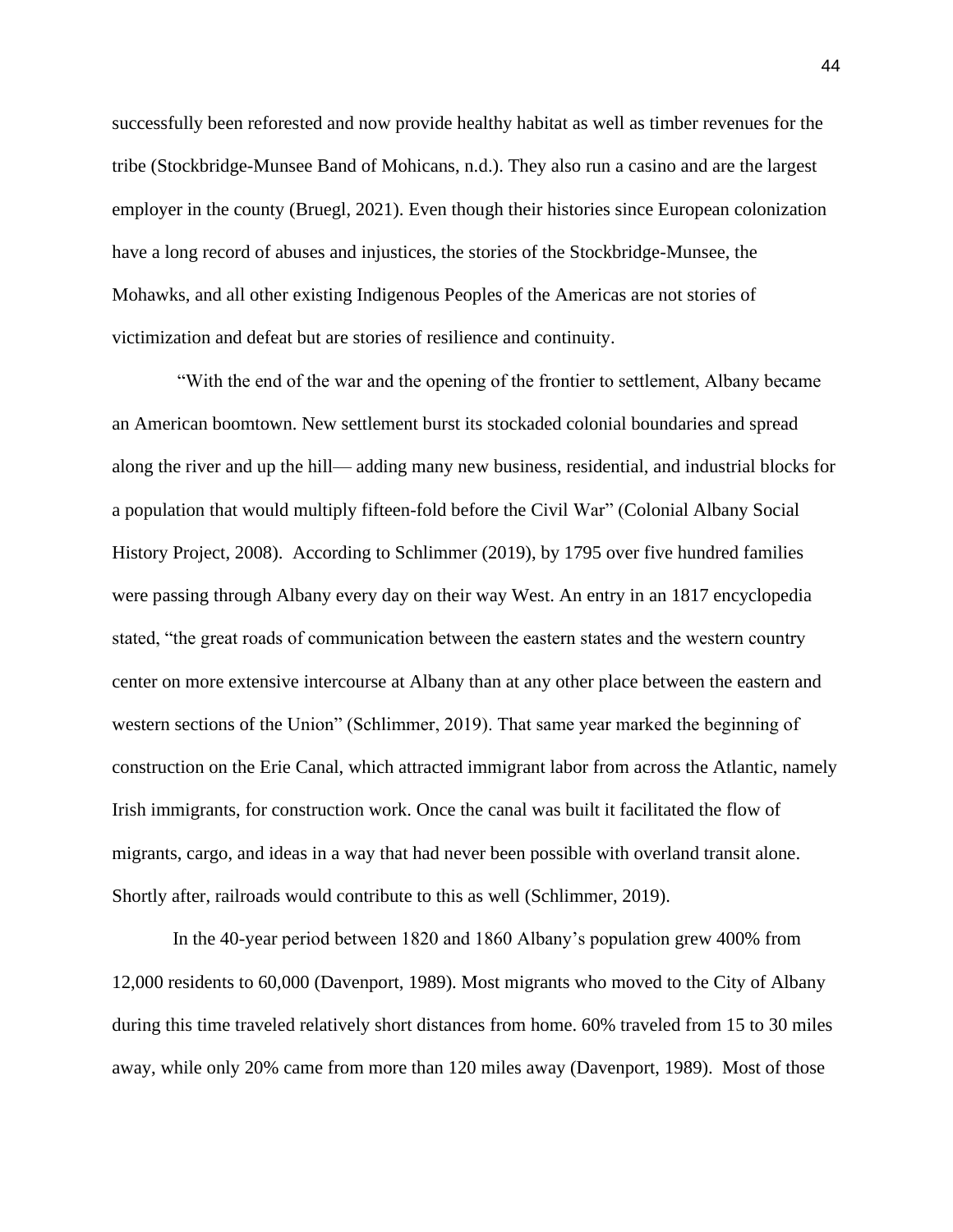who came from farther away were higher-status white-collar workers who came from other cities, such as Boston and New York City, and likely relied on societal connections for economic opportunities there. Migration seemed to be unrelated to the condition of their farm's yields, but rather due to increased opportunity and upward mobility to be availed from joining Albany's business, craft, or building trades. While migrants and their families often experienced upward socioeconomic mobility, their migration likely contributed to the "economic stagnation of rural areas" as rural areas lost merchants, skilled workers, intellectuals, and capital (Davenport, 1989).

In the stagnating countryside, extractive industries kept the poor afloat (Davenport, 1989) (Schlimmer, 2019). By 1850 New York dominated the lumber industry, much of which now consisted of imported spruce due to the decline of favorable native lumber. The state had over 7,000 sawmills that were pumping out hundreds of thousands of board feet of lumber (Schlimmer, 2019). According to Schlimmer (2019), Spruce Street was likely the main site of spruce milling in Albany and the Ten Broeck Triangle was called the lumber district because it housed several of the local lumber barons. Prior to urbanization, most farms tanned and prepared their own leather from wild and domestic animals (Canham, 2011). With the rise of urbanization, as farmers increasingly left the countryside, leather tanning grew into an industry in its own right (Canham, 2011). Tanning gets its name from 'tannin', recall the chemical that native americans leached from acorns (Abrams & Nowacki) (Canham, 2011). Tannic acid is an astringent derived from plant tannins, with the most concentrated plant tannins found in hemlock bark (Canham, 2011). Tannic acid makes leather resistant to water and decay. Hemlock trees, many of which had been previously left alone due to their poor-quality lumber, were the next to be nearly decimated, as tanners stripped thousands of them of their bark, leaving the standing stumps to rot (Canham, 2011).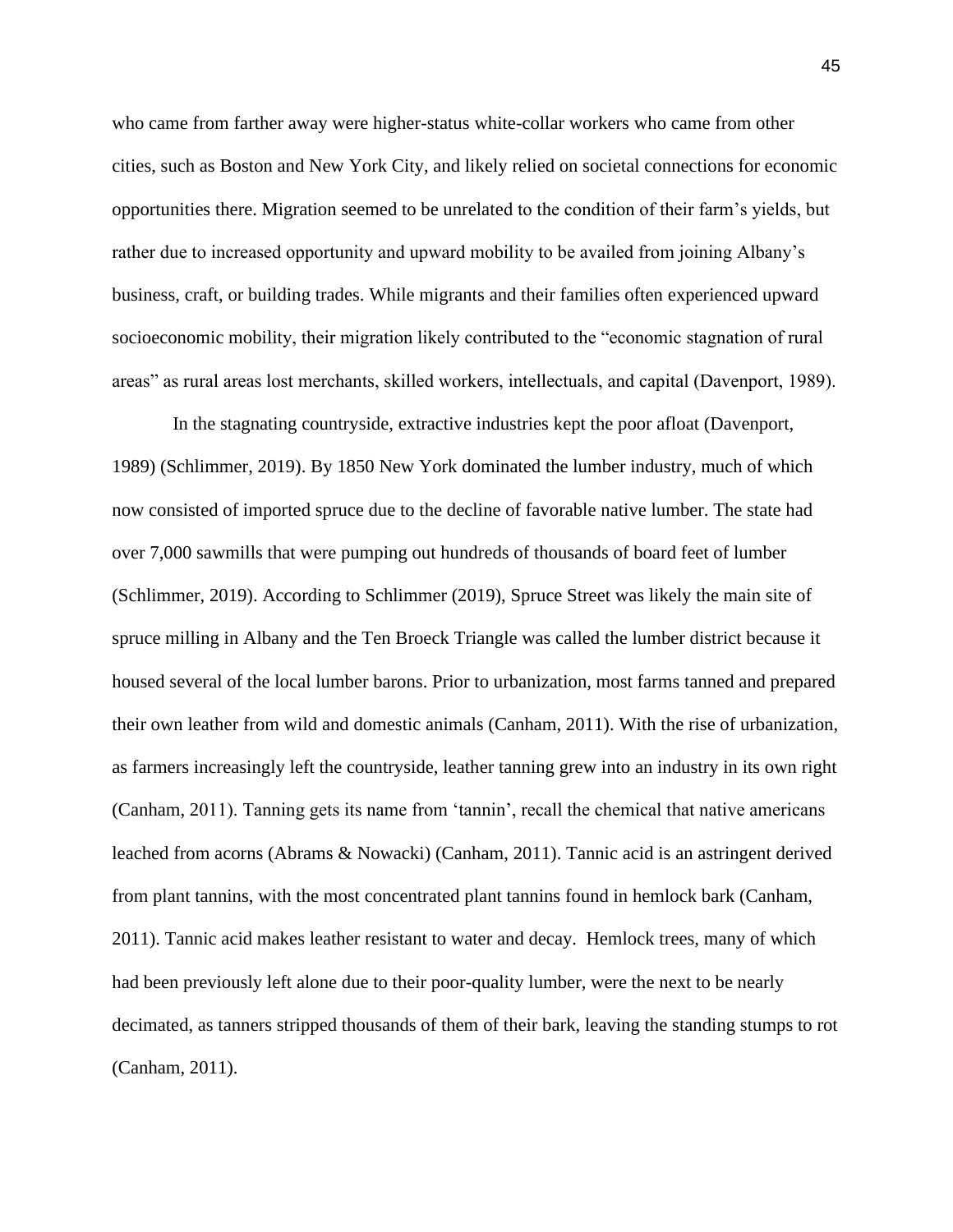From the late 1700s through the 1800s the food system experienced a massive shift (Bukowski, 2018). Westward movement opened broader swaths of the continent, allowing for the food system to shift from one made up of small-scale agriculture, hunting, and foraging in the East to one based on "economies of scale in the deep, fertile soils of the Midwest" (Bukowski, 2018). As people moved to the city, they were freed from the banalities of food production, and transportation via water, rail, and improved roads allowed for food to be shipped from further and further at low cost. As urbanites became increasingly separated from the land, the mental disconnect of how food ends up on one's plate grew, and by the end of the 19th century, food production in the city increasingly became an unsavory and foreign appeal (Bukowski, 2018).

## **Nature Becomes Virtuous and Worthy of Protection**

While cities and their hinterlands buzzed with development and extraction, the wealthy increasingly turned their energy and attention towards enhancing their estates. Here they focused on the collection of exotic plants and animals, cultivation of endless varieties of fruits, and overall beautification of their architecture and landscapes (Jonnes, 2017). In 1841, Andrew Jackson Downing—son of a fruit tree nursery owner in Newburgh— published his "Treatise on the Theory and Practice of Landscape Gardening" (Jonnes, 2017). This as well as subsequent articles in the Horticulturist Magazine and his other books, one of which was called "Fruits and Fruit Trees of America", propelled him to fame. His consultation on horticulture, architecture, and pomology (the study of apples), was sought by estate owners far and wide (Jonnes, 2017).

It is hard to exaggerate the obsession with apples that possessed Northeasterners of all classes. Settlers imported thousands of apple varieties, which were then diversified with selective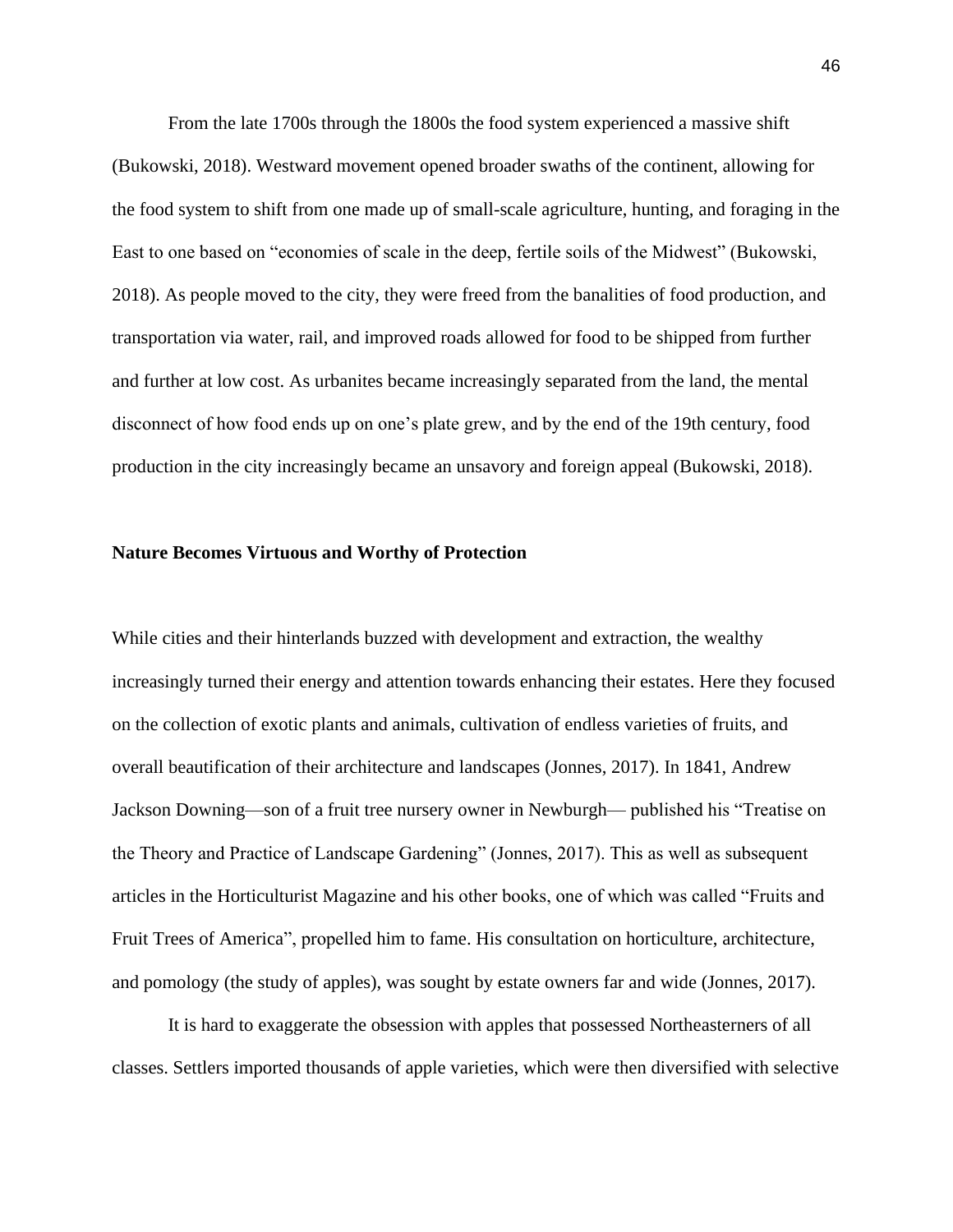breeding to suit the various microclimates of the "new world" (Abrams & Nowacki, 2008) (Jonnes, 2017). For the most part apples were not eaten whole but were instead pressed into cider— a nice refreshing way to avoid water-borne illnesses that could be had from drinking straight water (Bukowski, 2018). Rowan Jacobson of the Boston Globe wrote, "Apples were some of the leading protagonists in the story of American ingenuity, diversity, and prosperity" Rowan Jacobson (as quoted by Bukowski, 2018). Grapes and hops for wine and beer were also popular; Albany's Arbor Hill was once the site of a vineyard that produced hundreds of gallons of wine each year by 1829 (Bukowski, 2018) (Schlimmer, 2019).

 The estates of the Albany Region's elite stood on the hills overlooking the Town of Albany. Notable examples include the Cherry Hill Estate, founded by Philip Kiliaen van Rensselaer in 1792: this 1,000-acre farm featured a brewery, tannery, as well as orchards (Schlimmer, 2019). Another was the Schuyler mansion, overlooking the town's common pastures, which were located in today's South End Neighborhood. Philip Schuyler, father-in-law to Alexander Hamilton, was in the shipping and lumber business and owned over 125,000 acres of land in Albany and downstate (Schlimmer, 2019). Named for the Schuylers' expansive orchards, Cherry Street, Plum Street, and Vine Street all cross over the old footprint of this estate, with Mulberry Street just to the North of it (Kennedy, 1985) (Schlimmer, 2019).

Meanwhile, Andrew Jackson Downing, while visiting nobility in London and France, became enamored by their fashionable city parks, which to him emulated the beauty and pleasure of the Hudson Valley's estates transplanted in the city (Jonnes, 2017). To him this was the antidote to the ills faced by the urban upper and middle classes due to the worsening conditions of their cities from exponential industrialization, immigration, and urbanization. When he returned, he began using the Horticulturist Magazine to promote the idea of a central park in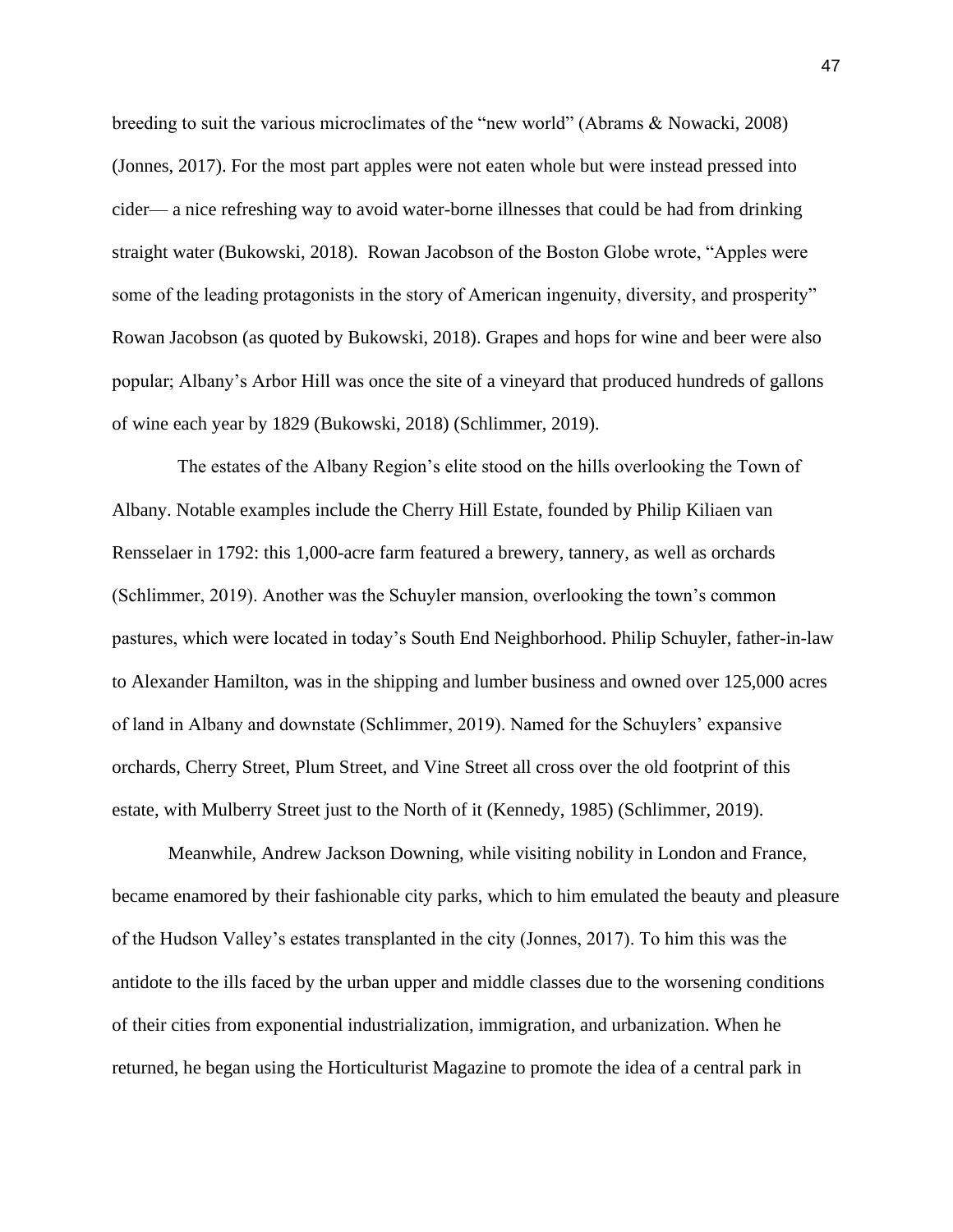New York City, claiming that parks such as that would be "better preachers of temperance than temperance societies, better refiners of national manners than dancing schools, and better promoters of general good feeling than any lectures on the philosophy of happiness ever delivered in the lecture room" (Jonnes, 2017. In addition to promoting sprawling pleasure grounds, his love of trees and his disgust at "every desolate, leafless, and repulsive town and village" prompted him to encourage tree planting along streets and avenues (Jonnes, 2017).

Already much of New York City's tree scape had been transformed by Ailanthus commonly called Tree of Heaven for its rapid upward growth (Jonnes, 2017). Ailanthus is native to China but was brought back by a plant collector who saw them lining streets in European cities. In New York, after numerous complaints by downtown ladies about worms and bugs invading their homes through screenless windows due to the nearby trees, crews came in and cut down the horse chestnuts, lindens, and others to be replaced by the hardy Ailanthus, a tree that did not invite native bugs and wildlife that was unfamiliar with the plant. It did not take long for public sentiment to change about the tree; its invasive nature had by that time already become a nuisance as it spread quickly and ferociously depleted soils of their nutrients. In 1852 Downing died tragically in a steamboat accident while traveling down the Hudson River from Albany. Found in his manuscripts was the last piece of writing he was planning on publishing in the Horticulturist, *Shade Trees in Cities.* In this article he railed against the Ailanthus for its invasive nature, drawing xenophobic parallels that resonated with the anti-immigrant sentiment capturing the minds of overwhelmed urbanites at the time. He wrote that his was in part a "patriotic objection…This petted Chinaman or Tartar, who has played us so falsely, has drawn away our attention from our own more noble native American trees, to waste it on this miserable pigrail of an Indiaman" (Jonnes, 2017). Despite such regretful calls to action, Ailanthus was here to stay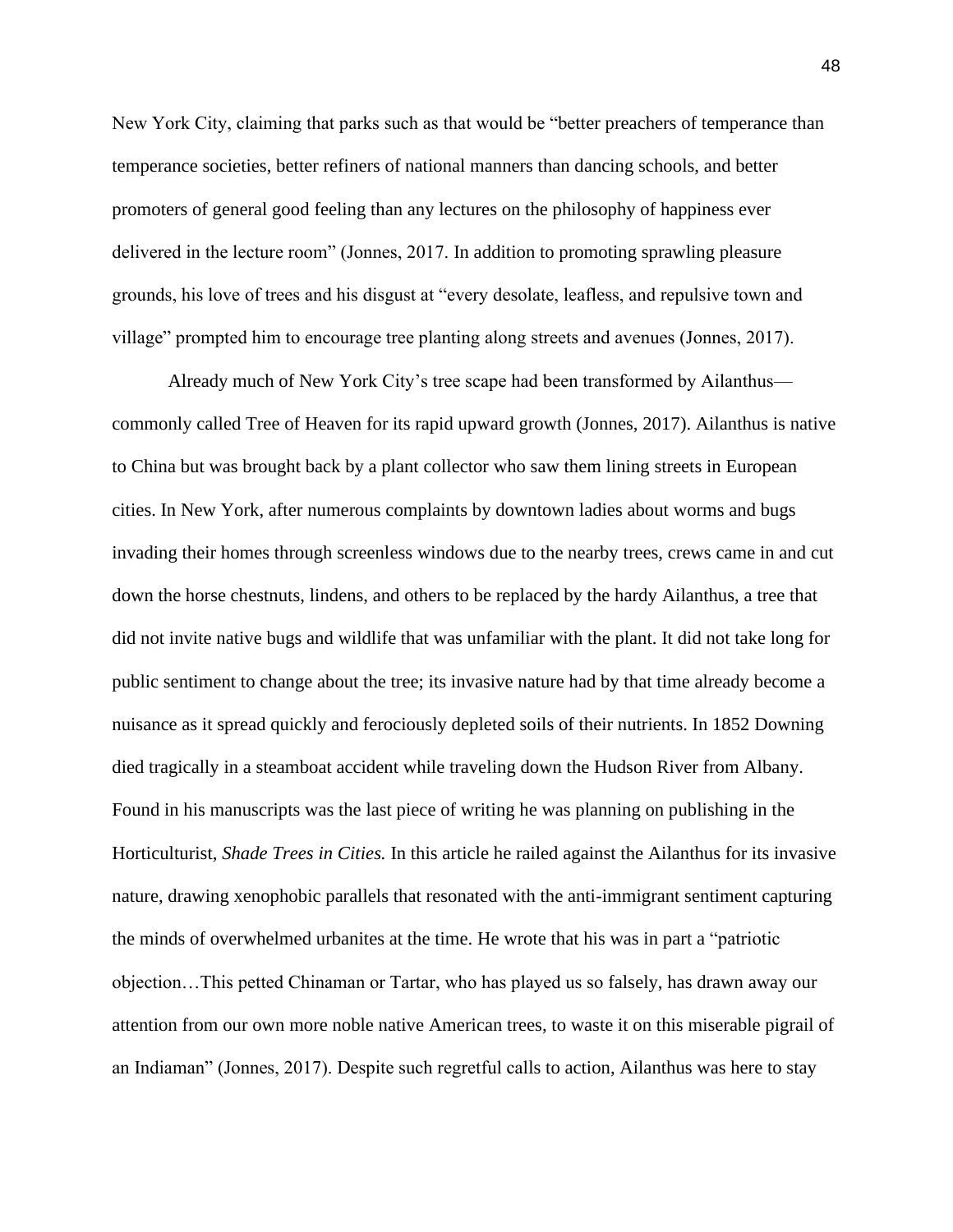and became one of the most successful introductions of a tree species to North America and can be found along many a disturbed roadside, abandoned lot, and forest edge (Jonnes, 2017) (Lowe et al., 2000).

In the countryside, people were already noticing the intolerable heat and erosion from rainwater no longer being captured by trees, giving rise to reminiscence about the old forests and a desire to reverse the deforestation caused by their ancestors and by the current poor (Jonnes, 2017). Mathematics and botany scholar, George Emerson, wrote, "A few generations ago, an almost unbroken forest covered the continent. Now those old woods everywhere are falling. The axe has made and is making wanton and terrible havoc…The new settler clears in a year more acres than he can cultivate in ten and destroys in a single burning many a winter's fuel, which would be better kept in reserve for his grandchildren" George Emerson (as quoted in Jonnes, 2017). Already, American Elm trees spared by the lumber industry dotted pastures and town squares. Praised for their hardiness, quick growth, and tall pleasing forms, American Elms quickly became a popularly planted street tree (Jonnes, 2017).

In 1853 Frederick Law Olmstead began designing Central Park in New York City with hopes of appealing to values of "fortune, taste, and refinement" (Jonnes, 2017; Schlimmer, 2019). His designs were meant to inspire 'rambling', which is essentially aimless strolling through winding paths past beautiful naturalistic scenery that was common among the upstate estates. Central Park began the trend of 'pleasure grounds' which were considered "public spaces for recreating, relaxing, and communing within a pastoral landscape, offering a highly fashioned escape from the hampered and health-threatening spaces of dense metropolitan quarters" (Bukowski, 2018) (Jonnes, 2017). The park would later serve as a venue where citizens released imported exotic species in an effort to further superimpose European nature on that of the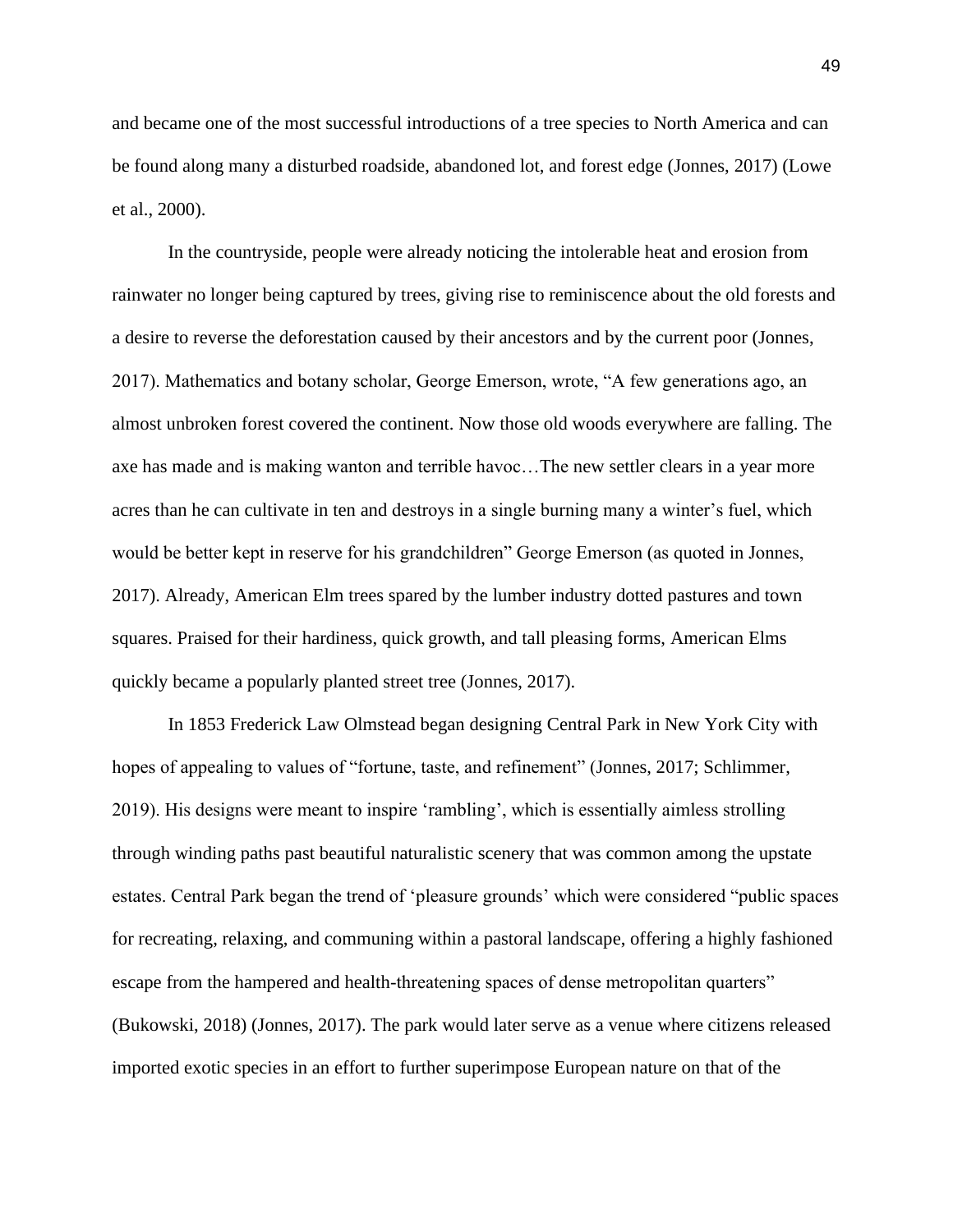American continent. In the 1890s the American Acclimatization Society released one hundred European Starlings in Central Park with the nostalgic idea of acclimatizing all bird species mentioned in Shakespeare's plays to the new world (Mirsky, 2008). Both house sparrows and European starlings were established throughout the US and are currently some of the most numerous birds in New York State, often out-competing local bird species. European starlings are on the IUCN (International Union for Conservation of Nature) list of 100 worst invasive species in the world (Lowe et al., 2000).

Not only was this time and space for leisure inaccessible to most of the poor and societal outsiders, but it was a means of displacing them as well. At the time a place called Seneca Village thrived in the heart of Manhattan (The Central Park Conservancy, 2020). This settlement was one of the first settlements in the United States where black people could own land and was also home to a sizable population of Irish immigrants. This was especially significant for the fact that at the time property ownership was a prerequisite for the right to vote (The Central Park Conservancy, 2020). Seneca Village was a relatively rural enclave where its residents were able to garden, raise livestock, fish, and generally build a thriving community, complete with a church and school, away from the racism and urban ills of downtown. In 1853 New York City passed legislation to appropriate land for the construction of Central Park, this included Seneca Village and caused the displacement of over 1,600 people (The Central Park Conservancy, 2020).

Central Park inspired urban residents to push for pleasure grounds in several cities, Albany included (Waite et al., 1993). In 1869, after several years of citizen requests, Albany set into motion the creation of Washington Park. The park itself did not have to directly displace many people— the land to be turned into a park was previously the city's fair grounds and cemetery, and subsequent parcels were purchased from a few surrounding family farms.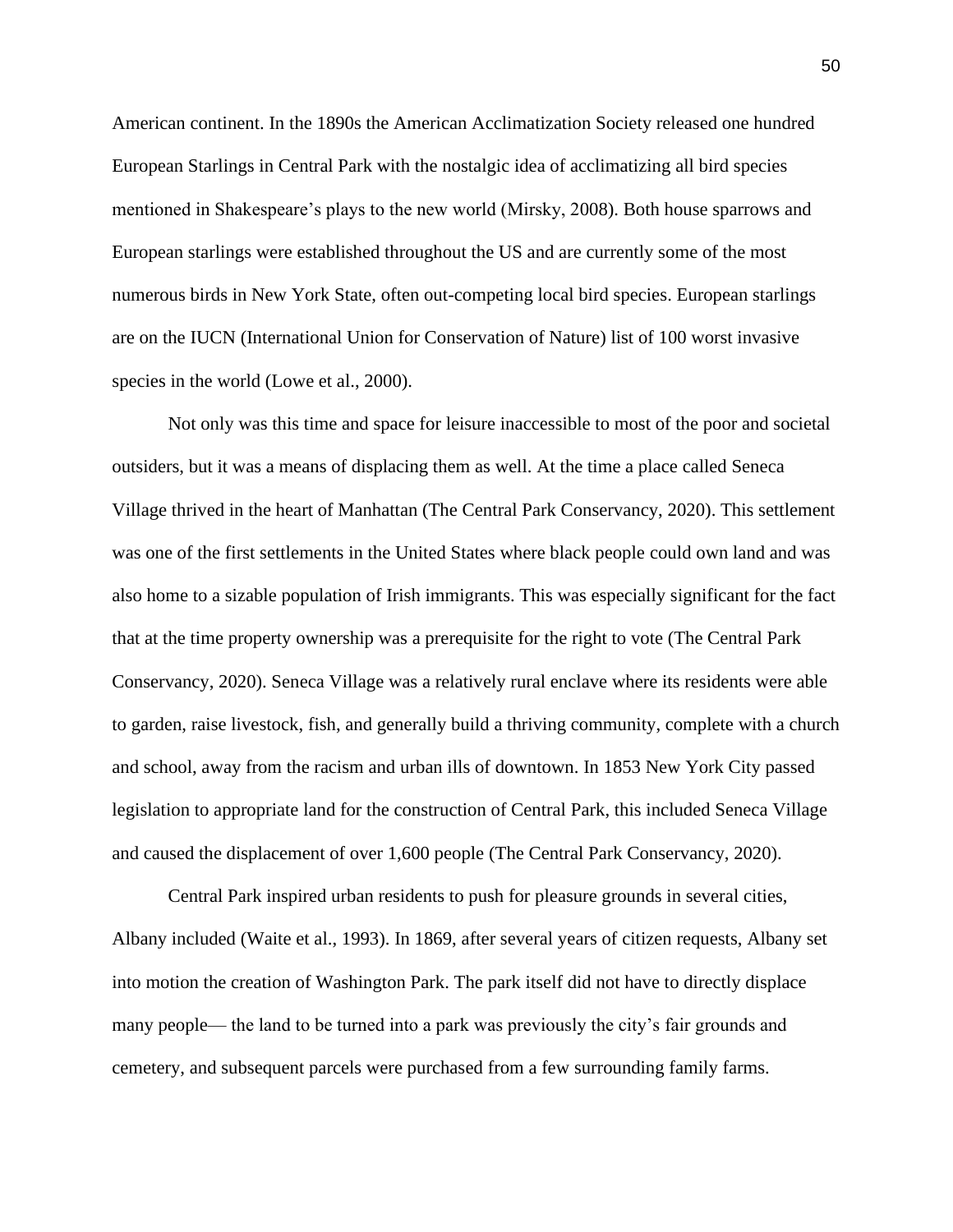Frederick Law Olmstead was initially recruited to design the park, but he ended up not being able to see it through due to other obligations. However, the final design largely worked off his initial draft and ideas (Waite et al., 1993).

The values embodied by the park can be understood through the extensive list of rules first put into place, with examples such as the prohibition of discharging firearms, throwing stones, playing ball or marbles, using profane language, passing through the park with "bundles of sticks, boards, ladders, and wheelbarrows, or any other unsightly objects", or "handling or appropriating the trees" (Schlimmer, 2019). As a pleasure grounds, the park was meant for the aesthetic appreciation of affluent park-goers, discouraging any activities that might disturb their aesthetic sensibilities such as the passing through of objects associated with the working class, or any activity that goes beyond passive interaction with nature, such as appropriating food or materials from the trees. The plan did not end there, Washington Park was but the center jewel of a network of parks and boulevards (Schlimmer, 2019).

The words and concepts of boulevards and avenues are both derived from French city planning trends from earlier that century (MacDonagh, n.d.) (Schlimmer, 2019). Boulevards were created on Paris's ramparts during Napoleon's rule. They were designed as wide tree-lined streets that all converged at the center of the city. Their width and high visibility were meant to discourage future revolutions by increasing the government's surveillance abilities and by making street barricades impractical. At the same time, they encouraged the promenading of the bourgeoisie and merchant class so that they could shop, socialize, and gain the healthful effects of the trees and fresh air.

At this time, the word 'Avenue' described a "tree-bordered approach to a country house" (Schlimmer, 2019). According to Schlimmer (2019), "No American had Avenue as his address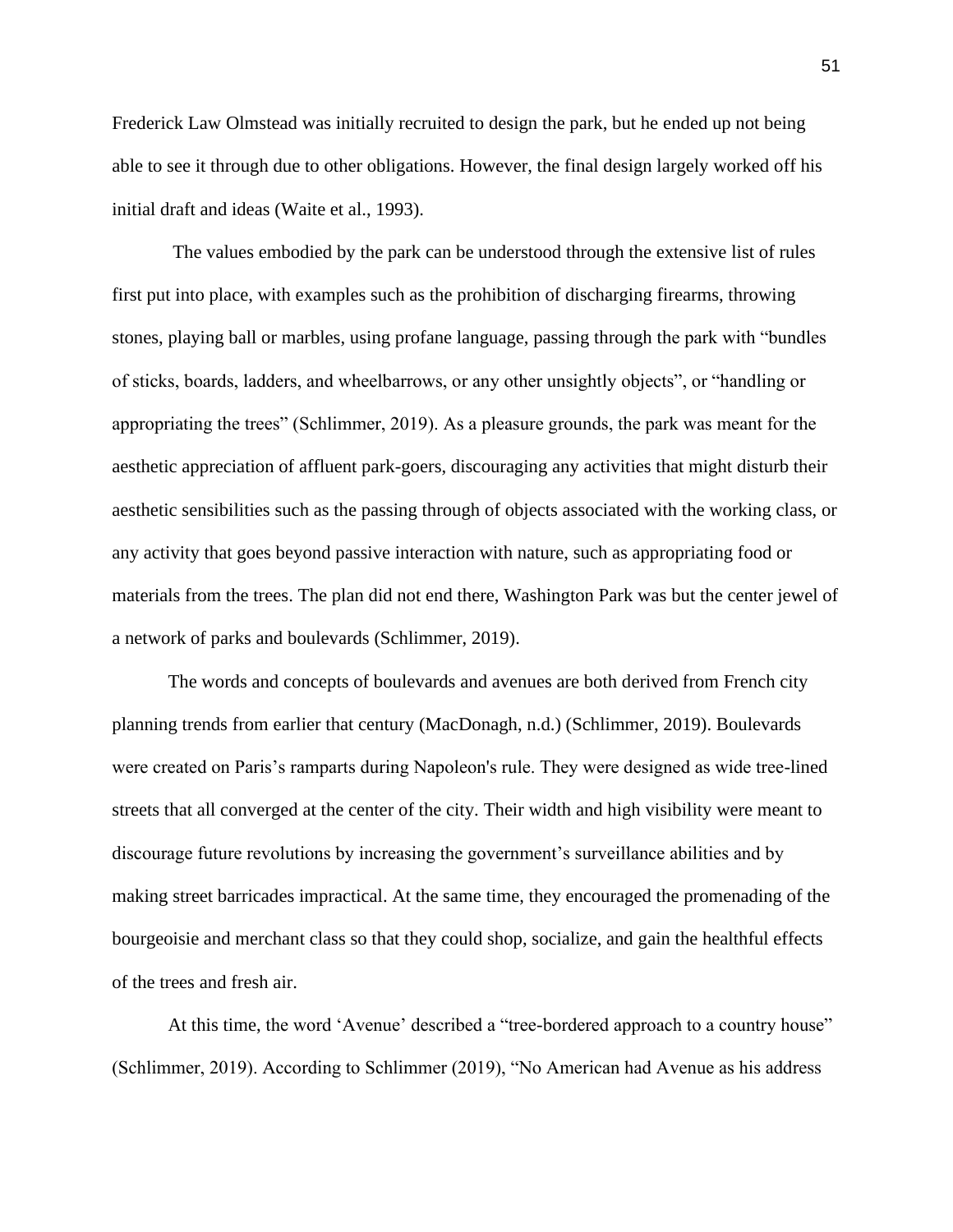until after the founding of Washington D.C." The development of Washington D.C.'s mall and surrounding avenues led visitors to take home impressions of the city such as this one described by an article in the New York Times, the "vast labyrinth of leafing trees probably unequaled in extent, variety, and symmetry in any other city in the world. In a few years our capitol will become preeminently the Forest City of the Nation'', and by Harpers Magazine," The City of Washington, the capital of the nation, exceeds in beauty any city in the world…above all, magnificent trees make it without a peer…such is the effect of the wonderful growth of street trees. That to some extent presents the appearance of a city built in a forest" (Jonnes, 2017). Included in Washington's city forest were five varieties of Maples, American Elms, American and European Lindens, Tulip Trees, and various Poplars (Jonnes, 2017). Together, these influences caused tree-lined streets to take on new importance in urban areas throughout the country.

While the construction of Washington Park did not directly displace people, it fostered inequities of its own. Between 1869-1875 parcels for the park were purchased; because they were not purchased all at once but rather in pieces as the park was built, each subsequent purchase was more expensive than the last because the park improvements made surrounding property values appreciate (Waite et al., 1993). The lands around the park doubled in price during its development. In 1875 properties next to the park were valued at approximately \$9,500, by 1891 they had appreciated to an average of \$175,800 (Waite et. al., 1993). This caused massive property depreciation of the properties in Arbor Hill; depreciated and disconnected by the lack of trolley service, Arbor Hill began a steady decline in environmental quality (Waite et al., 1993) (Schlimmer, 2019; Kennedy, 1985).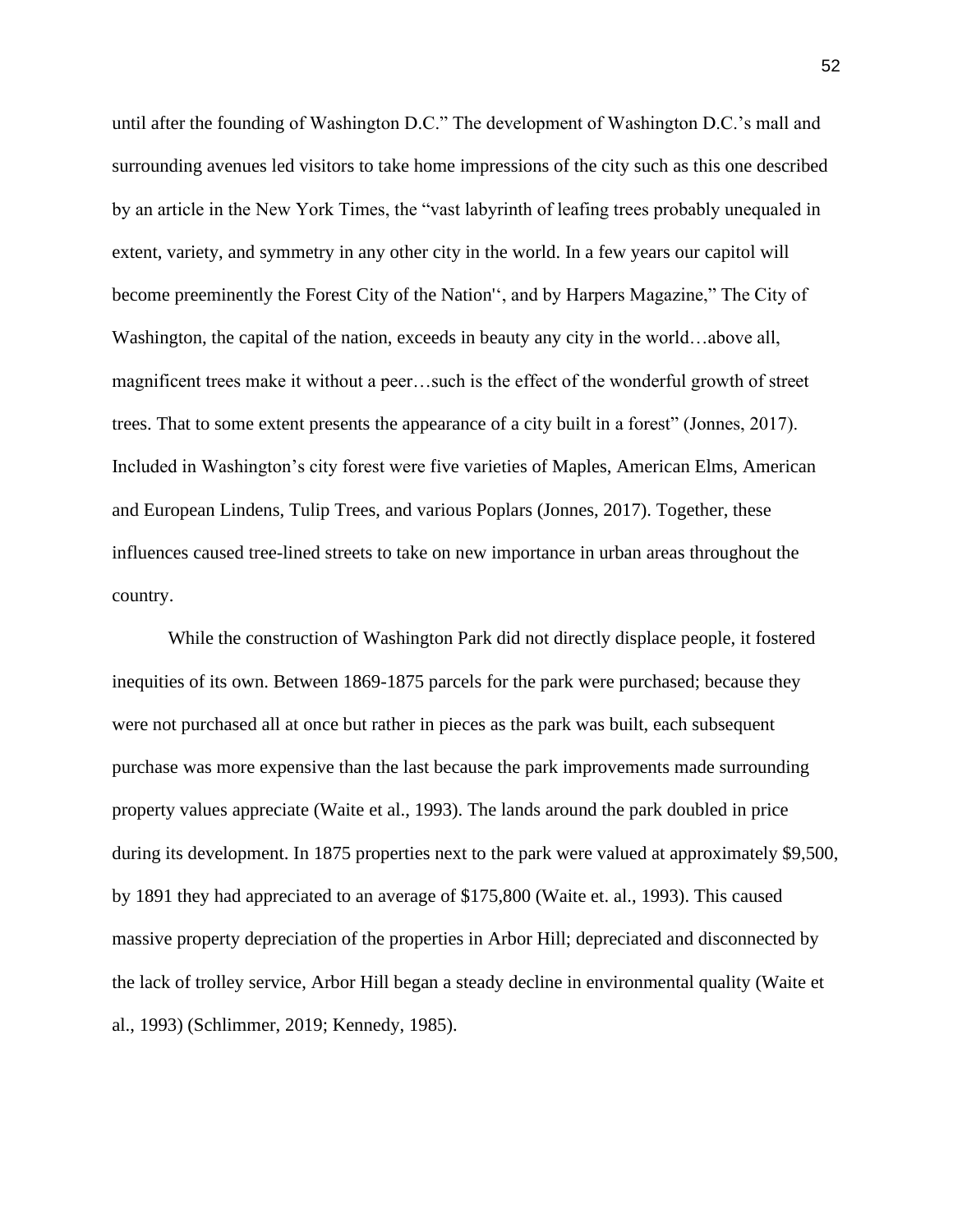The Albany Land Improvement and Building Company built, in tandem with the park, a new neighborhood for the elite to take advantage of the benefits of proximity to the pleasure grounds. They started developing what would become the Pine Hills neighborhood, what was then a relatively wild area. An ad wrote about the up-and-coming neighborhood, "About two miles west of the capitol, and miles beyond Washington Park, lie the extensive properties known as PINE HILLS… It is here that the two magnificent thoroughfares, Western and Madison Avenues, converge and here, with much of the rapidity, but none of the mushroom characteristics of a western city, a resident section is being developed…pure air, abundant shade, smooth lawns, asphalt pavements, perfect drainage, detached residents, rapid transit" (Schlimmer, 2019). Not only was this neighborhood proximal to the new park, but also boasted the most spacious residential lots the city had seen, as well as access to all the newest and most modern amenities. This is an early, and extreme, example of the power that urban parks and greenery have on property values and gentrification.

Meanwhile what is considered the first American art movement was blooming at The Hudson River School (Avery, 2004). Artists such as Thomas Cole and Frederick Edwin Church spent their time traveling and creating massive paintings that depicted sublime pastoral and wild vistas from across the ever-expanding country. Viewing parties were held for city people to gather and see the unveiling of these paintings that depicted scenes such as those of Niagara Falls, the Sierra and Catskill Mountains, and countless romantic images of the countryside along the Hudson River. Notably, these paintings depicted and idealized a view of nature as wild, sublime, and most of all, devoid of the influence and presence of people, namely Indigenous Peoples (Avery, 2004).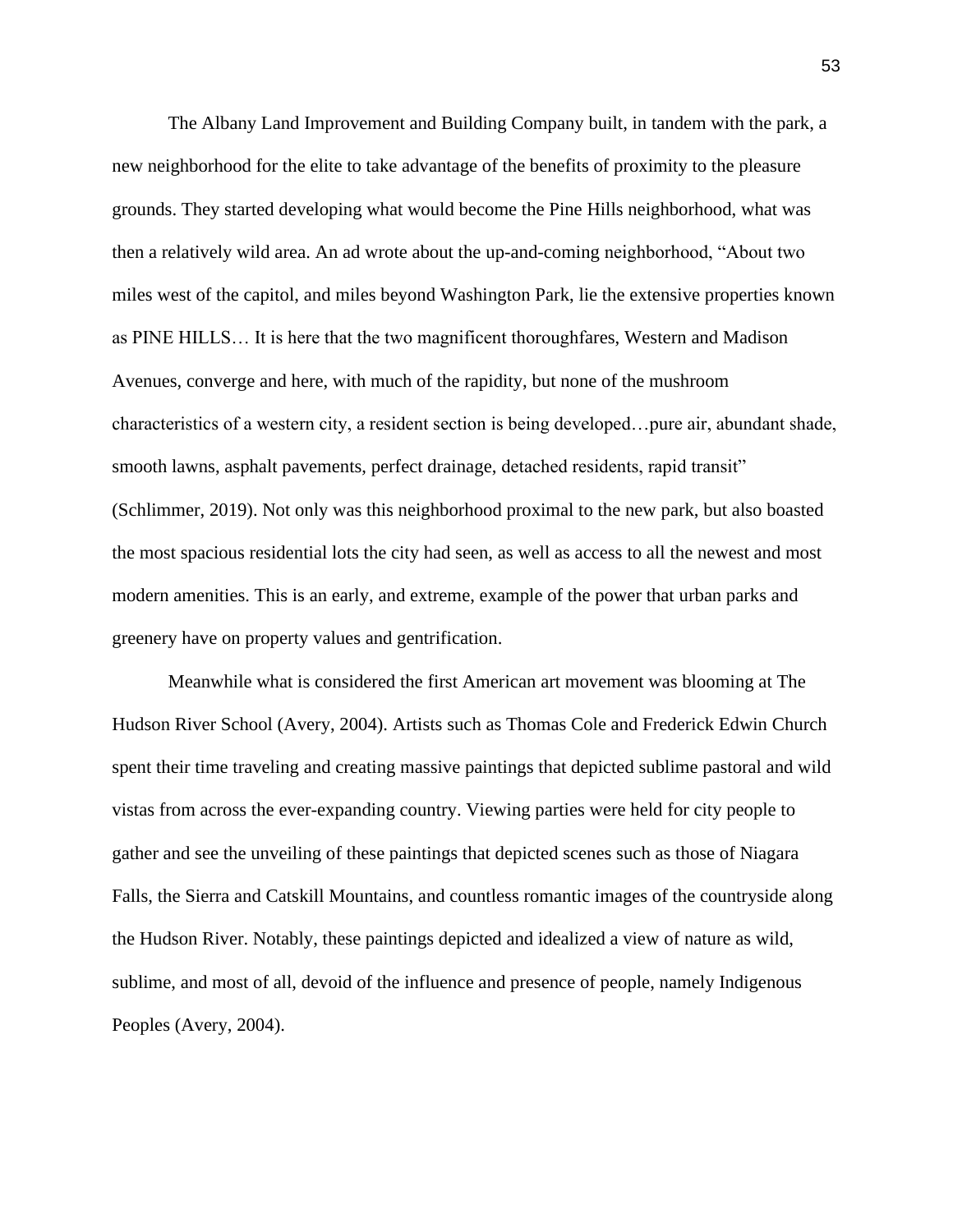Part of what was turning nature from a frightening wilderness to an exciting place for adventure and recreation was the advancement of science in making nature more understandable (Bukowski, 2018). In 1866 German zoologist Ernst Haeckel first defined ecology, launching the field of studying the web of relationships between nature's organic and inorganic parts (Bukowski, 2018). An example that shows how our scientific understanding is still clouded by the settler-colonial mindsets of the time is the theory of ecological succession. Ecology textbooks today still depict ecological succession as the process by which an ecosystem develops from barren rock and sand to colonization by pioneer species such as mosses, herbs, and grass, to one of woody shrubs and young forest, and finally to mature forest— termed a climax community (BD Editors, 2019).

Note the similarities to the sequential and simultaneous agroforestry practiced by Indigenous groups. The difference is the theory of ecological succession promotes a worldview in which 'pioneer' species (called leader species by indigenous groups) colonize a landscape until it reaches its inevitable apogee of dense close-canopied forest— a parallel of manifest destiny in which settlers develop and improve the landscape, allowing it to recover from disturbance such as fire, until it reaches a peak ideal state (Abrams & Nowacki, 2008) (BD Editors, 2019). The land care practices I described at the beginning of this chapter treat disturbance and forest maturation as a part of a necessary cycle, a cycle in which humans play an important part. In a cycle there is no idealized end state; settler land management has seen to the development of more close-canopied forests, but has yet to reach a pinnacle, and in fact our managed forests have faced many dysfunctions as a consequence of too little disturbance (Abrams & Nowacki, 2008). This can be seen in the devastating wildfires in the American West: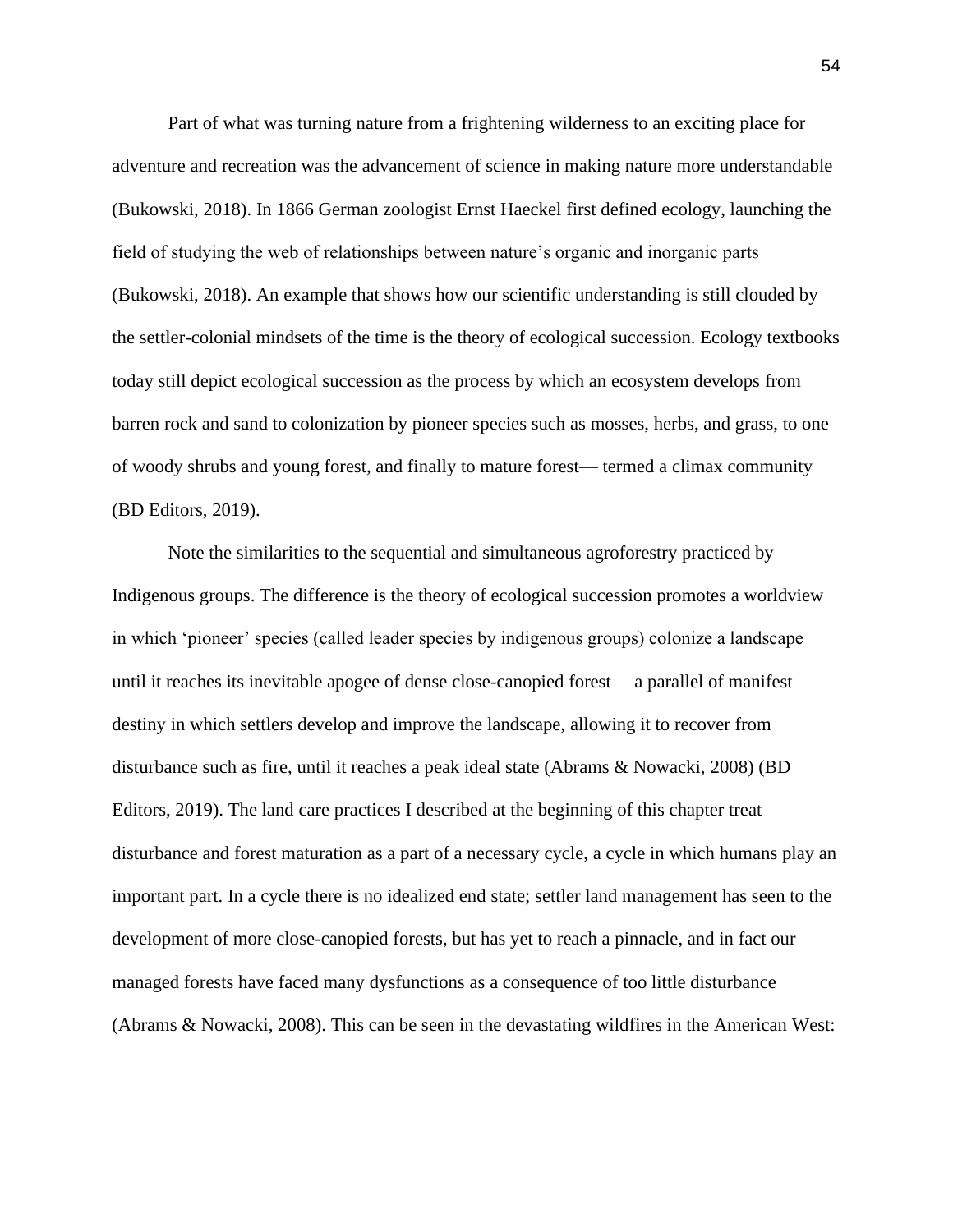fires that are a result of too many years of letting dry brush pile up in the name of conservation (Shogren, 2017).

Eventually, advocacy by macho explorers like Henry David Thoreau, John Muir, and Teddy Roosevelt, and artists and writers such as those of the Hudson River School and Henry David Thoreau, led to the creation of Yellowstone National Park (Jonnes, 2017). The park was established by President Theodore Roosevelt in 1872, creating the first of many jewels in the National Park System to be cleared of Indigenous Peoples and set aside for recreational visits by Americans wealthy enough to do so. This was one of the first capital investments in nature for nature's sake and exemplified the changing attitudes of a public that was starting to view nature, not just as beautiful and recreational, but also as virtuous (Jonnes, 2017).

That same year marked the first official celebration of Arbor Day in Nebraska. J. Sterling Morton— pioneer, farmer, slavery advocate, and father to the founders of the Morton Salt Company— "dreamed up Arbor Day in Nebraska as a practical celebration to encourage settlers to improve the state's economy by creating woods and fruit orchards on the treeless plains" (Jonnes, 2017). A decade later at the first conference of the American Forestry Association— the first civic conservation organization in the United States— pushed for a national Arbor Day to encourage the "beautifying by streets of every city, town, and village, as well as the public highways, church, and school grounds, and the homes of the people'' (Jonnes, 2017).

### **A New Century and a Modernizing City**

The turn of the 20th century brought several large developments that shaped our cities, technology-wise this included, namely the proliferation of motor vehicles, electricity, and sewer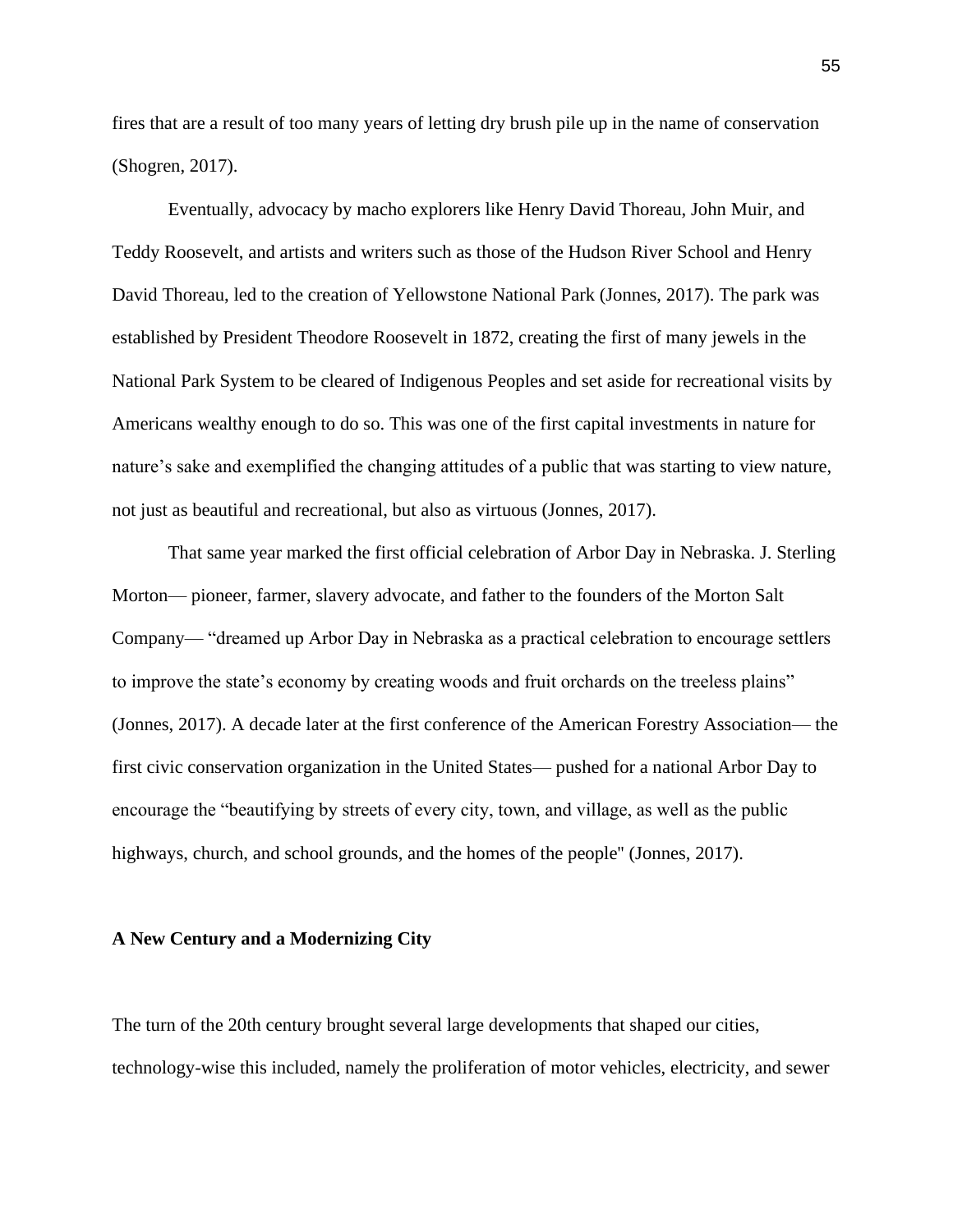and complicated water systems (Bukowski, 2018; Jonnes, 2017; Schlimmer, 2019). By this time about one third of the US population lived in cities where they took advantage of modern utilities, social networks, jobs, and entertainment (Davenport, 1989). The takeover of cars, a process which was mostly complete by the end of the first decade of the 20th century, majorly changed the ways that we used and designed city streets (Schlimmer, 2019). Previously the streets were used as sort of public squares where children played, and people bought and sold things and socialized. When cars took over, streets became too dangerous for pedestrians, who subsequently lost this public space. As people moved off the streets the shade and air quality effects of trees declined in importance, leading to a dampening of public sentiment towards tree planting. Additionally, the widening of streets and installation of sewers, water lines, and phone and power lines led to the damage and removal of many city trees (Jonnes, 2017).

Before the decline of horses as a means of transportation and the adoption of sewers and garbage services, much of the streets were filled with human and animal waste as well as garbage (Jonnes, 2017) (Kennedy, 1985). At that point it was common for people to raise livestock in the city, namely pigs, which were let loose to feed on the garbage in the streets (Bukowski, 2018) (Kennedy, 1985). In 1849 someone complained to Albany's Common Council about the pigs that were "running the streets at large, numbering 4,000"; after warnings, the city not long after corralled close to 15,000 pigs (Kennedy, 1985). Following the lead of many other cities, as Albany developed and cleaned up their streets, they banned the raising of livestock within the city limits. (Kennedy, 1985) While these developments had health benefits, they also had the unfortunate side effect of taking away what was probably the only opportunity for meat, eggs, and dairy that many of the poor had (Bukowski, 2018).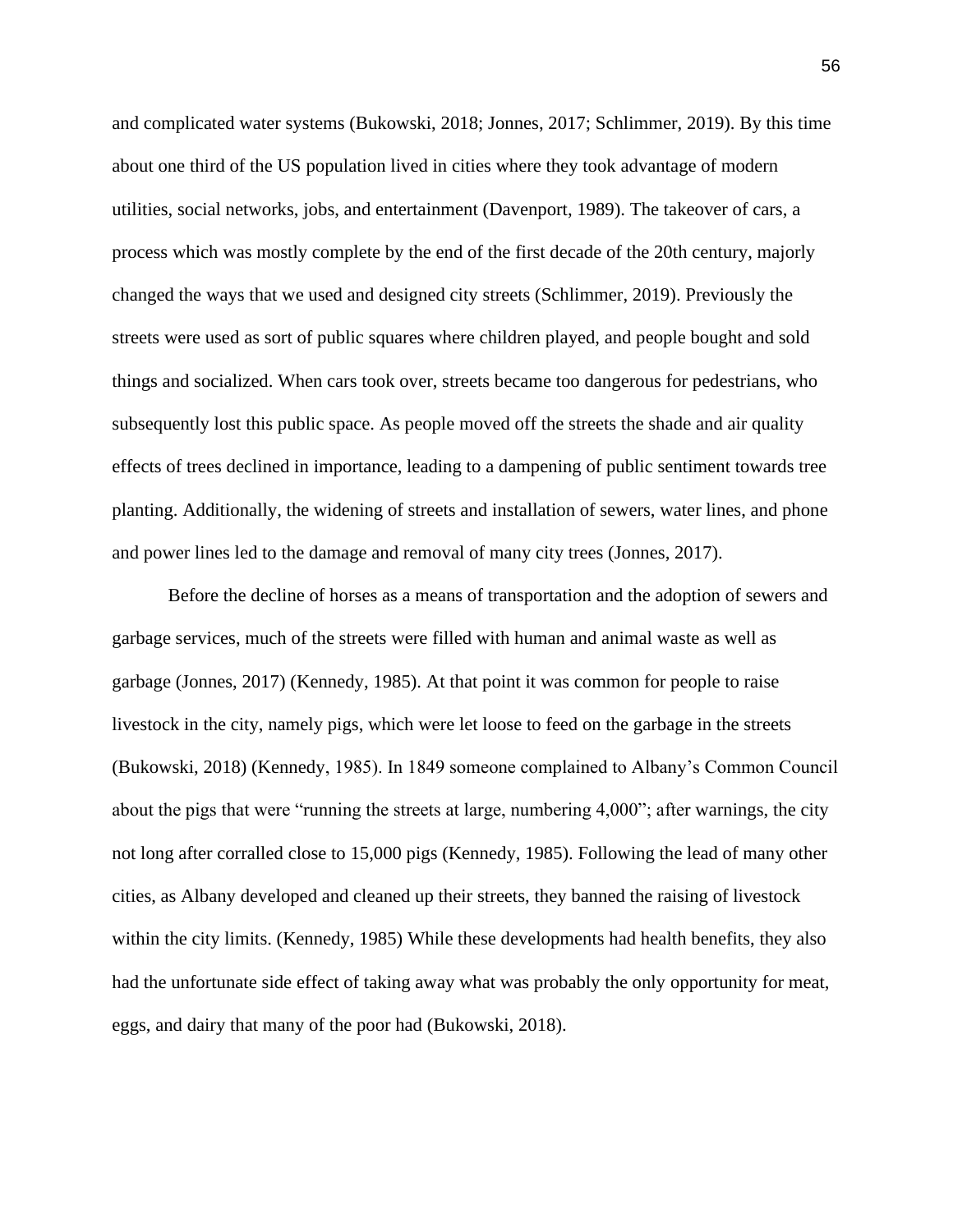1904 saw the beginning of a massive change in forests across the country, urban and rural. That year the chief forester of the Bronx Zoo noticed several local Chestnut trees were getting sick and dying (Jonnes, 2017). Upon investigation the cause was found to be a fungus, later dubbed Chestnut blight. By many estimates American Chestnuts were assumed to be the most valuable trees in the country for their esteemed wood, food crops, and as a good source of shade (Jonnes, 2017). Thoreau reported that New York City had more chestnut trees than many other places he had seen. Going 'chestnutting' was a popular fall time activity where families and individuals would go out in parties gathering ripe chestnuts everywhere they went (Jonnes, 2017). In the Appalachians of upstate New York, chestnuts were the most common tree and an integral part of the local economy for their lumber and nuts.

Officials made attempts to contain the blight by cutting down infected trees and establishing quarantine zones, but experts soon realized that the spread of blight spores by wind made the disease uncontainable; they started to raise alarm that this was an epidemic that was fated to run its course. However, public officials were not ready to see this ecodisaster unfold. In 1910 Pennsylvania procured \$275,000 in funding (worth approximately \$6 million today) to cut down millions of chestnut trees to establish a quarantine zone protecting the rest of their forests (Jonnes, 2017). The New York State Agriculture Commissioner supported this action, saying that it was not American to just give up. Against scientific recommendations, twenty-two eastern states signed on to join Pennsylvania's plan. Even after millions of dollars were spent over several decades, the United States lost billions of chestnut trees (Jonnes, 2017). Losing their favorite tree was devastating to Americans and changed the landscape of the United States' wild and urban forests forever.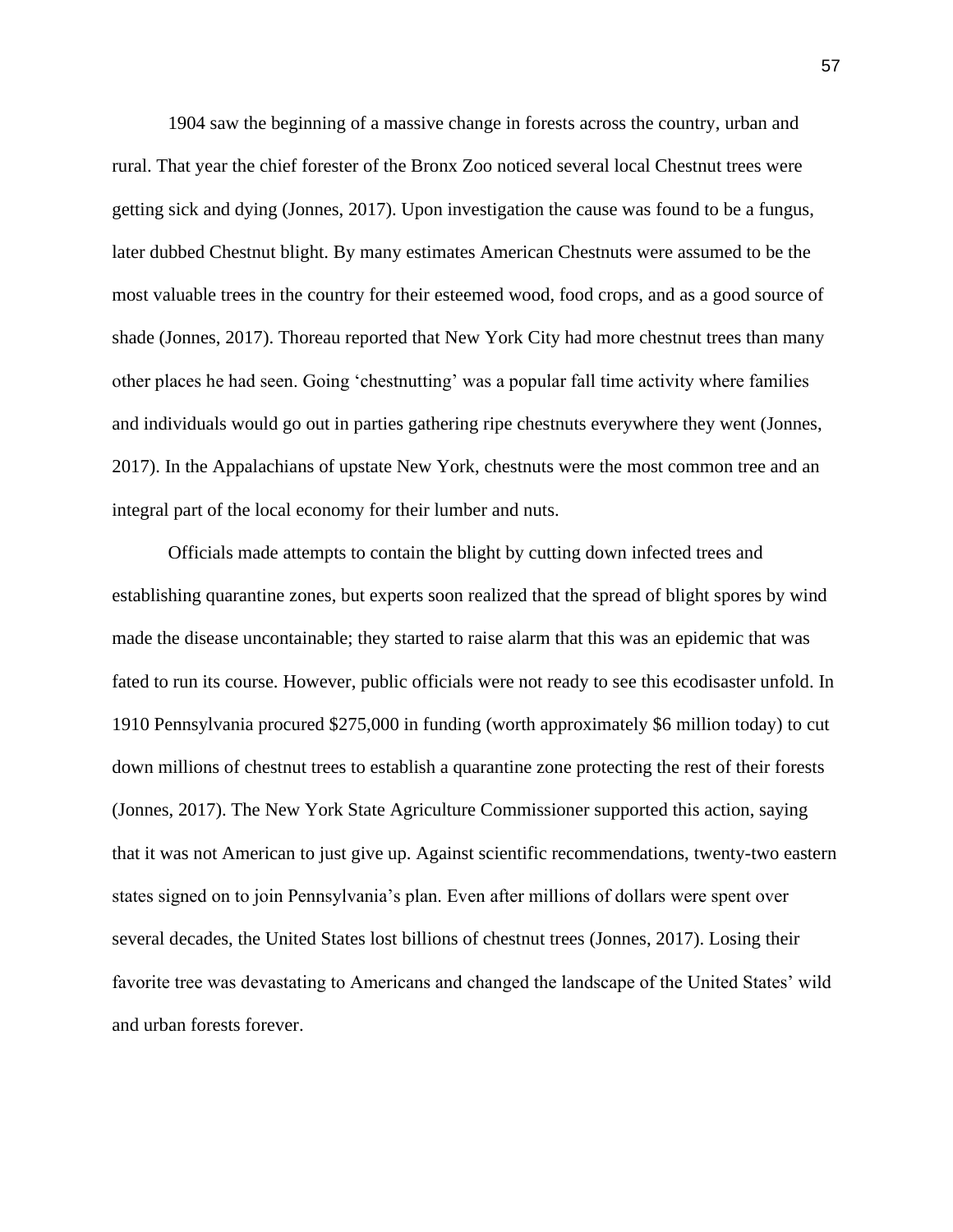Socially, one of the biggest developments was the Great Migration. The end of the Civil War may have been the end of chattel slavery in the United States, but it was far from the end of social and economic oppression of black people (Lemak, 2015). Slavery was replaced with sharecropping, convict labor, and debt bondage. Sharecroppers were landless farmers who rented land and farming supplies and bought their household needs from landowners on credit (Lemak, 2015). They were beholden to give all their crops to the landholder at the end of the season, which was hardly ever enough to get and stay out of debt. These folks would often stay indebted to landholders who would then sell that debt to others, leaving little room for escape from that lifestyle of labor and indebtedness. Often if a tenant tried to leave their farm before the harvest or to escape this debt they were hunted down and apprehended (Lemak, 2015).

Other forms of labor were based on similar models, such as turpentine camps (Glave  $\&$ Stoll, 2005). Turpentine was another pine-derived substance used in the shipbuilding industry. Once the pine forests in the Northeast were depleted, turpentining moved South. According to Glave & Stoll (2005), "Turpentine employment trailed only cotton and timber production in the number of wage earners employed between 1880 and 1930 and accounted for 6 percent of all wage earners in the South in 1900" with African Americans making up approximately 80% of this workforce well into the 20th century. This industry was particularly abusive as the work occurred in remote pinelands. Like sharecroppers, turpentiners usually found themselves indebted, not to farmland owners, but to their companies. Usually, they would be paid primarily in company currency which could only be used to purchase food, clothes, and other necessities at the company store; often their low wages did not cover their needs and so they were held to their labor by debt (Glave & Stoll, 2005).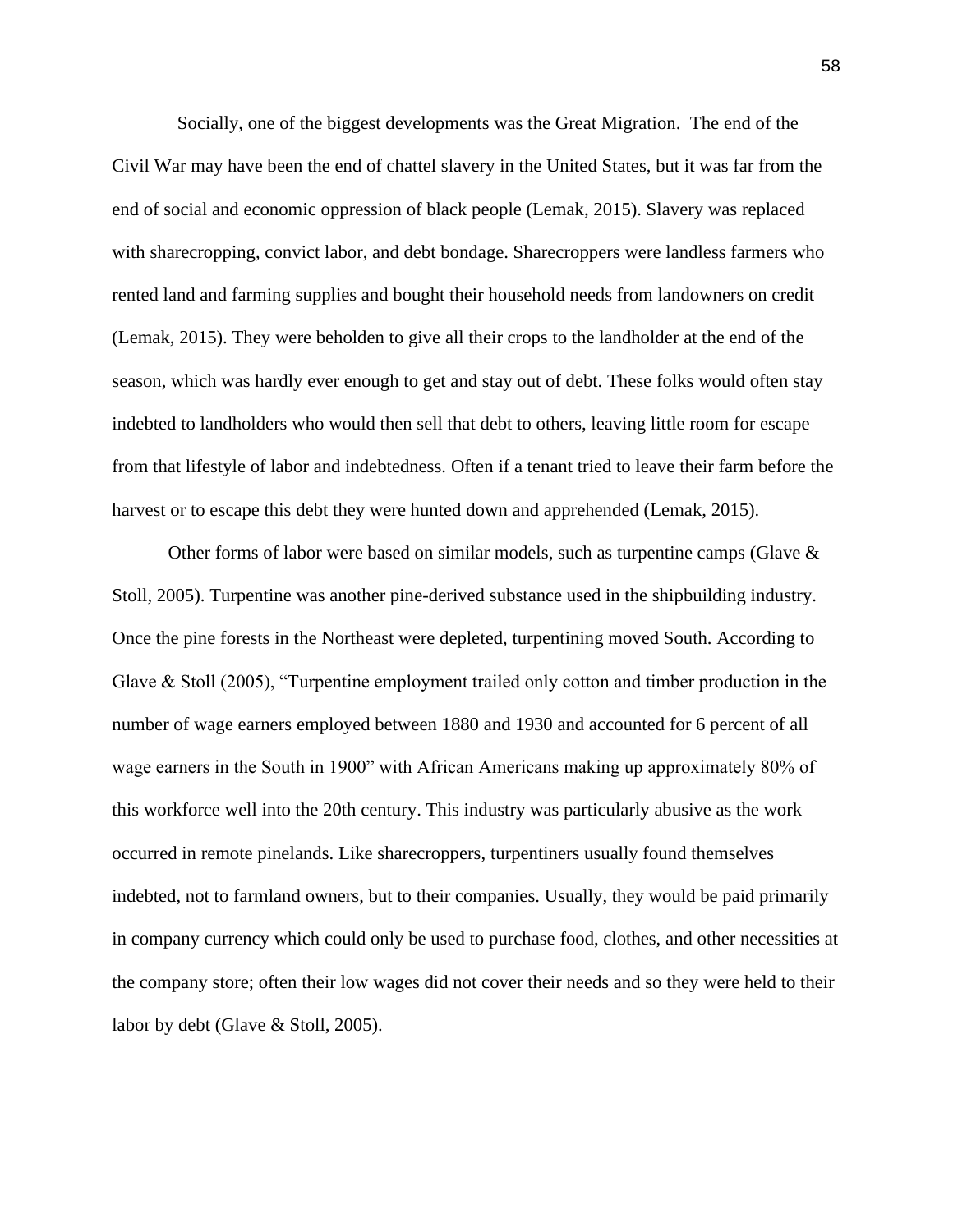There was no political recourse, for laws and fees made it difficult to vote, and the law enforcement and judicial system made it easy for them to be arrested and imprisoned for arbitrary crimes (Lemak, 2015). For example, laws against 'vagrancy' "essentially made it illegal for males over eighteen to be unemployed" (Glave & Stoll, 2005). Prisoners were then conscripted to do free manual labor. On top of it all, black southerners faced constant threats of violence and intimidation, such as lynching. According to Lemak (2015), "Southern blacks, both men and women, were lynched for owning property, voting, testifying in court against a white person, and failing to express deference to whites". In the fifty-year period from 1882 to 1962, there were a total of 3,442 lynchings in the United State— an average of one per week for fifty years (Lemak, 2015).

Black Southerners looked to the North for salvation. Not only was slavery outlawed in the North earlier than elsewhere, but it was also the hub of abolitionist activity; several black people who already existed or found their way to the North prior to the 20th century had found relative levels of prosperity and upward mobility (Lemak, 2008) (Lemak, 2015). With the beginning of World War I, the flow of European immigrants was stemmed. This left northern manufacturing businesses in need of labor. By the end of the war, it is estimated that 400,000 manufacturing jobs were filled in the North by black folks (Lemak, 2015). Increased numbers of jobs and higher wages were a pulling factor, while economic setbacks from boll weevil infestations and floods in the first part of the century provided a pushing factor. These forces prompted waves of Northward migration of black southerners— often done in secret and with the help of Northern friends and family (Lemak, 2008) (Lemak, 2015).

Before and after slavery it was common for rural folks, including black people to supplement their income and diet with foods gained from hunting, fishing, and foraging on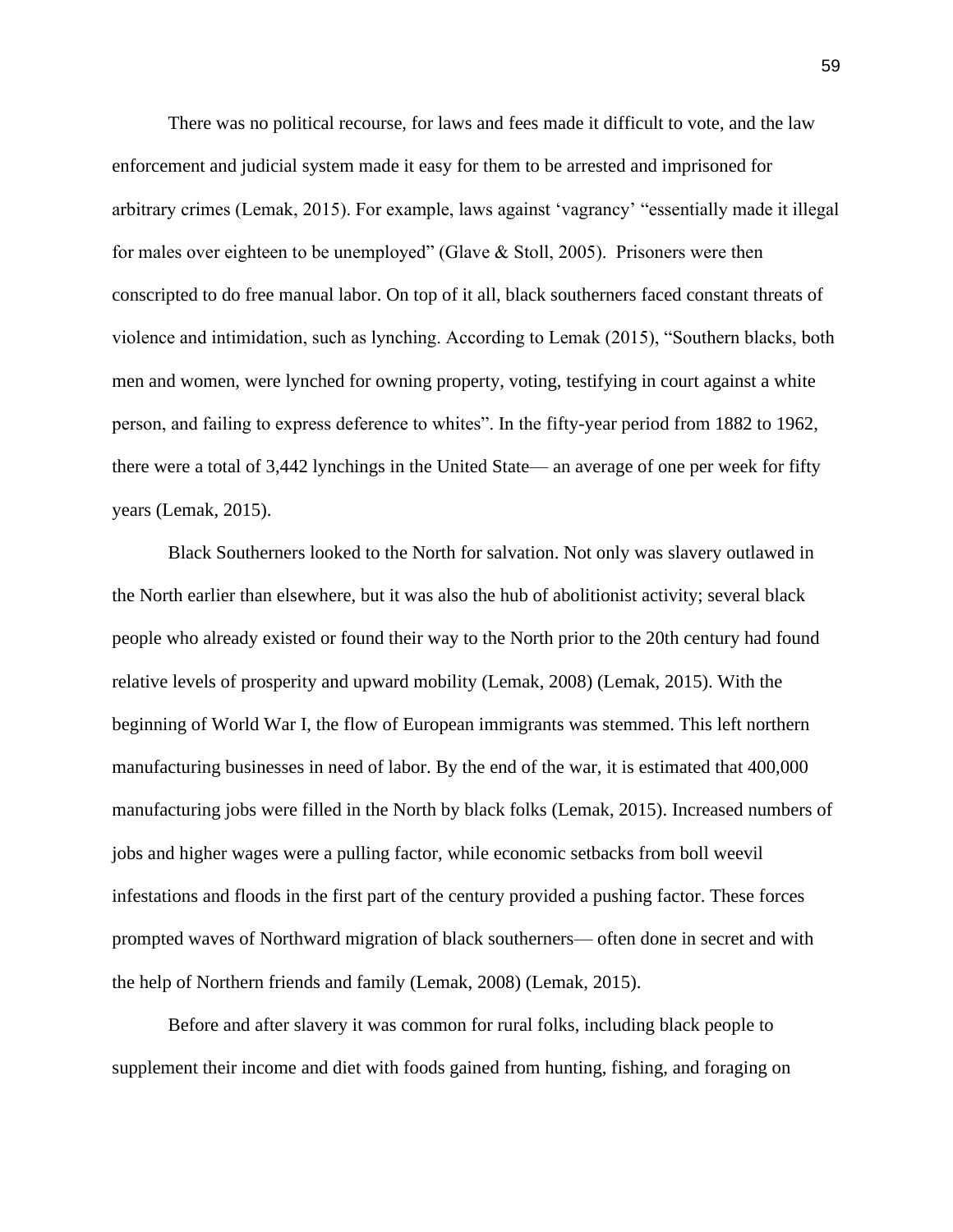unoccupied land (Linneken, 2018). The Jim Crow era prompted a wave of laws intended to discourage this and the self-sufficiency and self-determination it offered its practitioners. If sharecroppers were able to obtain money and food from these efforts, they were less tied to their debt and plantation work. This gave rise to criminal trespassing laws (Linneken, 2018). Prior to this, through most of the country it was common practice for people to hunt, fish, and forage on others' private property whether it was fenced in or not, in many places this was even protected by law, as it was seen as an American freedom. Immediately after the Civil War, six states moved to enact anti-trespassing laws with strict penalties, by the mid-1900s this was common practice (Linneken, 2018). In the North the conservation movement, which sought to protect forested lands from human influence, also lent to this kind of legislation; in New York's Appalachian Mountains this was disastrous to rural subsistence farmers of all races who were not trusted by the elite to responsibly manage the land. The legacy of these laws still impacts the ability of people to eat wild foods today, even where they exist in abundance (Linneken, 2018).

In the 1920s the city of Albany established a planning commission that oversaw the coming spate of construction projects. Projects included improving highways, extending city streets and other infrastructure into the developing suburban neighborhoods, dredging the Hudson, and establishing the Port of Albany, and building the Dunn Memorial Bridge. These jobs as well as Albany's proximity to brickmaking jobs and network of transportation to nearby summer resort jobs proved to be attractive to black migrants, although this did not mean that work was easy to come by for them (Lemak, 2008) (Lemak, 2015).

In some larger cities like New York and Chicago there was a large enough black population to elect black politicians and to support black-owned institutions like shops and insurance companies (Lemak, 2015). While there was a smattering of black-owned businesses in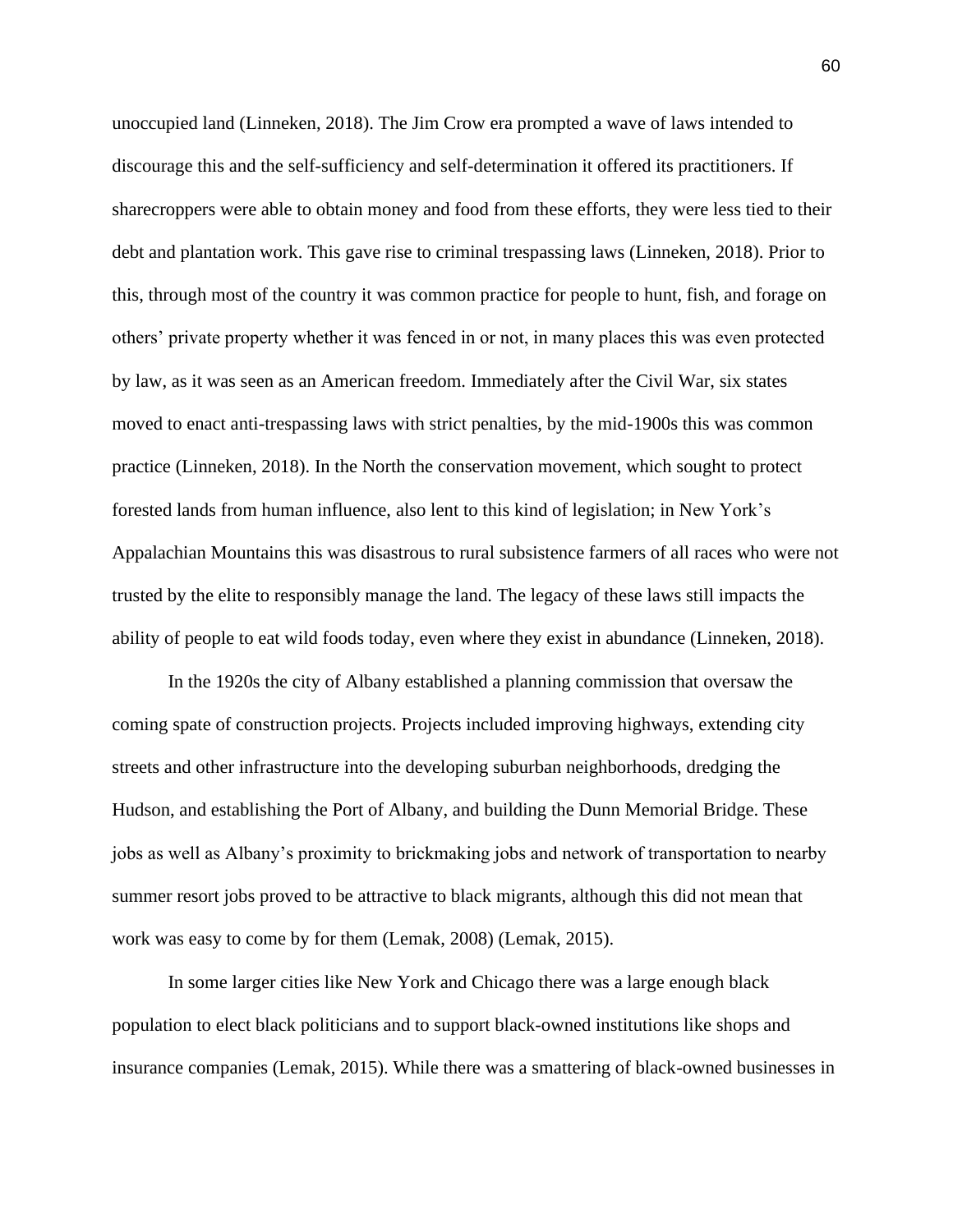Albany, there were not enough black residents to secure broader economic and political power (Lemak, 2015). At the beginning of the 20th century, black people made up less than 2% of Albany's population. Over the next several decades the black community experienced a fast rate of growth— nearly doubling from 1,239 people in 1920 to 2,100 people in 1930. By 1970 this steady growth led to black residents making up 12.9% of Albany's population (Lemak, 2008) (Lemak, 2015). At this point in time the South End had a sizable population of Jewish, Irish, and Italian residents as well, but by the fifties the area was almost entirely occupied by black residents. "If the trajectory of upward and outward social and geographical movement is identified as an intrinsic "immigrant" phenomenon, then institutional factors in the market structure, in the political system, and in the cultural realm did not allow blacks to be immigrants" (Spain et al., 1988).

Albany's South End neighborhood, as one of the oldest, lowest lying, polluted, and thus cheapest part of Albany, was the welcoming place for all forms of immigrants and migrants until the mid-20th century (Lemak, 2008) (Lemak, 2015) (Kennedy, 1985). Most black migrants from the Great Migration first came to live in the South End. In the face of this increased crowding, many of Albany's long-established and upwardly mobile black citizens moved to Arbor Hill where they established neighborhood associations and served as liaisons between the black and white communities (Kennedy, 1985) (Lemak, 2008) (Lemak, 2015).

According to Lemak (2008) and Lemak (2015), a 1928 study conducted by the National Urban League reported that the areas where factories and businesses made the most headway were simultaneously the overall least populated areas and the areas with the highest proportion of black residents (Lemak, 2008) (Lemak, 2015). This study reported poor living conditions in these areas where residents complained of having to pay high rents while landlords neglected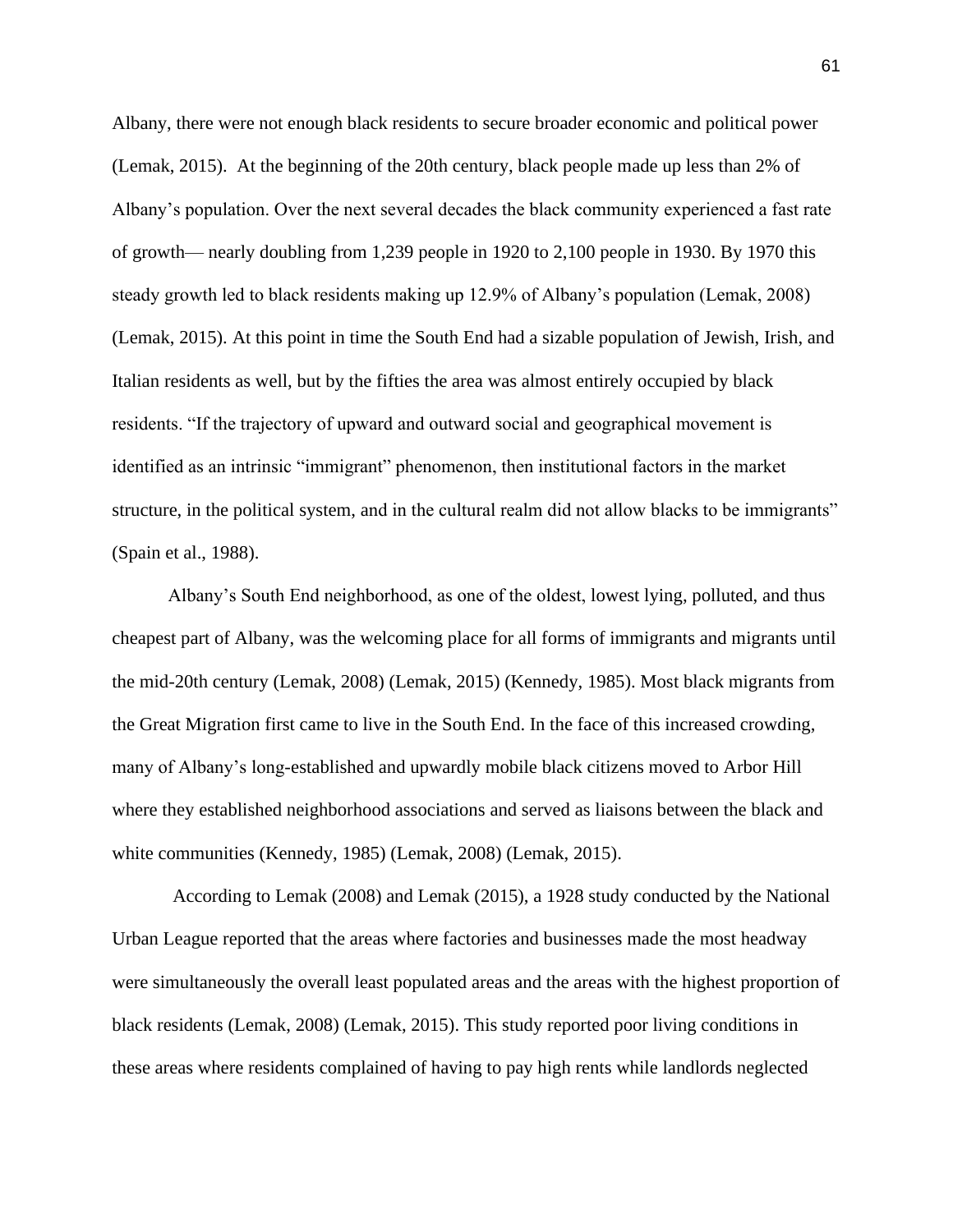repairs necessary for well-being. Unfortunately, black migrants, no matter their economic wellbeing, had little choice besides renting these rundown and expensive dwellings as racist policies and a quickly crowding city limited their options for renting elsewhere or outright purchasing of homes. According to residents Geneva Conway and Leon Dukes, the only real estate company that would serve black residents was Albert & Kersh Realty (Lemak, 2008; Lemak, 2015) while the only bank willing to provide mortgages to black residents was Cohoes Savings Bank. James Stamper, a 1930 migrant from Atlanta, Georgia described his experience of trying to find housing as severely disappointing, but typical for others in his situation (Lemak, 2008; Lemak, 2015). In Atlanta he lived in a 10-bedroom house built by his father, but upon arriving in the Capitol District he reports his family having difficulty finding any kind of decent housing that they could afford. They ended up staying with an uncle initially, spending years finding decent rental housing, and finally achieving home ownership 20 years later. Notably, "despite the hardships of trying to find adequate housing in the North, Stamper claims that living conditions for African Americans were better in Schenectady, on the whole, than they were in Atlanta" (Lemak, 2008).

A notable exception to this trend is the case of the Rapp Road community. Around 1927, the preacher Louis W. Parson and his wife Frances Parson moved to Albany from Shubuta, Mississippi (Lemak, 2015). Upon arrival he established the First Church of God in Christ in the South End. Between 1927 and his death in 1940 he traveled back to Shubuta on a number of occasions to bring back members of his congregation and a few others who heard the news of this movement. Often, he would pick people up early on a Sunday morning because tenant farmers' landowners and creditors assumed that they would be at church all day anyways. On these trips he would pick up to seventeen people at a time and would bring a large amount of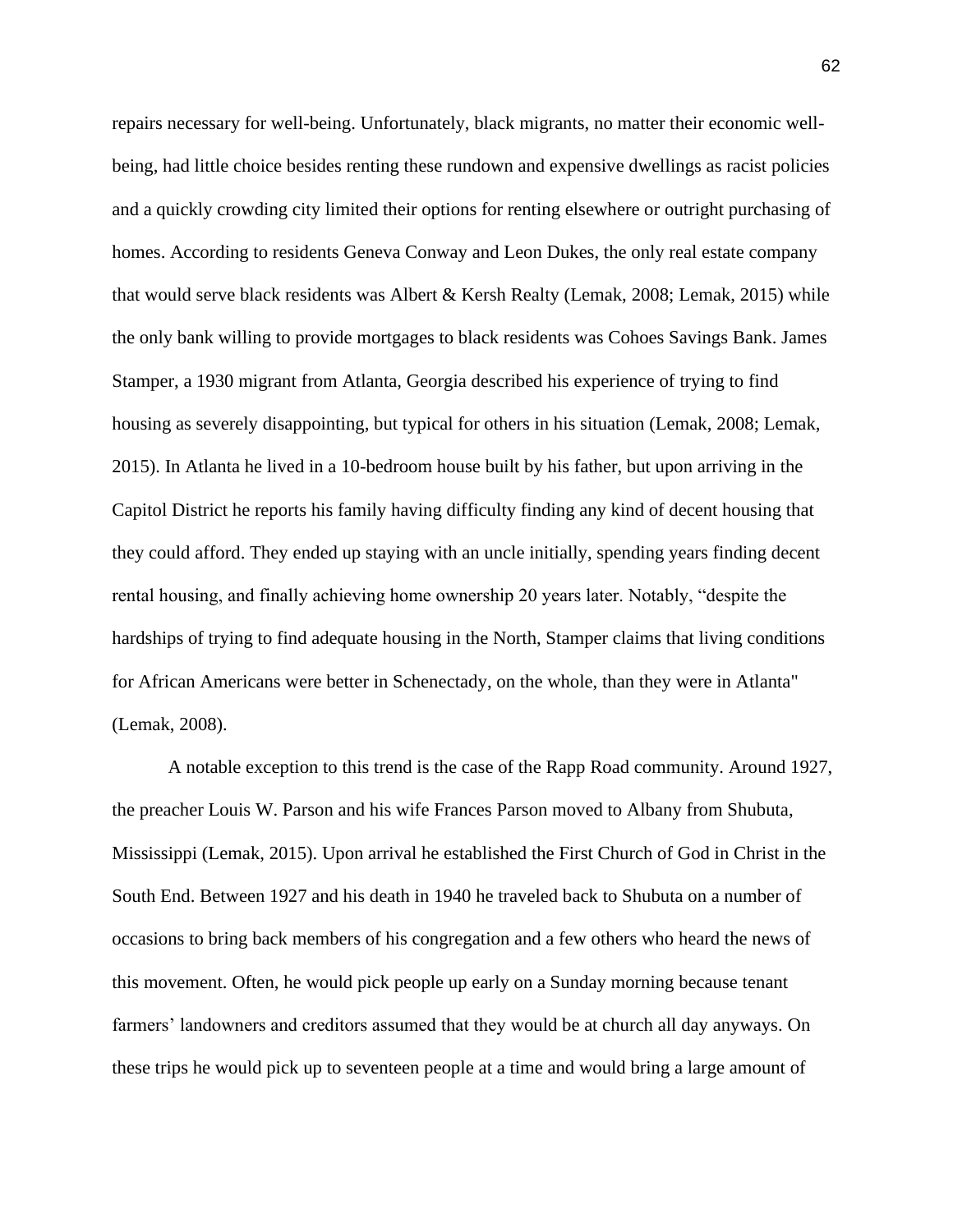food to get everyone through the journey due to the lack of service from restaurants. At one point Albany authorities even arrested Parson for a short while for bringing so many people to Albany who needed money, jobs, and houses that were in short supply. A member of his congregation, Jack Johnson, later helped with this work and between 1937 and 1957 was responsible for helping move over one hundred people to Albany (Lemak, 2015).

Many of these migrants ended up settling in the South End where their church and social network helped people get jobs and support each other (Lemak, 2015). While thankful to be free of the South, the South End still proved largely unappealing. The rural and church-minded migrants did not feel comfortable in the South End because at the time it was the heart of Albany's red light and gambling district (Lemak, 2015; Kennedy, 1985). Additionally, they missed the rural environment and disliked having to buy all their food from the store. In the 1930s, to alleviate these discontents, Elder Parson and church member William Toliver purchased nearly thirty acres of land in what was still pine bush west of the city, surrounded by only a few farms (Lemak, 2015). Over several years they sold tracts of land to community members on a pay-as-you-go system, where neighbors then worked together to clear the land and build southern-style homes from the local timber. The lane that the community developed around became known as Rapp Road (Lemak, 2015).

Interestingly, the landscape of Albany's pine bush is remarkably similar to that of Shubuta: Shubuta is also filled with pines and sandy substrate from being located on the banks of the Chickasawhay River (Lemak, 2015). Once they moved to Rapp Road community members hunted for wild game, gathered food (such as pears), grew crops, and raised livestock. Crops included corn, cucumbers, collard greens, watermelons, potatoes, tomatoes, and other vegetables; the livestock raised included pigs, chickens, cows, goats, and turkeys. They used their southern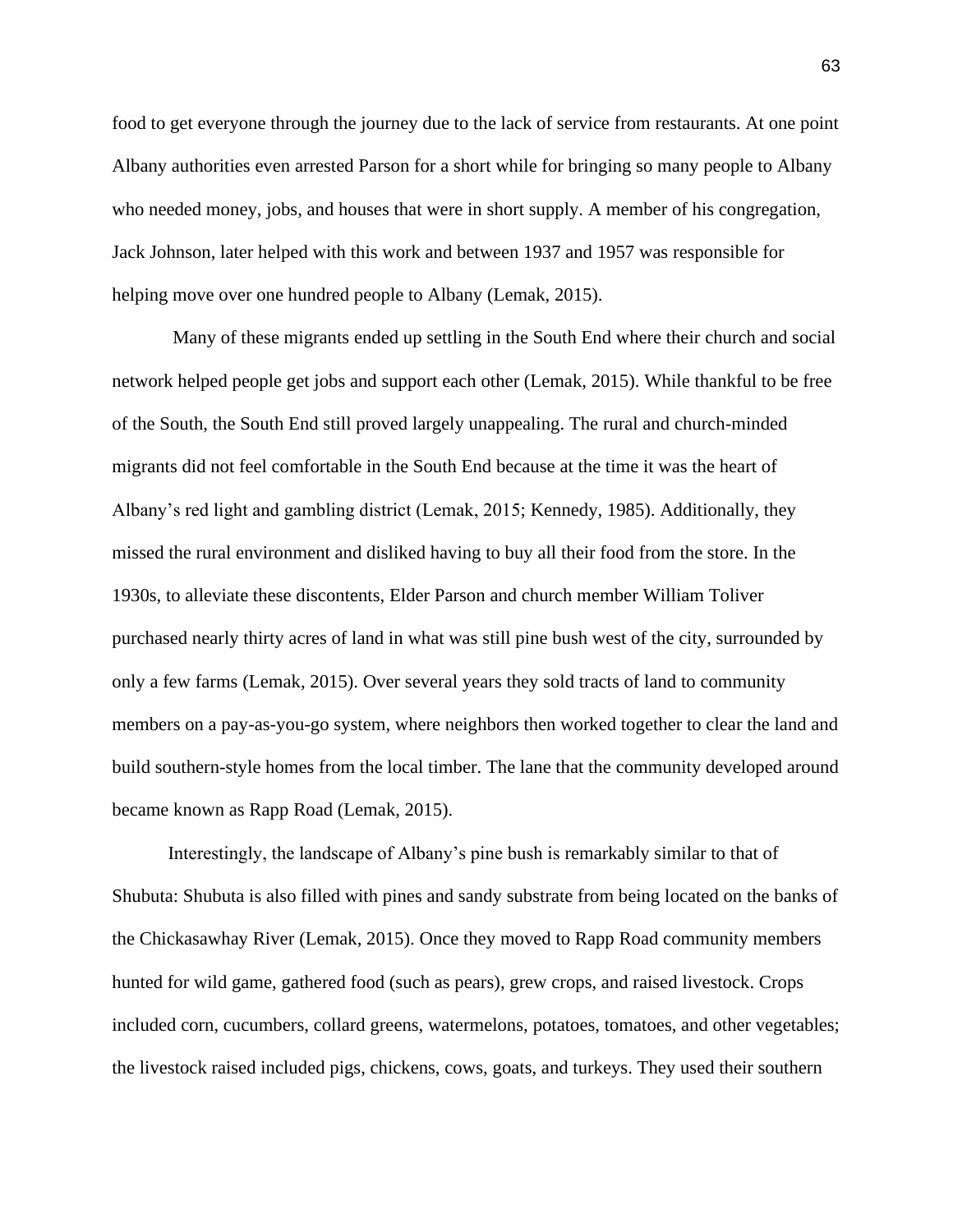agricultural knowledge to produce and obtain these foods as well as to preserve them, such as by canning fruits and vegetables and curing meat. Because they were largely self-sufficient and lived so far in the country, they were more or less free from having to deal with racism except for visits to town— most Albanians did not even know that they were living out there. Shubuta migrants who stayed in the South End, either permanently or until their houses were built, paid visits to Rapp Road. A Rapp Road community member describes his experience of visiting from the South End when he was a youth,

…[I]it was always like country, not asphalt, not sidewalks, not city dwelling. When we said 'let's go to the country,' we only meant Rapp Road. The country to us implied we went where we could run and jump and play and [had] plenty to eat and land and it's not streets. Not a lot of street lights. We were back home in Shubuta…back in the country, it was always a joy and a pleasure trip if we ever went to the country (Lemak, 2015)

The Rapp Road Community is a testament to the power of food sovereignty, obtained from an environment of abundance and health for achieving self-determination and building resilient communities. This later helped the residents of Rapp Road resist development imposed by Albany's politically and economically powerful (Lemak, 2015).

# **City Expansion and Economic Contraction**

Elsewhere in Albany, neighborhoods for the affluent were being built more and more Westward, primarily following Western Ave out into the countryside (Schlimmer, 2019). One of the first developments to go up was in the Academy Road area; when Academy Road was built the developers planted Eastern White Pines to demarcate the Northern line of the property— trees that still stand today almost one hundred years later. In the roughly 20-year period before the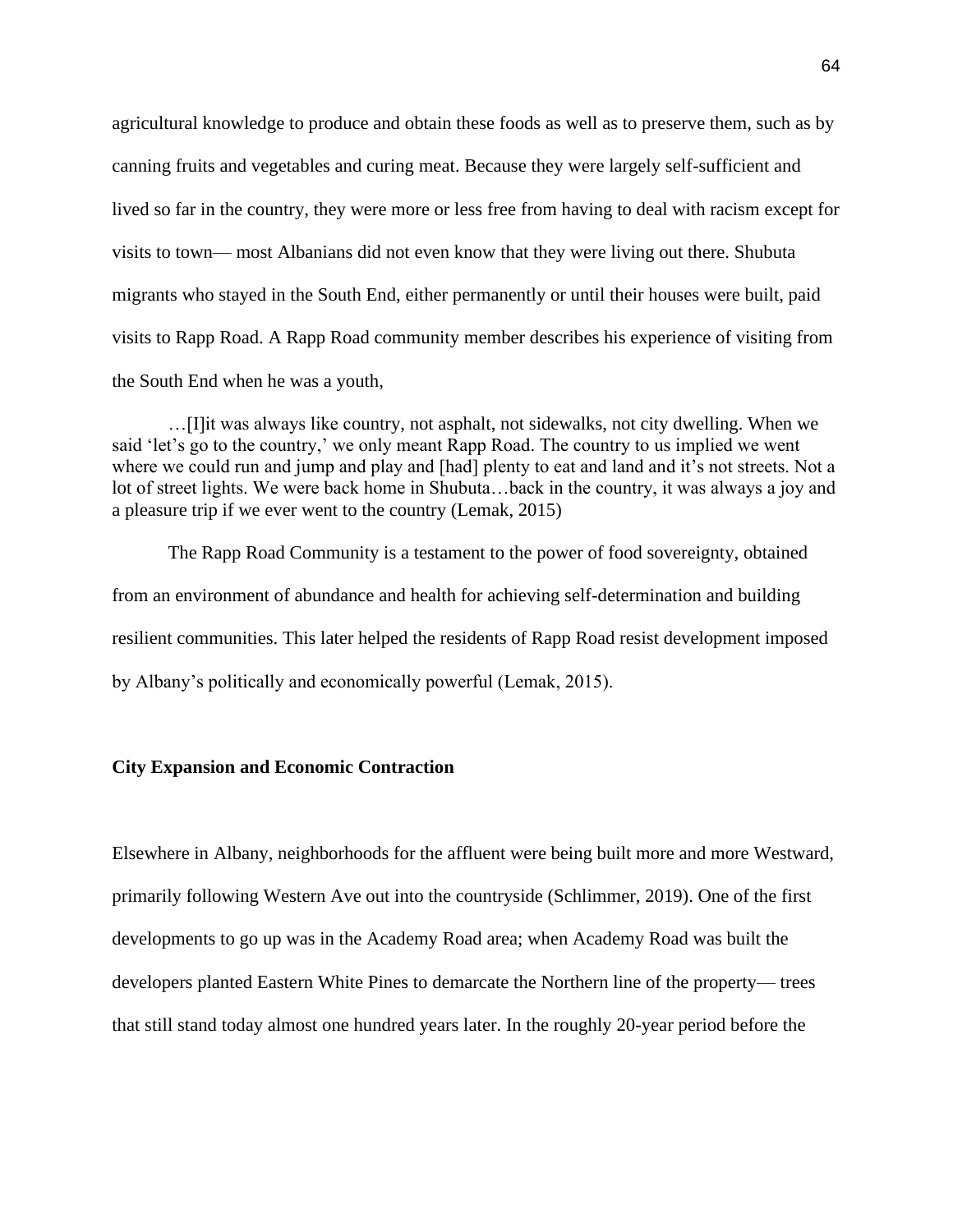onset of the Great Depression when construction largely halted, land and was conveyed for the

## building of:

Berkshire Blvd., Colonie St., Beverly Ave., Mcardle Ave., Pennsylvania Ave., Wilkins Ave., Thornton St. Extension, Barnet St., Oakwood St. Maplewood St., Erie St., Parkwood St., Glenwood St., Fairview Ave., Edison Ave., Hawthorne Ave., Edgewood Ave., Fairlawn Ave., Homestead Ave., Laurel Ave., Melrose Ave., Terrace Ave., Arcadia Ave., Briar Ave., Sparkill Ave., Bower Ave., Caldwell St., Cliff St., Hart St., Twitchell St., Webster St., Winnie St., Albion Ave., New Scotland Ave., Academy Rd., Freeman Rd., Bogardus Rd., Greenway St., Halsdorf St., Kakely St., Linden Rd., Sunset Ave., Miller Ave., Cottage Ave., Edinburgh Ave., Hazelhurst Ave., Hillcrest Ave., Pleasantview Ave., Russell Rd., Summit Ave., Taft Ave., Villa Ave., Wellington Ave., Clayton Pl., Betwood St., Joelson Ct., Home Ave., Daytona Ave., Cardinal St., Fleetwood Ave., Van Schoick Ave., Collins Pl., Dartmouth St., Kelton Ct., Pariette Pl., Pansy St., Lily St., Silas Ave., Elmo Rd., Eva Ave., Frost Place., Edward Terrace, Lindburgh Ave., and Marwill St., (Schlimmer, 2019).

#### just to name a few.

Advertisements for the new developments boasted pure air, open space, nice views, and lush landscaping that was beneficial aesthetically and for the purposes of gardening and fruit cultivation, and for health. For example, the Buckingham Garden development advertised "plenty of fruit trees and soil for flowers'', while an ad for the Magnolia Terrace development read, "The new boulevard is being laid extra wide, thereby insuring lots of air which is the purest in Albany coming direct from Helderbergs, which are plainly visible. All large lots, spacious center plush grass, boulevard set out with white and pink magnolia trees and flower beds" (Schlimmer, 2019). It is notable how many of these new streets carried the distinction of being an Avenue-- recall that the word Avenue is derived from the French word that described a "treebordered approach to a country house".

This was a popular time for trees at large. After WWI, the American Forestry Association popularized the idea of using Arbor Day to plant memorial trees to commemorate individuals lost during the war (Jonnes, 2017). Out of this came the "Roads of Remembrance'' program that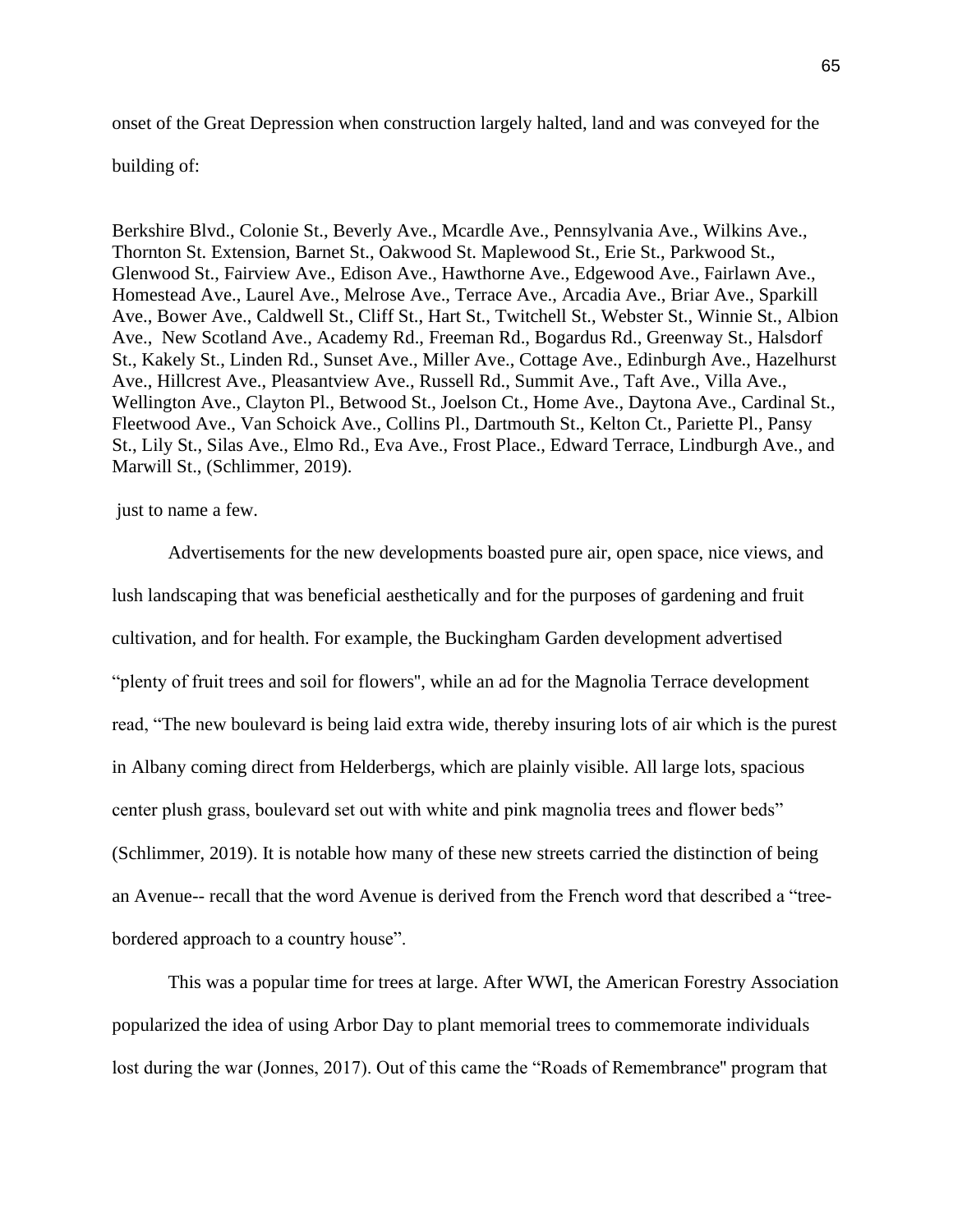encouraged the planting of shade trees along miles of city avenues. This led to a previously unmatched level of community tree planting, with people saying things such as "Tree-lined byways were one of the useful and beautiful ideas which our soldiers brought back from France", and "…the trees will mark the remaking of the cities just as those men marked the remaking of the world" (Jonnes, 2017). This is around the time that the field of Arboriculture— "the commercial care of trees in and around cities"— really coalesced as a profession (Jonnes, 2017).

In 1921 Democrats took control of Albany's city government after a scandal in which South End residents railed against the Republican administration for billing the city for \$18,000 of coal but failing to deliver it to non-Republicans (Kennedy, 1985). This was the beginning of Albany's Democratic machine; today Albany carries the distinction of being the city with the longest uninterrupted rule by the Democratic Party. For much of this time the party stayed in power through patronage and cronyism in which supporters of the party were rewarded with more favorable tax assessments, charitable donations, government jobs, and even \$5 at the voting booth for voting Democrat (Kennedy, 1985). Because of its role as the state capital, government employment helped Albany get by somewhat better than many other comparable cities. Total wages fell by more than 27%, but the city gave fuel, food, and rent aid to over 2,200 families (Davenport, 1989). To counter the economic stagnation the city commissioned public works projects, culminating in the building of the Philip Livingston School, two reservoirs, and 144 miles of paved streets (Davenport, 1989). The lean times only made employment discrimination worse, causing black unemployment to peak at 25% (Lemak, 2008).

In 1933 a beetle was found in a wood shipment in Baltimore (Jonnes, 2017). Later that year people were finding dying elms across New Jersey, New York City, and Westchester County. Eventually a study determined that as early as 1926 logs infected with Dutch Elm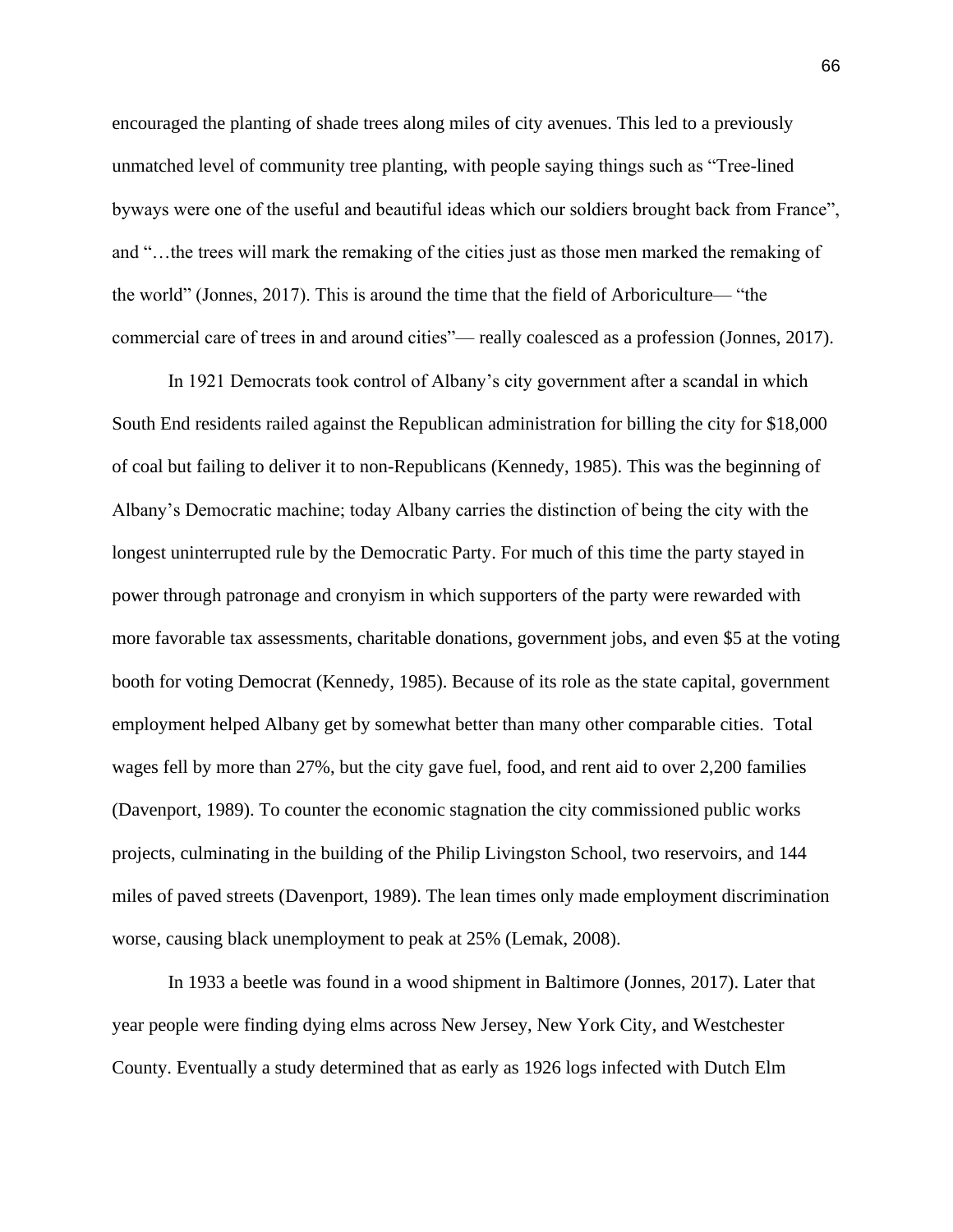Disease (DED) and the associated beetle vectors had made their way through at least four ports and sixteen railroads (Jonnes, 2017). Elms were the top choice for urban and suburban shade trees. They were the ideal tree for modernizing cities because they were stately and beautiful, their tall crown branched high above traffic, their split trunks allowed for power and phone lines to pass through, they provided incredible shade, and they were hardy to poor soil and the disturbances of urban life (Jonnes, 2017).

After the chestnut debacle, many argued that it would be wasteful to spend money on combating this disease in the economic climate of the Great Depression (Jonnes, 2017). Despite this reasoning, conservation groups, municipalities, and concerned citizens eventually secured money at all levels of government to try and fight the disease. Some argued for the federal government to keep spending on control efforts even as the second world war came on, reasoning that even a season without control efforts could lose us the battle, but in 1941 the federal government quietly reduced the budget for DED control, rendering it ineffective (Jonnes, 2017). Because the disease relied on the beetle vector and was not able to spread via wind in the same way that the Chestnut Blight did, it did not wreak wholesale destruction, but for the next several decades it maintained a steady march, killing millions of elms throughout the country every year. Efforts to eradicate DED catalyzed the "significant expansion of arborist services to cities, towns, institutions, and homes" (Jonnes, 2017).

During the war, citizens mobilized to plant over 20 million victory gardens to buttress food security (Bukowski, 2018). But this was short lived as it "Linked production in urban areas to values associated with overcoming social and economic strife and national pride during crises. This reinforced the pattern that once national obstacles were overcome, gardens were abandoned as a way of putting tough times behind and symbolizing forward progress" (Bukowski, 2018).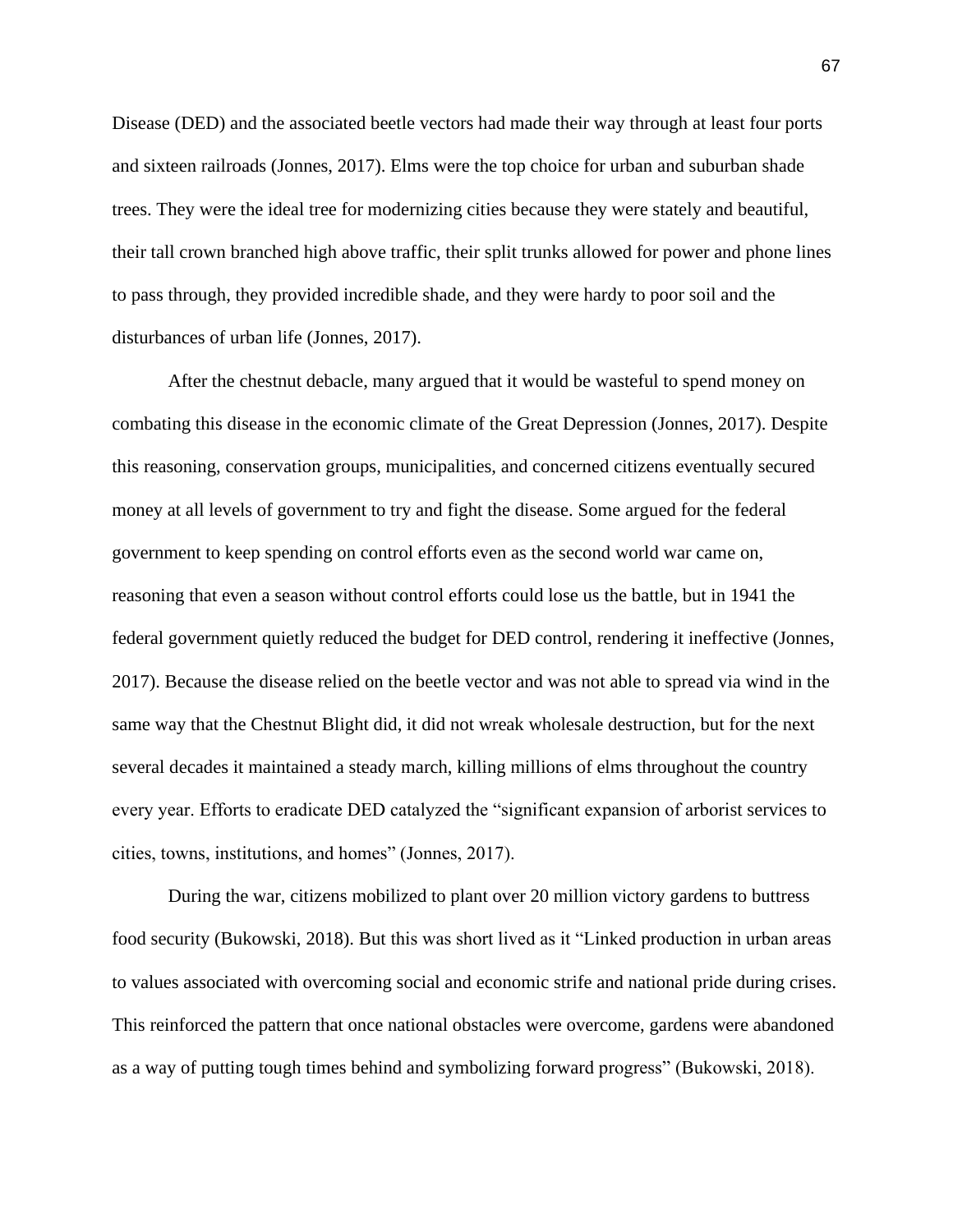By the end of the war Albany's economy had mostly transitioned from one based primarily on agriculture and manufacturing, to one based on nonprofit, production, and government jobs (Rabrenovic, 1996). Industrial facilities were replaced by "corporate headquarters, and office buildings, by research and development facilities, distribution centers, commercial and investment banks, or accounts-processing centers" (Rabrenovic, 1996).

Suburban development picked up again, this time spurred on by federal programs that promoted things such as highway construction and mortgage assistance. Nationwide homeownership increased from 43% to 62% by 1960 (Rabrenovic, 1996). Unfortunately, not everyone shared these benefits equally. During the 1930s the Homeowners Loan Corporation (HOLC) devised maps of cities across the country in which neighborhoods were ranked by investment risk as determined by their location, age, and most significantly, their level of 'infiltration by undesirable populations' (Rabrenovic, 1996; *Mapping Inequality*, n.d.). At the time 'undesirable populations' included laborers, foreigners (particularly of Eastern and Southern European descent), black and Jewish people, as well as people on government assistance (*Mapping Inequality*, n.d.). Areas that were marked as green were 'best' for investment, blue 'still desirable', yellow 'definitely declining', and red 'hazardous. This was based on a theory of the time that urban development followed a linear trajectory towards decay, so it was pointless to invest in declining areas (Rabrenovic, 1996; *Mapping Inequality*, n.d.;). These maps perpetuated segregation and a racial gap in homeownership rates by connecting race, class, and property values. These rankings influenced where federal housing funds went and made it difficult for homeowners in poorly rated areas to obtain loans for mortgages or home improvements (Rabrenovic, 1996; *Mapping Inequality*, n.d.). Those with upward mobility in the low-rated areas found it easier to move than to try and repair their homes, many of them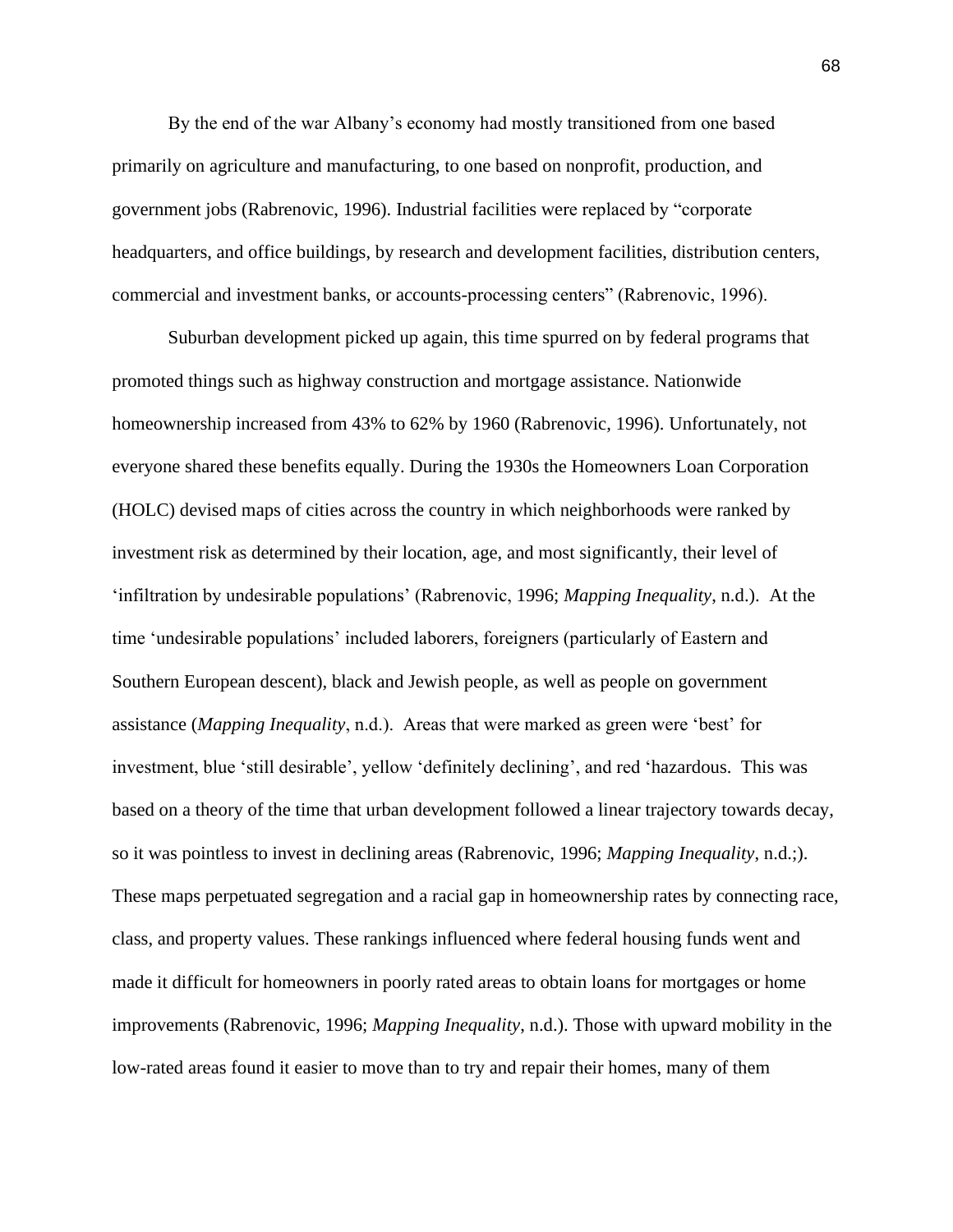understandably left, but further condemned their old neighborhoods to disinvestment and decay (Rabrenovic, 1996).

At one point, Mayor Erastus Corning, 2nd, announced plans for urban renewal through the South End Project, intended to use federal funding to "clear away old and abandoned buildings, improve the condition and size of downtown streets, provide parking garages for commuter traffic, and construct a modern hotel and shopping center downtown" (Rabrenovic, 1996). However, this never went through and the city instead turned away from the downtown area and focused their energy on supporting outward development. During the 50s and 60s development rapidly swallowed up Albany's pine bush (Schlimmer, 2019). The Dunes neighborhood in the Western extent of Albany was built with street names such as Coral Berry Circle, Gray Fox Lane, Hawthorn Circle, Lupine Circle, Pitch Pine Road, Sparrow Hill, Warbler Way, and West Meadow Drive— all named for components of the ecosystem that ironically was paved over (Schlimmer, 2019). Other neighborhoods sported nature-themed street names that did not necessarily reflect their location but appealed to the preferences that valued proximity to the bucolic and scenic (Schlimmer, 2019).

At the same time, highway projects contributed to further fragmentation of habitat as well as human communities. Interstate 90 cut through the predominantly Irish neighborhoods, displacing seventy families; while the NYS Thruway did not bisect the Rapp Road community, it came close enough to attract development and attention to the community for the first time (Kennedy, 1985; Lemak, 2015). A newspaper article from 1950 illustrates the general attitude towards the wild environment of the pine bush: the article titled, "Wilderness within a City, Thruway May Reopen Pine Bush, Forbidden Wasteland within a Few Miles of Albany and Schenectady May Be Opened to Development by New Highway", further said, "The Thruway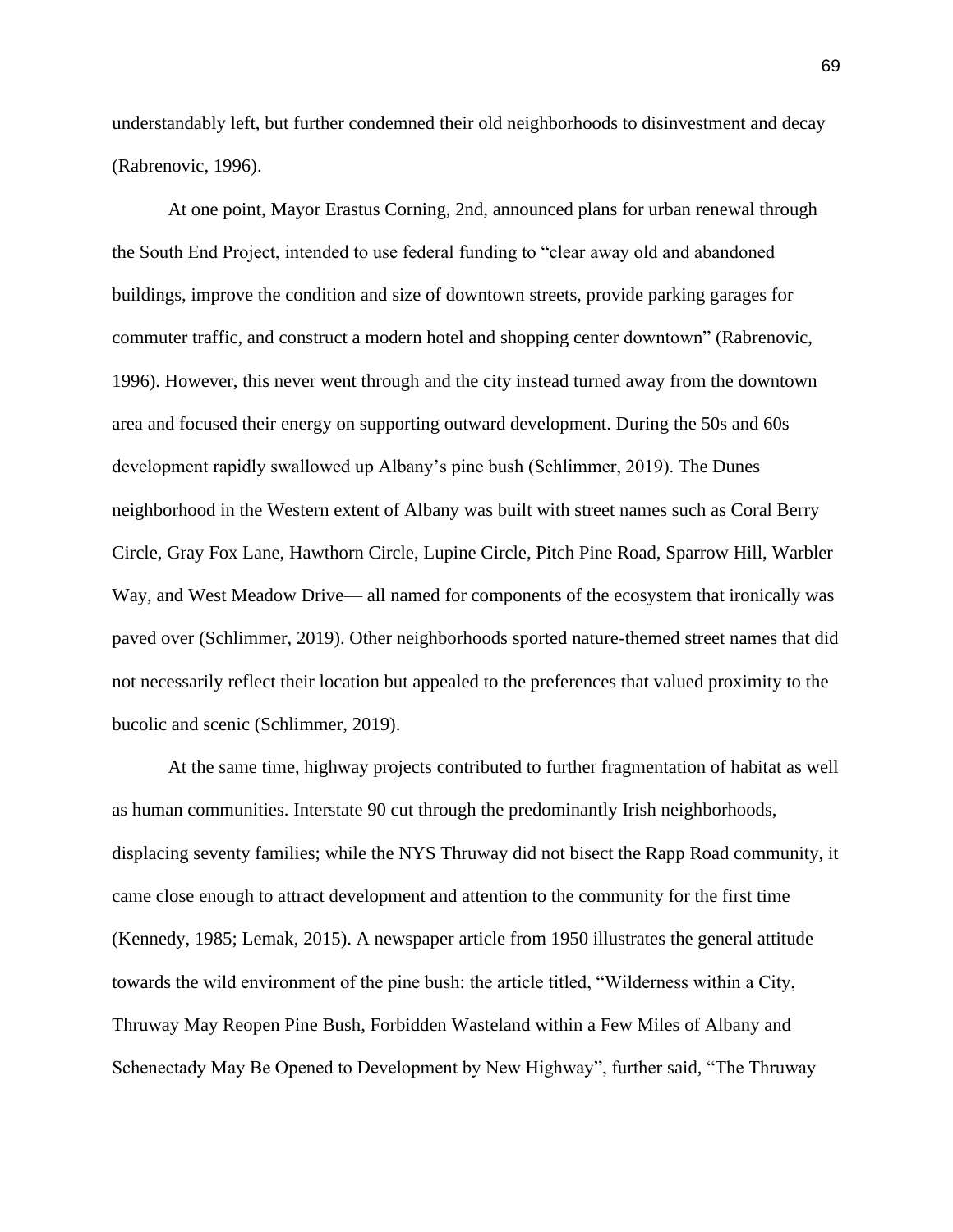will bisect the Pine Bush, but its traffic will be express...there will be no entrances or exits through this wasteland. Nevertheless, the Thruway may have an influence on opening the desolate tract to civilization, and perhaps even to real estate development" (Lemak, 2015).

It was not only people's homes that moved out of town, but also commerce and jobs. Malls and department stores proliferated in the suburbs— luring shoppers away from downtown shops for the novelty of 'night shopping' (Schlimmer, 2019). In the late 1950s Governor W. Averell Harriman put plans into motion to move thousands of state workers from downtown to a campus in the developing pine bush (Kennedy, 1985; Schlimmer, 2019). By the 1970s, a change in development paradigms made this campus all but moot. In 1997, Assemblyman Jack Mceneny said of the campus, "The only thing the campus offered were no taxes, air pollution, and traffic… [it was] one of the worst examples of 1950s planning, the type of planning that killed cities" (Schlimmer, 2019). The campus remained gutted and unused until Governor Cuomo released plans to try and rehabilitate it decades later (Schlimmer, 2019).

From the 1950s to the 1970s, agricultural developments like high-yielding GMO crops, synthetic fertilizers and pesticides, and increased mechanization, led to a massive change in food production paradigms worldwide, since dubbed the 'Green Revolutions' (Briney, 2020). Now that farmers had to purchase external inputs many of them went into debts and lost their farms. Farms consolidated, leading to industrial agriculture and the growth of massive amounts of commodity crops, like corn, wheat, and soy. (Briney, 2020). In 1950 around 15% of the United States population was employed in agriculture, in 2000 less than 1% of the population was employed in agriculture (United States Department of Agriculture, 2020). Contrary to what you might intuit, we do not grow large amounts of these crops to make most of our commercial foods like cereals, chips, and other pre-packaged or fast foods: these foods were created to find outlets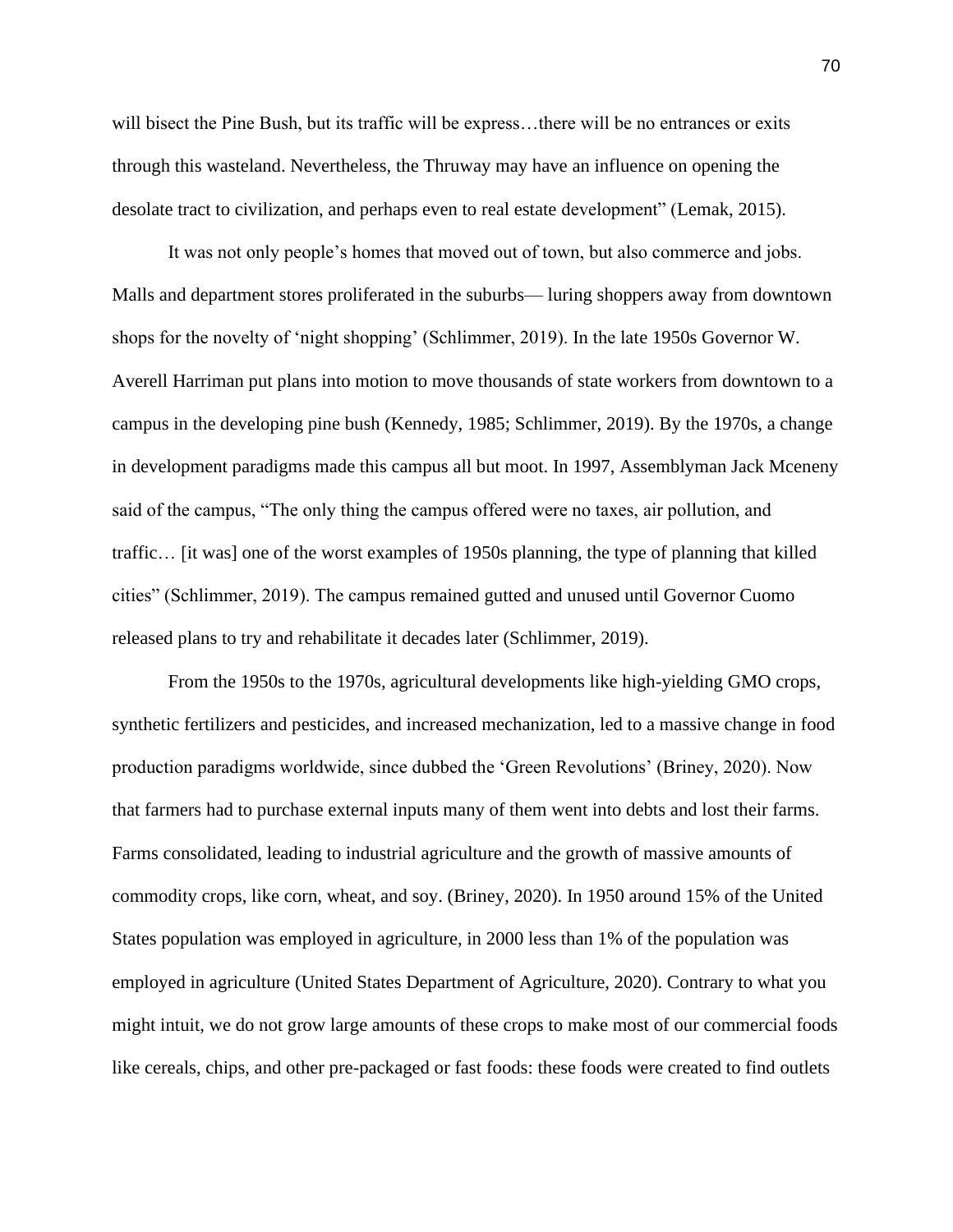for the huge amounts of commodity crops that were being grown and subsidized (Salatin, 2011). Farmers moved to urban and suburban areas while suburban kitchens and kitchen gadgets flew out of the department store magazines, and "America's food culture largely became one of expectation and preference for ease and assortment" (Bukowski, 2018).

With a new interstate highway system, more disposable income, and time freed by convenience foods, the popularity of traveling to national parks and other places of outdoor recreation became more popular with the growing middle-class (Bukowski, 2018). While the urban landscape decayed, the public's main environmental concerns focused on "a separate nature that was far away, pure, and needed protection" (Bukowski, 2018; Jonnes, 2017). Although with more of a science-based ecological bent, attitudes towards nature mirrored those of the pleasure-grounds era, in that nature is something to be passively enjoyed for recreation and beauty, but not impacted by people. (PBPC) (Bukowski et al., 2018).

## **Consequences of an Economic Paradigm Shift**

Albany's population reached its lowest point in 1960 (Rabrenovic, 1996). The story— or more like, the urban legend— goes: In 1960, Republican Governor Nelson Rockefeller gave a tour of Albany to Princess Beatrix of the Netherlands (Kennedy, 1985; Rabrenovic, 1996). Upon passing through the South End on their way to the executive mansion, Rockefeller became embarrassed by the physical conditions of the neighborhood and what the dignitary must think of the Dutch-heritage city. In 1961, Governor Rockefeller and the Albany Legislature established a temporary commission with the purpose of rehabilitating the city so that it may be "a capital city in which not only its residents but the entire Empire State can take proper pride" (98 Acres in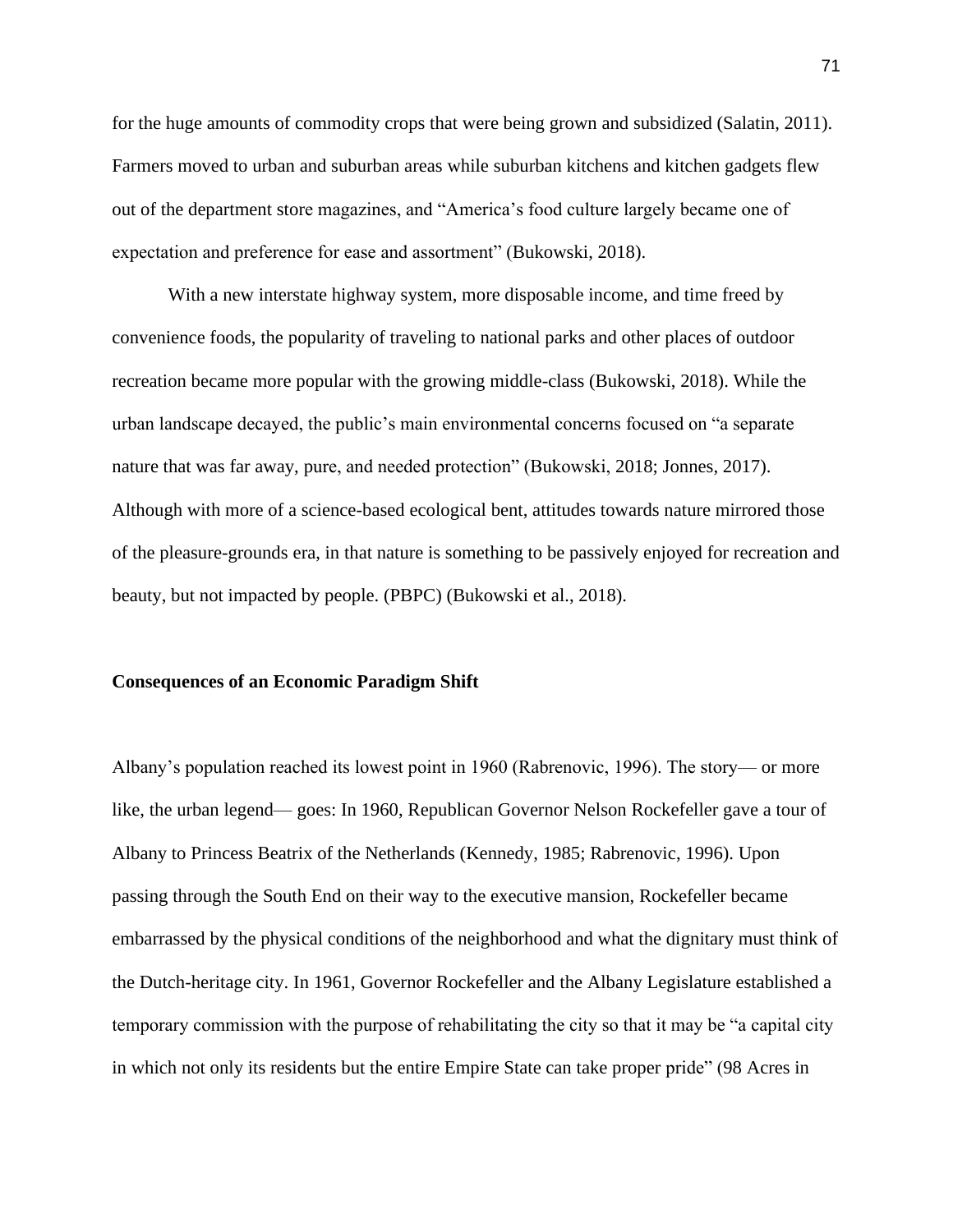Albany: 40 Blocks, Thousands of Stories, n.d.). Later that year the commission concluded that the city should promote R&D in Rensselaer and also bring state governance operations back to the city center (Rabrenovic, 1996). Construction on the Harriman campus on Western Ave stopped and plans went ahead for a grand state plaza in Albany's downtown (*98 Acres in Albany: 40 Blocks, Thousands of Stories*, n.d.). The next year the commission determined the state complex would be built on a 98-acre tract to be appropriated in the center of the city. Mayor Erastus Corning 2nd took the state to court over this decision saying he would "do all in my power to protect the people of Albany, those in the area planned to be taken from being driven from their homes, and the rest from serious economic loss" (*98 Acres in Albany: 40 Blocks, Thousands of Stories*, n.d.). The court decided in the State's favor, a decision that the city did not appeal. Allegedly, in the design process Rockefeller and the plaza's architect flew over Albany and looking down at the favorable location of the 98 acres, he sketched his visions for the Empire State Plaza on the back of an envelope— the ultimate in top-down governance. Demolition began by that summer (*98 Acres in Albany: 40 Blocks, Thousands of Stories*, n.d.).

The area to be turned into the Empire State Plaza (also termed the South Mall) contained over 400 businesses, 1,150 structures, and 3,300 households (*98 Acres in Albany: 40 Blocks, Thousands of Stories*, n.d.). This massive loss of housing led to overcrowded and high-priced conditions in the surrounding neighborhoods. By 1965, amid funding uncertainty and construction delays, people started getting restless about the mall's timeline. Some alternative ideas for using the open dirt space left by the demolitions demonstrate the popularity of urban food production that was once again rising around that time, with some people suggesting uses such as growing celery, creating rice paddies, or letting Ag-and-Markets use it to experiment with growing okra and alpacas. Alas, by the middle of the year the state government and Albany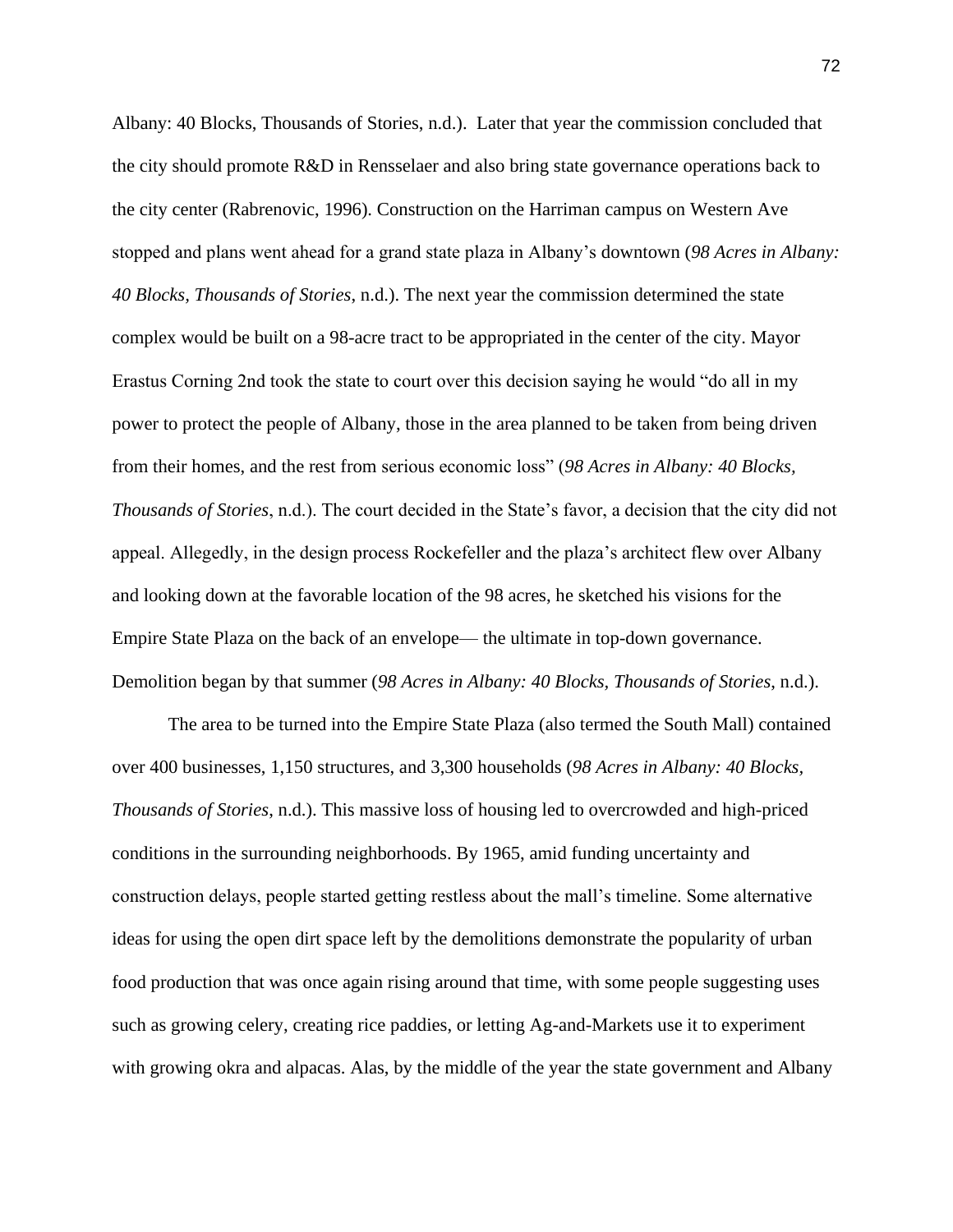county devised a funding scheme and construction began, starting the process to turn Albany into "one of the most brilliant, beautiful, efficient, and electrifying capitals in all the world" (*98 Acres in Albany: 40 Blocks, Thousands of Stories*, n.d.). In addition to the plaza, interstate 787 and an arterial connecting it to downtown were constructed. This cut off the whole river city's access to the waterfront and boxed the South End in, cutting it off from the rest of the city (Schlimmer, 2019;*98 Acres in Albany: 40 Blocks, Thousands of Stories*, n.d.).

Nationwide, the 60s were a time where "nature's fragility was witnessed on multiple accounts while social resilience was being tested through counterculture activism spanning antipoverty measures, food production and distribution, the Vietnam War, and the civil rights movement" (Bukowski, 2018).

Coinciding with these events, was the terminus of the still unfolding eco-disaster that was the loss of America's elm trees (Jonnes, 2017). By 1969 the federal budget for Dutch Elm Disease efforts was less than \$170,000, which according to one forestry official was "not enough to even take down 850 elms at the price of \$200 each" (Jonnes, 2017). After the decline in federal funding and major budget expenditures in the effort to eradicate Dutch Elm Disease, cities mostly gave up the fight; some cities struggled to even procure the funds for removal of dead and dying trees, much less for new plantings— particularly for otherwise-neglected neighborhoods (Jonnes, 2017).

Watching this unfold, citizens felt helpless and devastated. Jonnes (2017) recounts the feelings described by one man about his neighborhood's environment both before and after the removal of the elms, "When you came to any town the landscape changed. You entered this kind of forest with 100-foot arches. The shadows changed. Everything seemed very reverent, there was a certain serenity, a certain calmness" as elms came down "you started to notice the severity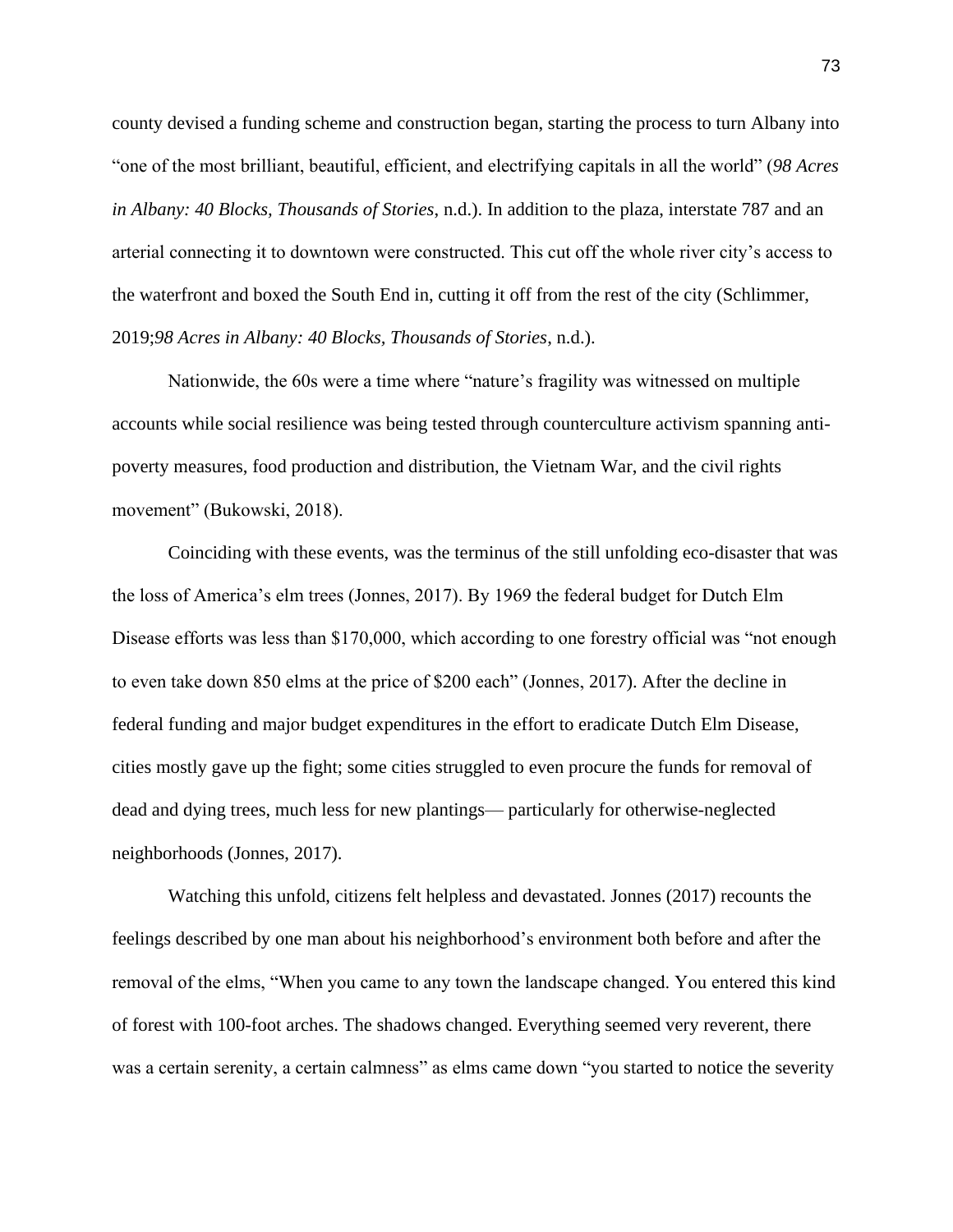of things—the wires and utility poles, the cracks in the hot pavement, which no longer was bathed in the shadows", "an ethereal beauty was giving way to a graceless, even ugly reality". Reading people's recollections, it is striking how much this landscape and social change seems to be inextricable in the civic psyche.

In 1982 Albany journalist and novelist, William Kennedy, wrote a social history of Albany's neighborhoods by consulting historical documents and conducting interviews. When talking about Albany's downtown neighborhoods, he weaves a narrative of decline from eminence to poverty and dilapidation of the neighborhoods, "Not until the 1960s would Arbor Hill be truly ghettoized, inheriting from the exploded South End the dubious superlative of being the city's worst slum" (Kennedy, 1985). He interviewed a resident from Arbor Hill about her memories of the neighborhood before it declined and she recalled it fondly as "a beautiful section [of town], streets lined with elms and chestnuts, even narrow Third Street" (Kennedy, 1985). Later, he interviewed Leon Van Dyke, a man who in the 1960s had been a part of the influential Albany civil rights group, the Black Brothers. Together they walked through the Arbor Hill neighborhood. Kennedy interweaves stories about Albany's civil rights movement and his disparaging observations about the current neighborhood. At one point a man came across the street to talk with Leon and "reminisced about the Arbor Hill of his childhood", "People cared…then they cut down all our trees and blacktopped our sidewalks''(Kennedy, 1985). This leads into a dialog about the place's broken and cracked infrastructure, garbage, problems with drugs and gun violence, as well as the "decay in spirit" of its residents. Kennedy attributes downtown's decline not only to suburbanization but also because "people feared black violence". He recalls a "mini-riot" on Pearl Street in 1967 as well as the close of the Palace Theater because of a "racial killing of a white youth there in 1969" (Kennedy, 1985).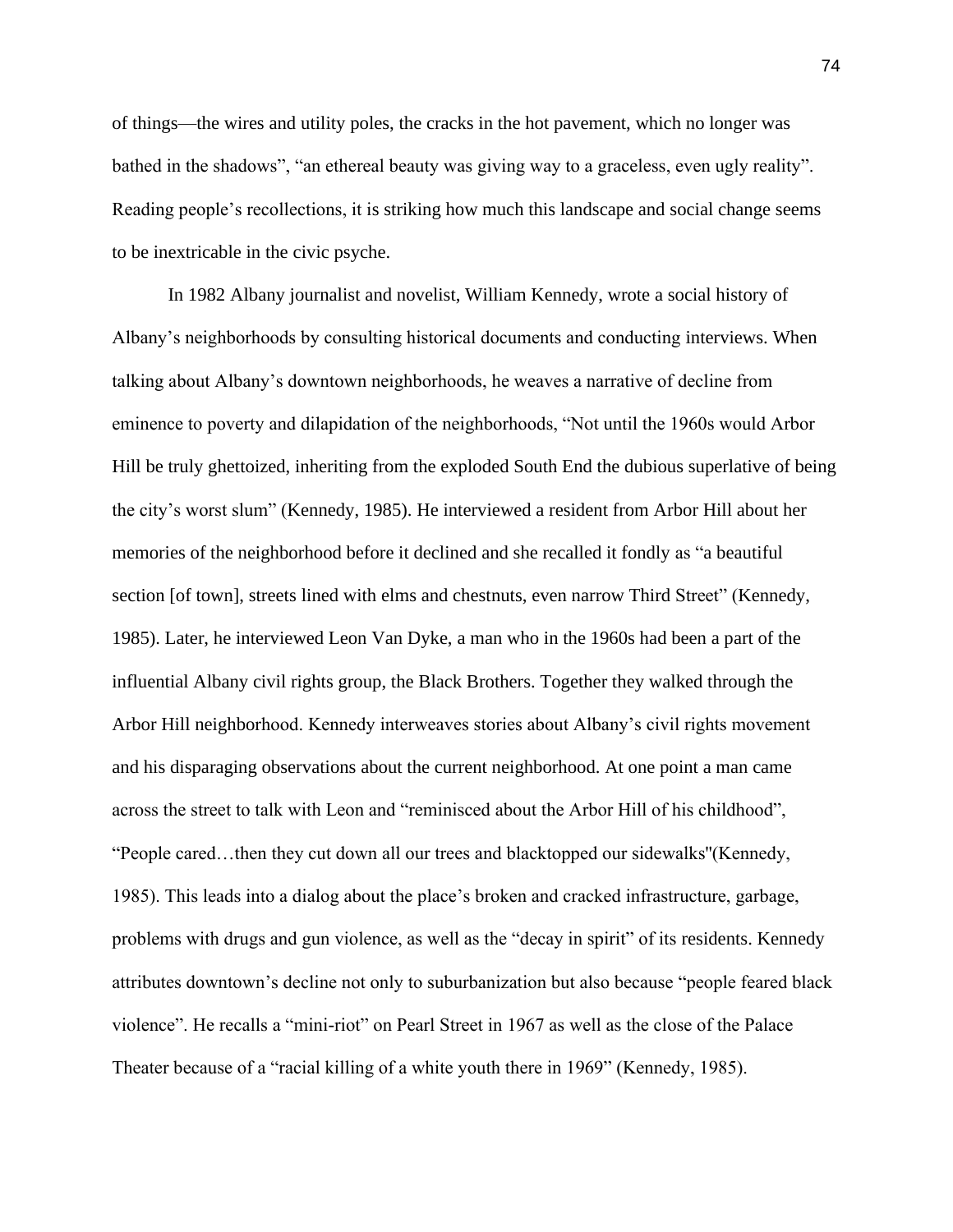Another interview of Leon Van Dyke about the Black Brothers reveals a disconnect in narratives about this time, one that is eerily similar to current competing narratives about police and protests. Leon recounts how tensions were high in Albany for many of the same reasons they were everywhere: discrimination, police brutality, and disinvestment (Rivest, 2016). In Albany that summer he says, "The police almost hit a woman pushing a baby carriage, and that was the spark. People reacted. Young men started yelling. You could feel it coming" (Rivest, 2016). To get ahead of it and to not have their protests branded as riots, and to prevent harm from police retaliation, he and other members of the community acted as mentors to the youth, encouraging peaceful resistance. He speaks. "There was no riot that night, or anytime during the summer of 1967…we were accused of trying to incite them, which was crazy" (Rivest, 2016).

Kennedy (1985) ends the chapter by extolling the virtues of urban renewal, saying a friend of his was happy about the superhighways around the city because with them he could go downtown without having to pass through Arbor Hill. To Kennedy, "This whole urban-renewal thrust was a major upgrading, and improved the quality of life for thousands", and that the only positive thing about Arbor Hill in the 80s was that it was in the process of gentrifying (Kennedy, 1985). The last lines of the chapter read, "…every new fire that brings in the bulldozer, every evacuation of a low-income family to make way for another rehabber, looks very like a quixotic design of the Urban Fates to purge Arbor Hill of poverty and *to restore the sunny and tree-lined garden that existed when the world was young and beautiful*" (Kennedy, 1985).

The loss of elms as well as urban renewal trends created a massive surge in public interest in city trees, however trees were not for everyone (Jonnes, 2017). The disproportionate replanting of trees had as much to do with budget as it did with a culture of fear regarding innercity residents of color. In the 1970s, New York City, like many other cities of the time, was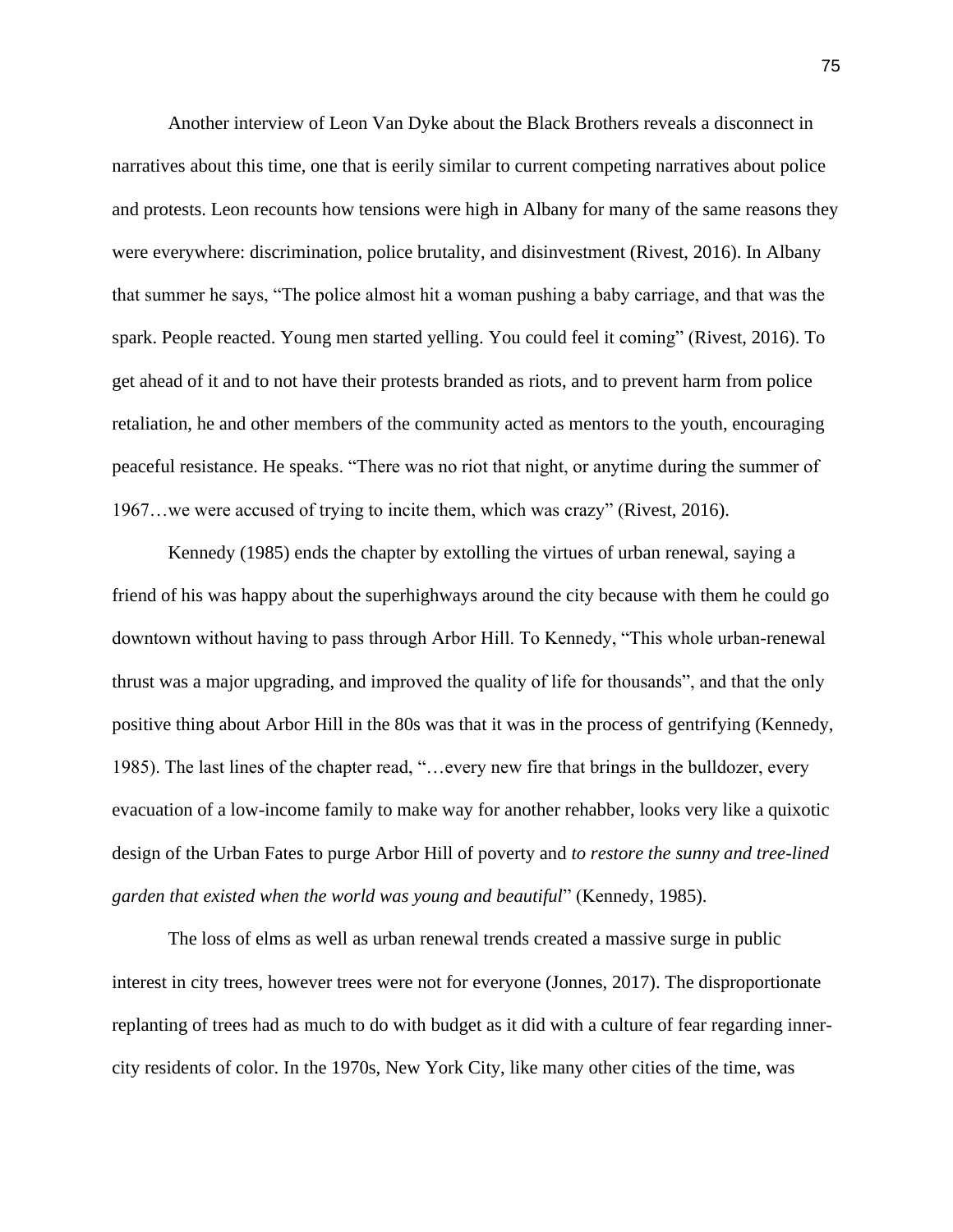struggling with economic restructuring and budget shortfalls (Reporter, 2020). In a form of protest against the city having to institute layoffs and pay cuts, the city's Law Enforcement and Firefighter Unions started anonymously handing out official looking pamphlets called "WELCOME TO FEAR CITY: A Survival Guide for Visitors to The City of New York" (Reporter, 2020). The guide featured exaggerated crime statistics, critiques of the mayor's cuts to the fire and law enforcement agencies, and a recommendation to either not visit the city or to take over-the-top precautions such as not going outside after 6 pm. This further threatened NYC's tourism industry and fiscal situation, resulting in not only reinstatement but also increased capacity of fire and law enforcement (Reporter, 2020).

Inspired by theories of the time about how urban space can be used to either invite or discourage crime, NYC adopted "broken-windows policing" (Fagan & Davies, 2001). The assumption was that even tiny signs of disorder, like a broken window, will escalate to more and worse crimes. This justified more overt and aggressive policing of minor crimes that could be construed as 'disorder', especially ones that were proscribed by vague and/or arbitrary laws, such as charges of loitering, disorderly conduct, jumping subway turnstiles, etc. (I think it is notable how similar the "crimes" and policing of loitering and vagrancy were in the earlier 20th century; Fagan & Davies, 2001).

It also justified more indirect forms of control, primarily through urban design (Braverman, 2008; Fagan & Davies, 2001). The theory about 'Defensible Space' recommended not only reducing signs of disorder, but also maintaining clear sightlines to enhance community surveillance. Theories abound about the roles of trees in all of this (Braverman, 2008). White society has long considered trees as accessories to crime. From fears of trees as "shelter for the savage Indian", armed and waiting to launch a surprise attack, to fears about trees offering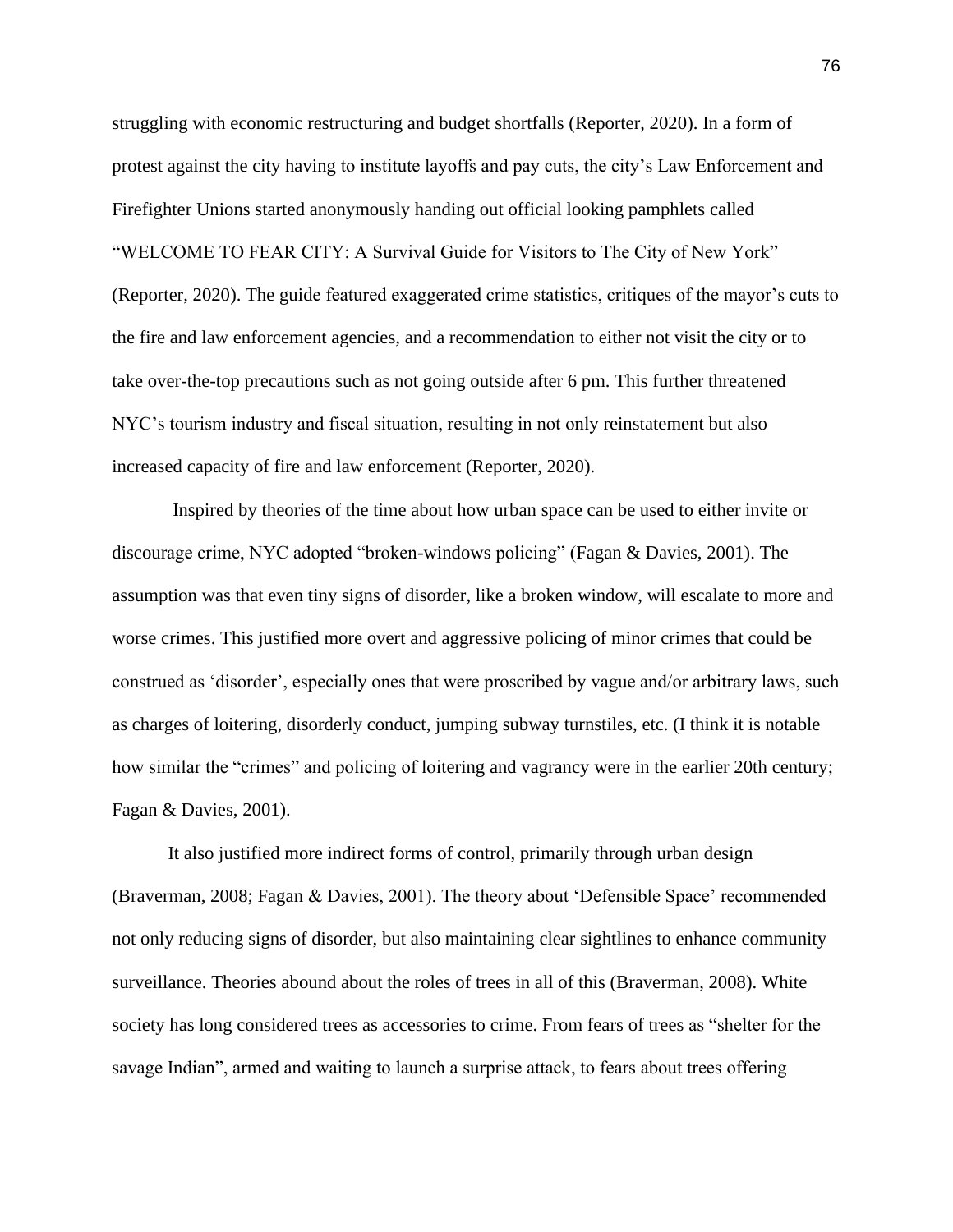concealed spaces for the selling and use of drugs, trees have long been expected to harbor dangers and illicit activities (Braverman, 2008;Fagan & Davies, 2001;Jonnes, 2017). The more closed in, dense, and 'wild' looking the vegetation the more it promotes disorder (Braverman, 2008). Unlike the towering open-air elms, most other street trees disrupted lines of sight on the street, which made it more difficult for community members and police officers to monitor and act on criminal activity. "Human fear of untamed nature is thus projected onto the single tree, which in turn threatens what people perceive as their safe space" (Braverman, 2008).

A study done by Boone et. al. (2009) demonstrated that most of our current urban treescapes have been inherited from the 1960s. They found that "1960 demographics and age of housing are better predictors of high woody or tree coverage in 1999 than demographics and housing characteristics from 2000", whereas the opposite was true for shorter-lived herbaceous cover, like lawns (Boone et. al., 2009).

The 1970s and 1980s oversaw significant changes in Albany's economic and physical environment. Nationwide, the process of industrial abandonment and transition to service-based economies was nearly complete (Rabrenovic, 1996). In general, service industries require fewer jobs, most of which are professional positions that require post-secondary education, or are lowpaying jobs, such as those involving cleaning and serving. In contrast to the manufacturing industry whose facilities are set in place, service-oriented businesses have more political leverage because leaving a particular city is as easy as changing operations from one corporate building to another, thus reducing bargaining-power of unions and local governments for workers' rights (Rabrenovic, 1996). Additionally, organizations that are run by distant headquarters are less responsive to local issues. For areas with high concentrations of nonprofessionals, lower incomes caused a reduction in the tax base, and as a result less political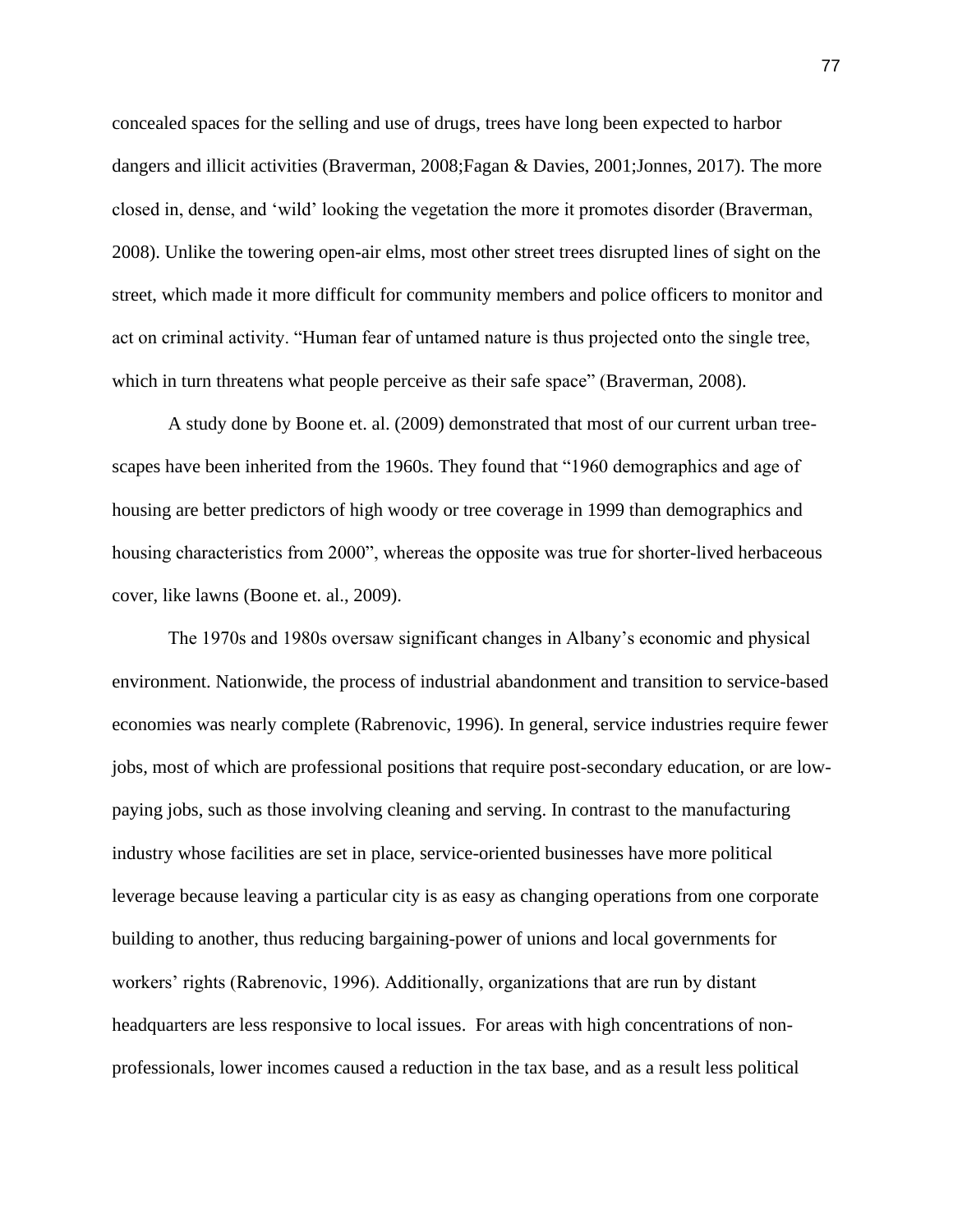responsiveness and fewer and poorer quality public services. This hit inner city areas the hardest as suburban expansion had already been draining their tax bases. Meanwhile the federal government adopted a stance eschewing government spending and support for social services, and instead focused efforts on creating a beneficial environment for private investment motivated by market interests. This sudden contraction of government support resulted in cities having to compete with each other to retain private investment to stay afloat (Rabrenovic, 1996).

In the early 70s Albany made an about-face on their development strategy and used urban renewal as a way to revitalize the city's downtown and attract private investment (Kennedy, 1985; Rabrenovic, 1996; Schlimmer, 2019). Gentrification was encouraged as a means of building the tax base up again to renew declined neighborhoods and revive downtown (Kennedy, 1985; Rabrenovic, 1996). With the state plaza complete by the mid-70s and national gas prices at an all-time high, this proved attractive to young professionals who desired to be closer to their downtown jobs and amenities to avoid commuting, and to take advantage of community development funding (Rabrenovic, 1996). Two main federal programs facilitated this form of renewal: The Historic Preservation Act of 1966 and the Community Block Development Grant program (CBDG) (Rabrenovic, 1996). These programs were intended to primarily benefit lowand moderate-income residents, however the imbalanced power dynamics created by Neighborhood Associations and the funding mechanisms of the federal programs made it so that more funds went towards gentrification, in the favor of middle- and upper-class Albanians.

Because the local and state government had discretionary power over the federal funds, their spending served more to "physically eliminate [the] slums'' rather than to "aid the people who live in them" (Rabrenovic, 1996). Between 1982 and 1987, 45% of the funding went to housing rehabilitation (most of which was taken advantage of by gentrifiers with the disposable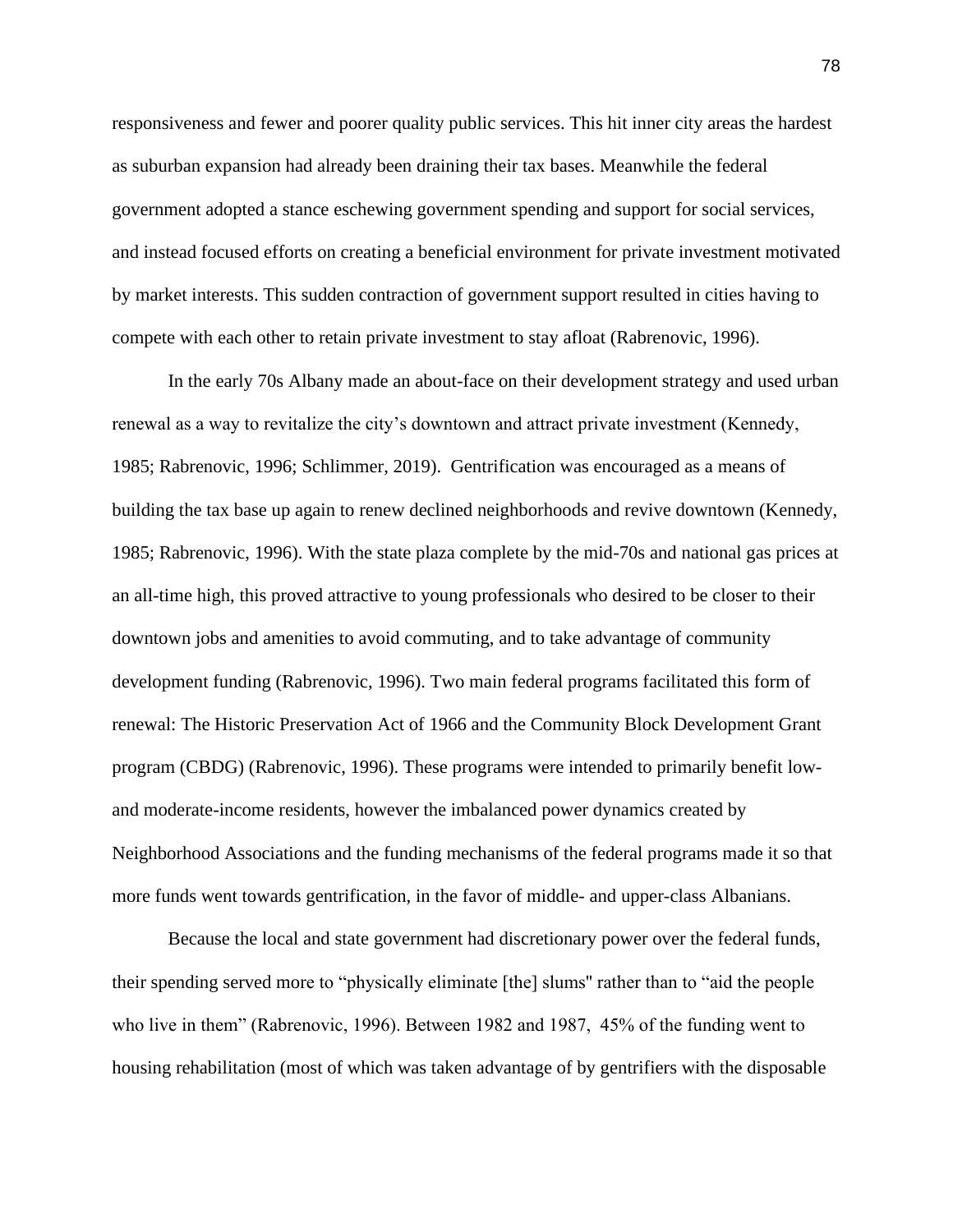income to privately invest in rehabilitation), 25% went to public improvement programs, 20% went to economic development (such as building the Downtown Albany Hilton Hotel, which was justified on the basis of providing jobs, although it only provided a small amount of low-paying service jobs), and only 2% went to public services (Rabrenovic, 1996). In the end, 572 families were displaced from Arbor Hill, 316 of whom were black (Rabrenovic, 1996). Overall, lowestincome folks received the least benefits because, with 32% of them paying over 35% of their income on rent, most were unable to take advantage of the rehab programs to become homeowners (Rabrenovic, 1996).

As patterned in the literature, the newly-powerful neighborhood groups of this gentrified area were better able to coordinate for things such as, to keep low-density zoning, keep out McDonald's on the basis that "low-cost eating facilities" could wait so as to not mar the "quiet and peaceful atmosphere, cleanliness and beauty" of the neighborhood, and to fight against the South Mall Arterial that they argued "would disrupt the neighborhoods, mar the tranquility and ecology of Washington park, and cost far too much" (Rabrenovic, 1996). As played out in other cities, these community groups were able to drive uneven canopy cover as well (Conway et al., 2011; Rabrenovic, 1996). As Kennedy (1985) put it, "Families would be moving back to downtown streets, *alive again with trees* and quickened traffic", "largely because of the South Mall, every salvageable townhouse or row house would become a target for rehabilitation. City living, in the age of the shortage and inflated price of gasoline, would once again be chic" (Kennedy, 1985).

**Exclusion and Environmental Justice**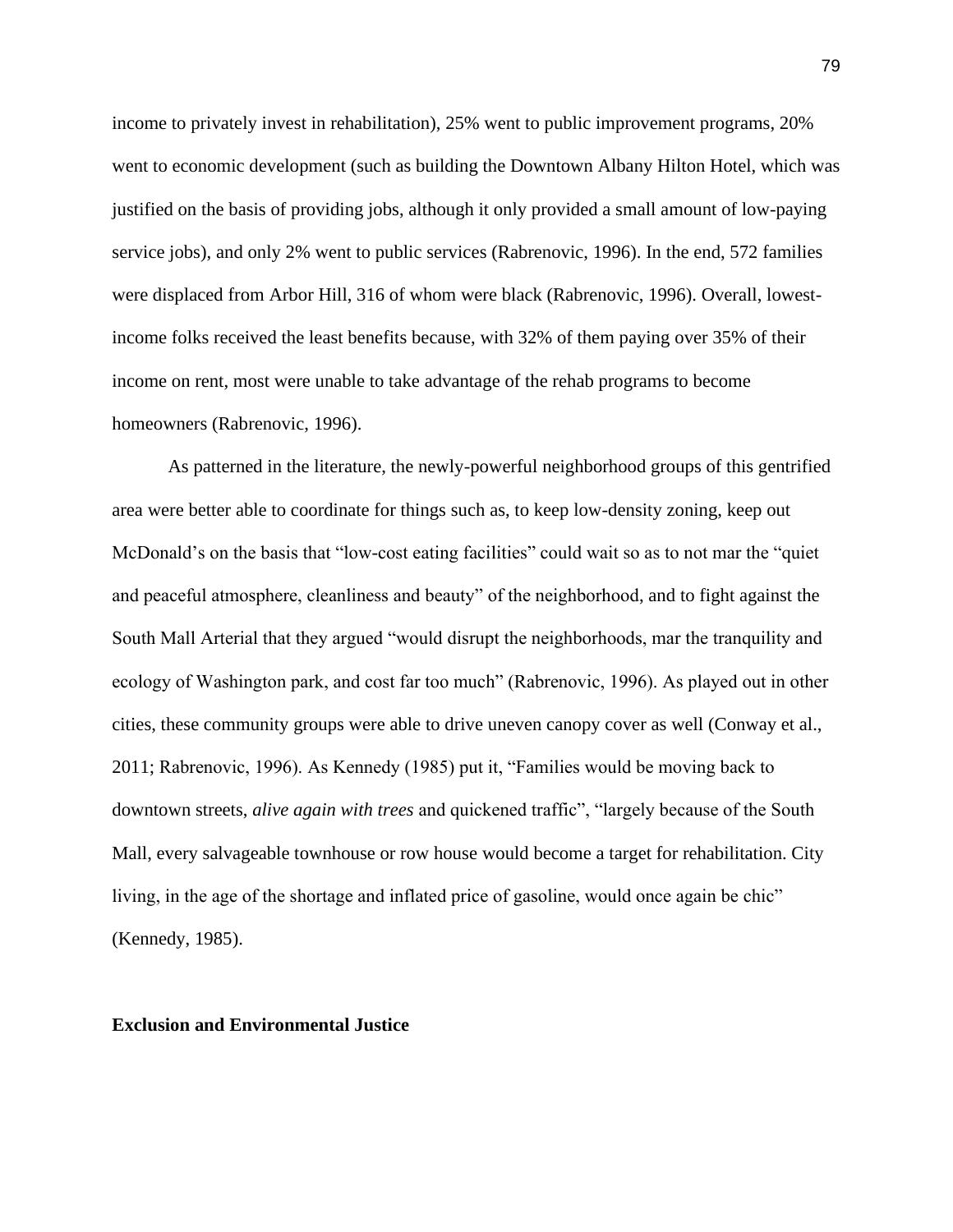Starting in 1980, the nonprofit research organization, the Urban Institute, started collecting data on 274 US cities and ranking them against each other on measures of economic health, economic inclusion, and racial inclusion (Urban Institute, 2018). They define an inclusive city as one in which all its residents have equal opportunity "to contribute and benefit from economic prosperity" (Urban Institute, 2018). According to the Urban Institute, "'Overall Inclusion' reflects the ability of historically excluded populations—in this case, lower-income residents, and people of color—to contribute to and benefit from economic prosperity" (Urban Institute, 2018). This measure is a combination of the scores for Economic Inclusion and Racial Inclusion. Economic Inclusion is a measure of the ability of those with low and moderate incomes to contribute to and benefit from economic prosperity, while Racial Inclusion is this measure as applied to BIPOC (Black, Indigenous, and People of Color).

In their report, the Urban Institute included a note which is important to reiterate:

"Although our measures of racial inclusion capture inclusion for residents of color versus white non-Hispanic residents, they may mask inequities between different racial and ethnic groups that experience exclusion in different ways" (Urban Institute, 2018). Consequently, they recommend that readers focus more on changes in these rankings over the years of measurement instead of focusing solely on the absolute rankings themselves.

By comparing cities relative to each other instead of to an exogenous baseline they can better tease out the true state of inclusion and lessons that may be learned from the cities that had the biggest changes in inclusion over time. Over time, Albany's inclusion rankings seem to correlate positively with economic health rankings. Their highest economic health and racial inclusion rankings were in 1990 (Urban Institute, 2018).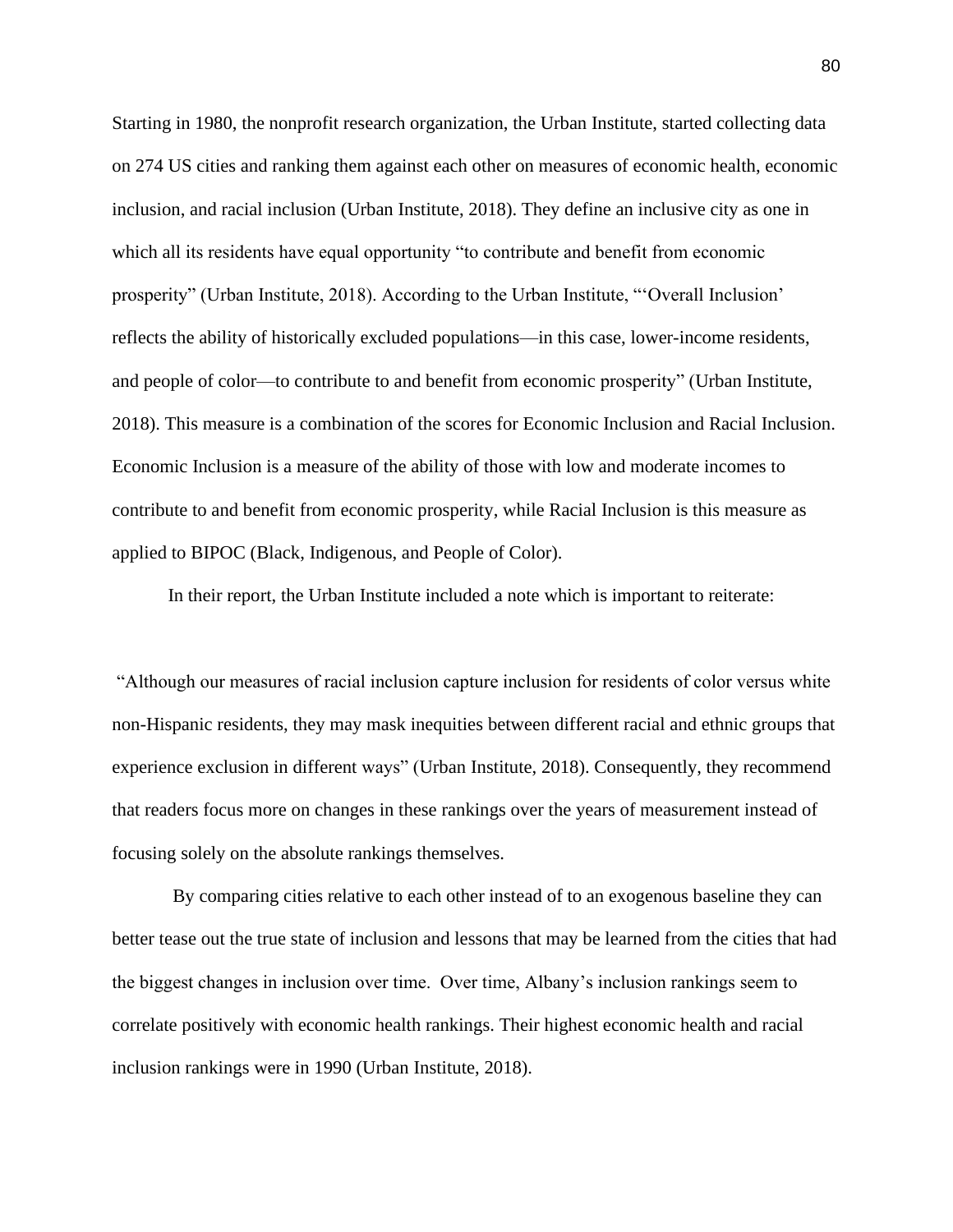Despite this brief peak, as of 2017, according to the ACS, the Albany-Schenectady-Troy area is now the metro area with the second lowest rate of black homeownership in the country at 24.3%, following Fresno, CA at 23.2% and followed by Syracuse, NY at 25.8% (Urban Institute, 2018). It also has the 3rd largest gap between white and black homeownership with a gap of 46.2%, following Syracuse at second with a gap of 46.3%, and Minneapolis-St. Paul for first at 51% (Urban Institute, 2018). Despite the passage of laws against housing discrimination, this still occurs informally and builds up over the years as generational wealth is difficult to obtain, much less hold onto and convey down the line for many black residents. The 2008 housing crisis was particularly harmful as far as reducing black homeownership rates as people of color tended to be targeted more by subprime loans. Today, if you map demographics and income distributions they still line up very closely with the HOLC redlining maps of 1939.

Overall, since 1980, economic health improved by 33 rankings, while racial inclusion reduced by 18, and economic inclusion reduced by an incredible 119 ranks (Urban Institute, 2018). Between 2013-2016 alone, Albany's economic health ranking dropped 18 ranks from 203 out of the 274 cities, to 221, and its inclusion ranking dropped a staggering 58 places, placing it at a dismal 232 out of 274(Urban Institute, 2018). In large part, this seems to be due to the housing situation. Overall, not controlling for race, "over 60 percent of Albany residents are renters, nearly double the national average. Forty-five percent of Albany renters spend over 35 percent of their income on rent" (Garramone, 2020).

Meanwhile, after pressure from environmental justice advocates, the New York Department of Environmental Conservation (DEC)established an environmental justice program in 1999, intended to create designations for communities which have a disproportionate share of environmental pollution of various sorts (Rushing, 2018). This designation is supposed to hold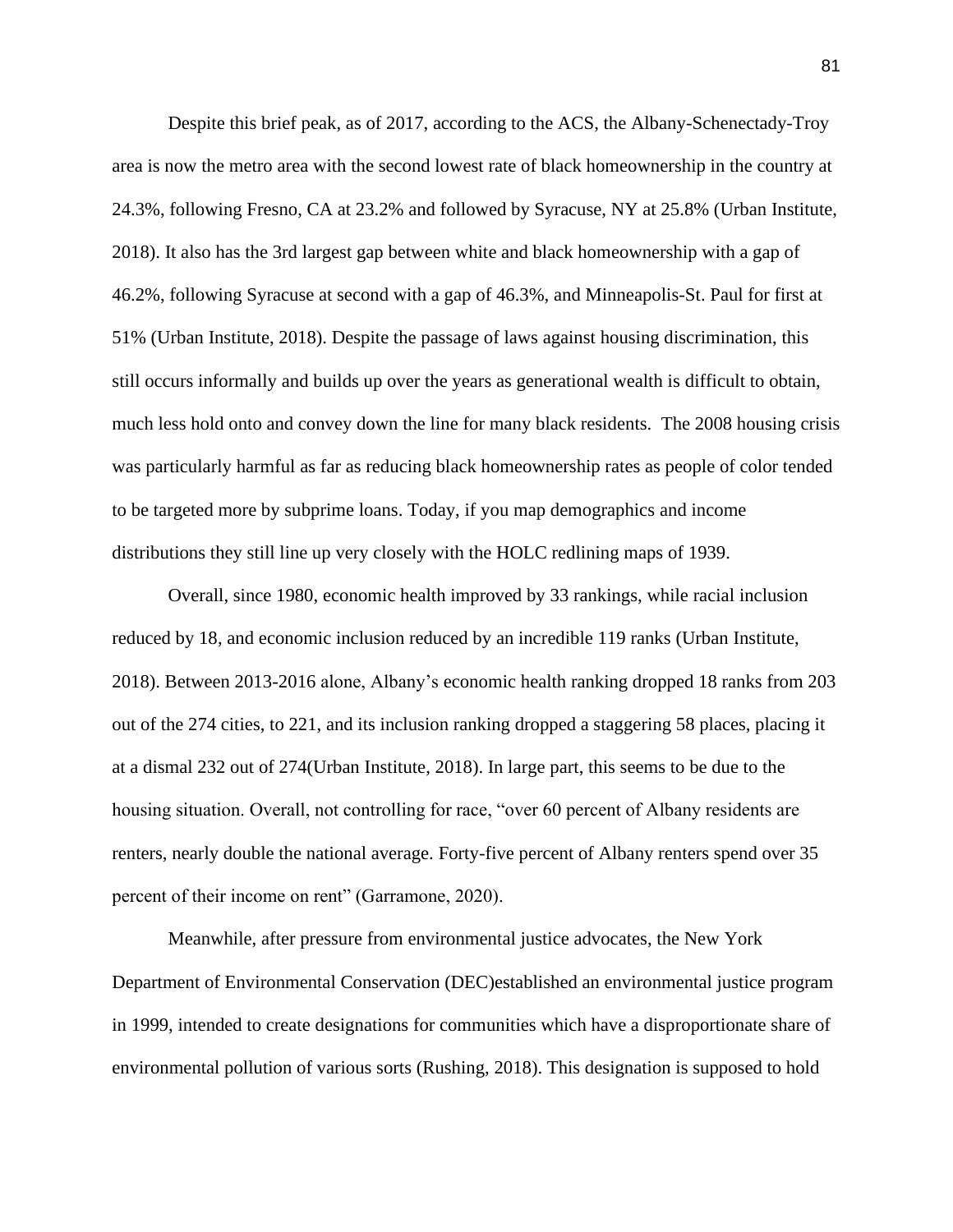the state and municipality liable for alleviating current harms and seeking out community input in future permitting and environmental reviews to avoid compounding their environmental harms (Rushing, 2018).

The Albany neighborhoods of West Hill, Sheridan Hollow, Arbor Hill, and the South End eventually received such designations by the state. However, according to Chris Amato, the attorney from EarthJustice that represented a South End housing development in a 2014 environmental justice lawsuit, "while that designation (of an environmental justice area) implies that the community should receive more attention for the environmental burdens it faces, the state and Governor Andrew Cuomo have repeatedly ignored impacts on the community until dragged into court" (Rushing, 2018). The reality of the environmental justice program fell severely short of advocate demands for meaningful public participation and information prior to the approval of environmentally impactful projects, inclusion of EJ concerns in the environmental impact statements of such projects, proactive enforcement of those who violate environmental laws, and equitable distribution of environmental benefits, such as gardens and green space (Sheridan Hollow Alliance for Renewable Energy, n.d.).

Residents and organizations in these communities have been active in fighting for environmental justice at least since the 1980s when residents of Arbor Hill opposed the siting of a trash incinerator. Despite these protestations, the incinerator was deemed harmless, was built, and put into operation for the next 14 years, until 1994 shortly after soot once coated the snow outside of the governor's mansion (Brady, 2021).

They saw another victory in 2018 after Global Oil Company decided to not increase activities surrounding the transport and refinement of tar sands oil. This followed a four-year legal battle in which EarthJustice filed a lawsuit on behalf of South End residents living in the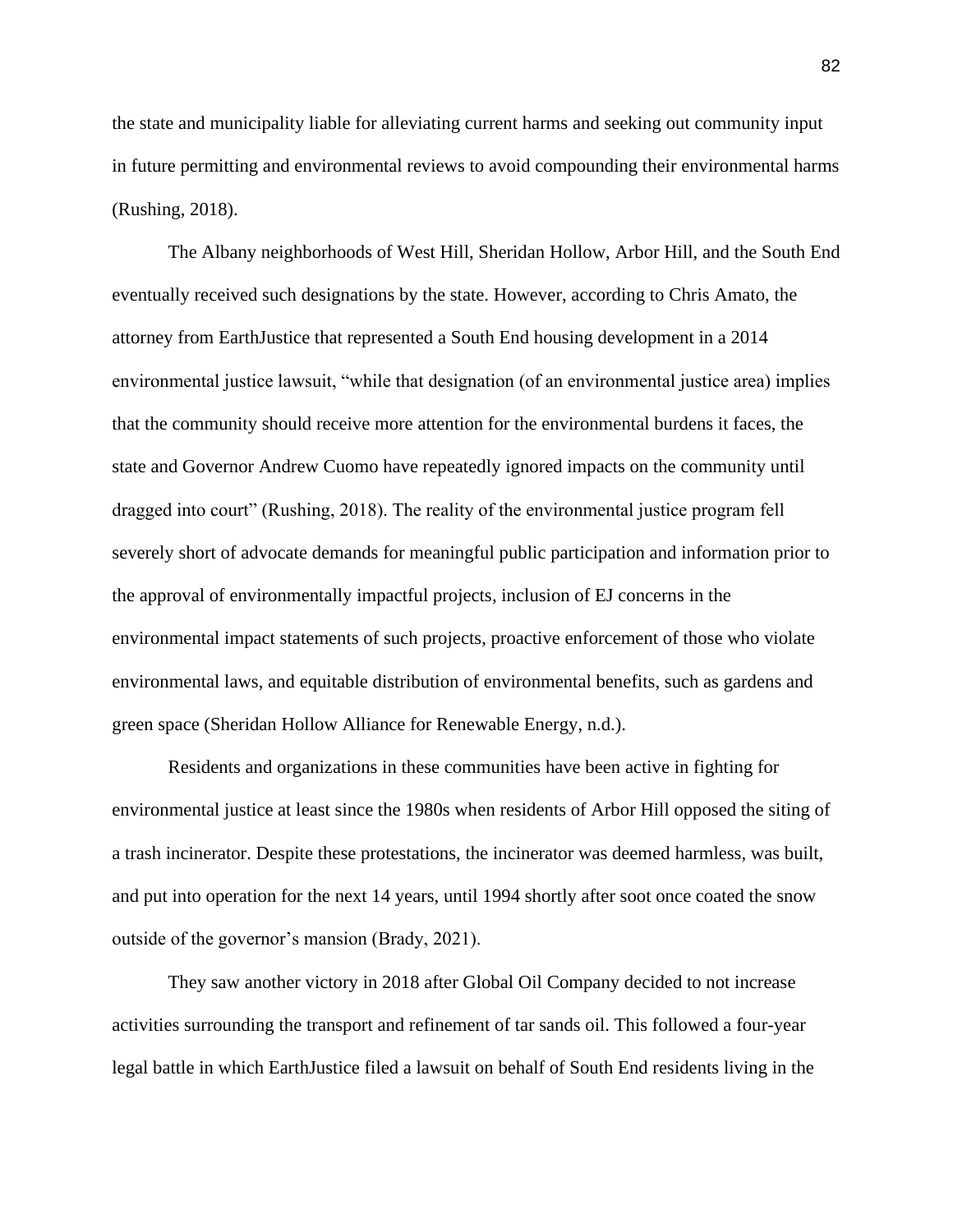Ezra Prentice housing development. Ezra Prentice residents as well as several other community members and environmental groups led local organization efforts to fight this further infringement on their rights to good quality air (Rushing, 2018).

Despite these victories, residents of the South End are still subject to the dangerous particulate matter emanating from the 1,000+ diesel trucks that drive through the area every day (Rushing, 2018). The sour smells of air pollution often keep residents from wanting to spend much time outside, and it makes the necessity of opening windows to cool off in the summer a displeasure and a danger (Rushing, 2018). The loud noises from the trucks on one side and the oil trains on the other, which are often unloaded and dealt with in the middle of the night, also disturb people from the neighborhoods on a regular basis. ``Community members have also asked state transportation agencies and the governor's office to re-route the thousands of heavyduty diesel trucks that roar through the community each day to an industrial road a few hundred yards to the east. But the state's only response has been to say that they are "studying" the problem" (Rushing, 2018).

Even the simple requests were ignored to require Global Oil Company to adhere to the industry standard and paint their oil storage tanks white instead of the dark blue which absorbs heat, thus heating the surrounding area and emitting further pollutants (Rushing, 2018). Other sources of pollution include emissions from the nearby interstate, from trash burning incinerators, and from waste carried by the wind from the Dunn Landfill across the river (Brady, 2021). In a study of the air quality in the South End neighborhood published in 2019, it was found that the concentration of particulate matter was 13% higher in this area than the nearby measurement location in the Mt. Hope neighborhood. This directly correlated with the increased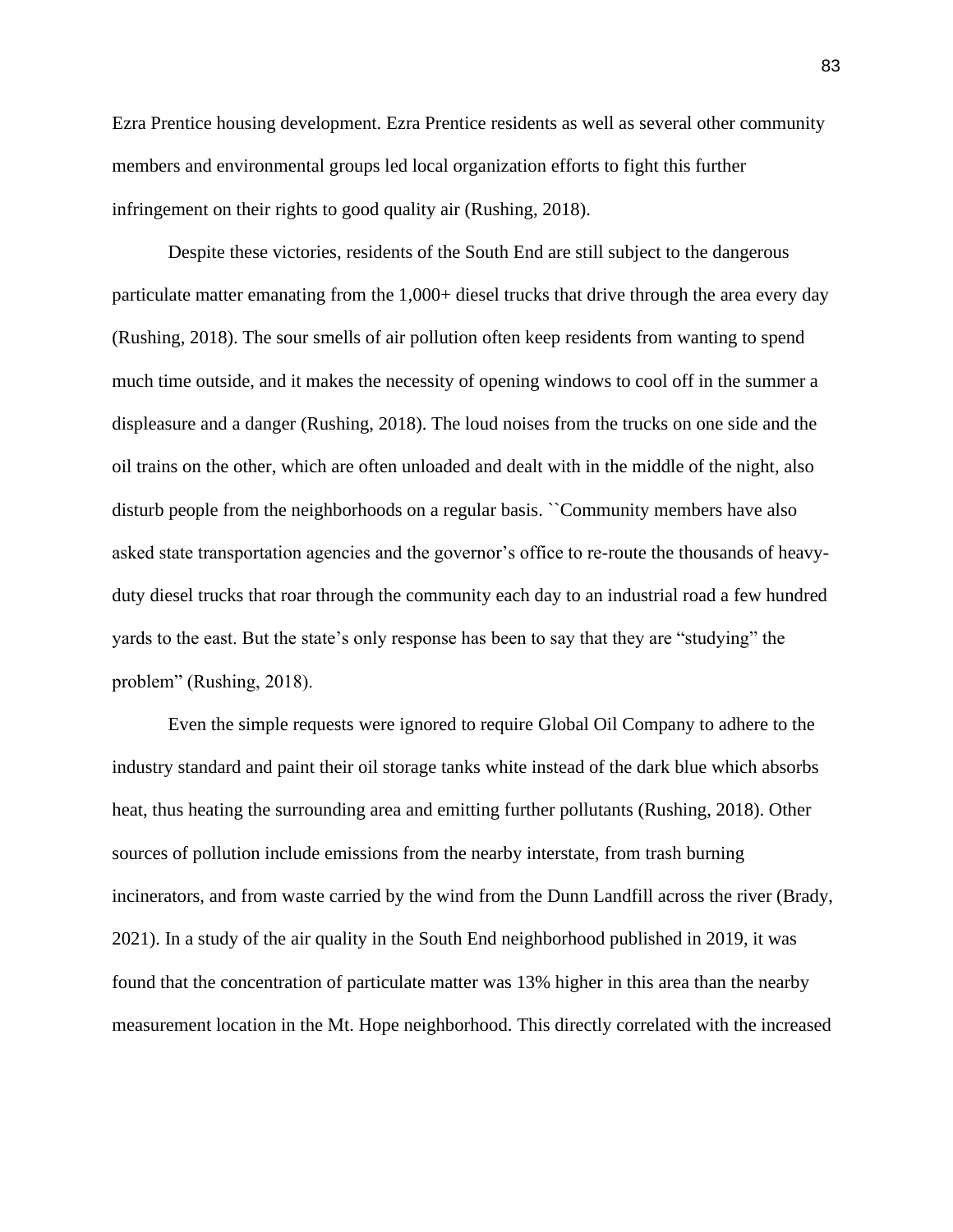morning truck traffic in the South End as compared to Mt. Hope; about 24% of the traffic near the former was composed of large trucks and buses compared to 4% in the latter (Brady, 2021).

As recently as 2018, plans were going forward to renew a fracked gas power plant that would supply government office buildings with energy but would continue to emit pollutants in the North Albany environmental justice area (Rushing, 2018). This plant was built in 1911 and used to burn coal (Sheridan Hollow Alliance for Renewable Energy, n.d.). Fortunately, the NY Power Authority gave in to push-back from local groups, such as Citizen Action and SHARE (Sheridan Hollow Alliance for Renewable Energy) and is opting for solar for the government complex instead (Brady, 2021).

However, in March of 2021, the New York State Senate advanced a group of bills that would build on the Climate Leadership and Community Protection Act passed the year prior (New York State Senate, 2021). These bills are intended to further "protect low-income communities and communities of color from bearing unfair and unsafe pollution burdens" (New York State Senate, 2021). It is yet to be seen whether this will result in substantive actions on the government's part, but it is hopefully a window of opportunity for community advocates to secure broader rights to environmental health and economic justice.

Again, this is not to paint a picture of victimization, because it is not. These are resilient communities with active and organized citizens. I have not spoken on that as much as it deserves because I am not equipped to tell their personal stories. However, I wanted to write all of this to make clear the magnitude and the dimensions of environmental and economic injustices that powerful economic and political forces impose on these communities, to show that planting some more trees is far from securing justice.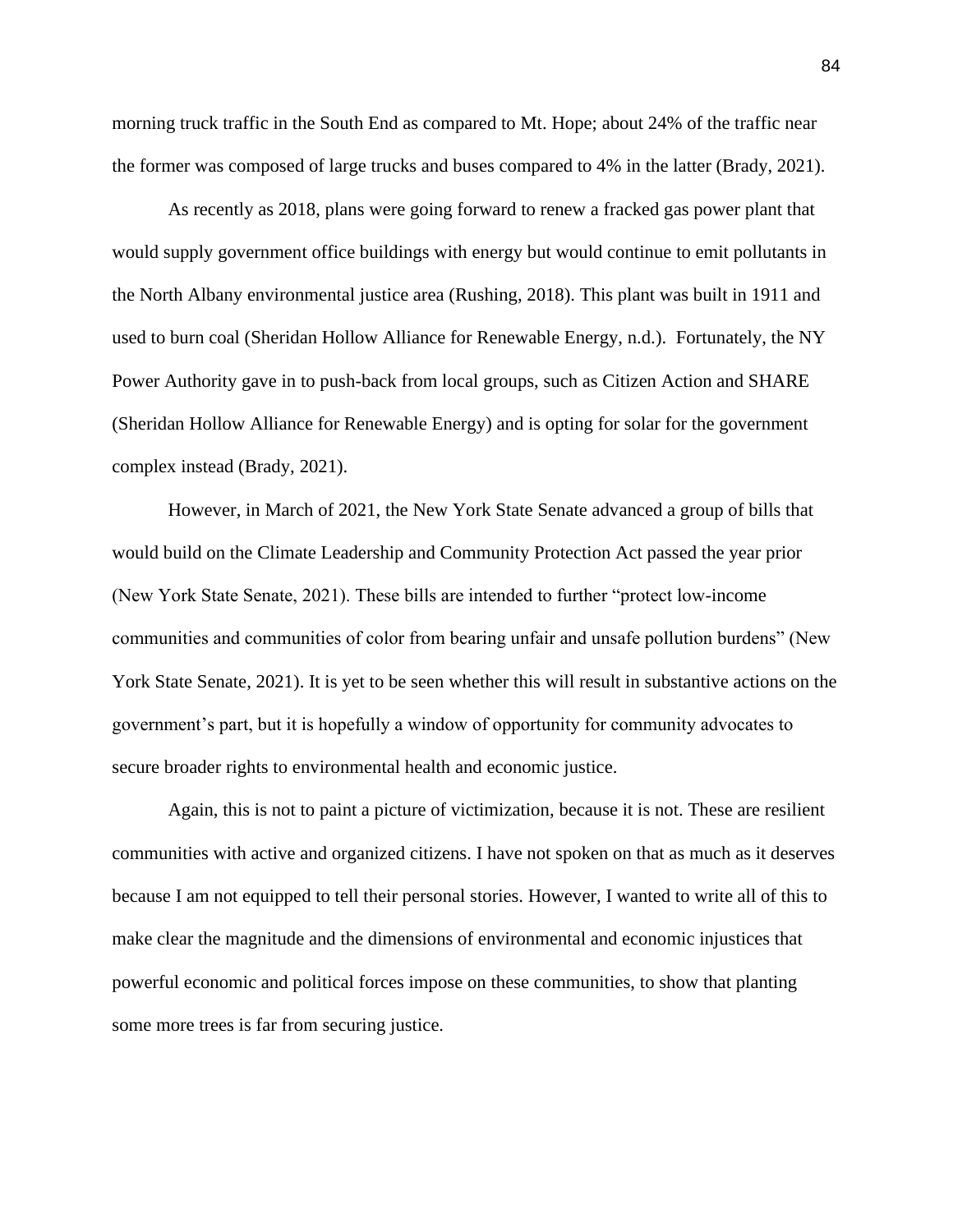#### **Making the Case for Urban Food Forestry**

It was the global recession that really set the stage for the advancement of Urban Food Forestry, and its lessons on the necessity of urban food production for long-term food security and sovereignty are more relevant today than ever (Clark & Nicholas, 2013; Park et al., 2019). Anomalous weather patterns caused crop loss across the world which compounded the impacts of the recession on global hunger— ironically, many of those who were worst hit by famine were farmers (Castro et al., 2018). In response to the high demand of food, capital investment firms seized on the crisis as an opportunity to invest in purchasing large swaths of farmland to insulate themselves from the shock of the crisis and to set them up for profit later (Fairbairn, 2014). Warren Buffet describes farmland as being "like gold with yield", meaning it is valuable as a real asset that will always have intrinsic value, like gold, but unlike gold it also has the promise of additional value through the yield of agricultural products (Fairbairn, 2014).

This was the first wave of large-scale financial investment in farmland, which has increased exponentially since; in essence these land deals are like modern enclosures (White et.al., 2012). By justifying large-scale corporate land deals based on comparative advantage of economies of scale, smallholder farms are either put out of business or are absorbed via contract farming arrangements where those farmers have little choice but to provide low-cost labor to the corporate holders for as long as the corporate holders desire to have them around while also being subjected to paying rent on the land, they farm which they used to own (White et.al., 2012). When financial trends cause commodity prices to drop, like they did in the couple years before 2008, farmers struggle to make ends meet, and the pressure valve is selling off their most valuable asset: part or all of their land. One thing that the 2008 crisis showed us is that even when the financial industry loses, it still wins, and it wins at the cost of human and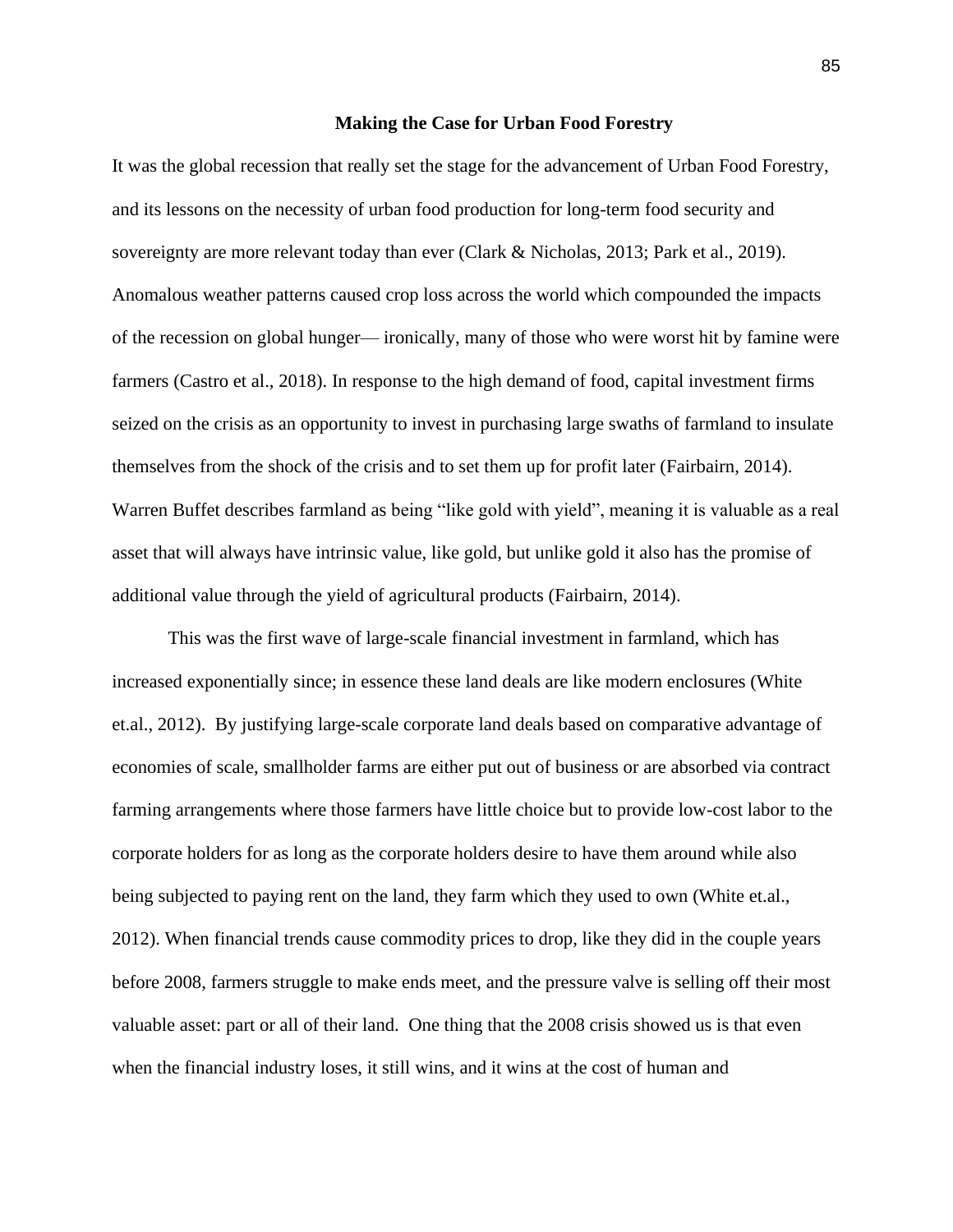environmental health and well-being— especially the health and well-being of BIPOC, lowincome, working class, and immigrant communities.

In 2008, FAO released a report declaring that, "Maintaining the food security of rapidly growing urban populations, particularly the poor, will be one of the greatest challenges of the 21st century" (Clark & Nicholas, 2013; Food and Agriculture Organization of the United Nations, 2008). In 2013, Clark & Nicholas, defined Urban Food Forestry (UFF) as "The intentional and strategic use of woody perennial food producing species in urban edible landscapes to improve the sustainability and resilience of urban communities.'' They proposed this fusion of urban agriculture and urban forestry as an efficient way to provide environmental benefits while at the same time producing an abundance of low-cost nutritious foods, primarily fruits and nuts for urban residents, as well as a source of social capital and possible microenterprise. This is an urbanized version of agroforestry, which is a multifunctional food system, variations of which have been successfully practiced for centuries by people from around the globe.

The Food and Agriculture Organization of the United Nations (FAO) bolstered this position and encouraged cities around the world to work on developing urban food forests, and for cities, particularly cities in the United States, to stop criminalizing urban foraging and gleaning (Poe et al., 2013).

While it did not become its own key issue in the 2016-2026 US Urban Forestry Plan, as I mentioned previously, it was included as a theme of interest.

After the 2013 Partners in Community Forestry Conference, the treasurer of the New York State Urban Forestry Council wrote in their newsletter about how planting crop trees or orchards in urban areas a trend was discussed at the conference, and how she personally thought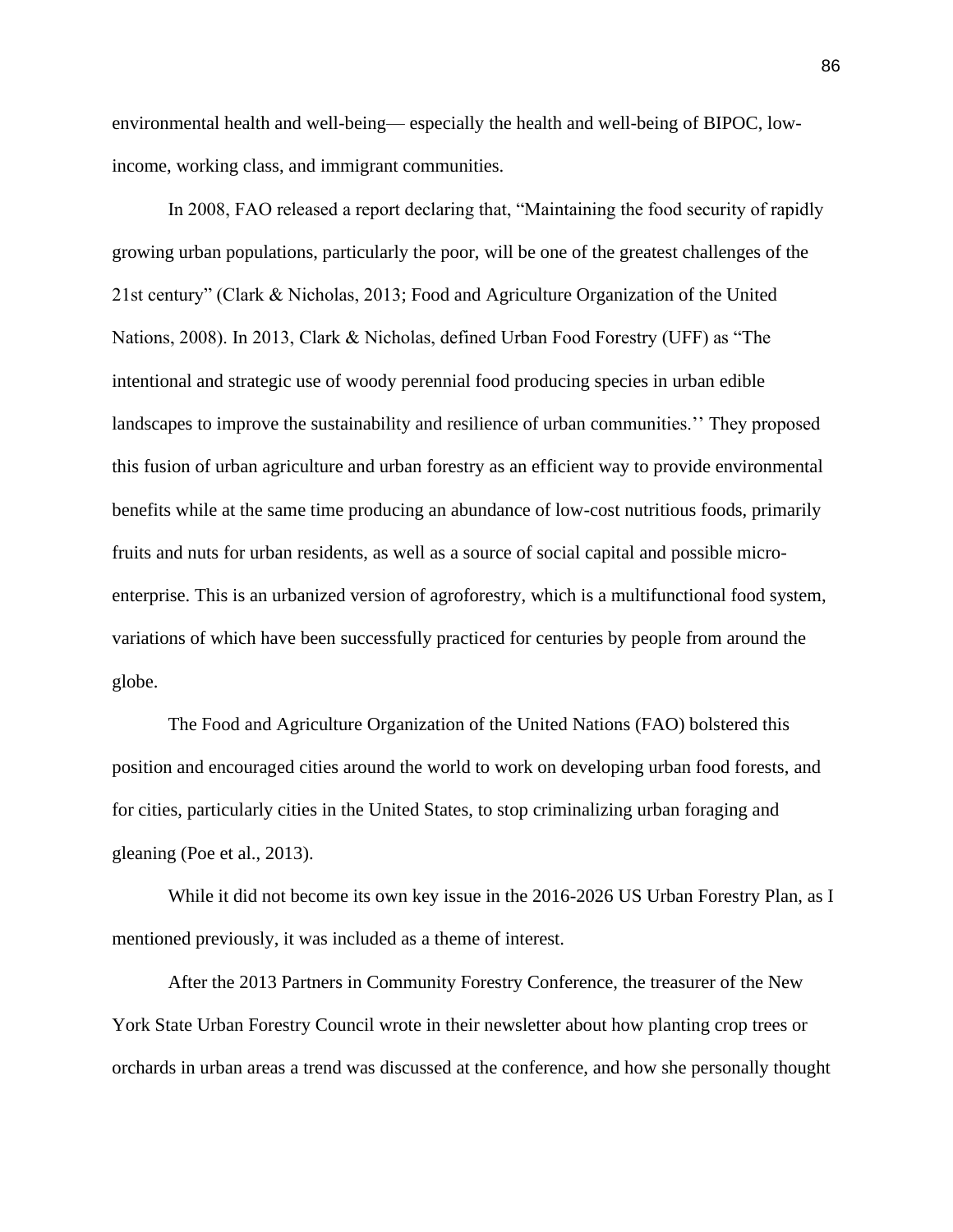it would be a great idea to provide food banks with fresh fruit and nuts and a good way to add more benefits to urban trees (Brockelbank, 2014). However, excitement around urban food forestry has not translated into much actionable support since (Castro et al., 2018). The website that the report promoted to house all the top urban forestry research has no articles posted about urban fruit trees (*Vibrant Cities Lab: Resources for Urban Forestry, Trees, and Green Infrastructure*, 2014). There has been a proliferation of community-led orchard/permaculture garden styled urban food forestry initiatives, such as the Philadelphia Orchard Project, which has planted over 65 small permaculture orchards in "formerly vacant lots, community gardens, schoolyards, and other spaces, primarily in low-wealth neighborhoods where people have limited access to fresh fruit". And, in 2011 Seattle became the first city to include provisioning services (food provision) as a benefit in their Urban Forest Management Plan (McLain et al., 2012).

Despite this, it is nearly impossible to find a city in North American that actively incorporates edible landscaping as an integral part of urban forestry or urban planning, even though growing food in cities has been around since the beginning of cities (Castro et al., 2018). According to the FAO, "The lack of research probably reflects the general bias of studies on urban ecosystem services in Western Europe and North America, where cities today depend mostly on outside sources of food" (Castro et al., 2018).

In almost every city across the United States, fruit and nut trees are still against city ordinances except on private property or in some parks (Nordahl, 2009). A report entitled "Roundtable: Fruit Trees in the Urban Forest'', gives clues on why this excitement has not really come to fruition (Eddy et al., 2009). The report featured a collection of opinions on urban fruit trees from professionals who are members of the Society of Municipal Arborists. All eight professionals expressed mostly negative opinions about the practicality of planting urban fruit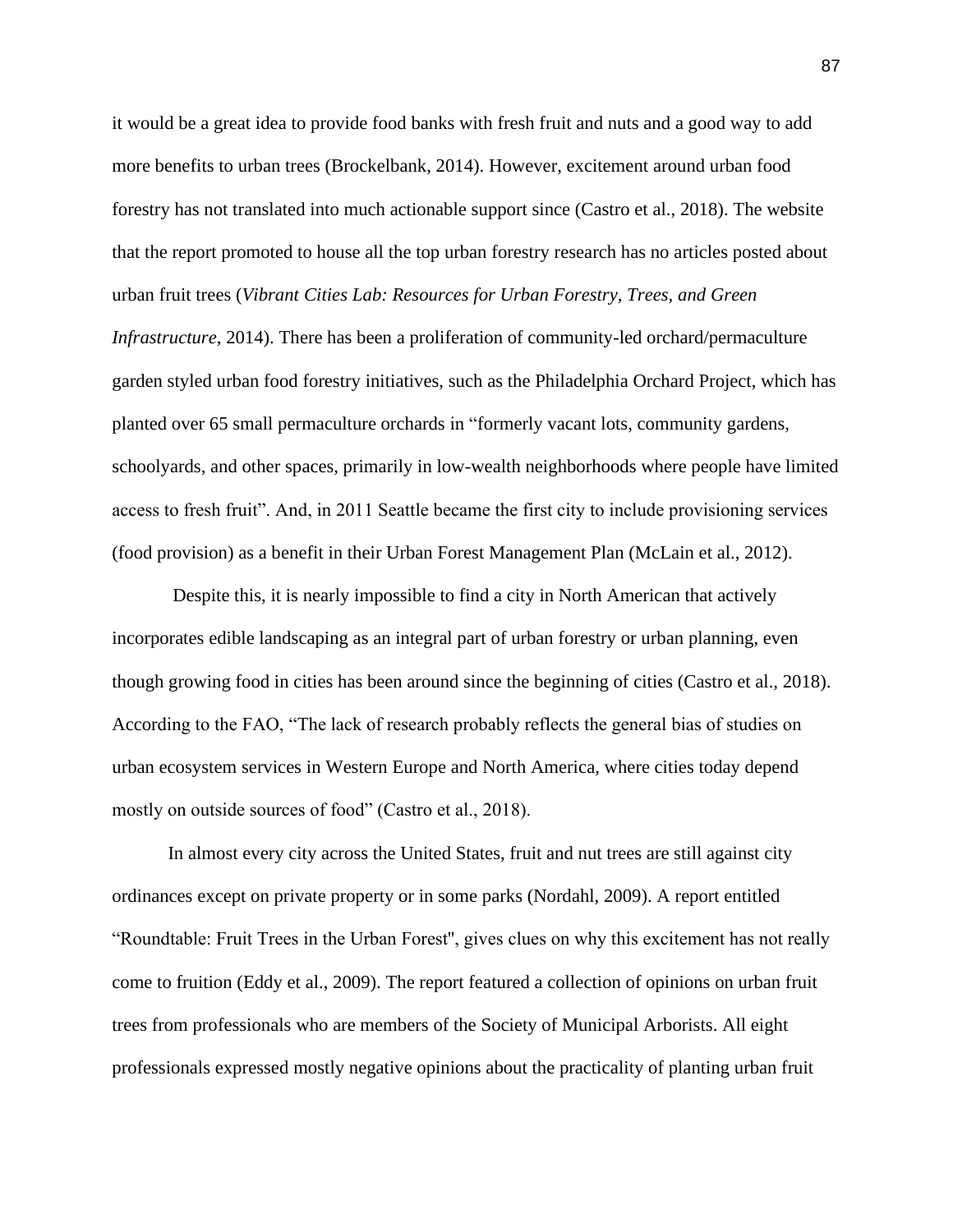trees. One forester described how they were asked to go on a hike to explore edible plants in a park by a community group, and how their initial thought before going was on how to steer the conversation away from planting fruit trees as street trees, but still have a positive discussion around implementing tree planting (Eddy et al., 2009). Reasons expressed by her and her colleagues against planting fruit trees in the right of way included:

- College students and kids might throw fruit around
- Fruit attracts insect and rodent pests
- Fruit trees require extensive maintenance protocols that include regular pruning, watering, and picking of fruit
- Fallen fruit and nuts pose falling and slipping hazards to pedestrians and bicyclists which may bring liability on the city
- Without pest control, many fruits might attract worms and bugs which would make the fruit inedible, yet organic pest control is labor and cost intensive.
- How will the agricultural commissioner ensure that imported fruit trees will not carry damaging pests? How would a quarantine work, and would people be allowed to bring fruit outside of the growing area?
- Choosing a tall tree may pose liability by people wanting to climb it to grab upper fruit; the upper fruit that is not harvested in time will become overripe on the branch and will be inedible by the time they fall and create a mess.
- But dwarf varieties may reduce visibility by pedestrians and vehicles and can create clearance issues for pedestrians and bicyclists.
- Fruit may take on heavy metals from car exhaust
- Fruit trees require more water than regular trees
- Tree maintenance budgets are already tight, adding the extra maintenance required by fruit trees is infeasible, even with volunteer help.
- How do you deal with people in the neighborhood who might not want local fruit trees?
- One forester also brought up questions about legality and safety: Who will police the trees? What happens if someone harvests trees without permission? Will they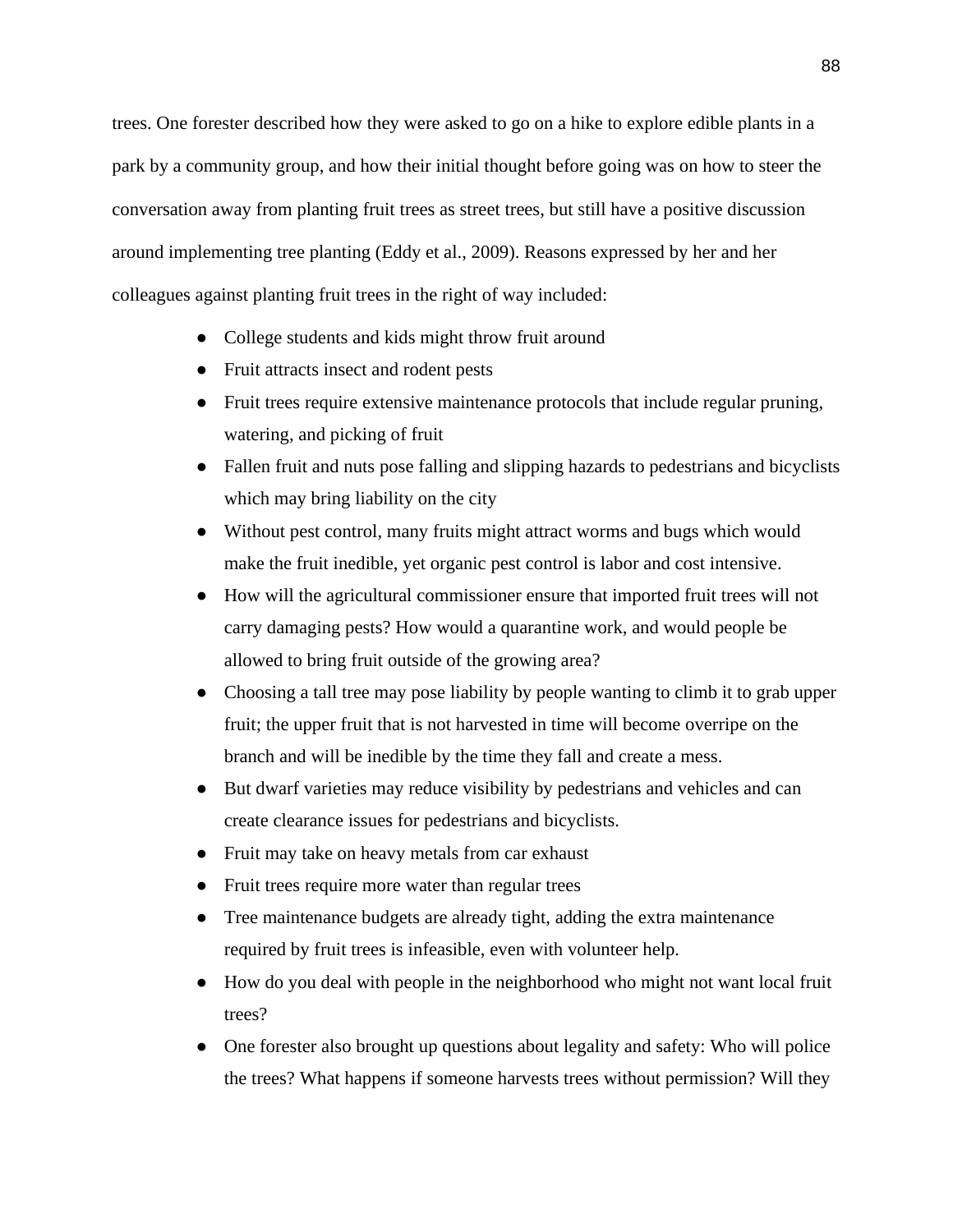be fined? Who controls the trees? Will you have turf wars? For example, if someone takes the responsibility of maintaining the tree in front of their property, if others come and harvest that fruit it might cause an ownership conflict. (Eddy et al., 2009)

Seven out of the eight said that they would support fruit trees in private yards, in community orchards, and on park lands; one forester did not support this on the grounds of conflicts that could arise from unauthorized harvesting (Eddy et al., 2009).

However, one of them who was a Parks Superintendent did give the idea a bit more benefit of the doubt, saying "Let's not be too quick to condemn trees that can serve residents, but use common sense in the process" (Eddy et al., 2009). He described how in his community there were cherry trees in parks and along streets, and how every summer he sees families harvesting the fruit, "It's heartwarming to see kids outside, picking fruit and bonding as people did before video games were invented. It is a great cure for "nature deficit disorder". The Osage oranges in another local park keep kids occupied for weeks in autumn, serving as ammunition, art supplies, and spider repellants" (Eddy et al., 2009).

In 2018, the FAO reiterated that, "Feeding an increasingly urban population and ensuring the economic and social well-being of urban dwellers will be the primary challenge for cities in coming decades. The impacts of climate change are expected to slow down urban economic growth, exacerbate environmental degradation, increase poverty, and erode urban food security" (Castro et al., 2018).

And, once again, the COVID-19 crisis has demonstrated how fragile and inequitable our food system is and how precarious it is to feed urban populations during crises such as this. Disruptions in supply and distribution chains caused huge surpluses on one end— where some farmers were struggling to make ends meet and had to plow their crops back into their fields,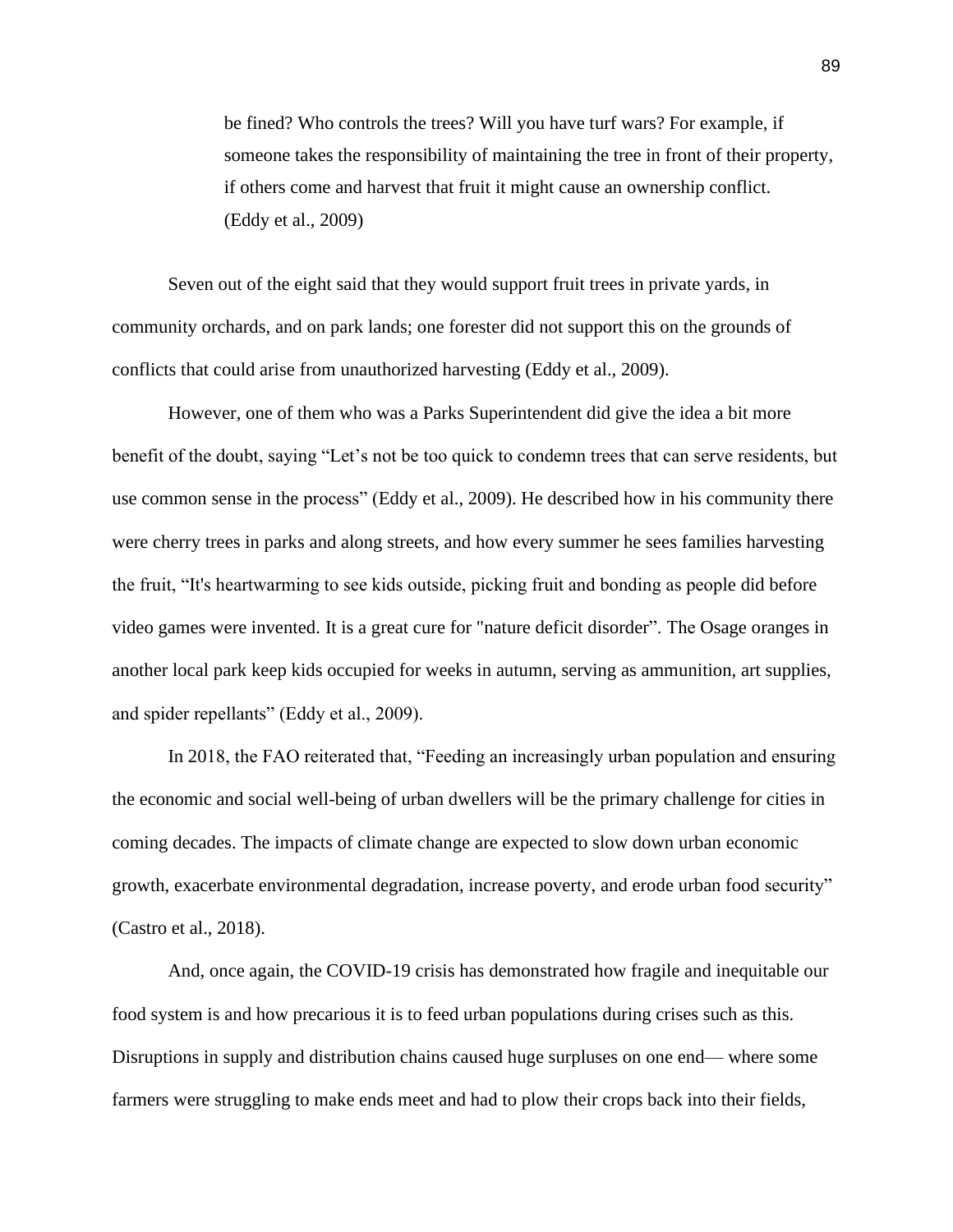slaughter their livestock en masse, and pour out tens of thousands of gallons of milk— and on the other, hunger and food insecurity was estimated to have increased by around 10 million people (Capital Roots, 2021;Feeding America, 2021). At the same time, farmland investment was not only one of the few sectors to maintain its place, but it even exceeded growth from 2019 (Nuveen, 2020). Trends suggest that the commercial farming industry is only going to become more consolidated and controlled by financial actors, ramping up urban food production is essential to food security and food sovereignty.

Despite municipal reticence to plant fruit trees in urban areas, particularly along streets and other public spaces, fruit and nut trees do exist along many public right of ways. One of the foresters in the aforementioned report attributed this to accidents— trees that were planted because they were supposed to be sterile, but were not (Eddy et al., 2009). However, it is unlikely that this is the only cause. In New York City alone, there are nearly half a million trees that produce edible or medicinal items (Hurley  $&$  Emery, 2018). Clearly, some of these trees must have been planted by people who valued them. Before the industrial revolution when agriculture was ostracized from cityscapes, food-bearing trees along the streets were commonplace (recall the seasonal 'chestnutting' parties that were popular throughout NYC; Jonnes, 2017). During the early 1900s, Charles Sprague Sargent was "America's most influential tree expert" (Jonnes, 2017). He founded and ran the Boston Arboretum where he selected and cultivated tree species to export to botanical gardens, arboretums, and nurseries around the country. He specifically did not explore the possibilities of food-bearing trees because he believed "it was impossible to get people to eat new foods" (Jonnes, 2017). Some food-bearing trees still exist in cities due to historical circumstances, and others are promoted by selfproclaimed. 'guerilla grafters' or 'illegal foresters' (Nordahl, 2009). Yet, somehow despite all the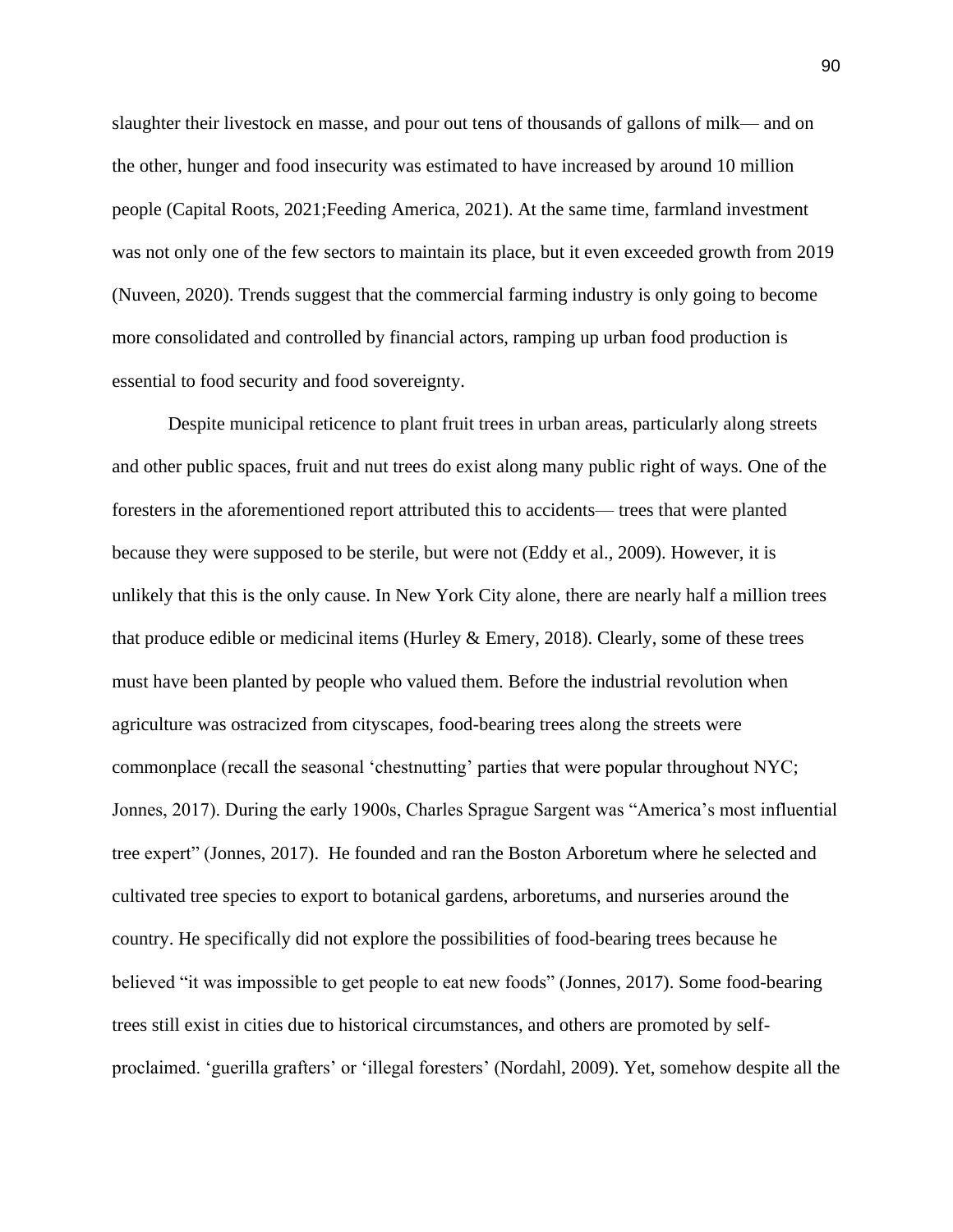problems mentioned above, city foresters find ways to manage their current stock of edible landscaping.

A study in Syracuse, NY collected tree foods from around the city and estimated that even without extra care, the city's current Serviceberry, Mulberry, Apple, and Black Walnut trees could provide the total daily calories for around 315 adults— of course, no one really is expected to obtain all of their calories from fruits and nuts— put another way, this would be able to provide the daily recommended serving of fruits and fiber for nearly 1,700 people (excluding the black walnuts; Bunge et al., 2019). With a little more TLC and some extra planting, the potential for food production is vast. Clark & Nicholas (2013) created three different scenarios calculating how many apple trees could be planted on the available and fertile land of Burlington, VT. If just 5% of Burlington's available land was planted with apple trees it could make up the calorie deficits of all its very food insecure population (VFI). If 50% of the land was planted it could make up the calorie deficits of its VFI population and also meet the daily minimum recommended fruit intake for all its residents (Clark & Nicholas, 2013).

In the book, Public Produce, the author— who himself, is a landscape architect— argues that criticisms centered around maintenance or aesthetics are either myopic or misconceptions, and that they can be balanced by "choosing certain plants over others, mixing edibles with ornamentals, utilizing existing maintenance staff and methods, and properly gauging community demand for fresh, local produce" (Nordahl, 2009).

Many of our ornamental trees and plants create plenty of mess and maintenance as it is. For example, ornamental flowering plums, ornamental flowering cherries, strawberry trees, and Victorian Box trees produce beautiful displays of flowers or fruits, but produce messy and inedible fruits, while Sweetgum and Red Horse chestnut trees are prized for their bright colors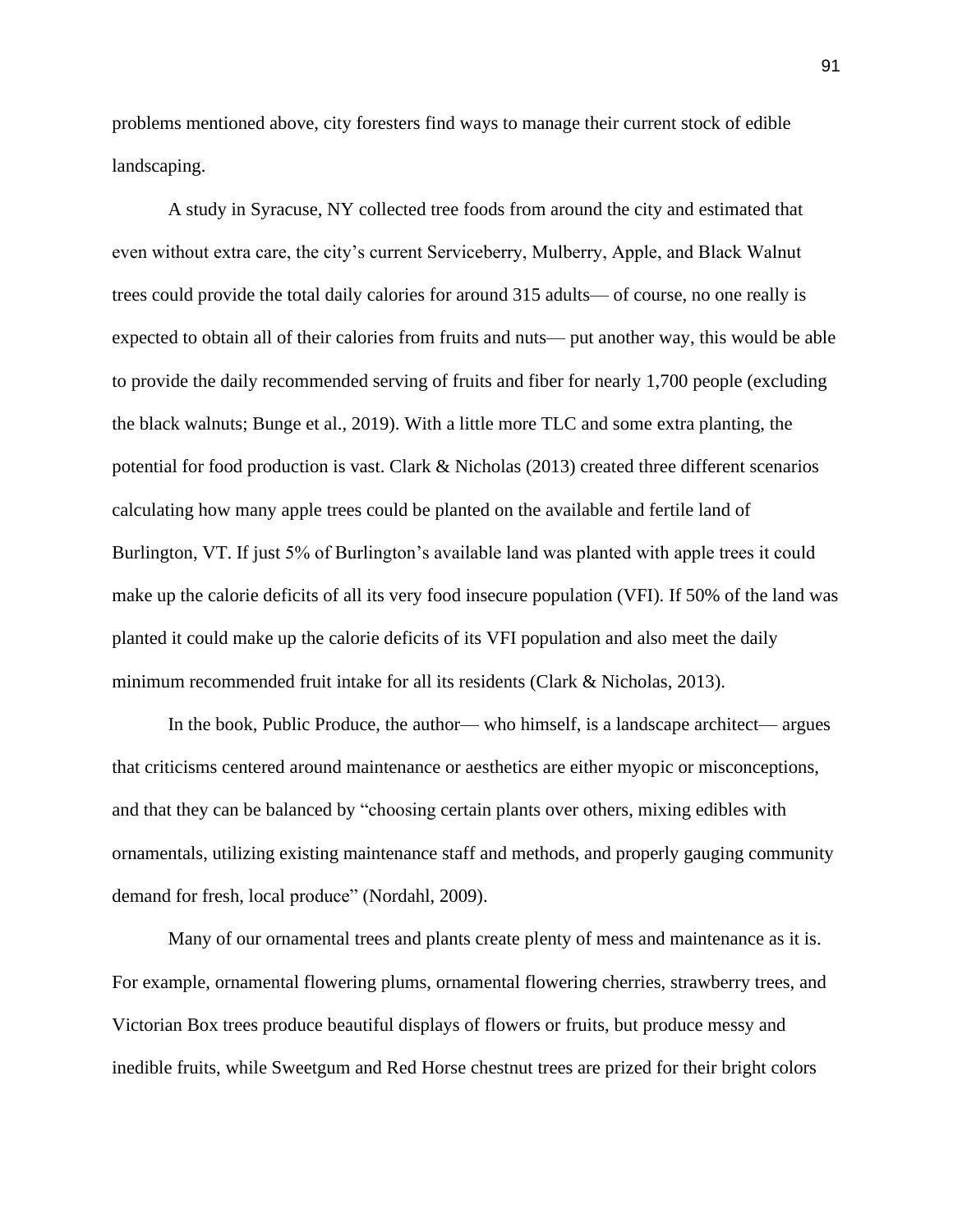but drop hard seed capsules on the ground (Nordahl, 2009). All these species are commonly found as street trees throughout the country; they cause much of the same mess and potential liability that edible fruit and nut trees would, but their aesthetic qualities seem to outweigh that. "What is worse, a conifer that dribbles sticky sap and drops needles throughout the year, or a deciduous tree that releases an abundance of leaves all at once? Is an apple tree that drops fruit once a year more of a maintenance headache than a silver maple that heaves and breaks sidewalks at maturity?" (Nordahl, 2009).

This is not to say that the concerns from above are not valid, or that city residents would not share them as well. If done improperly without good public input or design, this kind of planting could cause substantial environmental disservices, contributing to environmental inequity. But this is to say that there are degrees of messiness and disservice and it would be a shame to completely disregard the opportunity outlined by the FAO and UFF proponents without even trying to come up with ways to balance the challenges with the potential. It is attitudes like that of the first forester that concern me the most: in response to citizen interest in food-bearing trees, her first thought was not about listening to them and seeing if they could devise solutions to deal with the difficulties of the idea but was instead to think of how to discourage the idea without diminishing their thoughts about urban forestry in general (Eddy et al., 2009).

I cannot blame her or any other individual urban forester personally for such an attitude, it is in line with the profession's prevailing narratives and is reflective of the constraints foresters face when trying to manage such large and complex systems with the relatively few resources and diverse public opinions they must deal with. The point is that these concerns should not necessarily be the end of the conversation, but the beginning. So, considering this I will spend the rest of this report trying to outline possibilities that citizens who might be interested in urban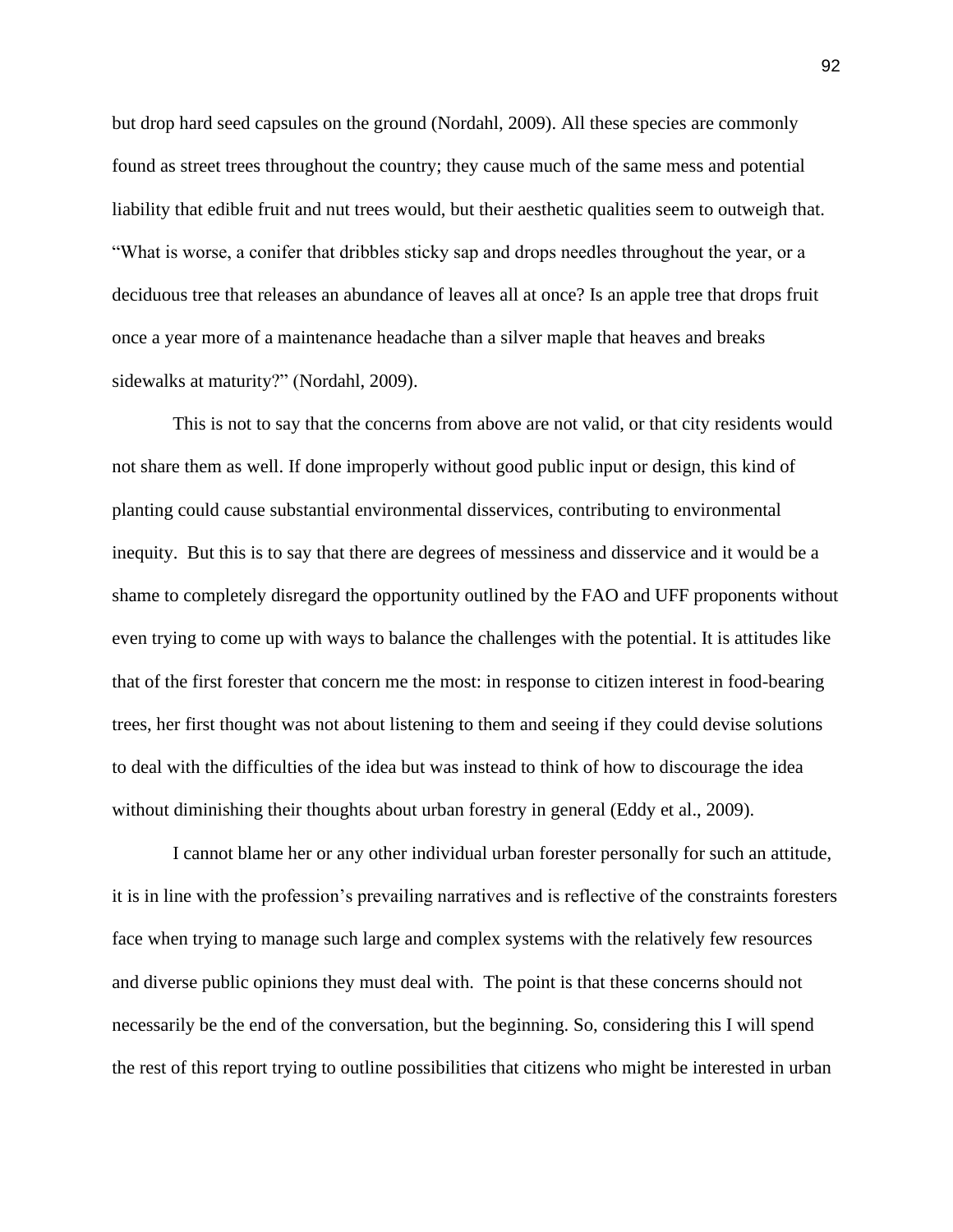food forestry can keep in mind so that they may be able to figure out if, and how, food forestry might be right for them, and so that they may meet city agencies in the middle and advocate for their well-founded desires for a multi-functional urban forest.

## **A New (Old) Nature Paradigm**

As I have previously described, the field of urban forestry as we know it is largely based on the premise of "trees are the answer"; funding and support for the field have largely been garnered by promoting the myriad of ecosystems services that urban forests provide (National Urban and Community Forestry Advisory Council, 2015). Randrup (2020) considers this a 'Nature Based Solutions' (NBS) framework,

> The NBS concept can be defined as solutions that are inspired and supported by nature, which are cost-effective, simultaneously provide environmental, social, and economic benefits and help build resilience. Such solutions bring more, and more diverse, nature and natural features and processes into cities, landscapes, and seascapes, through locally adapted, resource-efficient and systemic interventions.

While the increased focus on economic values and technocratic management have done a lot to increase attention and funding for NBS projects, such as urban forestry, and these have added to increased well-being in some cases, these have not done much overall to increase sustainability, biodiversity, and certainly not food security (Randrup, 2020).

According to Randrup (2020), international bodies suggest that to achieve our goals for a livable natural and human world in the coming decades we must take on "fundamental changes in development" which include more efficient uses of land, water, and energy, as well as major transformations of food systems. The report argues that, "goals for conserving and sustainably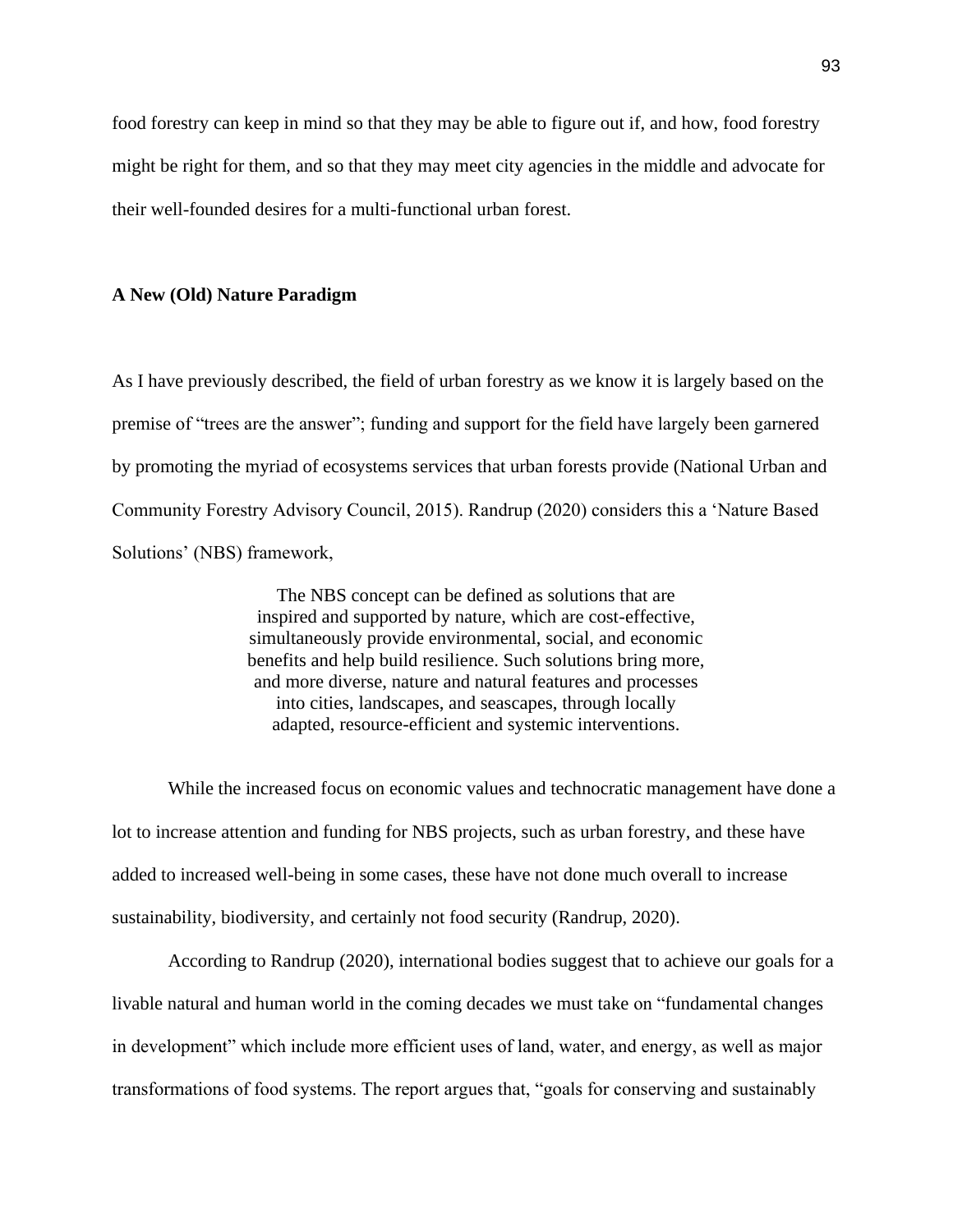using nature and achieving sustainability cannot be met by current trajectories, and goals for 2030 and beyond may only be achieved through transformative changes across economic, social, political and technological factors" (Randrup, 2020)

Even as we try to reintegrate nature into our urban spaces through the concepts of sustainability, we do so with the dominant Western conception of the duality of nature and culture— exemplified even by my describing this as bringing nature into urban spaces, as if people are not inherently a part of nature and as if nature is not inherently a part of urban spaces (Randrup, 2020).

The approaches of sustainability and ecosystem services have been useful for creating frameworks to allow a weighing of environmental, economic, and social needs by quantifying the services that nature provides us. This has helped us make a lot of progress in finding ways to prioritize human and environmental health in the face of economic pressures, where they might not have been before. Language used in such projects primarily ascribe instrumental value to nature and how nature may be used as a tool to achieve our broader goals in a technocratic manner (Randrup, 2020). Again, this has been helpful for combining concepts of ecology with urban development, however it also has limitations, particularly in addressing the social impacts of sustainable development and how these values are measured against ecological and economic values.

Projects that primarily speak about the 'solutions' and 'services' that nature can provide, tend to "start from seeking solutions for expert-driven problem definitions, which sets the boundaries for efforts to include -or not- community participation or the relevance of intrinsic values of nature in planning, design, construction, and management processes" Randrup (2020). Randrup (2020) suggests expanding beyond the framework of 'Nature-Based Solutions' to one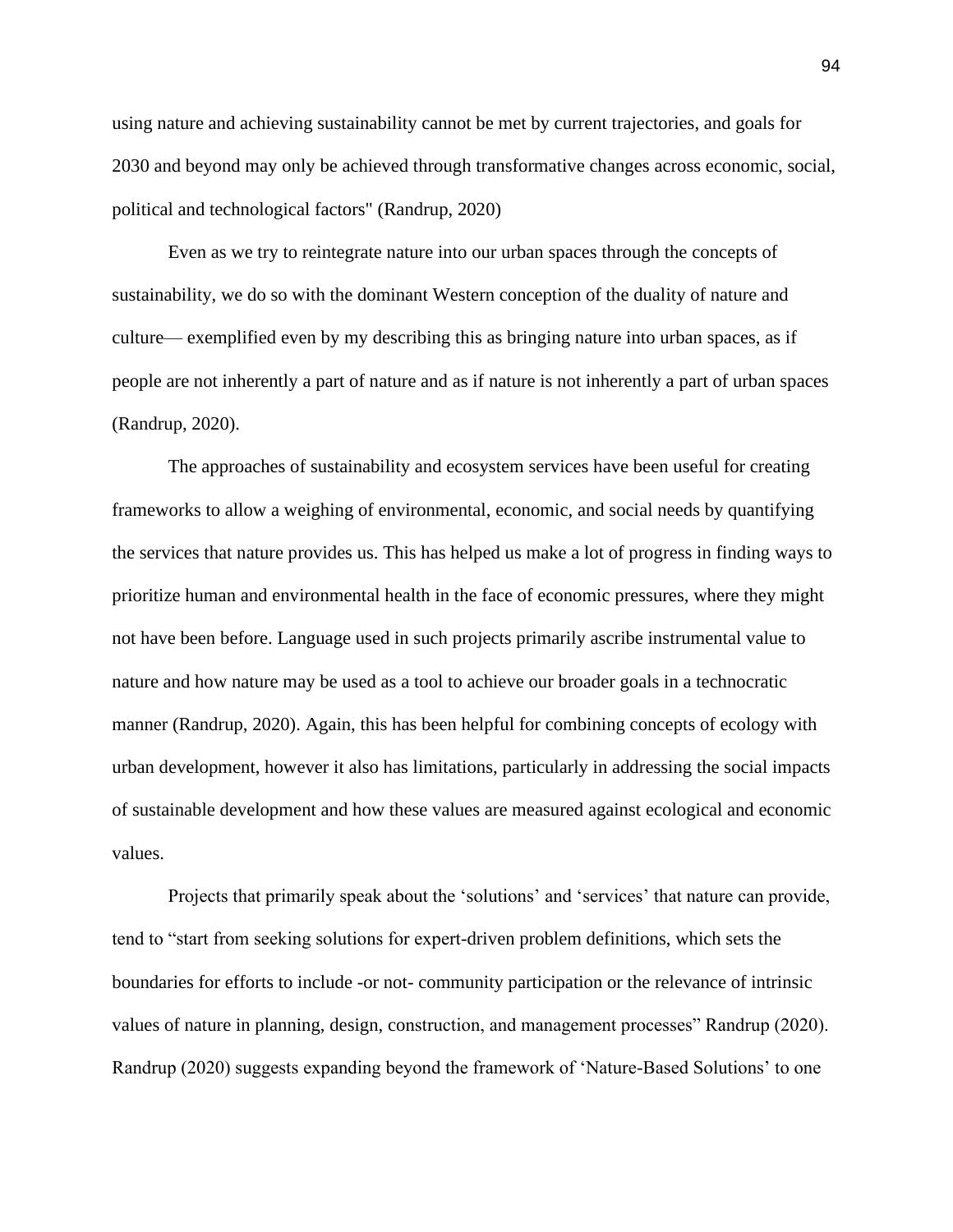of 'Nature-Based Thinking' in order to spur the transformative change that is required of us and our systems to meet the challenges of the next several decades. This includes recognizing not only the services that nature provides, but also its intrinsic value as well as the inclusion of "culturally diverse and community-centered ways of thinking about and relating to nature" (Randrup, 2020).

This means taking a more holistic approach to urban planning by creating more room for less manicured 'wildscapes' as well as tapping into the transformative potential of community organizations and individual engaged citizens (Randrup, 2020). If urbanization may be described as the progression of the "extinction of experience with nature", engaging urban citizens directly with nature and fostering reciprocal relationships with it may be more transformative than topdown approaches that encourage inclusion simply through participatory planning processes, even if these approaches come from places of good intentions (Randrup, 2020). This calls for planning with long-term visionary goals, but incremental and adaptable steps towards more holistic and sustainable landscape uses and the related social, economic, and governmental relationships to it to allow for changing conditions and values that will occur along the way. Randrup (2020) suggests we approach this by considering the three dimensions of NBT as well as the linkages between them. The three dimensions are Ecological, Community, and Economic. I will use these dimensions to frame my arguments and recommendations for potential Urban Food Forestry projects.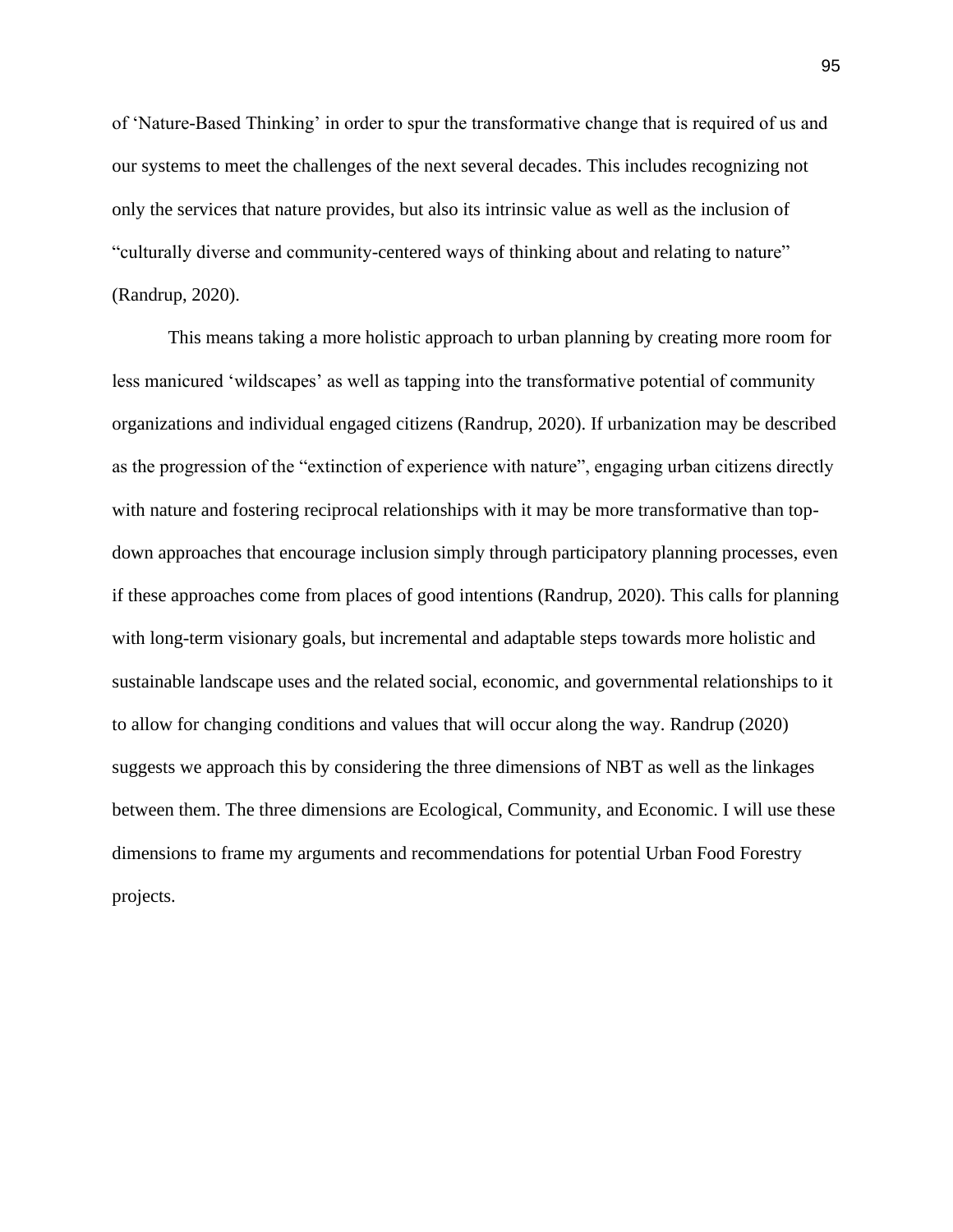# **The Ecological Dimension**

The nexus of ecology and governance calls for creating more room for nature beyond human services so that ecosystem functioning may occur that will allow for long-term adaptation in the face of unpredictable changes (Randrup, 2020). This entails moving beyond the view of nature as sort of the "icing on the cake" that is utilized to remedy the hostile living conditions imposed by our urban development (Randrup, 2020). For example, we currently make room for urban nature simply by switching out past land uses to supplement greenery, such as making room for street trees. However, this is inefficient because the hostile growing conditions of urban development hinder any opportunity for meaningful and lasting integration of urban and natural elements. "Urban nature suffers from planning which does not leave room for nature, design and construction processes which focus on economy and technical solutions, and maintenance costs which are often neglected" (Randrup, 2020).

These failures are clearly evidenced by the state of the nation's urban forests which continue to decline despite nationwide efforts to arrange planting programs (National Urban and Community Forestry Advisory Council, 2015). Monocropped and dense planting, soil compaction, small root spaces, polluted air, and water, and most of all, the lack of appropriate and consistent maintenance, make it nearly impossible for urban street trees, of any variety, to live far beyond a few decades— assuming that they are one of those that make it past their few years of life on a city street. These are not new problems, we have been dealing with these same inefficiencies since city tree planting was first formalized in the US: "Trees are placed in a hole quite too small for them, a little rubbish is thrown about their roots, and bricks are laid carefully as tight and near the root as possible…nobody ever thinks of watering it, it dwindles and dies.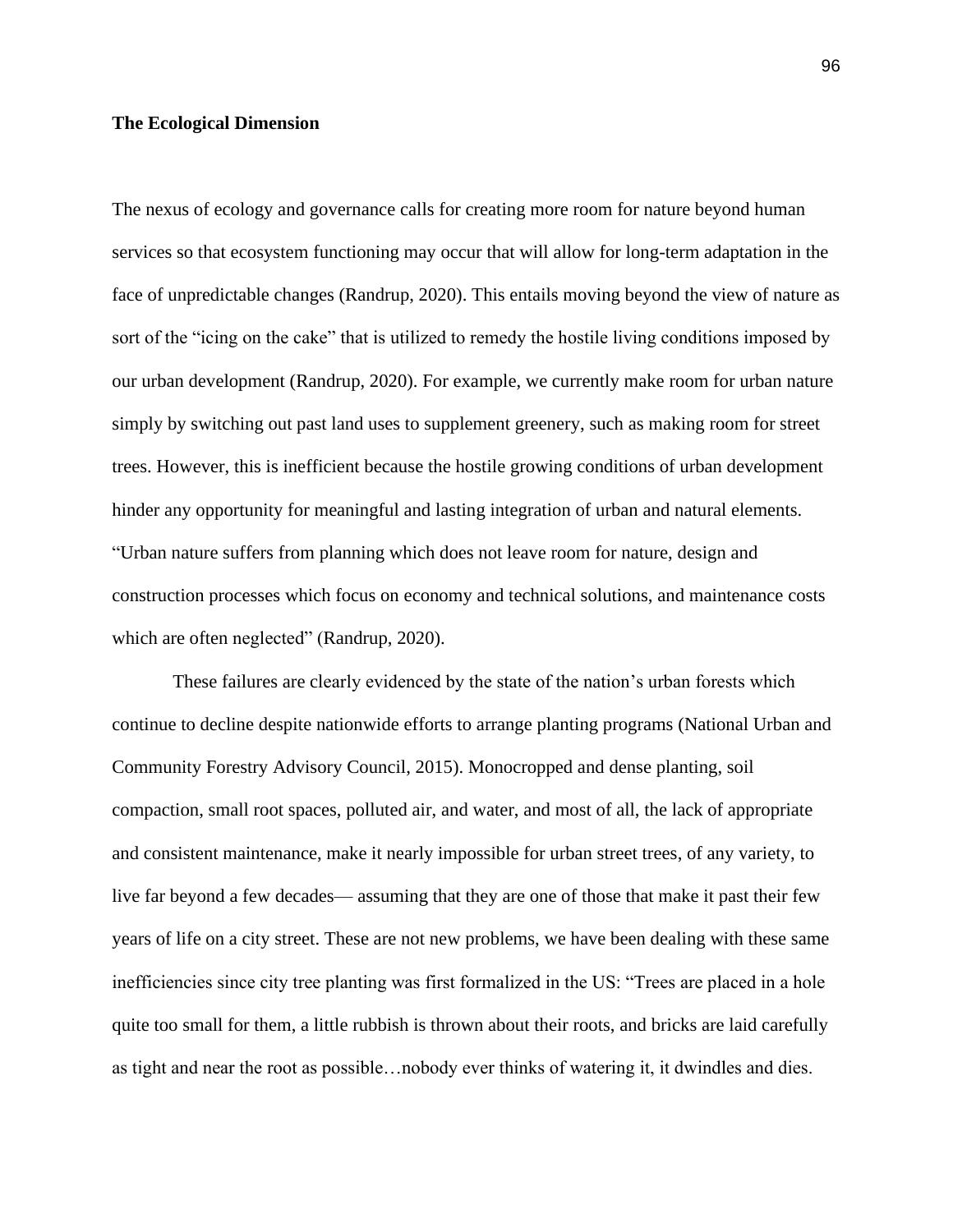The wonder is that any city tree ever survives the treatment" Andrew Jackson Downing 1846 (as quoted in Jonnes, 2017).

Case in point: I heard from one of my interviewees (whom I will call Melissa), as well as from a South End Neighborhood Association meeting, that last year Albany planted a row of trees along the South End biking and walking trail connector, after only one year all the trees are bright orange and dead from the winter's road salt. Melissa attributed this to poor design that was likely the result of a lack of professional coordination— the landscape architects must not have consulted any arborists, like herself. If we are truly to conceptualize the urban forest as an interconnected functioning ecosystem, like the 2016-2026 guiding document suggests, we need to address these points of opposition. Road salt and urban greenery/green infrastructure in general is a great example of how our integration of urban nature is incomplete.

On Bard's Annandale-on-Hudson campus, I was part of a class that did studies on some of the college's constructed wetlands which were supposed to provide habitat and a nature-based solution for filtering stormwater runoff. However, road salt accumulated in the wetlands and instead of creating biodiversity-bolstering habitat, it created an ecological trap that attracted wildlife, like frogs, and ended up essentially pickling them instead. The extensive use of road salt in the last several decades has had significant implications for terrestrial as well as aquatic ecosystems, even beyond urban developments (Hinsdale, 2020).

In the last couple of years, some municipalities have started to use salt-brine to use a lot less salt, and others have gone further and switched out salt entirely for deicer solutions made from agricultural by-products like beet juice, brewer's mash, and cheese brine. Recently, researchers from Washington State have developed a process to chemically degrade and ferment agricultural waste products— in their case grape skins— to create a deicer that melts ice faster, is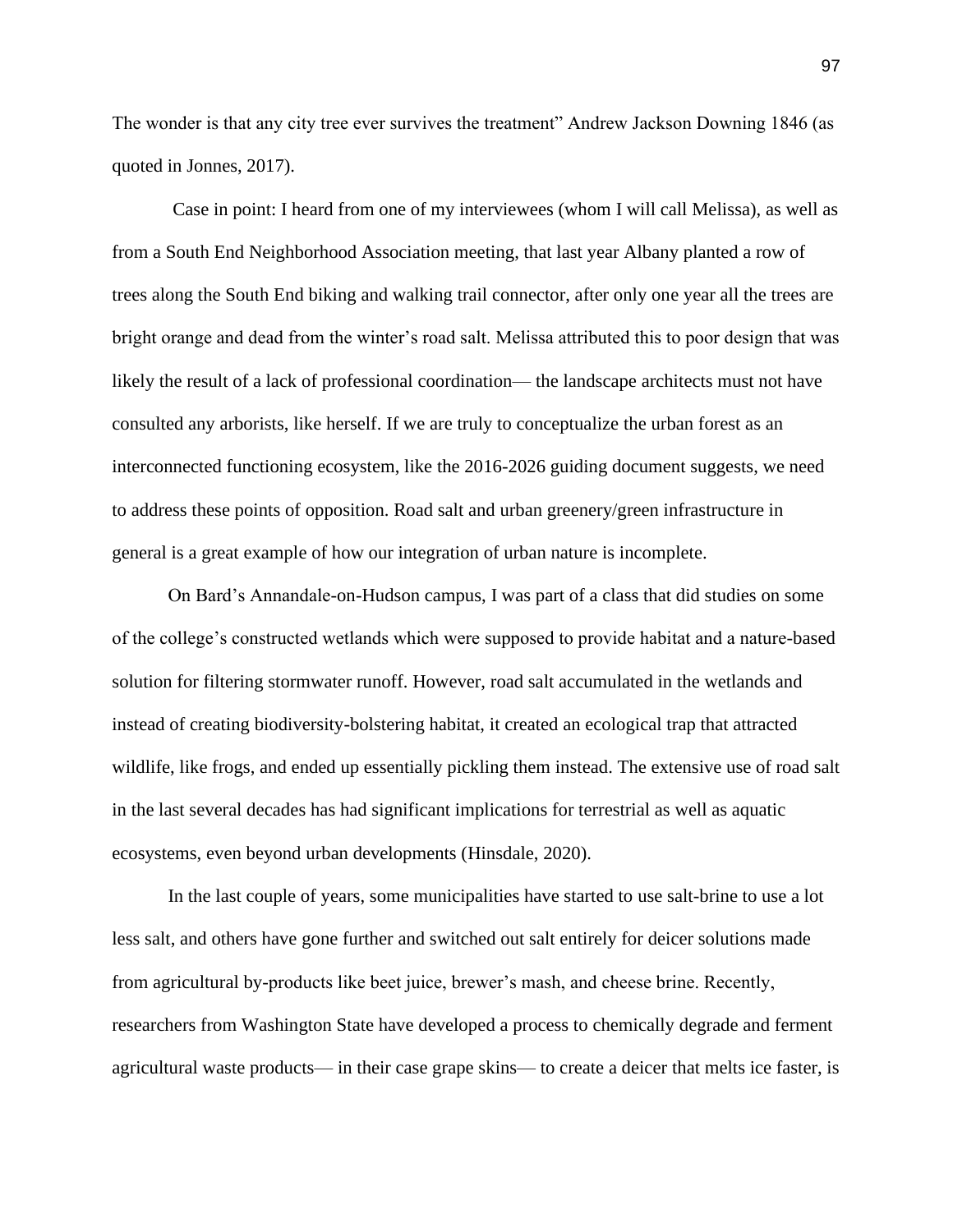less corrosive, and does not deplete oxygen in nearby aquatic ecosystems, unlike traditional saltbased deicing solutions (Yale Environment 360, 2019). This process can use almost any agricultural waste: the scientists have successfully used peony leaves, sugar beet leaves, dandelion leaves, and apples. Integrated nature-based ideas like this have the potential to meet our urban infrastructure needs, while protecting ecosystem health, and diverting waste streams.

This has the potential to even improve regional food security as it provides a way for local agricultural producers to bolster their farm revenues by adding economic value to what would otherwise be a waste-product. Agriculture in the time of COVID demonstrated how disruptions to the current food system risk food security for farmers and for low-income citizens alike (Capital Roots, 2021).

Referring back to tree-based edible landscapes, the main gripes with this kind of urban planning are that publicly grown foods risk creating mess and liability due to being under harvested, and that food-bearing trees take extra maintenance. Imagine if we reconceptualized this as not only a way to provide locals with fresh food, but could also add value to the 'waste' from these trees, in this example de-icing agents? These plant-based agents would not only reduce overall winter road maintenance costs but would also mitigate a source of urban hostility to trees. The reduced overall maintenance costs would easily cover the maintenance these trees might need to stay healthy and would mitigate their potential environmental disservices. This is but one example that immediately came to mind based on my own personal experiences. The point is: nature-based thinking is rich with potential for fostering environmental, social, and economic sustainability.

Climate change calls for experimentation and adaptation. No matter how carefully we choose what to plant or where to plant it, climate change is going to cause plant die-offs and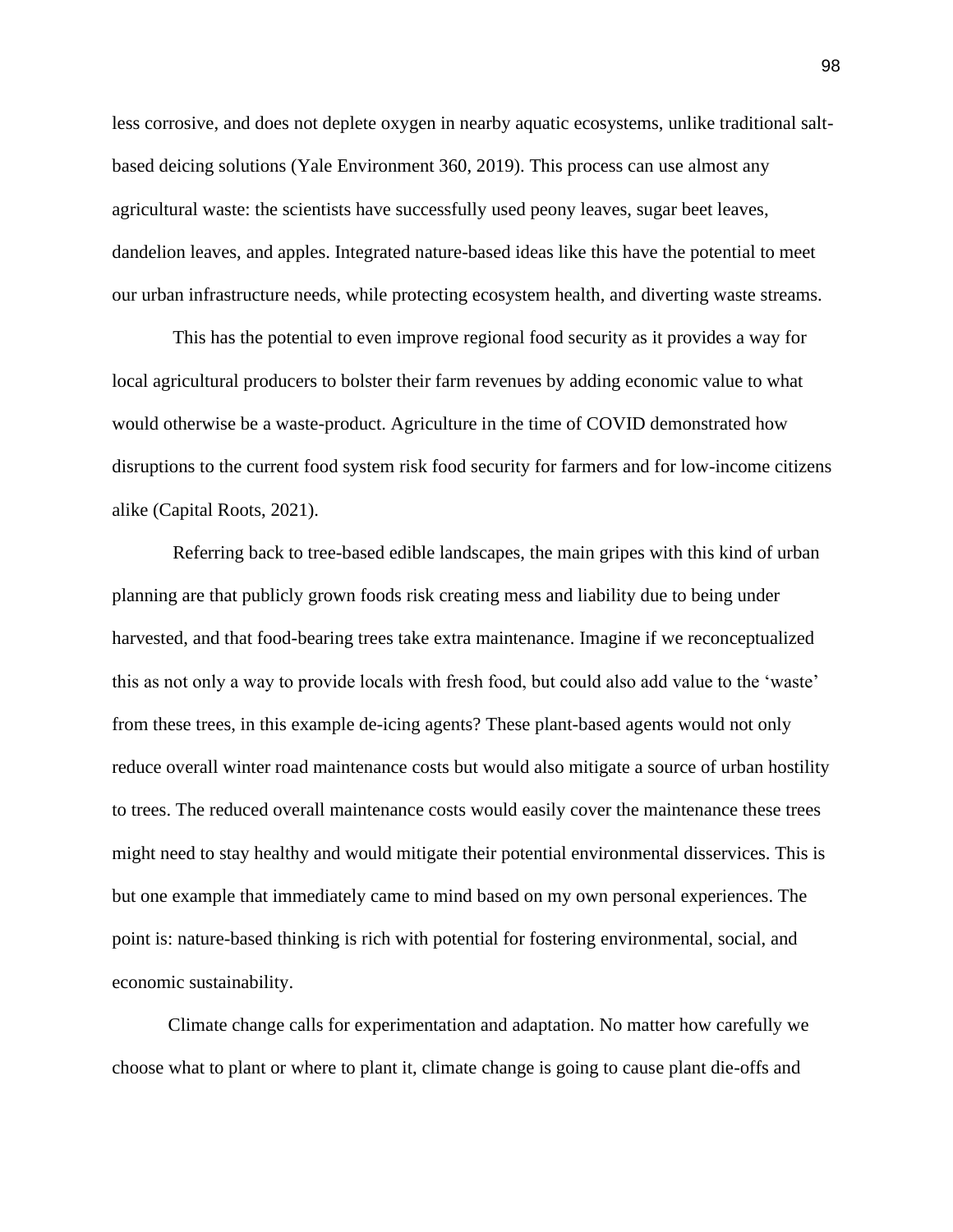shifts in vegetation regimes. The New York City Panel on Climate Change predicts NYC could have summers similar in heat and humidity to Alabama's current summers (New York City Panel on Climate Change, 2013). Already, since 1970, average state temperatures have risen about 2.4°F (NYS DEC, 2014). While NYC has more warming potential than Albany, future warming potential is still significant, especially in the unforested parts of the city that are prone to urban heat island effect. In addition, summers will feature more droughts, winters will have more rain and snow, and spring will come on earlier (NYS DEC, 2014). So, we must be prepared to roll with the punches. This means finding ways to "enhance learning and embrace uncertainty, thus finding systemic ways to reduce it" (Ordóñez Barona, 2015).

One consideration to keep in mind, and something that would be good to research more, is the role that trees play in seasonal allergies. Currently, because cities primarily only plant 'male' trees, pollen counts are much higher than they would be naturally, exacerbating allergies and asthma more and more each year as the pollen season extends (NYS DEC, 2014).

While food-bearing trees might help with the pollen factor, another thing to keep in mind is Oral Allergy Syndrome (OAS; Castro et al., 2018). OAS occurs when an individual eats a piece of produce that cross-reacts with certain pollen proteins (American Academy of Allergy, Asthma & Immunology, n.d.). For example, someone allergic to Birch pollen might have reactions to eating apples, plums, or cherries; someone allergic to Alder pollen might have an allergic reaction to pears, apples, and hazelnuts. Reactions can range from itchy mouth and throat to tongue and throat swelling, or rarely anaphylaxis. OAS is different from other food allergies because it is directly related to pollen allergies: a person might be able to eat raw apples no problem in the wintertime, but then can have reactions to it during the height of their offending pollen season. People often develop OAS later in life or will react to more cross-reactive foods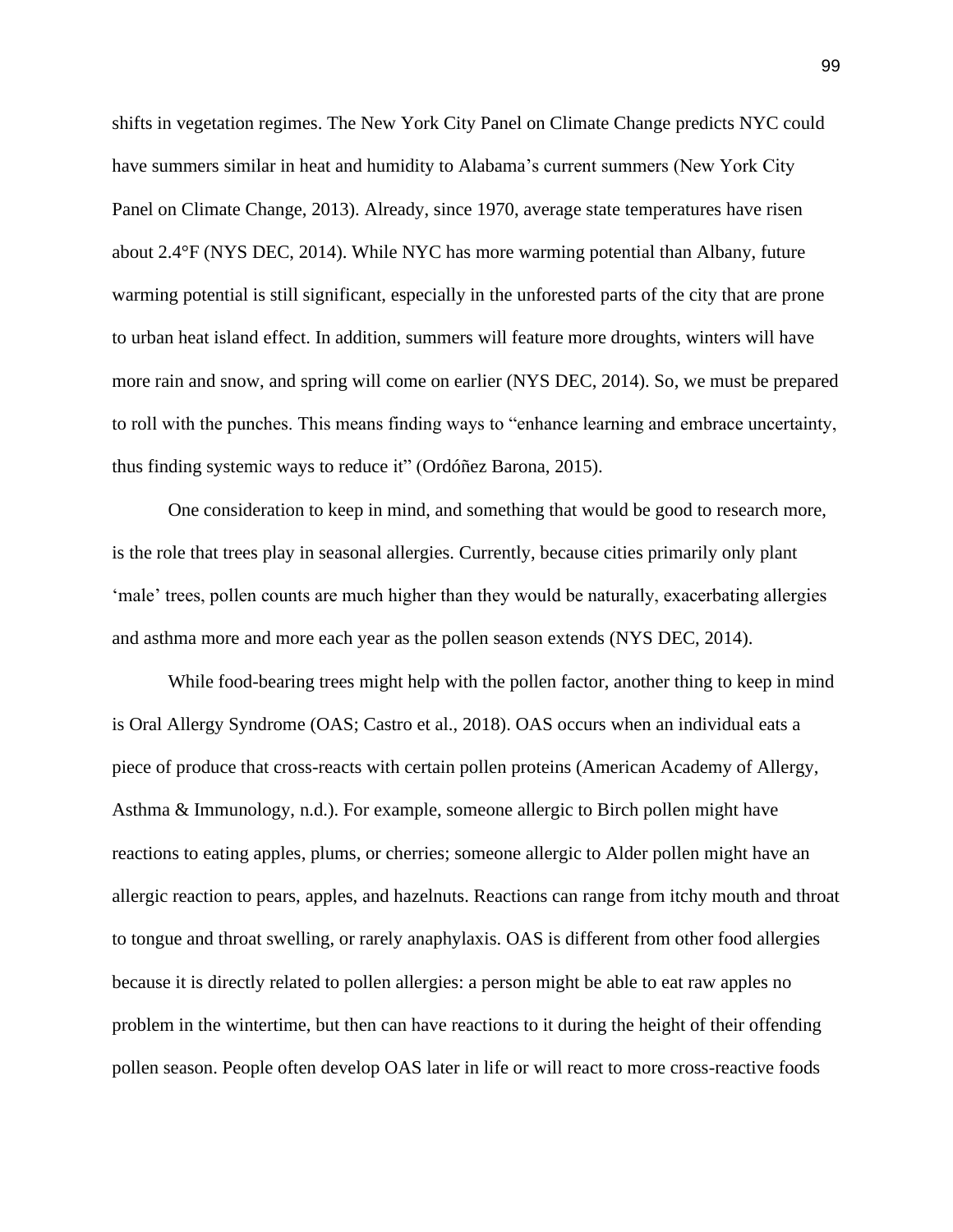as they get older (American Academy of Allergy, Asthma & Immunology, n.d.). (Yours truly knows, she is allergic to ragweed because she gets OAS from eating bananas, fun.). I do not know what that dynamic will be between an increase in seasonal allergies and public produce, but it is something to think about, especially regarding children.

Speaking of pollen, to produce fruit, trees, need to be pollinated. Some species can selfpollinate, but others need other trees nearby. For example, apples, pears, and Japanese plums need to be pollinated by other varieties of their species (Detroit Agriculture, 2017). For these the best practice is to plant at least five of each tree that include two different varieties.

Ordóñez Barona (2015) gives several guidelines for how to make urban forests more resilient in the face of climate change. One of the most important guidelines is diversity! This means a diversity of species and ages as well as including native and endemic species as well as experimenting with some southern varieties. A guiding principle put forward by Santamour (1999) is the 30-20-10 rule: do not plant more than 30% of any one family, 20% of any one genus, or 10% of any one species in the forest. This is especially pertinent to fruit trees because there is already a limited variety of breeds and fruit trees tend to be more at risk from pests. This might mean propagating new varieties, reviving old ones, or integrating less-familiar tree foods (Castro et al., 2018). The Tree Streets Food Forest in Johnson City, Tennessee is working to enhance resilient tree stock through a genetics observation program (Bukowski, 2018). Volunteers go around the city mapping and observing local trees that seem to be adapting well to the urban environment. They then harvest seeds from those trees to propagate and sell the seedlings to locals. Additionally, they are trying to train those who might want to join the tree nursery business. In some ways, climate change may be positive for growing fruit trees because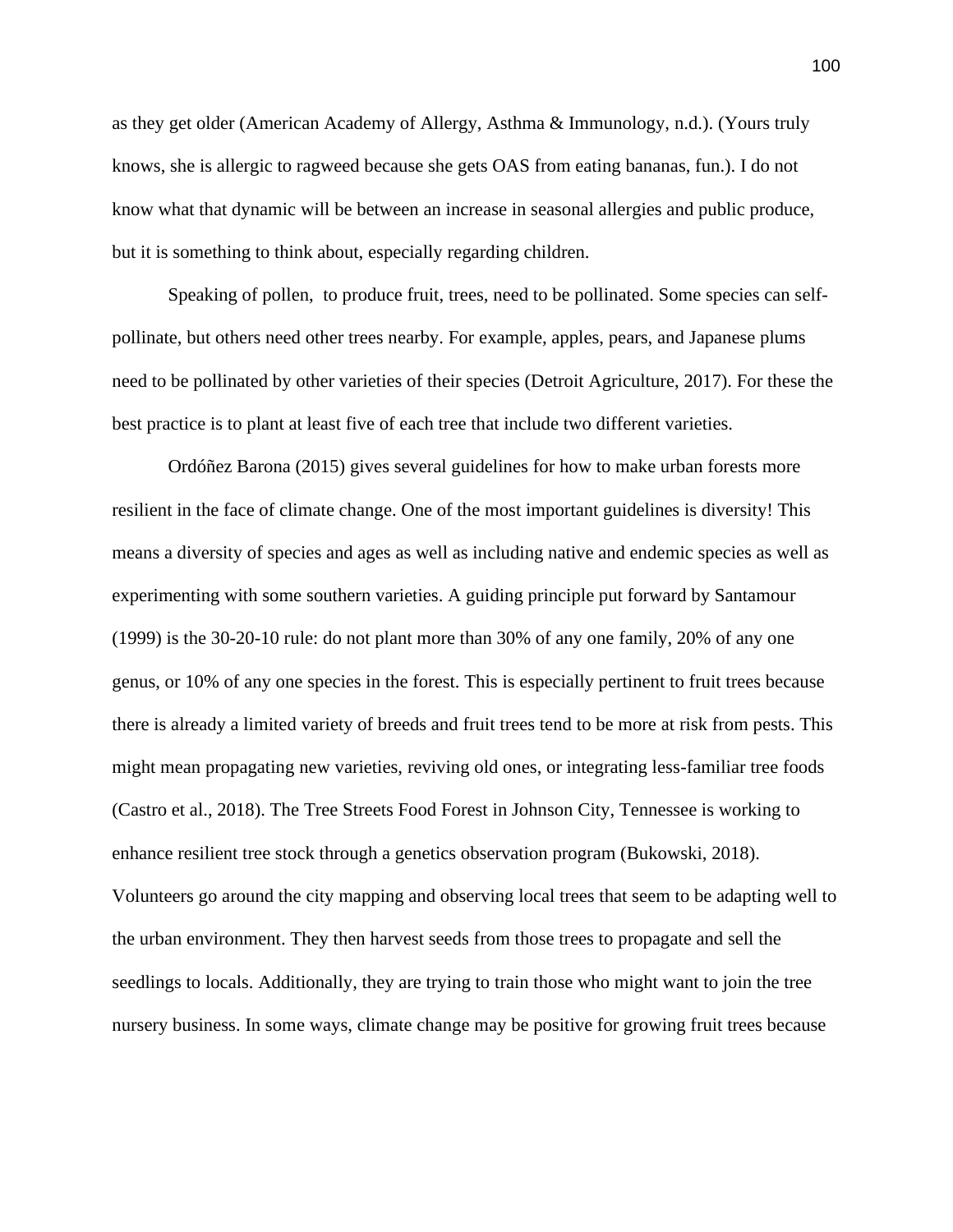it will lengthen the growing season and will allow for a wider variety of southern species to thrive better than they have before, such as figs (NYS DEC, 2014).

In general, any kind of scaled-up tree planting program that wants to plant non-typical varieties should work closely with a local nursery or partner with local schools or community gardens, for example, to grow enough seedlings of the varieties you desire. After deciding to contract directly with three local nurseries instead of working through a middleman that contracted with out-of-state nurseries, NYC was able to expand their tree palette from 15 to 120 choices, which allowed them to pull off their million-tree initiative (Jonnes, 2017).

Other guidelines put forward by Ordóñez Barona (2015) mainly include investing more in each tree's survival: reducing water stress, paying more attention to trees when they are young, increasing forest connectivity and habitat quality, and creating solid monitoring protocols. Additionally, the paper recommends regularly surveying citizens about their happiness with the forest, getting citizens more involved with managing trees beyond just planting them, and generally increasing social access to the urban forest.

## **The Community Dimension**

The nexus of ecology and community calls for a new urban aesthetic that allows for diverse manifestations of what nature can/should look like and how it can be interacted with ((Randrup et al., 2020), 2020). This is in comparison to our current approach, where the limitations of our economic and infrastructural conditions limit opportunities for the growth and connection with nature. Community-ecological approaches that leave room for 'wilder' "I.e., more biodiverse and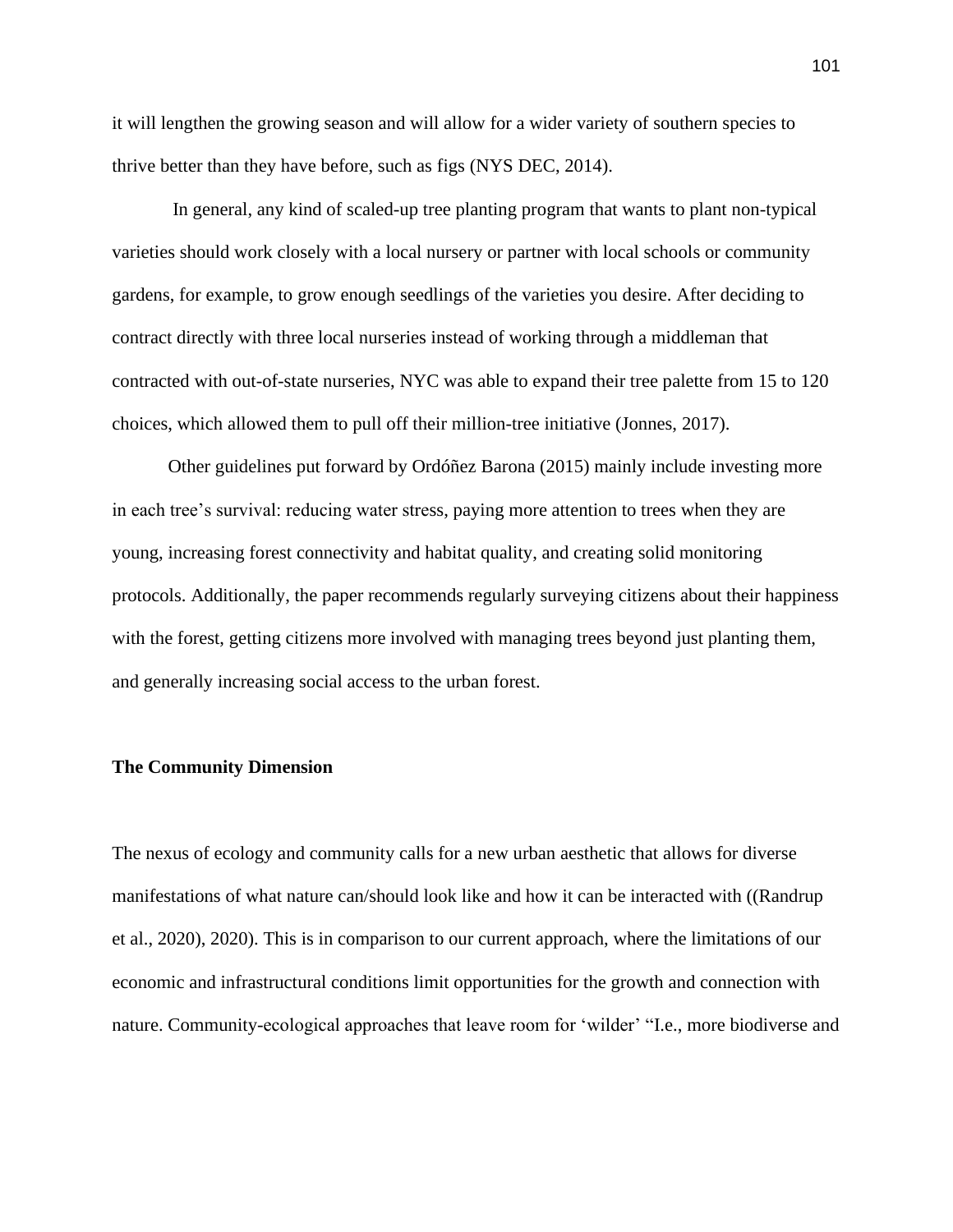ecologically complex" urban nature may benefit from "the recognition that humans are a part of nature rather than being separated from it" (Randrup et al., 2020).

This creates room for different and culturally diverse conceptions of and preferences for nature. It is important that communities are given the rights to be stewards of their own environment— to be able to choose the degree that they connect with it, care for it, and make decisions about it. A diversity of "ecological and aesthetic characteristics of urban nature" as defined by the local pockets they are a part of, is more evocative of natural processes and is more socially inclusive than the homogeneous landscaping principles imposed by the dominant and narrow cultural view of central city agencies (Randrup et al., 2020). This means that people should be able to opt out of trees, choose edible landscaping, choose big shady canopies, or any combination thereof that is ecologically and financially feasible. Natural landscapes are not consistently forested, and they are not forested in a homogenous fashion, so why should our urban landscapes be if we are trying to treat them as ecologically complex ecosystems?

For example, the values that urban forestry, conservation, and much of the white environmental movement are based on glorify the scenic and supposedly pristine, untrammeled, and unaltered wildernesses of the frontier: wild forests, raging rivers, purple mountains majesty, and so on. In comparison, "The ideal or utopian natural landscapes of Latino writers are peopled and productive", based on their traditional connections with the "garden and the sea", both as sources of livelihood and as "instruments of bondage to dominant economic systems such as plantation life" Barbara Deutsch Lynch (as quoted in Glave & Stoll, 2005). Many cities in Central America incorporate agroforestry within their cityscapes— colonial architecture is interspersed with layers of trees, vines, and shrubs— both ornamental and edible.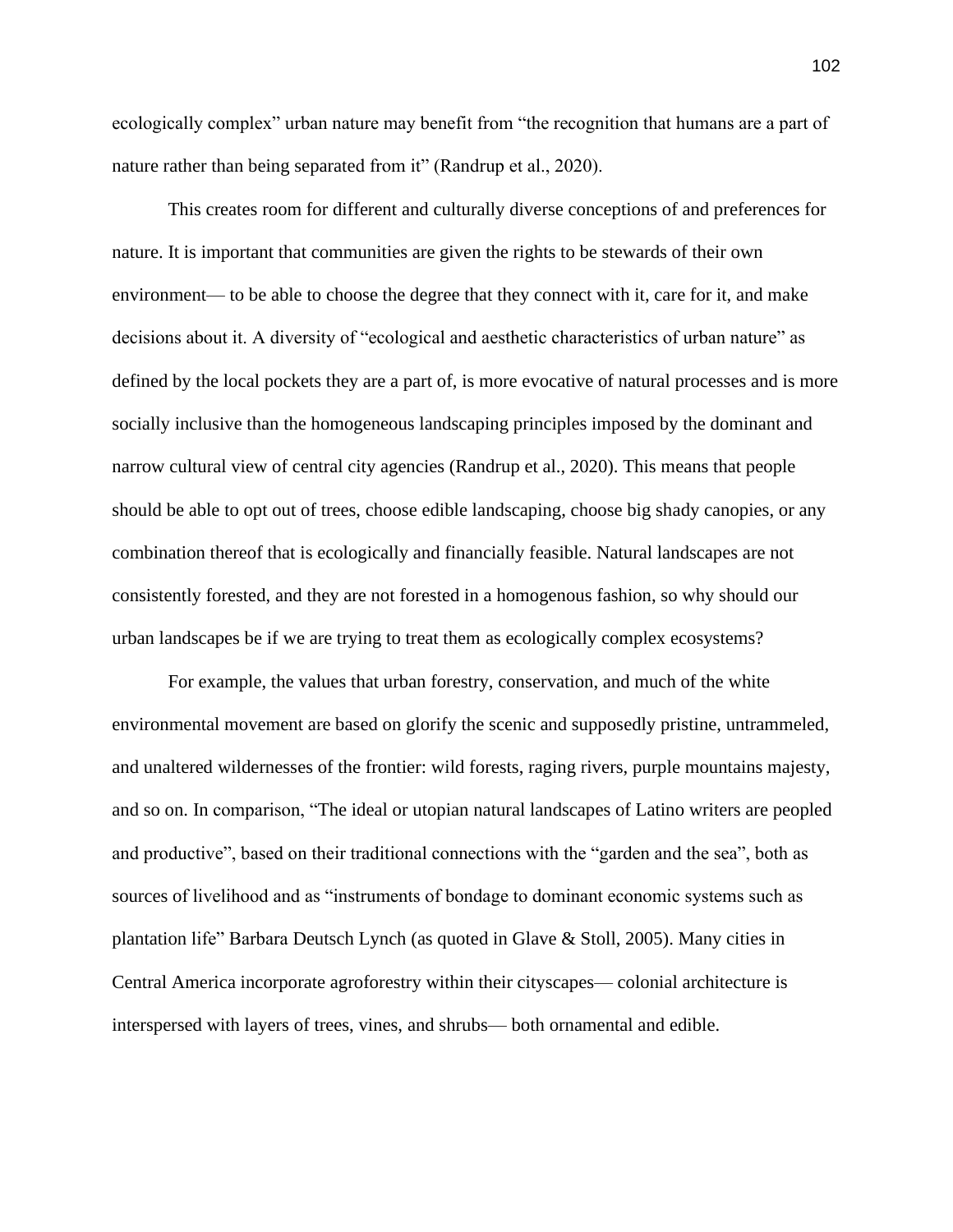Black Americans also have a multitude of shared as well as individual preferences for and conceptions of the environment. A lot of scholarship exists trying to explain why Black Americans engage less with conservations about environmentalism and with traditional environmental groups. The initial inclination of early scholarship was that it must be due to different values about nature, that black people are urbanized and not connected to nature, and so do not value it the same way, or, that many of them are so focused on meeting basic needs that they do not have room to care much about nature (Glave & Stoll, 2005).

However, it has more to do with the fact that traditional conservation and environmental movements are not inclusive or holistic enough in their treatment of nature and environmental problems. Black liberation theologians are credited with sparking the environmental justice movement which sought to challenge racist development policies that allowed for disproportionate siting of toxic facilities and dump sites near black and POC settlements, even when controlled for income, policies that were in some parts advanced by the United States Environmental Protection Agency (Glave & Stoll, 2005). Some of the philosophies that initially drove this movement came from a religious sensibility of connection with and responsibility for God's creation, in contrast to white Christianity that interpreted nature as a gift from God to serve human dominion.

While the relationships might be complicated by historic dichotomies between labor and love, Black American culture is full of rich natural histories, some of which have largely been the inspiration for the urban agriculture movement since at least the early 20th century, "...gardens and horticulture contained strong historical significance that can be traced from Africa, through the American South, and eventually to the cities of the North and West" (Zeiderman, 2006). Glave & Stoll (2005) call for a "new story about race and place in America.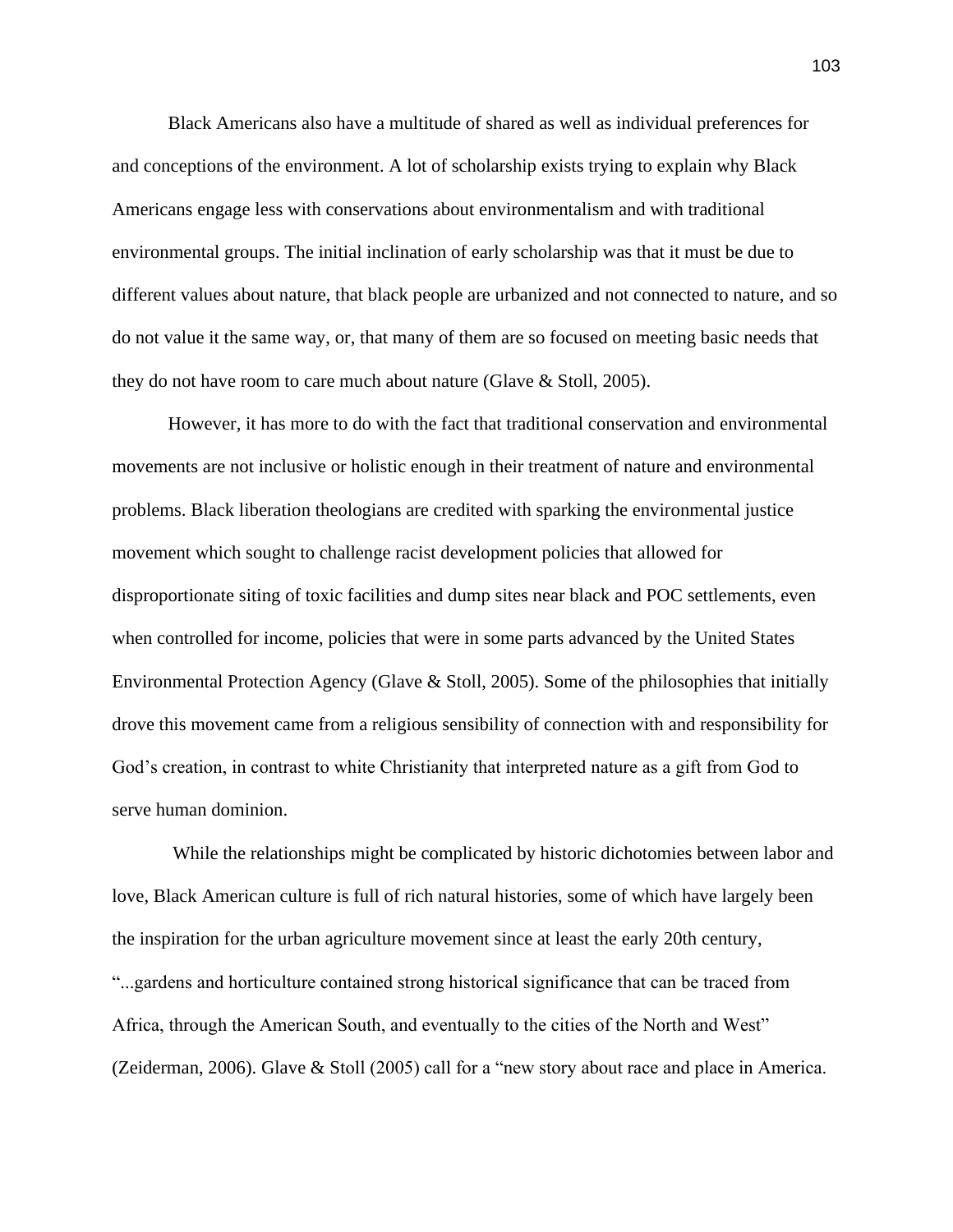This new story is not only about toxic waste dumps and hazardous materials; it is about the fundamental right of a people to have a relationship with all of creation".

Tree-based edible infrastructure is an example of how this can play out. Food-bearing trees, like many other cultivated food crops, are intricately linked to self-identity and sense of place, yet instead of nurturing this, most cities work against it (Poe et al., 2013; R. J. McLain et al., 2013; Shackleton et al., 2017). For example, Albany, like many other cities, allows for only non-fruiting Ginkgo Biloba trees to be planted in the city. The trees are aesthetically pleasing, but their fruits create very unpleasant odors, particularly when they are not appreciated, harvested, and end up being crushed under foot (Nordahl, 2009). However, to many people of Chinese, Korean, and Japanese descent, ginkgo berries are appreciated for their high nutritive and culinary value. Chinese women, in particular, are commonly reported as collecting ginkgo berries from city trees (that for some reason are not sterile) for this purpose (Nordahl, 2009; Poe et al., 2013).

A justice perspective recognizes the fundamental ways that diverse cultural identities and social relations are embedded in gathering practices. This observation is particularly significant in socio-economically diverse cities, in areas with colonial histories of indigenous displacement and trauma and where indigenous and other longstanding livelihood-based users seek access to natural resources to support cultural revitalization and a deeply historic struggle for food sovereignty (Poe et.al., 2014).

The second most cited reason for foraging is to gather medicinal plants (Poe et.al, 2014). This is culturally important, and a means of self-guided healing, a particularly important practice for people who have limited access to institutional health care. Alternative medicines are not necessarily a substitute for professional healthcare, but they can be an important part of preventative care and of improving health outcomes.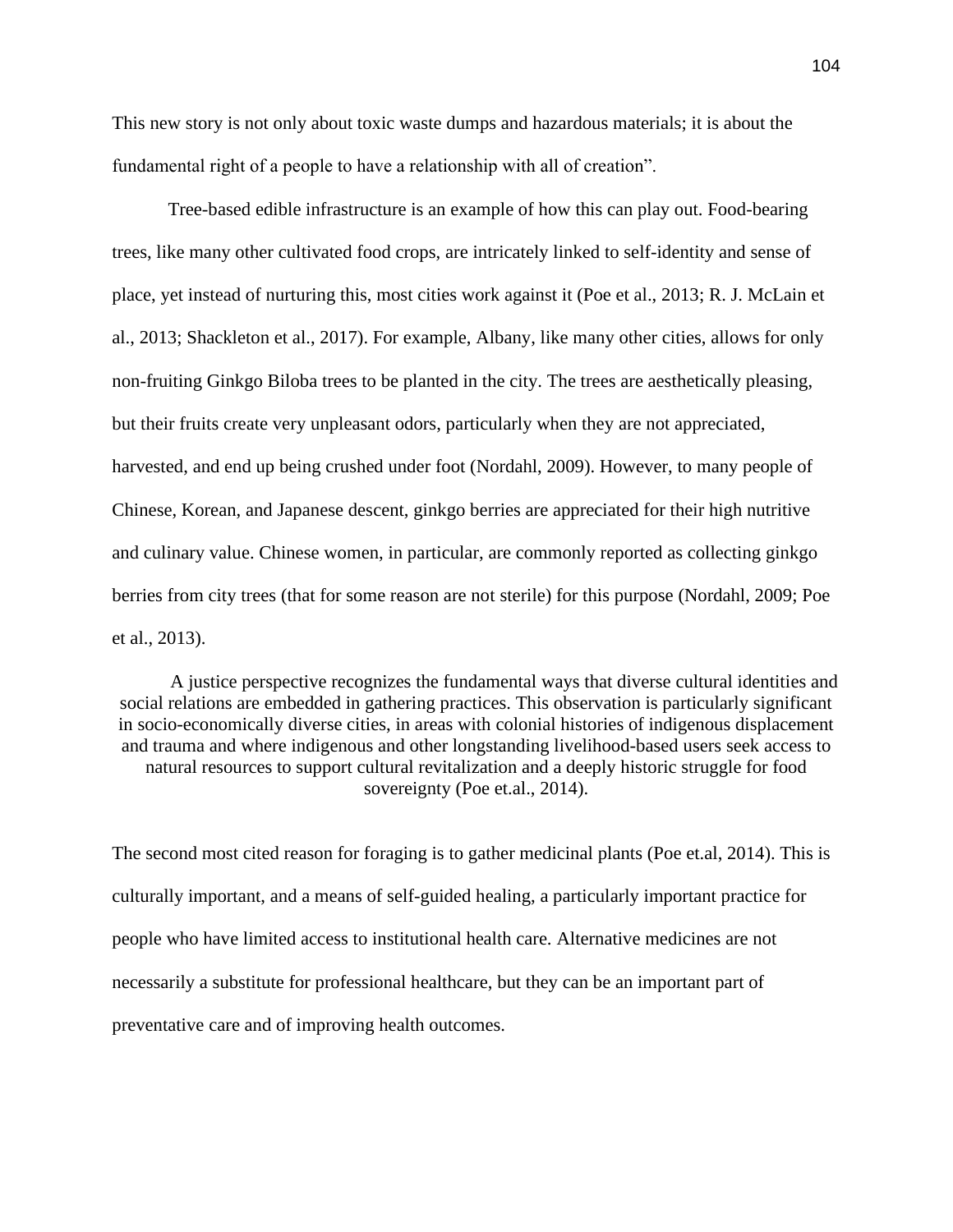Urban foraging practices in general show the social and cultural importance of 'wild' urban edibles, and how they provide opportunities to meet food security, better health outcomes, and how they foster stewardship of urban landscapes (R. J. McLain et al., 2013).

Multiple studies have shown that foraging and gleaning are practices that appeal to a broad swath of people represented by all races, ages, ethnicities, countries of origin, and income levels (R. J. McLain et al., 2013; Poe et al., 2013; Shackleton et al., 2017). In most places laws and codes surrounding feeding off urban landscapes, outside of established urban agricultural spaces, are either expressly prohibitive or vaguely worded, with the effect that foraging is often assumed to be prohibited by practitioners, enforcement officials, and bystanders (Linneken, 2018). This either discourages foraging or criminalizes it and brands foraging practitioners as acting in counter-culture rebellion.

New York City has a bad track record in regard to discouraging and policing foraging (Linneken, 2018). At least as late as the end of the1980s, park ordinances prohibited "destroying, cutting, or pruning trees, or severing or removing plant vegetation". This law makes it unclear whether picking fruit, for example, is allowed or not. In 1986, the city conducted a sting operation to apprehend a person who had been leading guided foraging tours in Central Park. He was arrested for the crime of "snatching and eating dandelion greens from the meadows of Central Park" (Linneken, 2018). Speaking on the matter, Parks Commissioner of the time, Henry Stern, said that he "couldn't stomach the idea of anyone 'eating our parks" (Linneken, 2018). This is far from an isolated example.

Despite worries about foraging damaging city greenery, foragers harbor incredibly valuable hyper local ecological knowledge and often act as careful stewards (R. J. McLain et al., 2013; Shackleton et al., 2017). During this project, I interviewed a Capitol Region resident,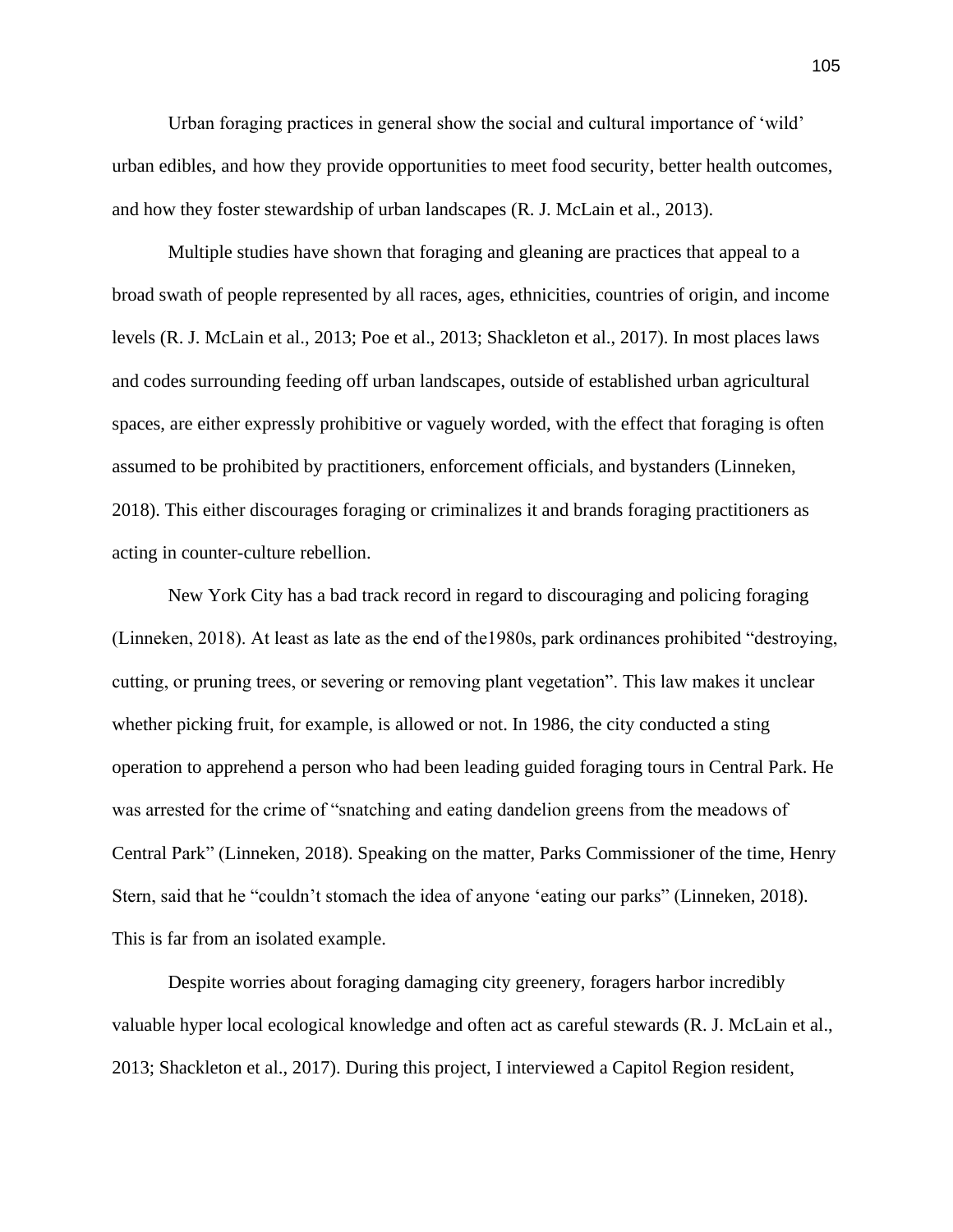whom I will call Jack. Jack has been foraging and gleaning in the area for around fifteen years. As a cab driver, he not only has local ecological knowledge, but regional knowledge as well. He knows where edibles grow abundantly or scarcely throughout the region, and when they are ready to eat. When we talked, he talked about fiddlehead ferns currently coming up in Saratoga, and stinging nettle that should be ready soon in Albany. He talked about edible plant parts that are only good for 2-3 days per season, such as maple and willow buds, which according to him can be made into pastries and bread products. Knowledge like this will prove especially valuable for keeping track of how microclimate vegetation regimes will be changing in the face of climate change.

While eating and preparing a lot of these things is unusual to most people now, it is important to acknowledge the roots of these foods. Heather Bruegl, Director of the Stockbridge-Munsee Department of Cultural Affairs said at a public talk recently that even if the Stockbridge-Munsee or other indigenous peoples are not physically in their homeland, it is important to acknowledge their connection to it and to continue to spread their history and knowledge (Bruegl, 2021). If trying to promote practices based in their traditions, such as, processing and baking things with a corn flour for example, it would be best practice to include Stockbridge-Munsee people in the conversation about that and how to go forward with it respectfully if it is appropriate to do so (onstolenland, 2013). This should go for any indigenous-based skills, as some skills and practices might not be respectful to appropriate.

Many foragers voluntarily care for and cultivate positive species while working to control invasive species. For example, many of Albany's natural spaces are overrun by the invasive tree, Autumn Olive. Contrary to its name, this tree bears sweet fruit that apparently tastes like something between strawberry and cranberry, depending on when you harvest it. Jack described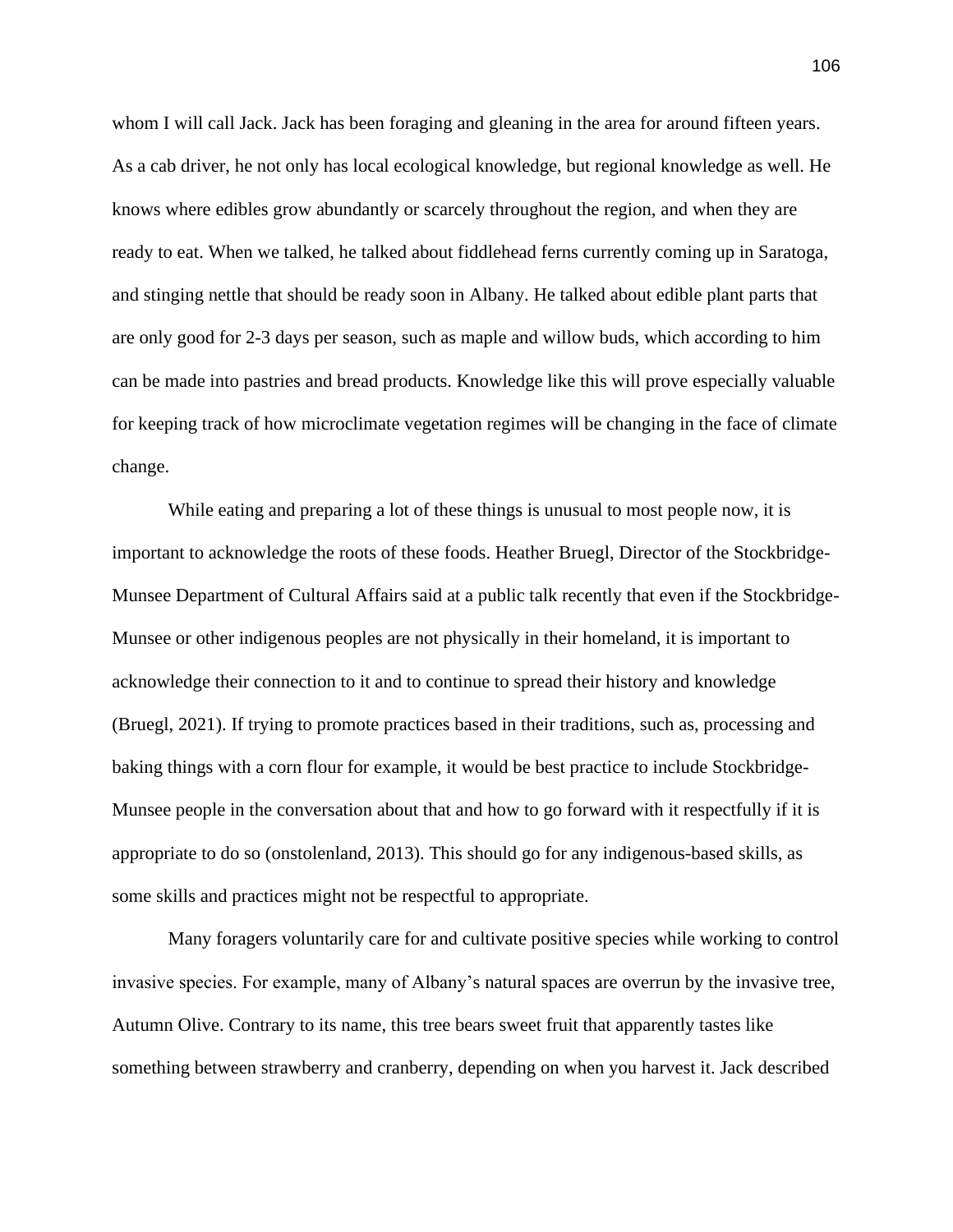collecting enough fruits from one tree to make three gallons of jelly. He then gave this jelly away as gifts, partially using it as an opportunity to open his friends' and coworkers' minds about what food resources they had around them and alternative ways to manage invasive species, but mostly as a way to share abundance with his community.

Jack, as well as Nordahl (2009) suggest that helping people and municipalities to adopt a mindset of abundance is important to ensure that planting food-bearing trees does not cause the environmental disservices of mess, pests, and liabilities due to under-harvested trees. It seems like the main solution is to try to match the supply of tree foods with the demand for them. For example, a less-traveled street lined with thirty Mulberry trees is likely to see a lot of mess from unharvested fruit, especially if it is in an area where people are not awfully familiar with Mulberries or if they do not know that they can eat them (Nordahl, 2009). On the other hand, planting a couple of apple trees in a busy town square will probably see the apples go by quickly which could possibly cause conflicts, or at least not everyone who might want to take advantage of the public produce could (Nordahl, 2009). It is common for people to express concerns about overharvesting or 'stealing' public foods (such concerns were expressed by a couple of the forestry professionals in the roundtable speaking against urban fruit trees), however it is much more likely that these trees will outstrip demand (Eddy et al., 2009; Linneken, 2018).

The first step that would be helpful is to work with the city to change codes that prohibit provisioning services, and even better for them to adopt codes that encourage them as a means of trying to meet food security goals so that people do not run the risk of being penalized. In the case of tree-based edibles, I think this is especially pertinent considering the recent scholarship that is flipping the tree and crime narrative on its head.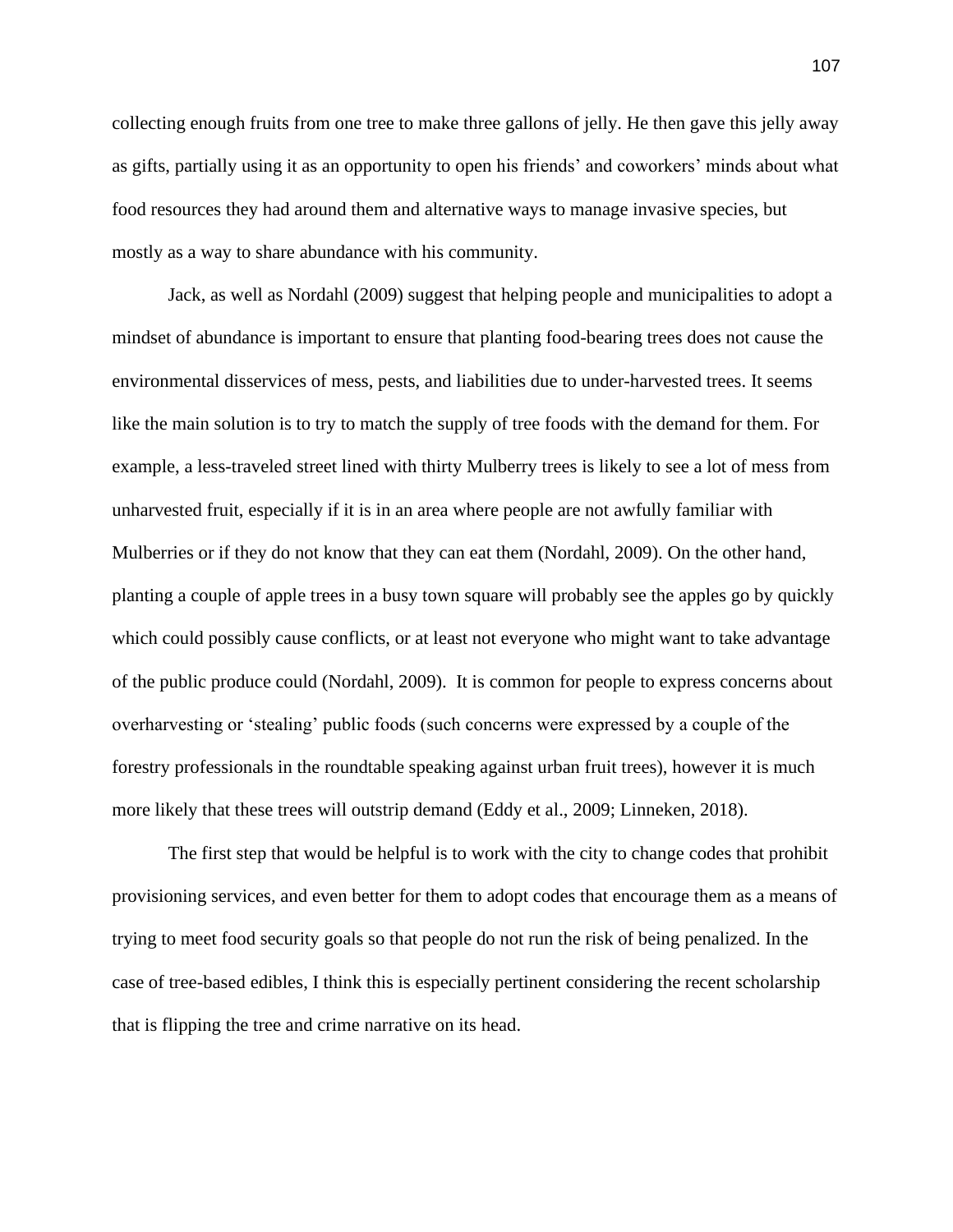Much of the previous literature that connected trees as accessories to crime was mostly theoretical and was confounded by the overall culture of fear that was at least partially fabricated or simply based on historically informed intuitions.

In the mid-2000s, as urban tree studies became more data-driven, studies done in multiple cities showed a negative correlation between tree cover and crime (Kondo et al., 2017; Troy et al., 2012;Wolfe & Mennis, 2012). One of the most comprehensive studies took place in Baltimore, Maryland (Troy et al., 2012). The study compared neighborhoods within a 700 square mile area with shared characteristics such as income levels, population density, and age/quality of housing stock, while controlling for socioeconomic factors. The results showed that a 10 percent increase in canopy cover coincided with an 11.8% decrease in crime (Troy et al., 2012).

A 2012 study in Philadelphia, PA showed a 7-8% decrease in gun assaults after 4,300 vacant lots were cleaned up and planted with trees (Wolfe & Mennis, 2012). Researchers pursuing this line of study "aim to build common cause with police, public works departments and city planners on the multiple benefits of developing greener cities", and to determine how to maximize urban forestry initiatives (Wolfe & Mennis, 2012; Conniff, n.d.).

Emerging from this research is a "broken trees" theory where trees are treated as "nonhuman policemen" (Braverman, 2008). The logic of this theory is that greening in general, and trees in particular, positively impact mental health and increase emotional attachments to a person's neighborhood by providing "a contrast to the harshness of the extensively built environment" (Braverman, 2008). This imbues trees with importance beyond their physical benefits; good maintenance of trees leads to maintenance of social order. While it may be true that trees have these effects, and if it is it could have positive implications for communities plagued by high crime rates, there is reason for pause even if the theory of causation is correct.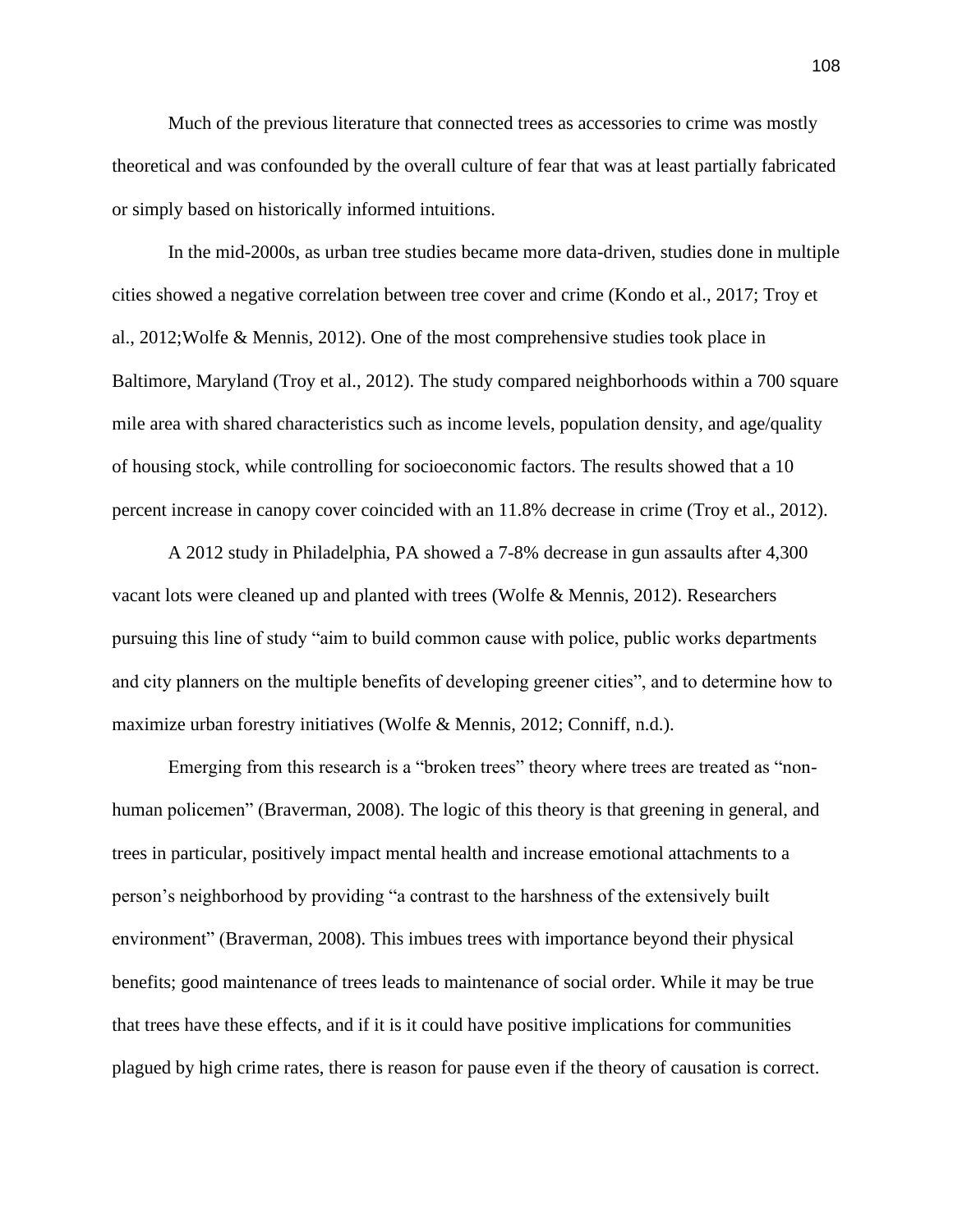"Treescaping", argues Braverman (2008), "is yet another technology for governing urban populations and, moreover, one that utilizes the trees' natural properties to legitimize this form of governance". This has the potential to be problematic in the following ways:

- Municipalities may act like they did in Detroit case study and plant trees as a universal good, without regard to community input and agency.
- Treating trees as 'non-human policemen' may create a dynamic in which interacting with or 'damaging' trees is seen as inhibiting their crime-deterring abilities, leading to an overpolicing of people's interactions with or near trees.
- It normalizes using urban design as a means of control and social manipulation.
- Municipalities may use tree planting and overall beautification to deal with crime to excuse themselves from spending time and resources to actually deal with the root causes of crime.
- It retains the logic of broken windows policing, which may have sounded good on the face of it but ended up being harmful to a lot of people of color due to the internal logic which validated excessive policing of 'disorder'.

Potential over-policing of interactions with trees is particularly troublesome because of already tense relationships and lack of accountability between Albany police, City Hall, and their citizenry, and because of trees' inherent relationship with ideas about property (Albany Center for Law and Justice, 2020; Darmanjian, 2020; Sheridan, 2020). Trees' intuitive link to property values and their sedentary nature, "makes trees into an inseparable part of the notion of territory" (Braverman, 2008).

So, in my opinion, working closely with city agencies to have clear ordinances and to have everyone on the right page regarding foraging, gleaning, or just interacting with trees and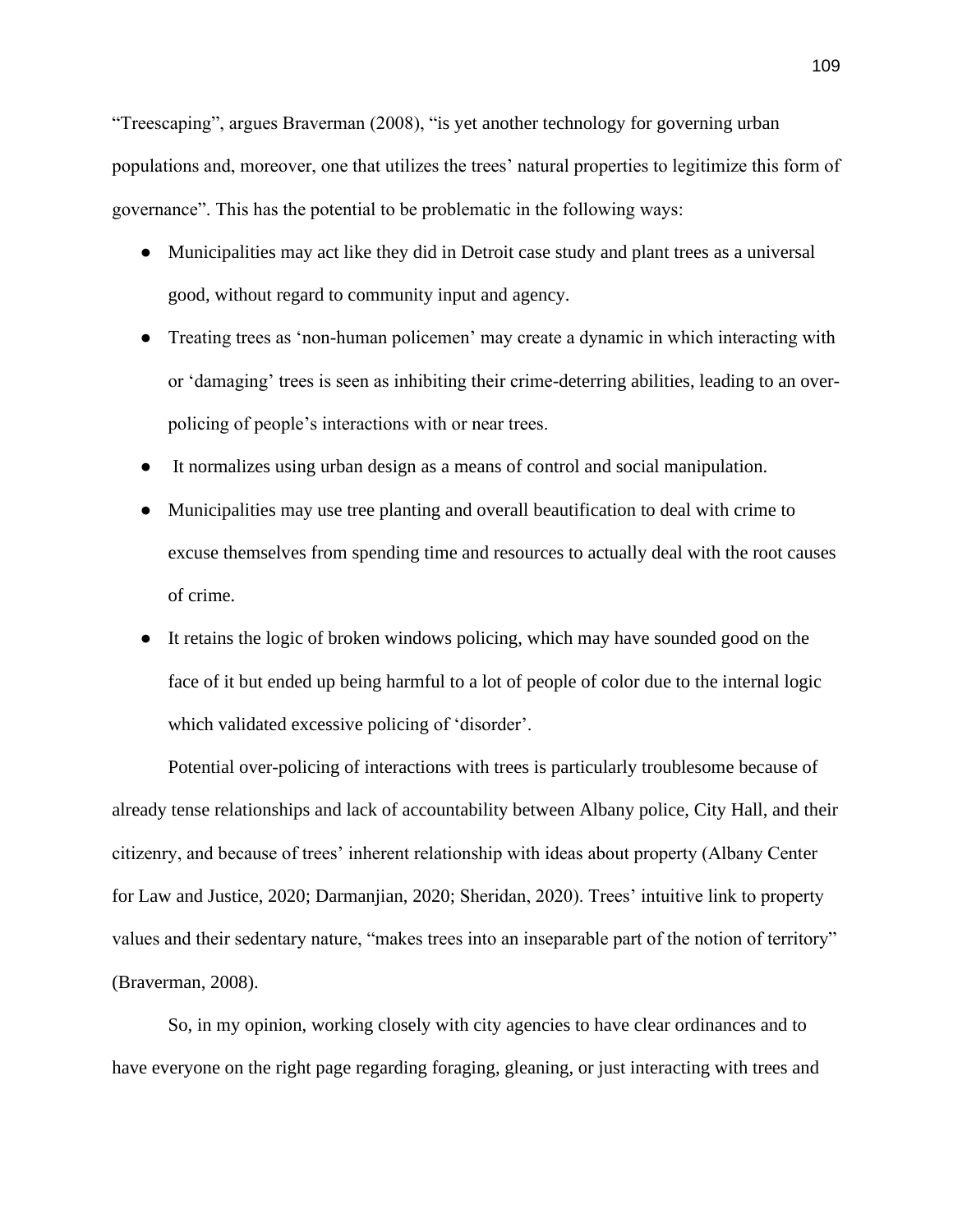landscaping in general would be a crucial first step in any program seeking to promote the above activities.

Secondly, the literature and at least two of my interviewees expressed hesitation about pesticide application. They suggested that it would be helpful to work with the city to have some sort of transparency about whether edibles are, or should be, treated with chemical pesticides. Jack currently uses visual cues that suggest pesticide application, such as wilted and yellowing leaves or monoculture stands, to know what to avoid, but it would be best if the city were to not spray edible plants where possible and/or to put up signs that signal pest control practices or the lack of near these plants.

A few cities are working to support gleaning and foraging practices, typically through partnerships with community organizations (Nordahl, 2009). These sorts of partnerships have the potential for the planting and maintaining of trees as well as the potential to enhance environmental and food justice. One of the most cited reasons that people do not want trees near them is because they do not have the desire or capacity to maintain the trees (Ketcham, 2015). To maximize equity in promoting tree-planting on or near private property for rental properties or for low-income, differently-abled, or residents who otherwise face time and energy constraints, reducing maintenance responsibility is a great help.

For example, a group in Portland called Friends of Trees offers a large catalog of street trees that they train volunteers to plant, water, prune, and mulch for residents who want trees in front of their residences but are unable to plant or care for them themselves (Friends of Trees, 2021). The trees cost an average of \$35 but are no cost for those who are unable to pay; maintenance is also provided at no charge for those who the cost may be prohibitive to. For the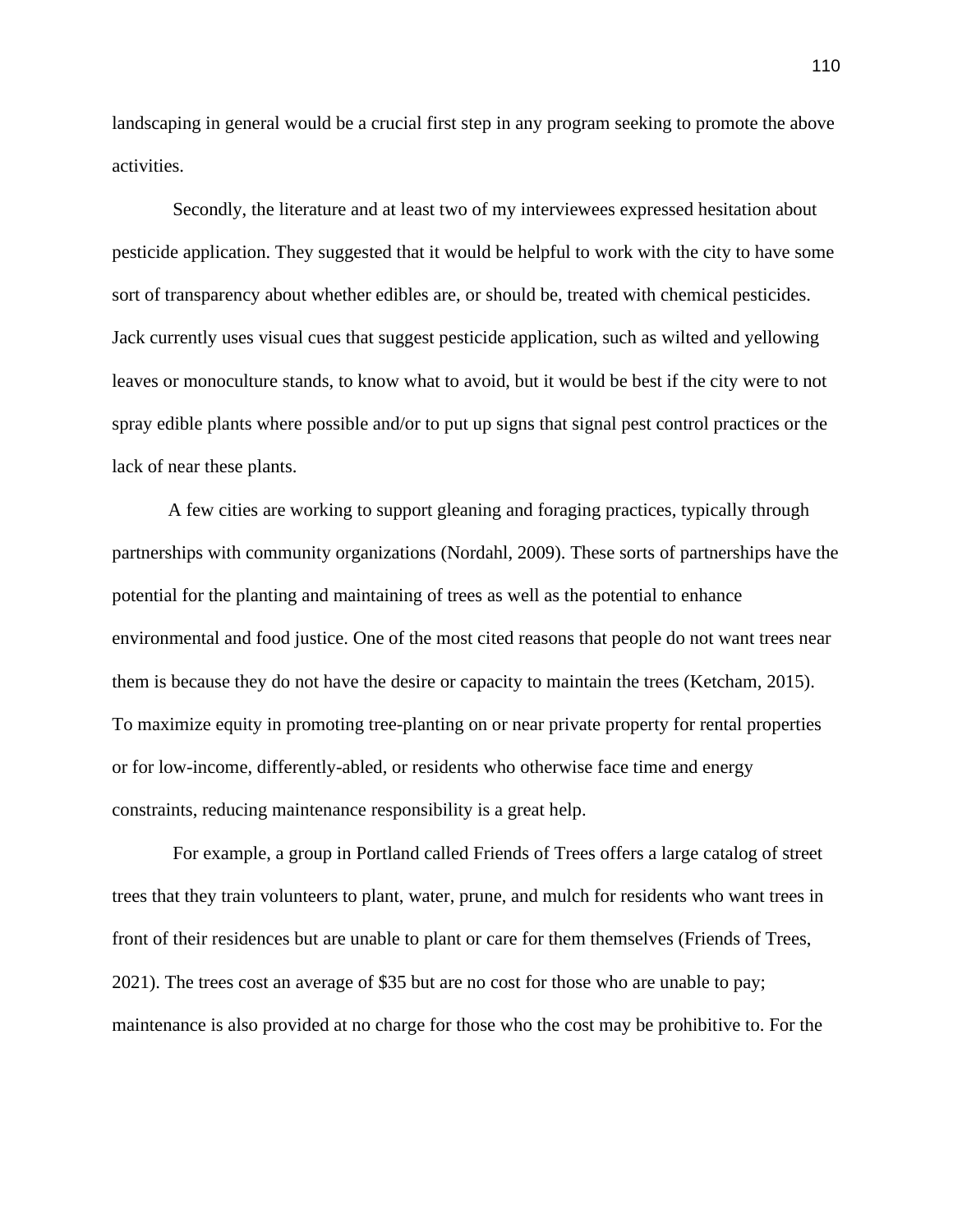first two summers after planting, they will monitor the street trees and assess their needs and will care for the tree for the first three years of its life.

Not all their trees are fruit trees, but they do offer nearly 70 varieties of fruit trees that they worked with the city to authorize as street trees which include varieties of apples, pears, plums, cherries, black walnuts, etc. They are working with Portland's Clean Energy fund to help subsidize mature tree care costs so that they can continue to provide these services (Friends of Trees, 2021).

This program was born out of three focus group sessions where they assessed the barriers that kept people from participating in tree planting programs even if they wanted trees. They include events in at least three different languages; the most cited reason for not wanting trees was concerns about maintenance costs. At this point in time, they are a large-scale organization that mobilizes over 6,500 volunteers each year to monitor and maintain over 54,000 trees (Friends of Trees, 2021).

They also organize neighborhood harvest parties. In 2007 eight parties, 132 volunteers, and 50 trees yielded over 3,400 pounds of produce (Friends of Trees, 2021). The highest quality produce is donated to food banks, the lower quality produce goes home with volunteers, and any inedible produce is composted. Another program in Seattle harvested over 28,000 pounds of fruit from preexisting fruit trees in five neighborhoods in 2018 (Nordahl, 2009).

Harvesting programs have the potential to reduce environmental disservices from fallen fruit in public spaces and might also be a way to introduce private property owners to gleaning and help them out by arranging to harvest what might otherwise go to waste from their trees as well. This might serve the city's interests and garner their support because it could reduce the incentive for fed-up property owners to cut down their trees, as the city wants to minimize all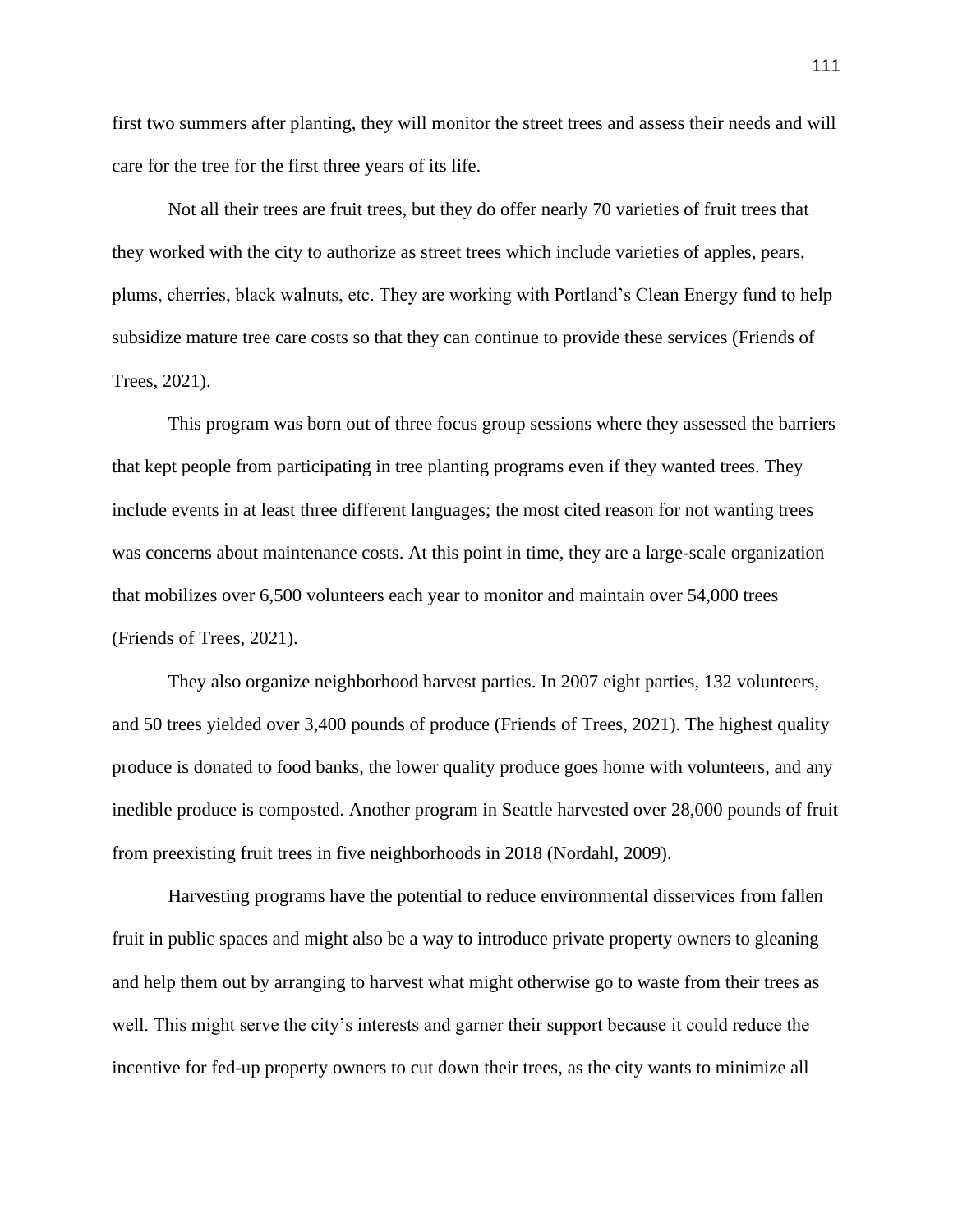possible tree removals. Another interviewee of mine, whom I will call Carol, recounted a recent experience where she became terribly upset with her neighbor for cutting down the crab apple tree in front of his house because he was annoyed with the fruit it dropped. She recounted how she used to like to look at the tree from her window and grab fruits from it occasionally, and she expressed frustration with urban and suburban residents' overall lackadaisical attitudes towards cutting down long-lived trees because they can be replaced, even though it takes a long time for trees to mature and provide the same number of benefits. She told the neighbor that if he had only expressed his frustrations, her and probably their neighbors would have been happy to harvest the apples for him. The tree has yet to be replaced and emotions still run high.

Both the literature as well as my interviews identified the lack of familiarity with wild grown foods as one of the biggest barriers to an edible tree planting program. This applies in that people are unfamiliar with particular kinds of wild foods, and/or they are also uncomfortable or unfamiliar with the idea of eating publicly grown foods. Most people are no longer socialized to feel okay with taking free food from landscaping because it is not widely practiced in most urban areas in the United States, and there is a perception (that may or may not be grounded in truth, depending on the municipality) that this is not permissible.

If additional food-bearing trees are planted as a part of edible landscaping, in the few years before these planted perennials start bearing fruits, it would be a good idea to build the familiarity and capacity to harvest the appropriate amount by the time that comes around. After requesting more permissive ordinances around foraging, it would also be beneficial to ask for the city to input the tree inventory data into fallingfruit.org. This is a citizen-science type of program where people geotag foraging opportunities in their local area (this focuses on edible plants, but does also include other things, like bakeries that give away extra baked goods at the end of the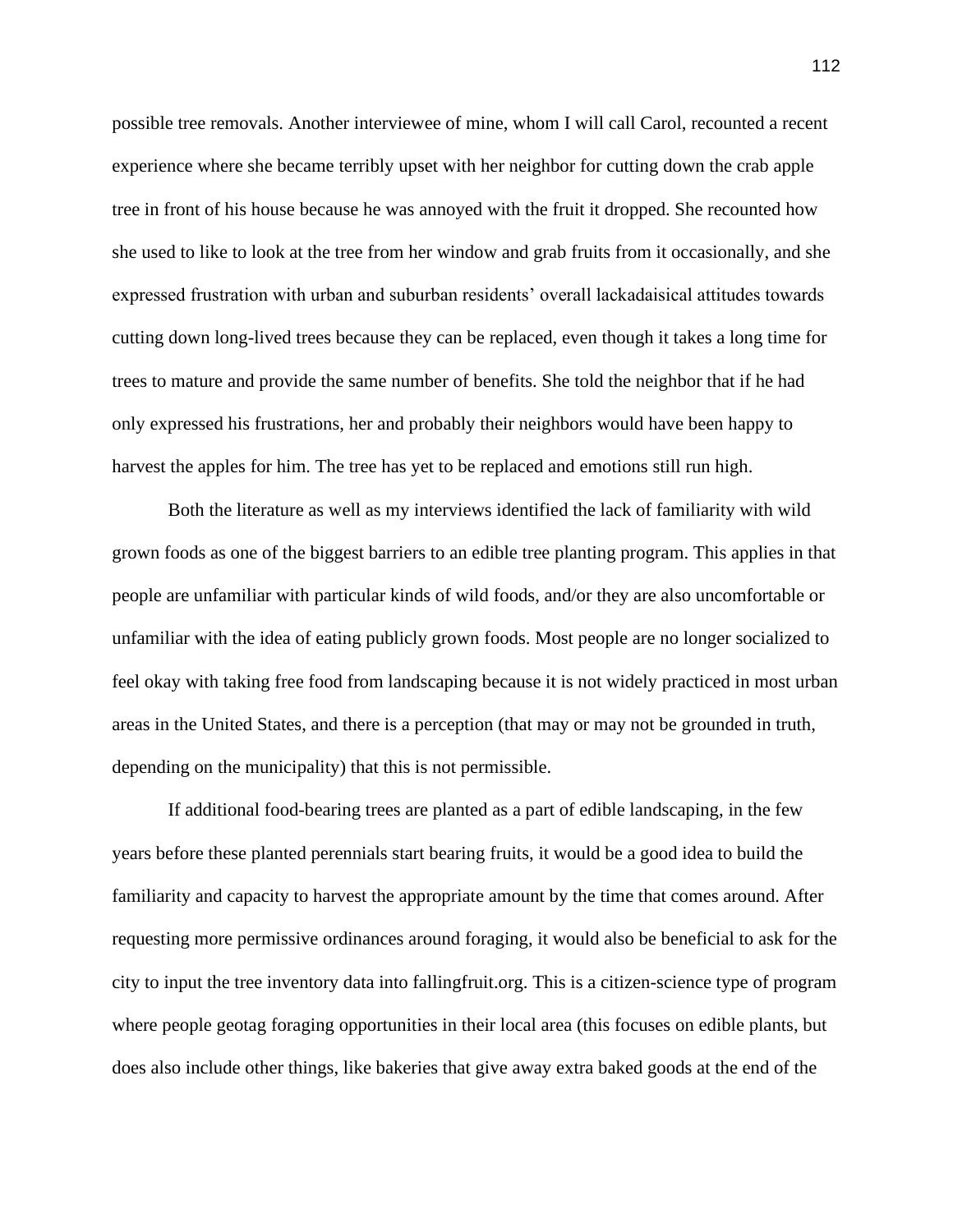day, and dumpsters with relatively clean/intact food). The website has an option for cities to input tree inventory data and the site will automatically label all the edible species on their map. This would be a good start to facilitate familiarity with the foraging options in the area. For people who do not have access to a mobile phone or the internet, maps could be printed from the site and posted in conspicuous locations, such as library bulletin boards, park signs, etc.

Carol suggested that a successful program should include engaging marketing, signage, and activities to raise awareness and involvement with planting and harvesting programs, especially targeting kids and their families. Her, Jack, and Nordahl (2009) all recommended putting appealing signage on edible trees that encourage people that it is okay to harvest from the tree, and that display information such as what the tree is, when and how to harvest from it, and how to eat or otherwise use the items harvested.

Something that might be engaging and useful for ESL speakers, people who may be hard of seeing or blind, and those who may not read English would be to communicate similar information via sound. This is inspired by a 2009 art installation in the Bronx called Tree Museum (Jonnes, 2017). In this installation, one hundred trees were marked with plaques that had a phone number for visitors to call (this could easily use something like QR codes or social media now) to hear a forester, poet, or activist speak about that tree. This has the potential to not only share practical information about the tree, but also could be an opportunity to share local stories or other engaging sound bytes. Currently, Albany's city code prohibits attaching anything to trees, but I imagine this could easily be negotiated.

The potential for biodiversity and stewardship is great when trees are allowed to fruit and provide sustenance to people and animals alike, just think about the lost biological potential of our thousands of non-fruiting street trees. By finding ways to incorporate edible and medicinal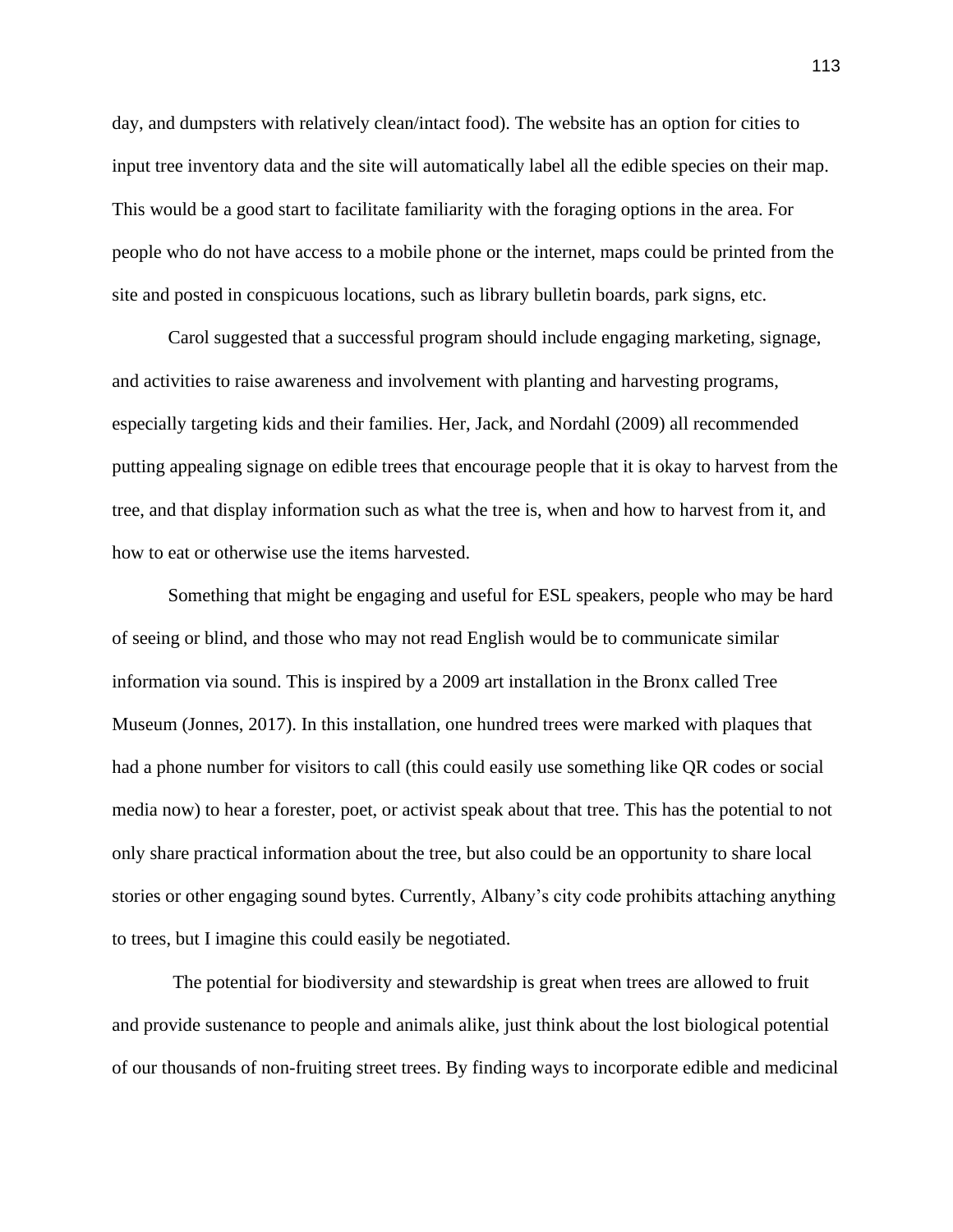landscapes that are culturally and socially relevant, people can increase their food security and have more impetus to be stewards of their environment. It can also be a wellspring for community connection: from getting together to do planting and maintenance, to throwing harvest parties that celebrate the bounty with kids' activities, music, cooking contests, and the like, public food production enhances the possibilities of the commons.

Just because people might want edible landscapes, does not mean that other desires and ecosystems services cannot also be maximized. Through environmental assessments and community engagement people can decide what priorities they want to meet and how that can be achieved. For example, if shade and urban cooling are determined to be priorities, that can be maximized by:

- planting trees so that they shelter western and eastern windows which will block heat from the summer sun when it is at its lowest angle (Wong et al., 2017). By planting trees that branch enough you can block the heat but still allow for breeze. If you are doing this it is best to plant trees no less than 5-10 feet away, depending on how big you expect the tree to grow, to no further than 30-50 feet away if you want to take advantage of its insulation.
- If the manufacturer's specifications allow, you can shade air conditioner condenser units with trees, vines, or shrubbery to help them work more efficiently in the heat (Wong et al., 2017).
- Shading along a street can be maximized by planting trees 20 to 40 feet from each other on both sides of the street and/or along medians (Wong et al., 2017).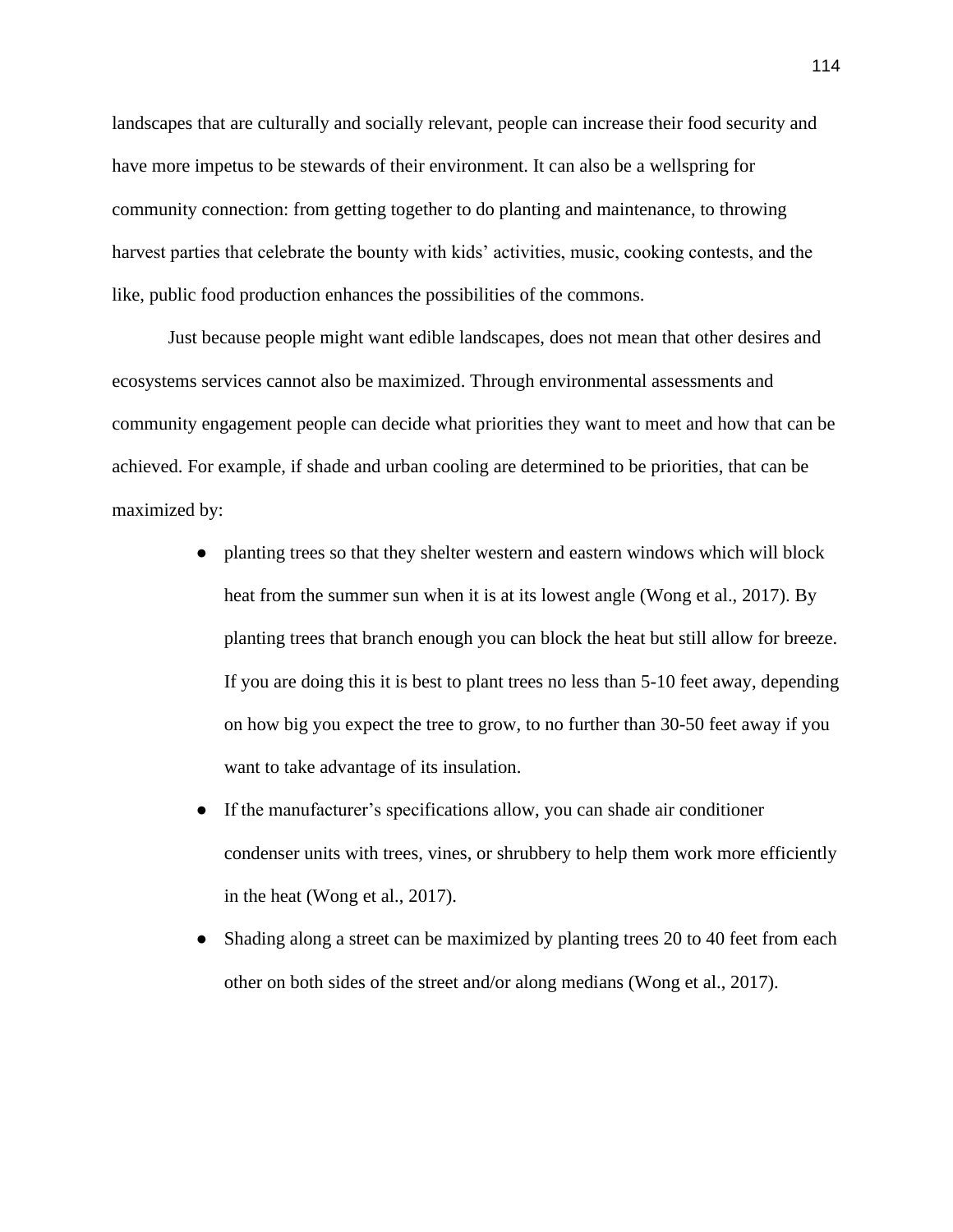- Many fruit trees are best kept small, however even if they do not provide overhead shade, they cool the pavement and keep it from absorbing the heat that it would radiate back into the air at night.
- Shade can be especially valuable in areas where people spend a lot of time outside, such as around public benches, bus stops, playgrounds, picnic tables, spectator stands around sports fields, etc. (Wong et al., 2017)
- If you want a quicker alternative, you can plant fast growing bushes or vines on trellises. This can be done as either an alternative to trees, or it can simply be the first step towards building up shady vegetation (Wong et al., 2017). Relevant bushes with edible products include blueberries, raspberries, gooseberries, currants, goumi berries, blackberries, quince, and mulberries (Nordahl, 2009). Vines might include grape vines or passion vines, which can be grown almost anywhere, are beautiful and almost tropical looking, and produce fragrant and delightfully sweet fruits.

## **The Economic Dimension**

The community governance nexus calls for better linkages between formal government and local communities which can allow for more efficient and compatible political and organizational conceptions of urban nature (Randrup et al., 2020).

Most governmental organizations are based on simple structures that are based on hierarchy and a division of tasks. As tasks grow, they are categorized and divided among everincreasing professions and agencies. This creates an unwieldy network of uncoordinated and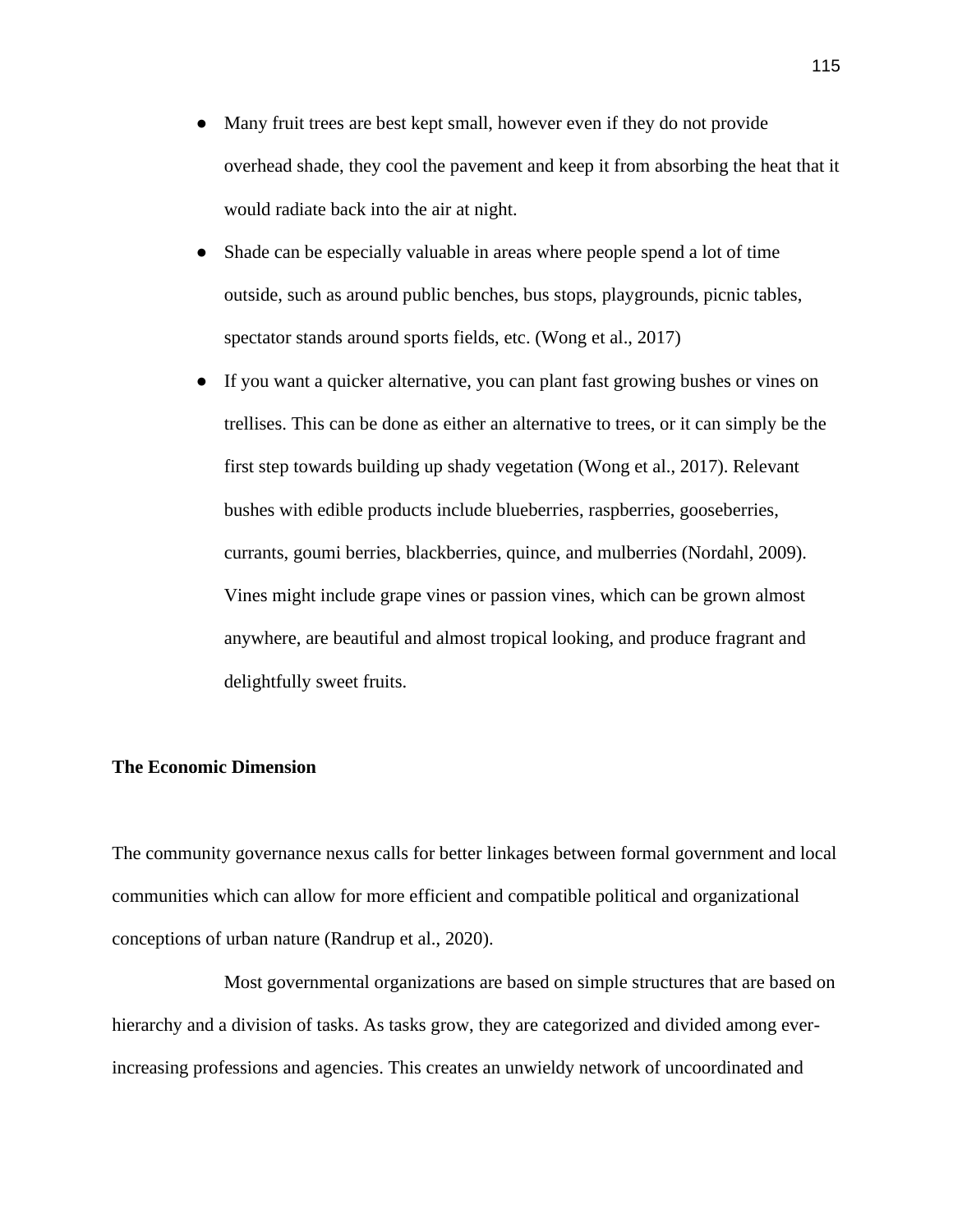siloed disciplines. "The traditional way modern society is organizing itself could be inspired by nature, as nature acts across administrative borders; water flows and roots grow irrespective of land ownership or authority" (Randrup et al., 2020). Communities tend to organize in a more organic way and offer an alternative organizational paradigm. Because active citizens are embedded in the context of their community, they are more likely to take an integrative approach to address the complexity and interconnectedness of the environmental and social issues around them (Randrup et al., 2020).

This suggests that the most efficient governance approach towards local environments is an adaptive one where formal governance institutions work to align with the needs, wants, and capabilities of local communities— usually mediated by organizations that connect active citizens, such as local nonprofits— rather than focusing on repackaging the talking points behind their own goals and soliciting perfunctory participatory planning. This would mean different levels of involvement and support for different communities, as some might prefer more or less environmental management by government agencies, but it would leave room for the stimulation and sincere appreciation of local contributions and stewardship where they might arise.

Urban food forestry can span from a primarily community-led place where community groups and volunteers do most of the work and are supported by grants, expertise, etc.; to a mostly municipal-led program where the city plants trees according to community desires and has existing maintenance workers add that maintenance to their duties, and/or they could hire a roving orchard farmer; to a public/private program where the city requires any developers who want to build new development to plant and maintain edible landscaping that is open to the public and not treated with toxic chemicals (this is already a common stipulation in a lot of city ordinances for ornamental landscaping; Jonnes, 2017; Nordahl, 2009).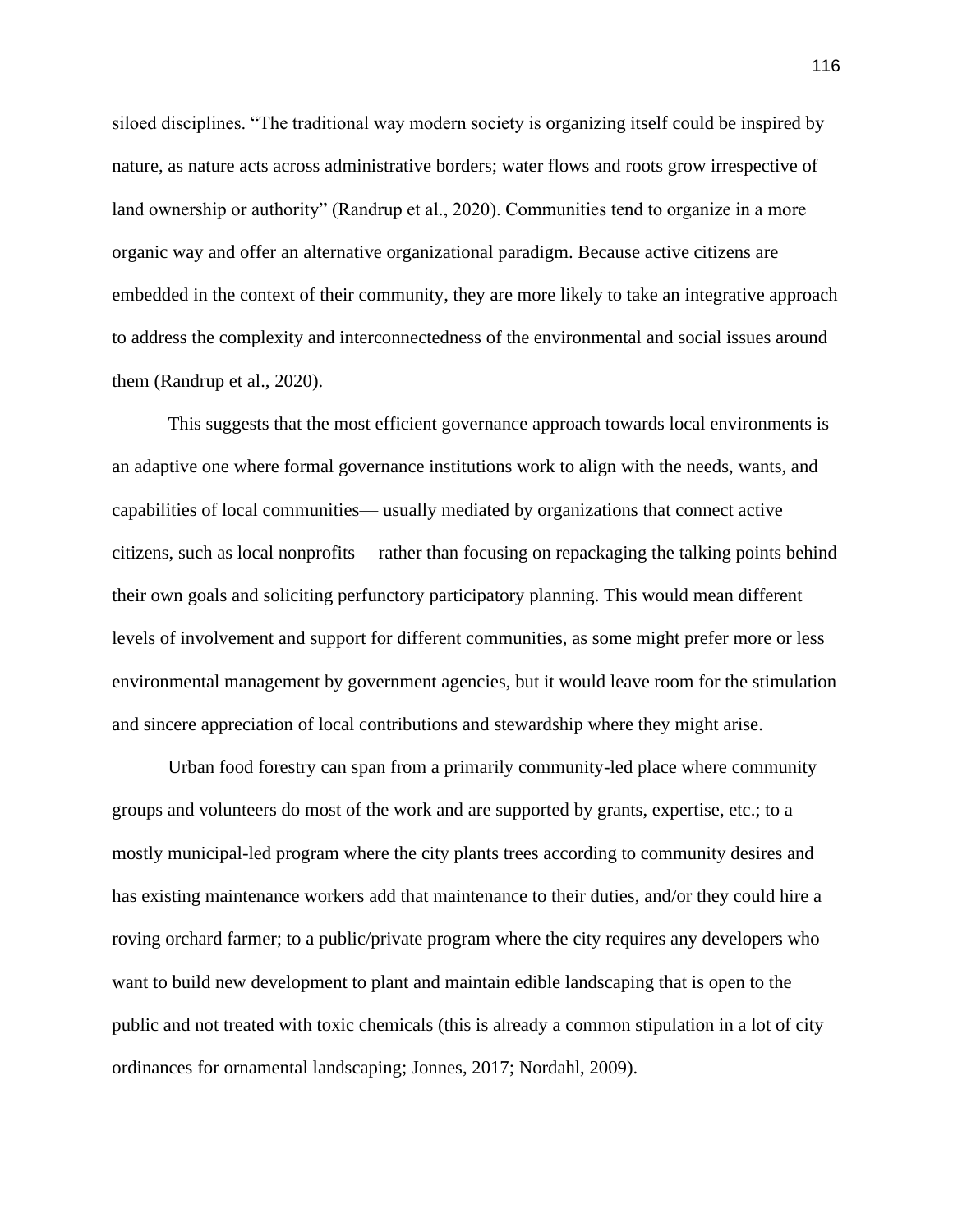Depending on the programmatic desire, design, and support, food-bearing trees can potentially be planted along appropriate right-of-ways, in front of businesses, in parks, playgrounds, churchyards, schoolyards, on people's lawns, and on. These are just a few of the many options that can be mixed and matched for a successful urban food forestry initiative.

According to surveys of forestry and public works executives, "aligning municipal departments is one of the toughest challenges to overcome" when planning a tree planting program of any kind (Vibrant Cities Lab, n.d.). Agencies who delegate land use and water quality issues include the offices of City planning, Parks, Forestry, Sustainability, Public Works, Public Health, and Regional Planning Organizations (Vibrant Cities Lab, n.d.). City Planning is responsible for zoning and development and can be allies in figuring out ways to maximize desirable green space in a way that works synergistically with development. The Parks Department would be a good partner to host edible trees and educational programs to invite people to become familiar with public foods and how to care for them. For example, in Portland, one park has an orchard that hosts educational workshops for people to learn tree-care skills like planting, pruning, harvesting, etc., which then helps reduce maintenance costs to the park for hosting the orchard (Nordahl, 2009).

Of course, any kind of tree planting program would have to work closely with the Forestry Department. While city foresters tend to be hesitant about planting fruit and nut trees in public right of ways, close collaboration might deliver a workable and mutually agreed upon solution. Working with Public Works could be a good way to foster designs to ensure that any fruit trees get the extra water they require while also facilitating stormwater management according to the agency's management goals. For example, Carol, the Arborist that I interviewed talked about how there are new techniques for building water catchments around trees that allow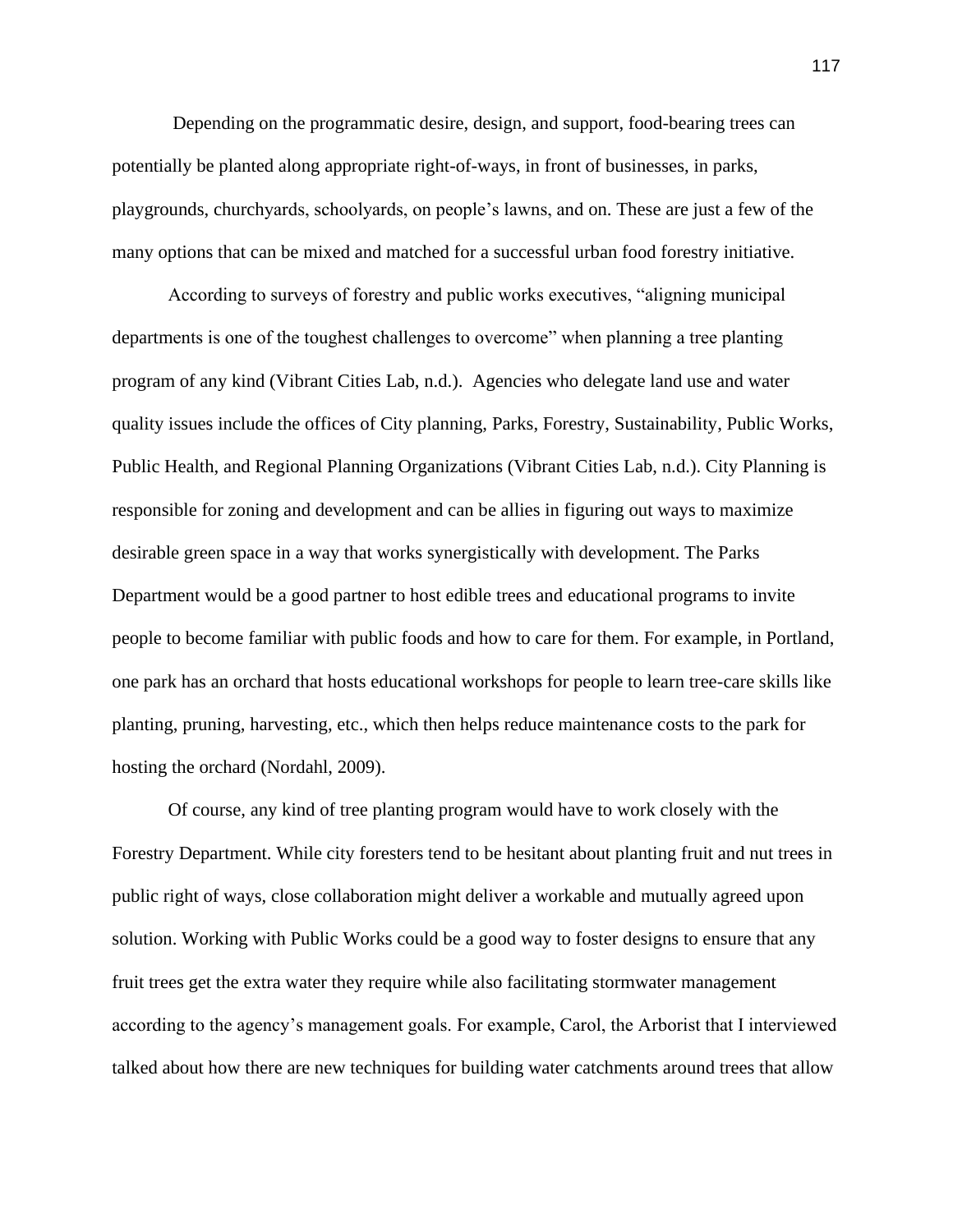rainwater to better penetrate and feed the tree and decrease storm runoff. This is important for tree health in general, but even more so for fruit trees, and doubly so in the face of climate change.

In general, for the last decade forestry projects have been partnering with and seeking sponsorships from Public Health organizations because trees have the potential to improve health care outcomes and efficient delivery of care due to their mental and respiratory health benefits (National Urban and Community Forestry Advisory Council, 2015). Food-bearing trees would be even more relevant because access to fresh foods and alternative medicines are also important to preventing and managing illnesses to reduce strain on public health agencies. Perhaps the best ally for this sort of program would be the Office of Sustainability. The three pillars of sustainability that they concern themselves with are environment, economics, and equity (Nordahl, 2009; Randrup et.al., 2020; Vibrant Cities Lab, n.d.). Programs that offer public foods serve all three goals. Additionally, reducing food miles that food must travel to its recipients could be a powerful way to reduce associated greenhouse gas emissions and support climate goals: according to (Nordahl, 2009), in 1940 it took 1 calorie of fossil fuels to produce and transport 2.3 food calories; in 2009 it took 10 calories of fossil fuels to produce and transport 1 calorie of modern supermarket food.

It is not enough to just provide extra food or trees to achieve environmental justice, economic considerations like jobs are also important. For example, while urban food forestry programs may be supported by volunteers, there is also the option to hire roving orchard caretakers. Many cities are including urban forestry job programs in their forest management plans, such as Syracuse, NY's recent plan (National Urban and Community Forestry Advisory Council, 2015). With the high interest in tree planting, the demand for urban forestry services far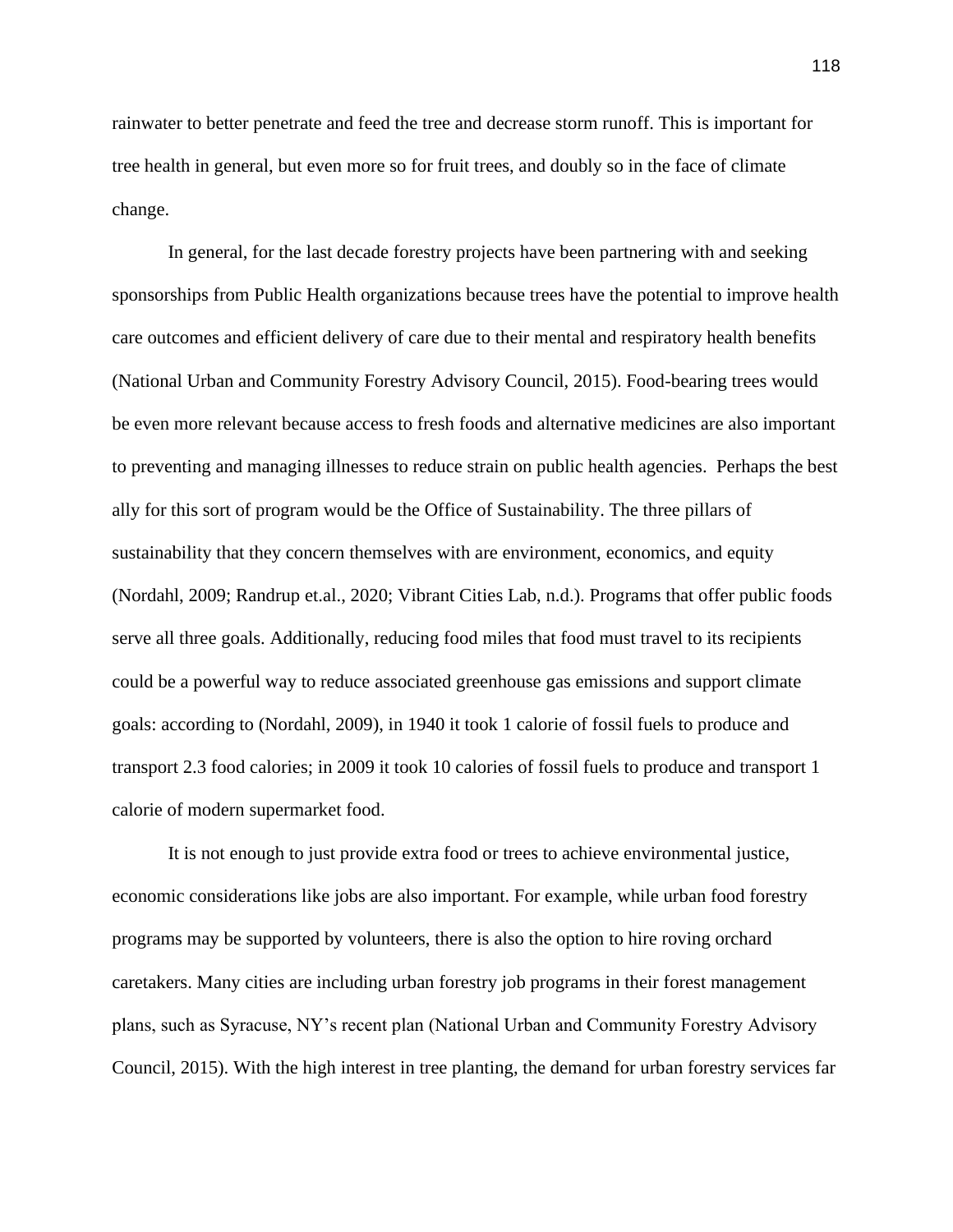outweighs the supply of professionals. American Forests (2021) predicts that there will be a 10% increase in the number of entry-level positions over the next ten years, with opportunity for up to 25% of those to be self-employed. Entry level positions in the field earn an average of \$20/per hour or \$40,000 per year, with opportunity for higher earning potential down the line with jobs beyond just tree maintenance. Tree planting programs in low-income communities not only provides the opportunity to increase canopy cover, but also provides the opportunity to create local jobs.

While most talk in the US about edible landscaping and foraging revolve around free food distribution, Castro et al. (2018) and Clark and Nicholas (2013) discuss the potential for edible landscaping to lead to microenterprise as well. When discussing urban food forestry, many advocates, such as the New York forestry professional mentioned earlier in this paper, promote it based on being able to donate large amounts of produce to food banks (Brockelbank, 2014). However, last year a coalition of local groups, led by Capital Roots, authored a food assessment that analyzed the barriers to widespread food security and sovereignty for the Capital Region. They looked at the problem systematically and identified points along the whole food chain from production to processing, distribution, and access that could be targeted to improve food security and the resilience of the food system in the Capital Region as a whole (Capital Roots, 2021). The assessment noted that, especially in recent years, the region's food banks have no shortage of fresh produce for the most part (Capital Roots, 2021). In fact, in a lot of cases they have too much, and it is taking them a lot of human resources to sort through a lot of the lowquality produce that is donated. Additionally, these services are meant to be emergency services, not ways of life. While access to and education about local healthy foods are a step towards securing food justice, according to the Capital Roots report the biggest thing that stands in the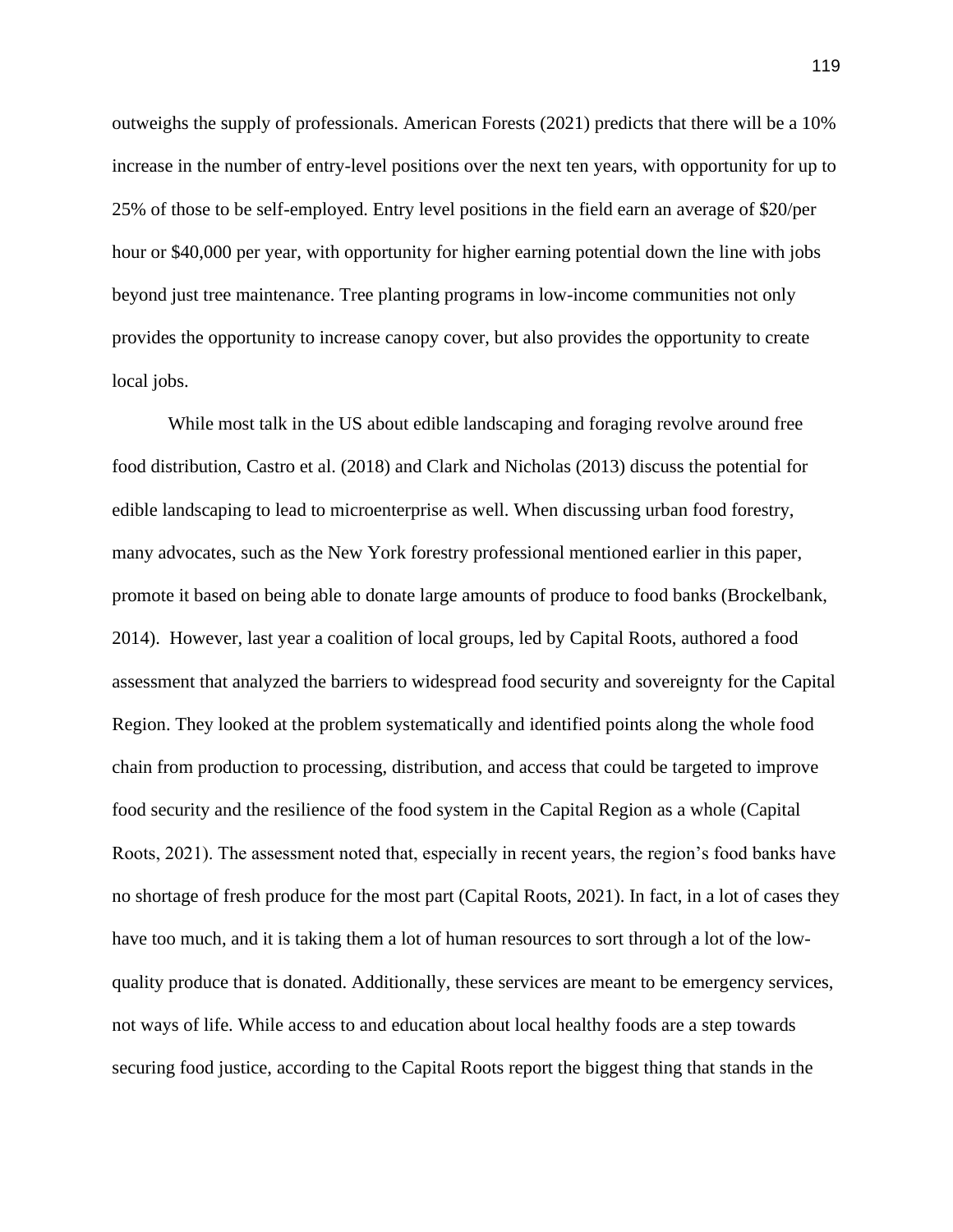way of this goal is tight food budgets (Capital Roots, 2021). Food justice cannot be separated from economic justice.

Jack, when talking about his Autumn Olive jelly, said that even though he gave it away as gifts for personal reasons, he also estimated that if he were paid a living wage for his time, materials, and labor he could easily make a profit like what someone makes from "organic currant jellies found specialty markets". However, he noted it is illegal to sell products made from invasive species because regulators worry that it might incentivize people to cultivate and spread invasive species. Considering how prolific and fast spreading invasive species like Autumn Olive are, it is more likely that most levels of harvesting would reduce the ability for these plants to spread and would still leave enough to profit off. I cannot say this is certain for any one scenario, such as with Autumn Olive, however from my own experience working with 'eating your way through invasive' campaigns, some schemes like this have great potential to stimulate local economies, provide supplemental income, and effectively control invasive species.

For example, Lionfish are a species of fish that are native to the Indo-Pacific but are invasive throughout the Western Atlantic. These fish are not only covered in venomous spikes, but they are incredibly damaging to ecosystems of their invaded range as they will eat pretty much anything— they are one of the few fish to overeat and put on excess fat deposits. I interned for a nonprofit in Florida that hosted bi-annual derbies throughout the Tropical Western Atlantic to cull these fish. The derbies were cultural events that gathered hundreds of people. Teams would go out and spearfish as many Lionfish as they could and prizes would go to people who caught the most, the largest, as well as the smallest fish. Then we would fillet them at the event and spread around dishes of ceviche, fish tacos, fried fish, etc.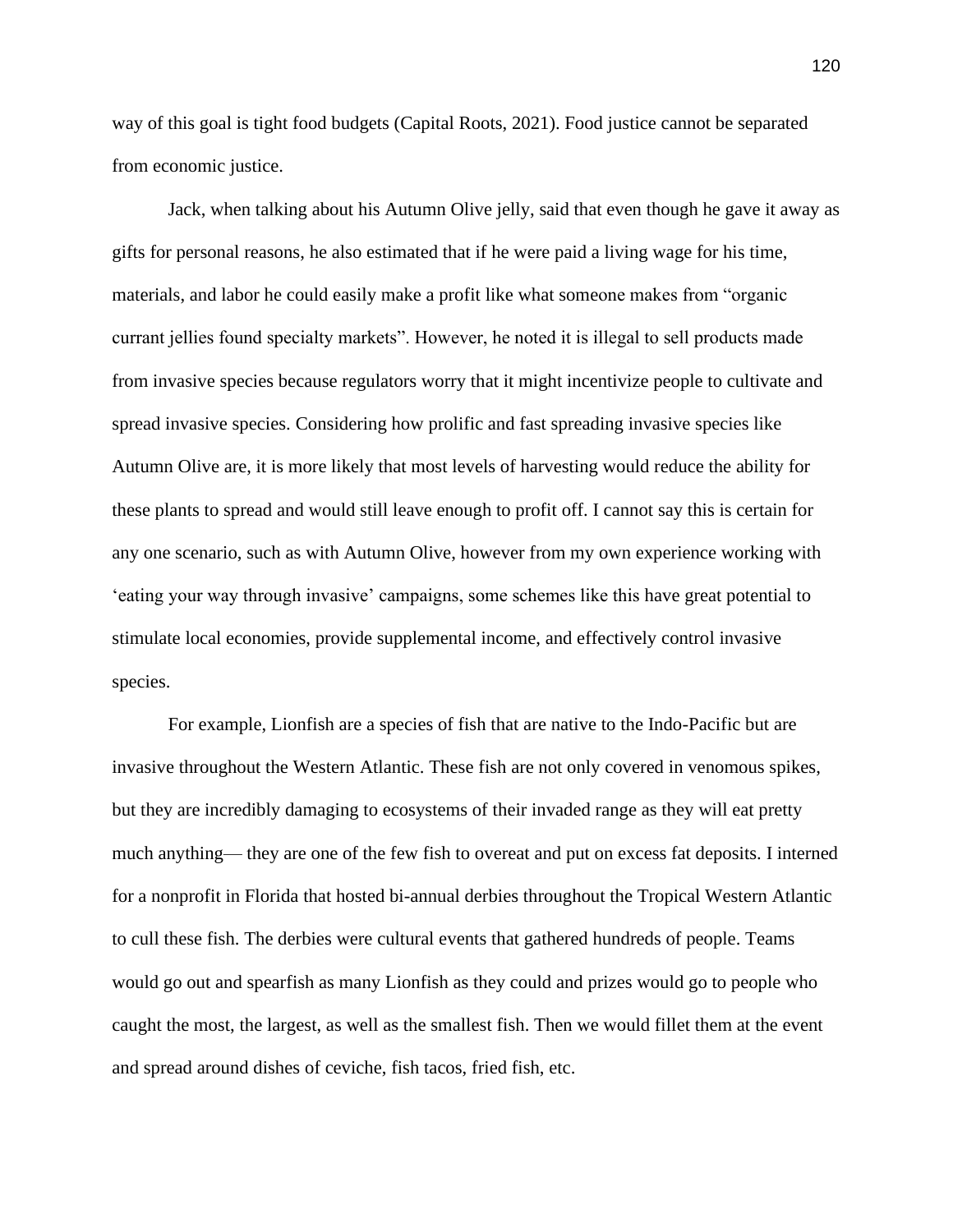Local markets sprung up around eating this invasive species and you could find them in some restaurants and the Fort Lauderdale Whole Foods even stocked a small selection of them by 2018. Not only did this connect the community and strengthen the local economy, but it was also effective at controlling the Lionfish to protect pockets of habitat. Despite the popularity of catching these fish, there really is no danger of fishing them out or wanting to restock them because they really are just that prolific. This is true of many of the world's worst invasive species.

I digress, the local abundance of urban forest foods, whether invasive or not, demonstrates the potential for a cottage goods industry that may support ecological health, provide people with additional opportunities to make money, bring healthy and maybe previously unfamiliar foods to the broader public, and once again reduce disservices from underharvested urban forest edibles. While gift-giving and trading is an important value in many forager communities and fosters good communal relationships, if the ecosystem can handle it, profitable ventures could be greatly beneficial in bringing about environmental and food justice through self-employed work that has a relatively low cost of entry. Jack described walking through a neighborhood that is considered a "food desert" yet has "food every fifty feet" including forsythia, redbud, hawthorn trees, and crabapples. With some more familiarity and some extra steps many parts of the plants and trees around us can be turned into nutrient-dense jams, condiments, spreads, and more.

However, as my interviewees noted, for most people, whether they are food insecure or not, time is another one of the biggest barriers to benefiting from these foods. The opportunity to turn these foods into value-added products like dried fruits, relishes, pickled goods, jams, jellies, spreads, dips, baked goods, etc., could contribute to food justice by stimulating microenterprises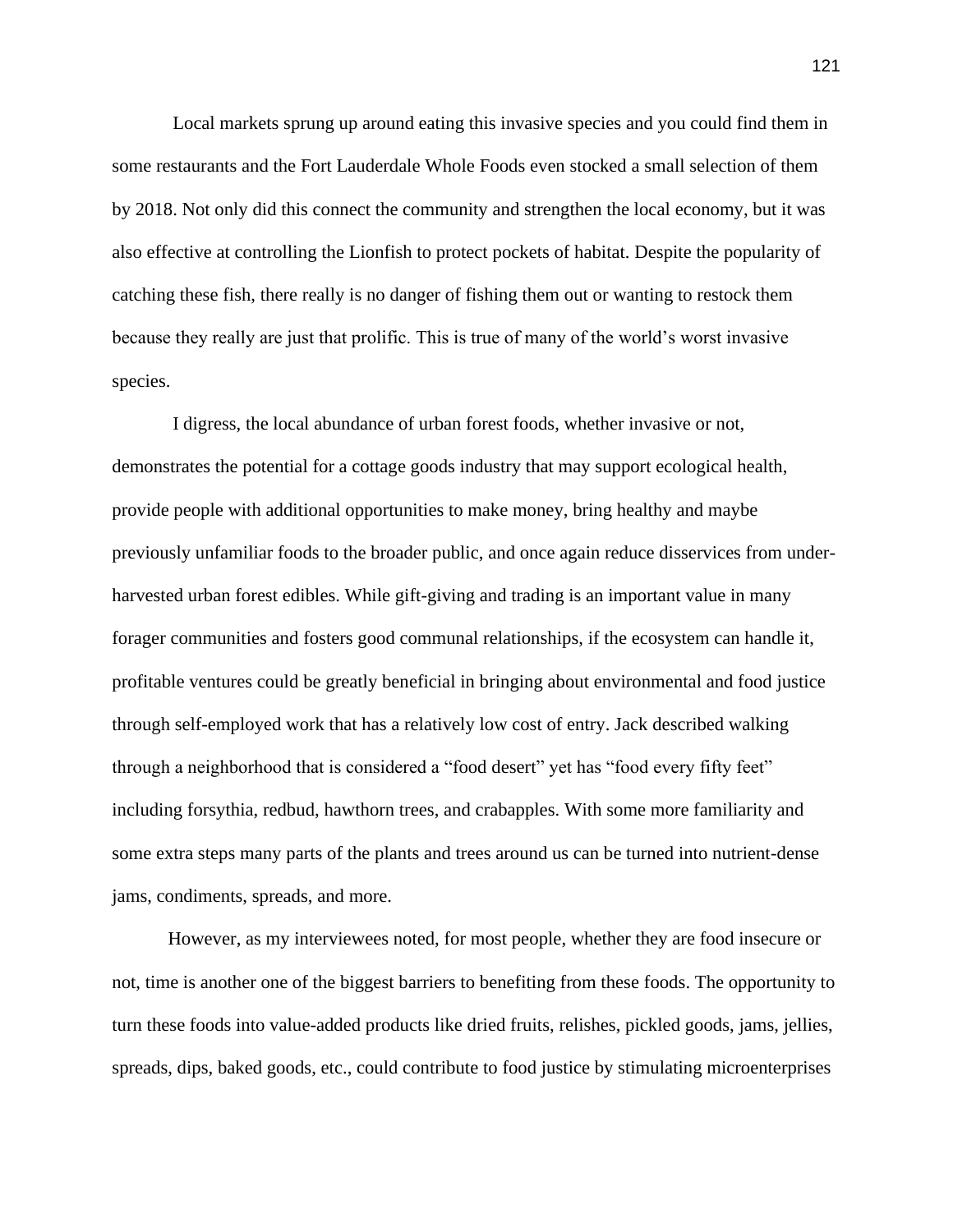that provide people with nutritious foods and incomes. These preservation methods can also extend the amount of time throughout the year that the urban forest can feed people. Jack details some examples such as spruce tip cake, bright pink dumplings that can be made from Magnolia flowers, baked goods made with acorn flour, birch syrup, etc.

Besides the knowledge gaps, the biggest obstacles to such a micro-economy are the standards that must be met to sell cottage foods. For example, New York State only allows a select list of foods to be prepared and sold from home kitchens, such as breads and other baked goods; jams, jellies, and marmalades made from low pH fruits, dried or dehydrated vegetables, soup mixes, and fruits; and caramel apples. Other products like pickles, relishes, sauerkraut, sauces, salsas, marinades, chutneys, fruit syrups or jellies, cooked or canned fruits and vegetables, salad dressings, spreads, or nut butters are only allowed if made in a commercial kitchen (NYS Department of Agriculture and Markets, n.d.). These regulations are understandable as they protect people's health and safety.

Rather, it is access to appropriate kitchen space that is the barrier, particularly to lowincome folks who might not have access to even a home kitchen, much less the right tools. One node of impact discussed by (Capital Roots, 2021) was to assist processors, particularly by "supporting BIPOC and woman-owned businesses". According to the report, "local food processing is a strong job creation tool for unemployed residents in the region and an important market channel for local farms to find business growth, both of which are important to building economic resilience in the region" (Capital Roots, 2021). Grants, financing, business planning assistance, shared-use incubator spaces like shared commercial kitchens, as well as alignment of local, state, and federal laws would go a long way in opening up these opportunities (Capital Roots, 2021).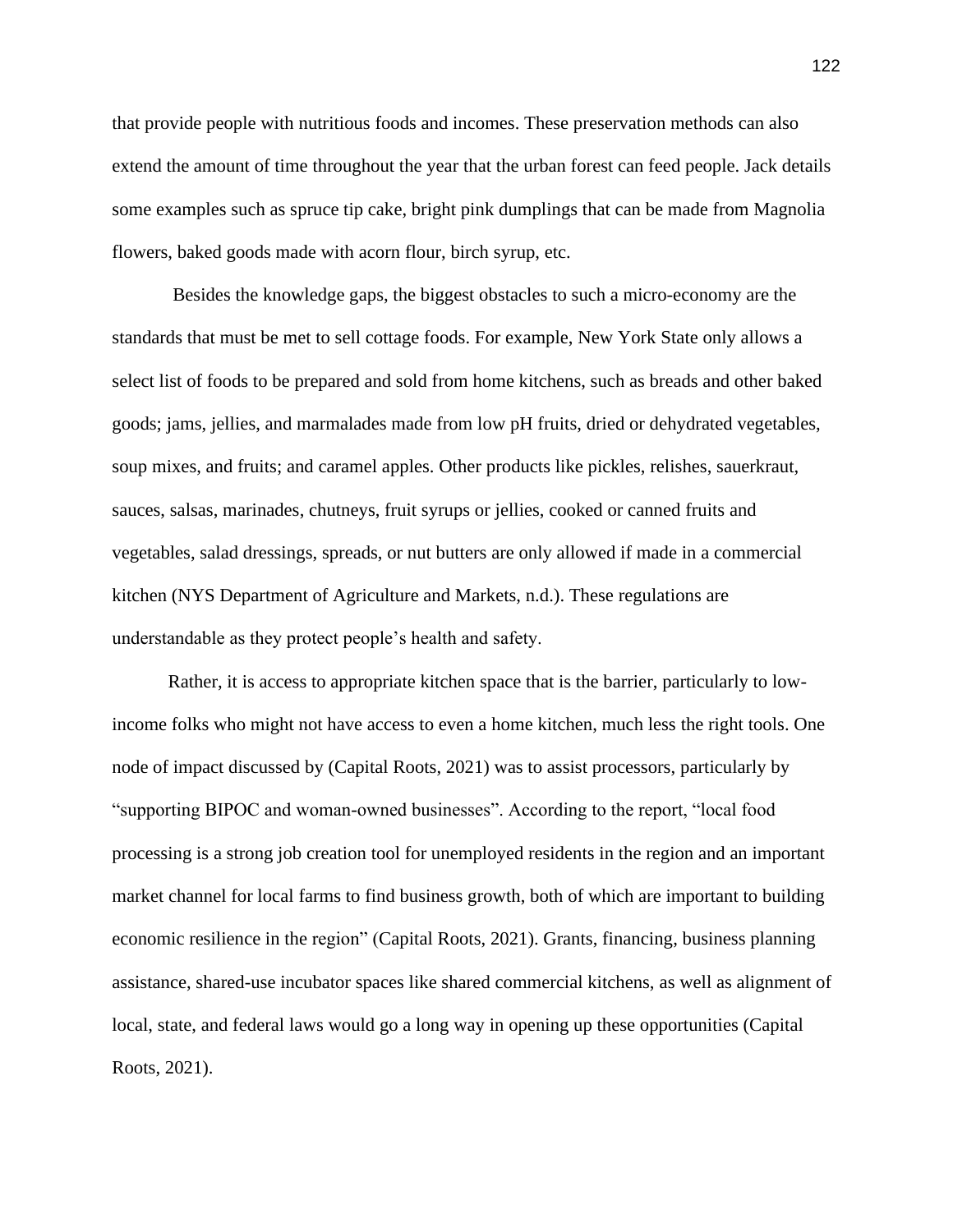Nordahl (2009) gives a great example of how collecting tree products along streets can reduce disservices from the trees and bring in significant amounts of revenue from the free resource. Around 2,000 olive trees (planted long ago) stood along the walkways and bike paths around the University of California Davis' campus. In 2004 alone, the dropped fruits cost the campus \$60,000 in legal fees, and another almost \$60,000 for cleanup and disposal. After strolling along one day and smelling the olive smell in the air, the college's Buildings and Grounds director came up with an idea to address this issue: he bought a small olive press and made his first batch of olive oil.

That year, the class of 2004 helped produce 80 gallons of 'artisan extra-virgin olive oil' and sold bottles of it for around \$12-\$15. The 2006 vintage produced 450 gallons and sold out in four months. The 2007 vintage made 800 gallons of different flavored blends and brought in nearly \$80,000 in revenue for the school (Nordahl, 2009). This is but one example of how edible public trees can provide the ecosystem services typically attributed to city trees, as well as an abundance of food, and potentially food and income for its citizens to more than cover the costs of keeping and maintaining the trees.

Referring to the business climate in parts of Albany as a whole, according to business owners, residents, and community leaders, negative perceptions of the South End neighborhood might be the biggest challenge in attracting and maintaining investment and patronage to support local businesses (Moench & Fries, 2018). Contingent valuation studies that studied how trees impacted shopper experiences have demonstrated that customers are likely to spend 9%-12% more in business districts with significant tree cover, to shop there more often, and to stay longer for each trip (Wolf, n.d.). Shoppers will also travel farther and will spend more time in business districts with more trees, which increases the radius that contains potential customers. When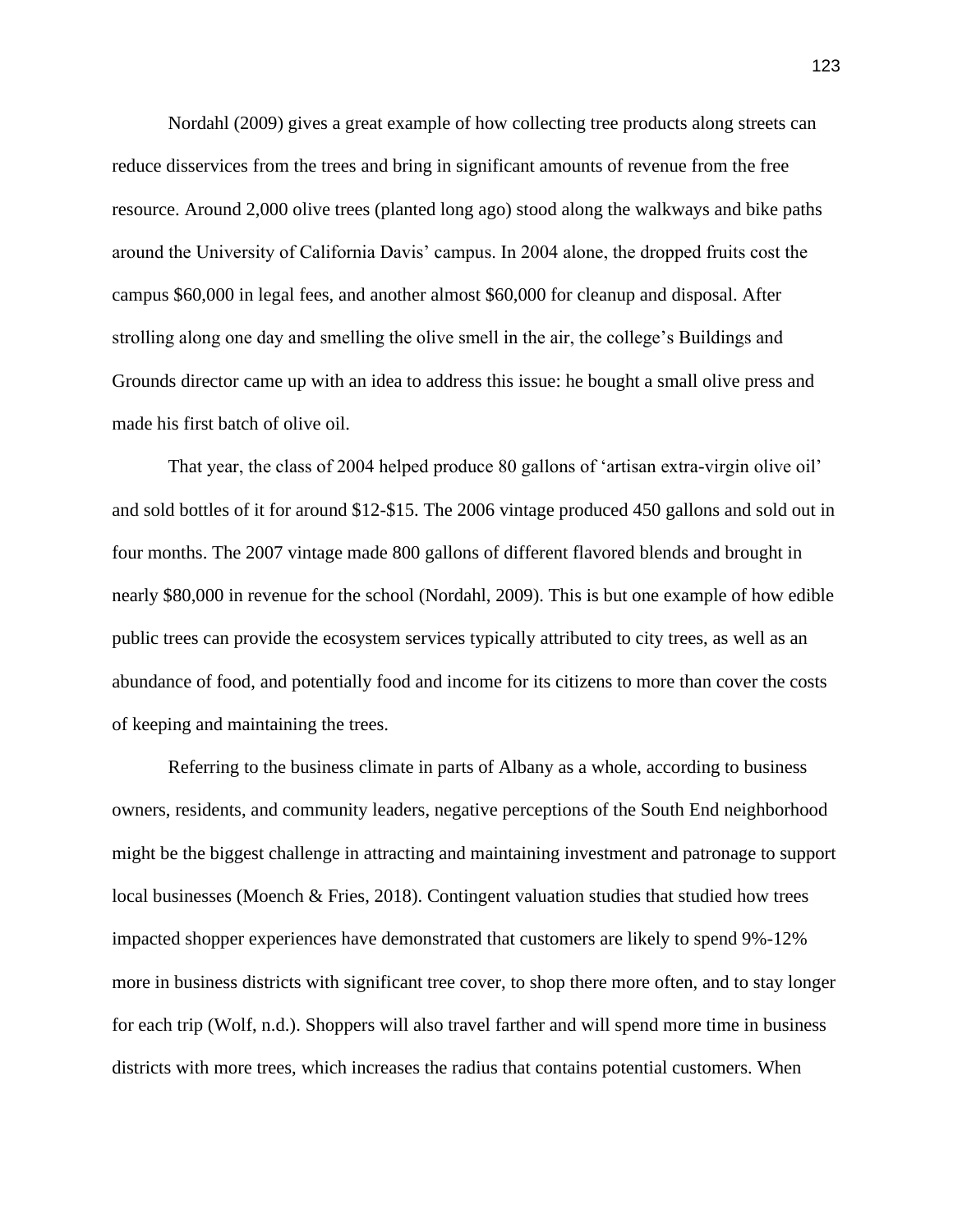asked about how research participants felt about potentially shopping in business areas shown in pictures that had different kinds of landscaping, they rated even business areas that had "tidy sidewalks and well-designed buildings", but no trees, as the lowest end of preference but, business areas that had the same level of tidiness and well-designed storefronts and also adjacent trees were the most preferable (Wolf, n.d.). The bigger the trees, and the more the canopy covered the sidewalk and the street the better. Perceptions about product value and quality and about merchants' service in forested districts were also more positive (Wolf, n.d.).

One study looked specifically at the impact of trees on inner-city business districts that are undergoing revitalization and found that respondents reported a willingness to pay as little as 11.95% more for goods overall to as much as 50% more for convenience, 40% for shopping, and 35% more for specialty goods in treed areas compared to those without (Wolf, 2003).

While most edible trees will not provide big shady canopies, they can be interspersed with them. Shady trees might attract people because they are visually pleasing and it makes it nicer to spend more time walking around, but the addition of fruit trees to shady trees may add to those benefits as they encourage people to spend even more time while they stop and collect fruit, or at least maybe stop and read about and admire the fruit.

For example, Nordahl (2009) recommends interspersing Persimmon, Cherry, and Dogwood trees for aesthetically pleasing and relatively low-maintenance streetscapes. If this appealed to a business it could benefit them by improving perceptions of the area and attracting more business, and they could be good partners by helping to maintain the trees with occasional watering, and maybe picking and displaying the fruits. In Des Moines, Iowa, the city government, and Chamber of Commerce work with business owners to maintain vegetation in front of their stores. The merchants supply planters, and the city supplies the soil, plants, and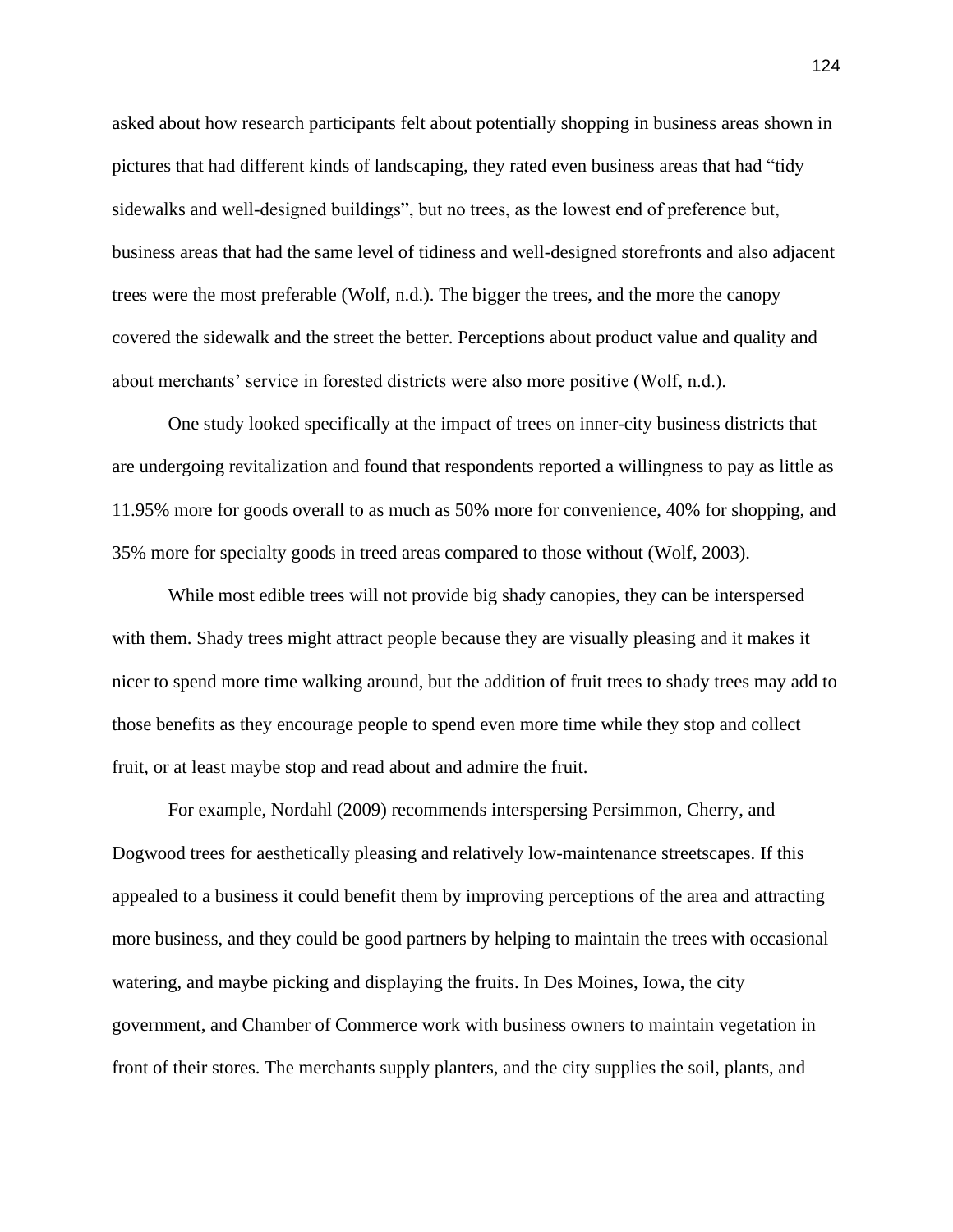even offers to maintain the vegetation, although apparently several business owners prefer to do so themselves (Nordahl, 2009). Considering the positive impacts trees have on businesses, a program like this but for food-bearing trees may be doubly beneficial and would likely offset any maintenance that would go into it. Already Albany offers grants and low-cost financing for businesses to improve their facades and storefronts (Moench & Fries, 2018).

While trees have potential to increase investment in businesses for the better, they also have the potential to increase investment in the community in ways that may adversely impact a lot of people, namely through gentrification and displacement (Schwarz et al., 2015). It is easy to estimate a tree's carbon sequestration, cooling, or energy reduction potential compared to circumscribing intangible tree benefits. Intangible benefits related to property values mostly relate to mental models that may include factors such as visual appreciation, emotional evocation, or perceptions of how trees relate to the social and built environment (Donovan  $\&$ Butry, 2010; Kania et al., 2018). Hedonic pricing studies have shown that on average, street trees and trees in yards can add 3-15% to a home's assessed value (Wolf, n.d.). For example, a study in Portland, Oregon revealed that street trees increased the exchange value of homes by approximately  $$8,870$  (Donovan & Butry, 2010). Increased property values were explicitly mentioned as a benefit that Albany wants to promote in their Community Forest Management Plan, however this is not necessarily good for everyone.

 Looking at Albany's current 2025 tree planting program in this light reveals some significant environmental and economic justice implications. Assuming for now that the estimated property appreciation in Portland holds true in Albany, by splitting the bill with homeowners for tree plantings, the city is essentially investing— not just in the resale value of the home that requests the tree— but also in homes around it (Schwarz et. al., 2015; Wolf, n.d.).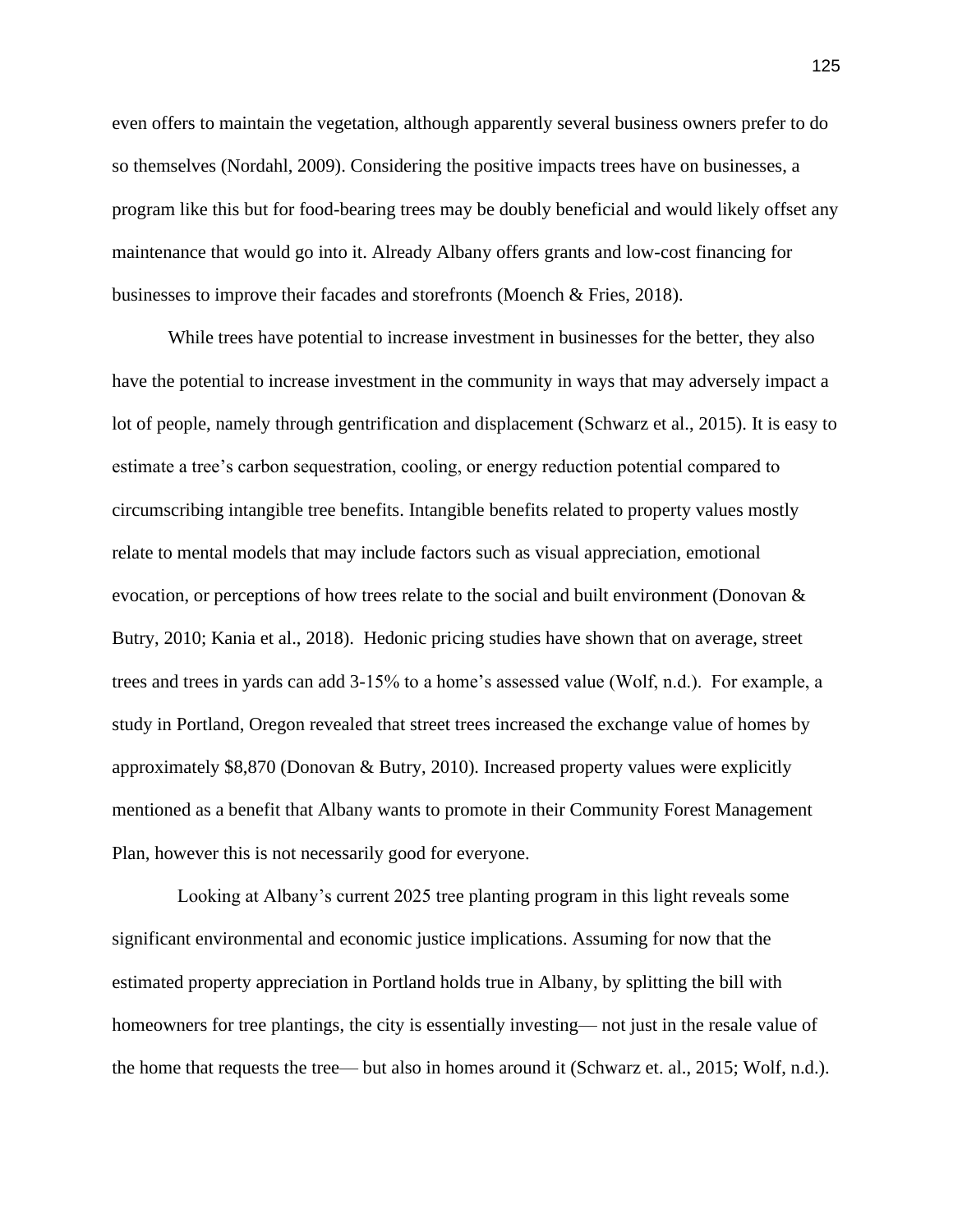Even though a homeowner who signs up for the program faces immediate costs of \$100 as well as maintenance costs, they still experience a positive effect on their wealth as they receive up to an 88% return on investment (ROI) (City of Albany, n.d.). By subsidizing this through tax revenues, the city is essentially performing a wealth transfer and giving those tree stewards free money from the public's good. This has substantial implications for inequity:

- The design of the program automatically favors homeowners and those with enough disposable income to pay for the upfront costs of their tree and its continued maintenance. This discriminates against renters who have little incentive to increase the value of a property they don't own and may even have a vested interest in not wanting property values to increase because it may mean increased rents. It also discriminates against people who are not able-bodied enough to maintain a tree, have too many responsibilities to take on tree maintenance, or do not intrinsically value trees according to the dominant paradigm. Basically, it provides increased tree amenities as well as wealth to the people who likely need it the least (I.e., the program generally benefits people with middle and high incomes, who are already more likely to have disproportionately high access to trees compared to the less affluent or otherwise marginalized) (Locke & Grove, 2014; Schwarz et al., 2015).
- By subsidizing the program with taxpayer money the city is facilitating a wealth transfer between those who pay taxes, but do not benefit from the subsidized trees to those who are able to participate in the program. Referring to the socioeconomic dimensions mentioned above, this is particularly problematic.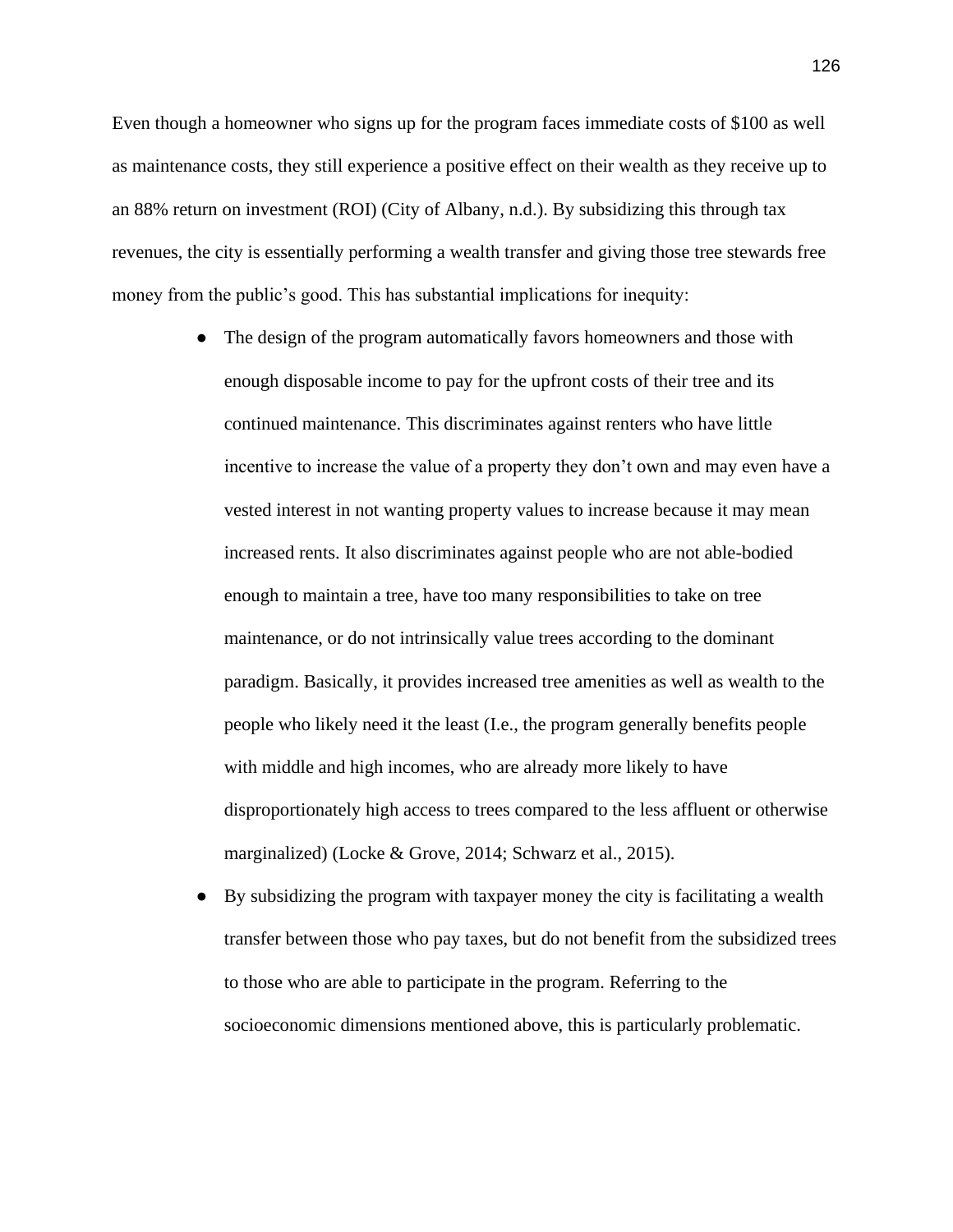• Property value increases result in increased tax revenue for the city. Expanding the tax base in areas around tree plantings results in more concentrated political power in those places and better quality services, such as schools and hospitals, thus leading to an inequitable feedback loop (Schwarz et al., 2015).

A Tax Increment Financing (TIF) scheme may offer a solution to these issues (Rigolon & Christenson, 2019). Increases in property values lead to higher yearly tax assessments. Under TIF, the municipality agrees to use these incremental increases in tax revenue to fund public goods and services (Rigolon & Christenson, 2019). After Portland did the study to determine how much trees contribute to property values, they aggregated the data and estimated that through TIF they could accrue \$15.3 million in annual revenue just from contributions due to trees (Donovan & Butry, 2010). In their case they are using TIF to fund affordable housing in the city (Portland Housing Bureau, 2019). Additionally, by making clear the value effect of trees on property, this could be a way to persuade developers to not unnecessarily cut down trees so that they do not lose property value when trying to sell the lot. It could also give the city an idea of how much developers should be charged for fines in cutting down trees unnecessarily. This is relevant in Albany because in all parts of town there have been recent and recurring issues with developers cutting down swaths of trees unnecessarily and without recourse. This happened in West Albany a few months ago during the development of a new Costco: the developers cut down several dozen trees even though they were supposed to be waiting for public feedback and municipal go-ahead. Most recently, there was an uproar in South Albany when developers inexplicably cut down dozens of trees in Lincoln Park. One of my interviewees described it,

At Lincoln Park the city worked with a firm to do a master plan for redevelopment. It sounds like public engagement did not go well: there was not enough public engagement and the right people weren't at the meetings. When the city contractors came in they cut down like 150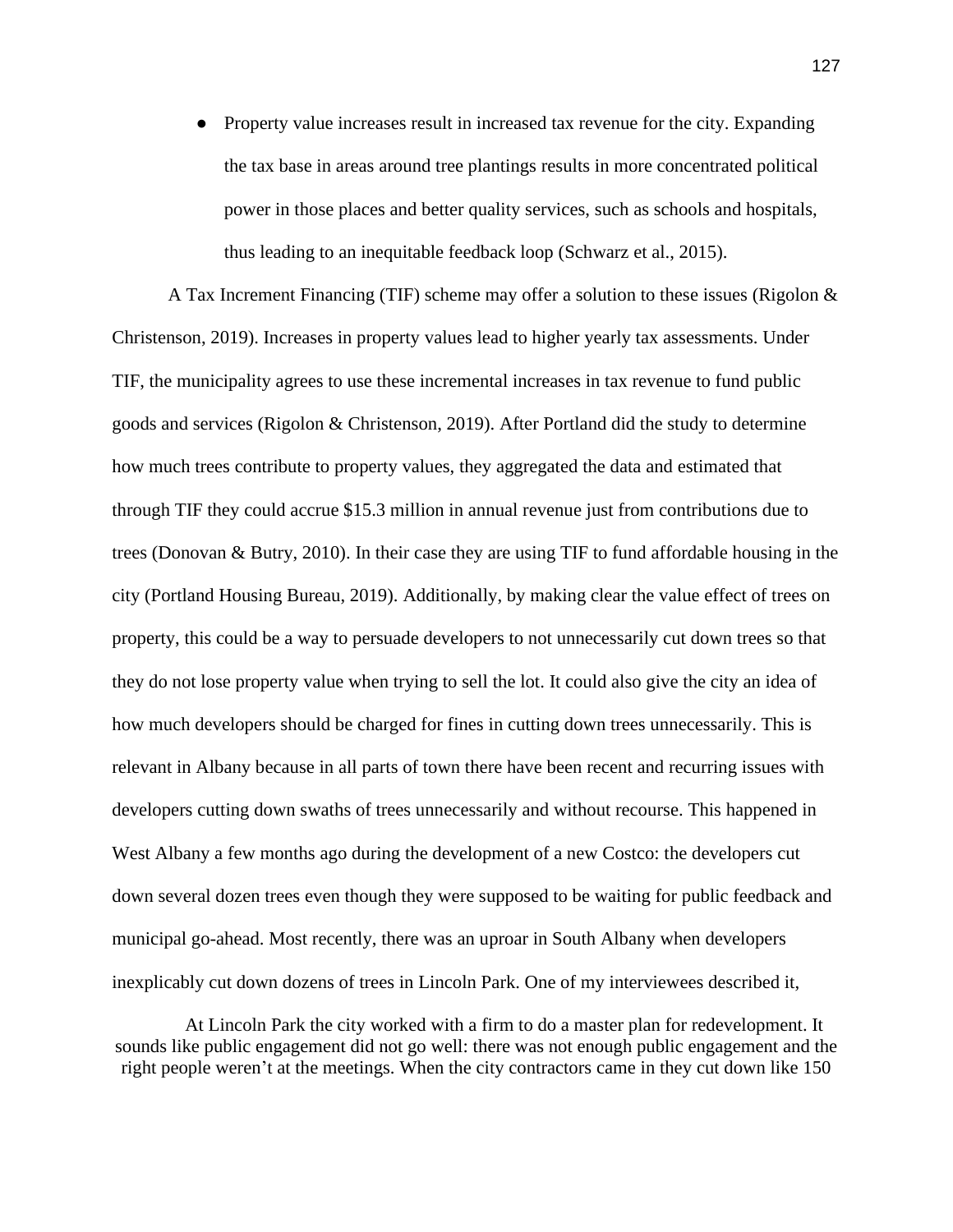trees and people lost their minds, they came out in force and tore the city a new one. I couldn't believe the city would allow that to happen.

The city defended the actions as being was necessary for developing the new basketball courts, regardless, it was a measure taken without proper feedback and one that might have been avoided. All of my interviewees expressed some degree of frustration with both the city cutting down or allowing developers to cut down trees without sufficient communication with the public, whether it is in parks or along their streets. Additionally, they all made remarks about the hastening development and loss of rural character along Albany's outskirts in recent years, with varying levels of emotion. These are some of the following responses I had when asking about how they have seen Albany in their time living in the area:

It seems like more people have been wanting to do plantings and engage in agricultural systems. As far as the landscape goes, there's also more developments: more conference centers, strip malls, lots of expansion. I guess it's generally considered a thriving economic center at the moment.

Devastatingly so, it's so overrun with subdivisions and big box stores. As a kid, I remember that the greater Albany area around the city…everywhere used to be a woodlot or farmfield has been developed and sold to commercial development. All around this area, you used to drive through it and it was all rolling pastures and now its cookie cutter projects on every block. I've really started to notice it in the last twenty years. I used to be proud of being in a rural part of New York, but I don't feel like that anymore. The rural landscape is disappearing altogether. …..Change is happening, there's lots of progressive thinking, the issue is the progressive thinking isn't coming from the leaders, its coming from the grass roots. But this conundrum of sprawl and irresponsible development is a whole thing that I haven't been able to wrap my head around how to fix it. I have a hard time feeling hopeful about it unless I look at the small scale. I think hopefully organizations that are trying to get in with younger people will be very helpful. It's hard to see change happening quickly now because the older generation running things are focused on churn and burn and make a dollar. There are definitely people and things that are doing things positive, but the biggest issues is changing how we think and interact with the environment. We need to change our ideas about how land is worthless unless it's built up, how it's "wasted space". Trying to get people to have a different perspective is difficult.

It's rampant, like an epidemic. You drive North to Chatham and it's all for sale for commercial development. It's happening so fast, and I've only been here for five years….I find it really alarming and depressing. Once that land is gone, it's gone forever.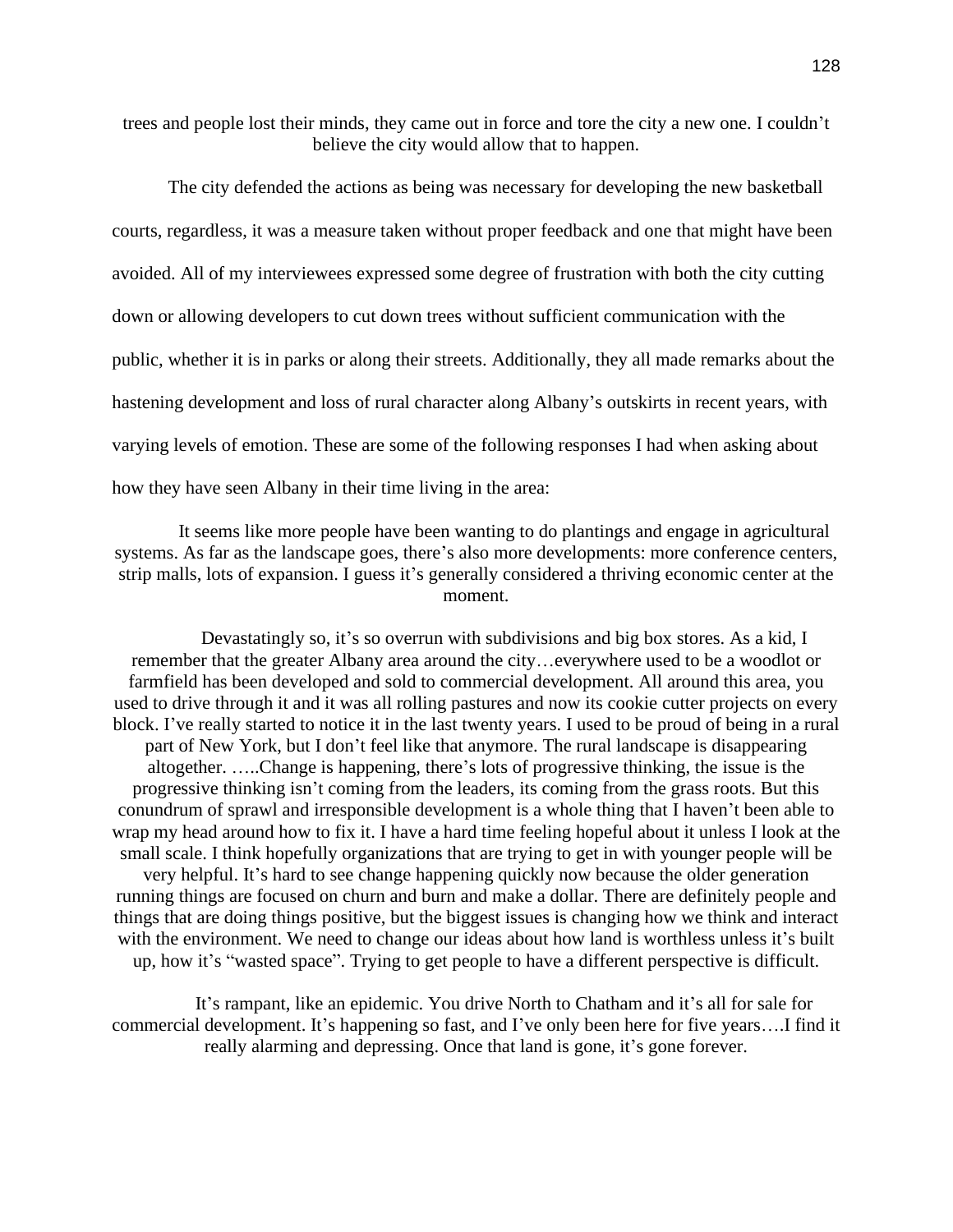Discussing similar scenarios they came across in their research, Braverman (2020) writes, "While considered by many environmentalists to be good for nature, the "condensed city" approach (densely populated cities in the midst of rural islands) can cause an elevation of land values, thereby placing trees in direct conflict with buildings. Subsequently, trees may turn into the underdogs of urbanization and the victims of capital investment". In this way, struggles and emotions around development and the loss of a sense of place are tied to the loss of trees, and indeed discussions around trees are often very emotionally charged.

As a solution for dealing with gentrification as well as addressing motives around cutting down trees, tax increment financing is is theoretically a politically feasible solution because it is a means of funding public goods and services without having to raise additional taxes; tax rates would increase with property values regardless, TIF just ensures that those additional revenues go towards specific public programs, rather than being added to the general budget. People who have trees planted still get to enjoy the rise in exchange value for their homes, but now people not engaged in the program can also benefit. It's important to note that the success and equity of such a program depends on good and thoughtful design. It is critical that policymakers devise well-thought out measures to determine how to target who receives the benefits of TIF funds. For example, income is not a good measure in and of itself because it does not account for what costs people have, etc. that limit their expendable income. If done well, this has significant potential as an anti-displacement strategy to protect areas that are or may become vulnerable to gentrification. Some examples of how this money could be used include:

- Funding more equitable access to tree planting and maintenance.
- Creating more forestry jobs, specifically targeted towards people who are underrepresented in the field.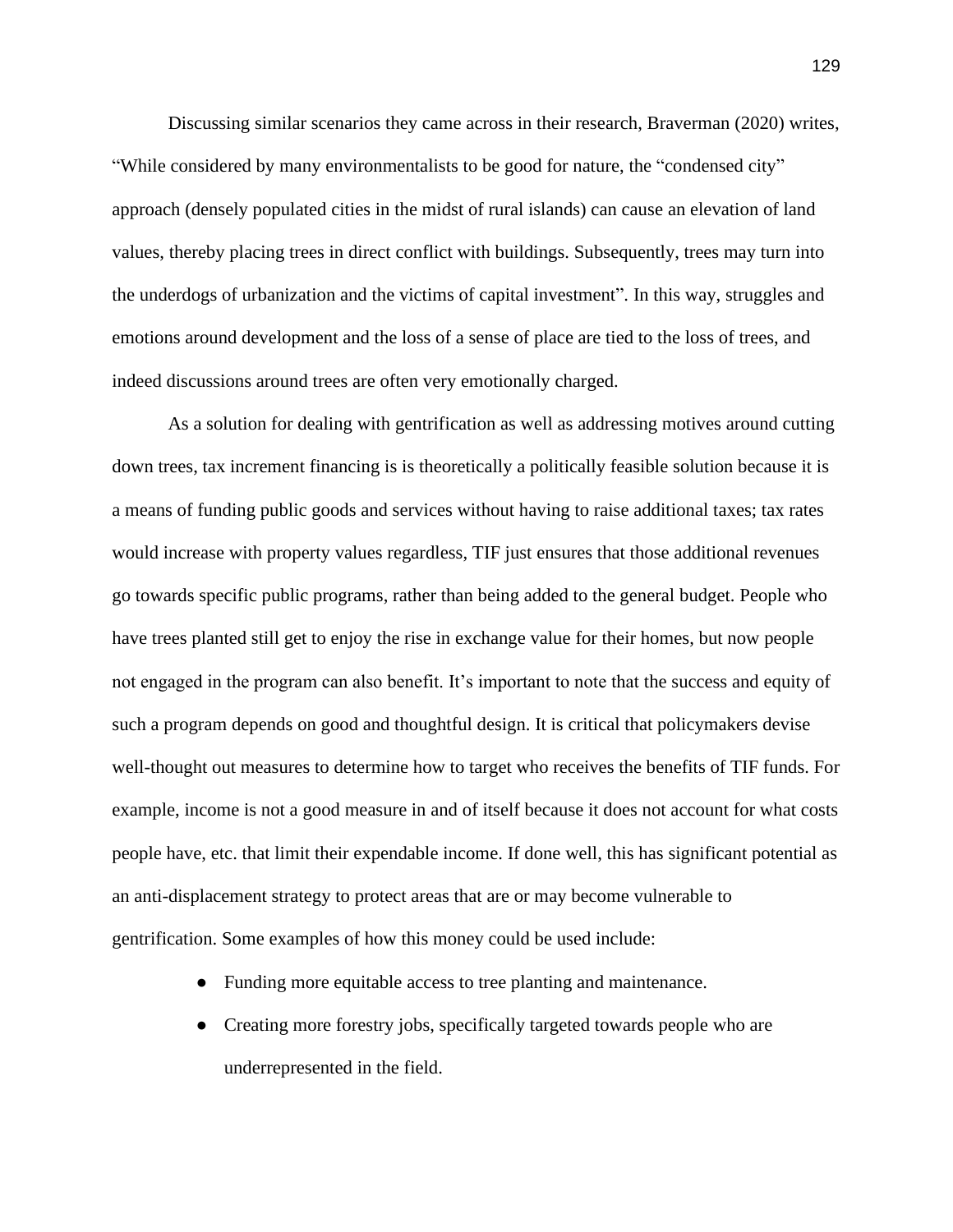- Subsidizing people who want trees but may not be able to afford higher tax assessments, to keep their tax rates lower. This is important because trees tend to create bigger incremental increases in property values in disinvested neighborhoods, causing their tax rates to rise higher than others (Wolf, 2007). Additionally, people who have a strong emotional connection to their home, are renters, do not have the means to move, or are otherwise unable or unwilling to sell their home primarily derive use value from their home— their home is valuable to them because it provides them a place to live, and it would not be beneficial to sell their home. Property speculators, people of higher socioeconomic status, and land developers value properties more for their exchange value— the value they derive from selling a property. Therefore, increases in property values are more beneficial to those who derive exchange value because they can increase their profits when selling the property, while increases in property values may disadvantage renters who face rent increases from landlords whose property accrues value or other homeowners who do not stand to benefit from selling their properties, but still have to pay increased taxes.
- Funding Parks Related Anti-Displacement Strategies (PRADS) according to community needs and wants.

Time is of the essence when it comes to implementing anti-displacement strategies (Rigolon & Christenson, 2019). Rising property values trigger a feedback loop where a home might improve its value, which improves their neighbor's values, on a large scale this signals investment potential to investors and developers, who then invest in the upcoming neighborhood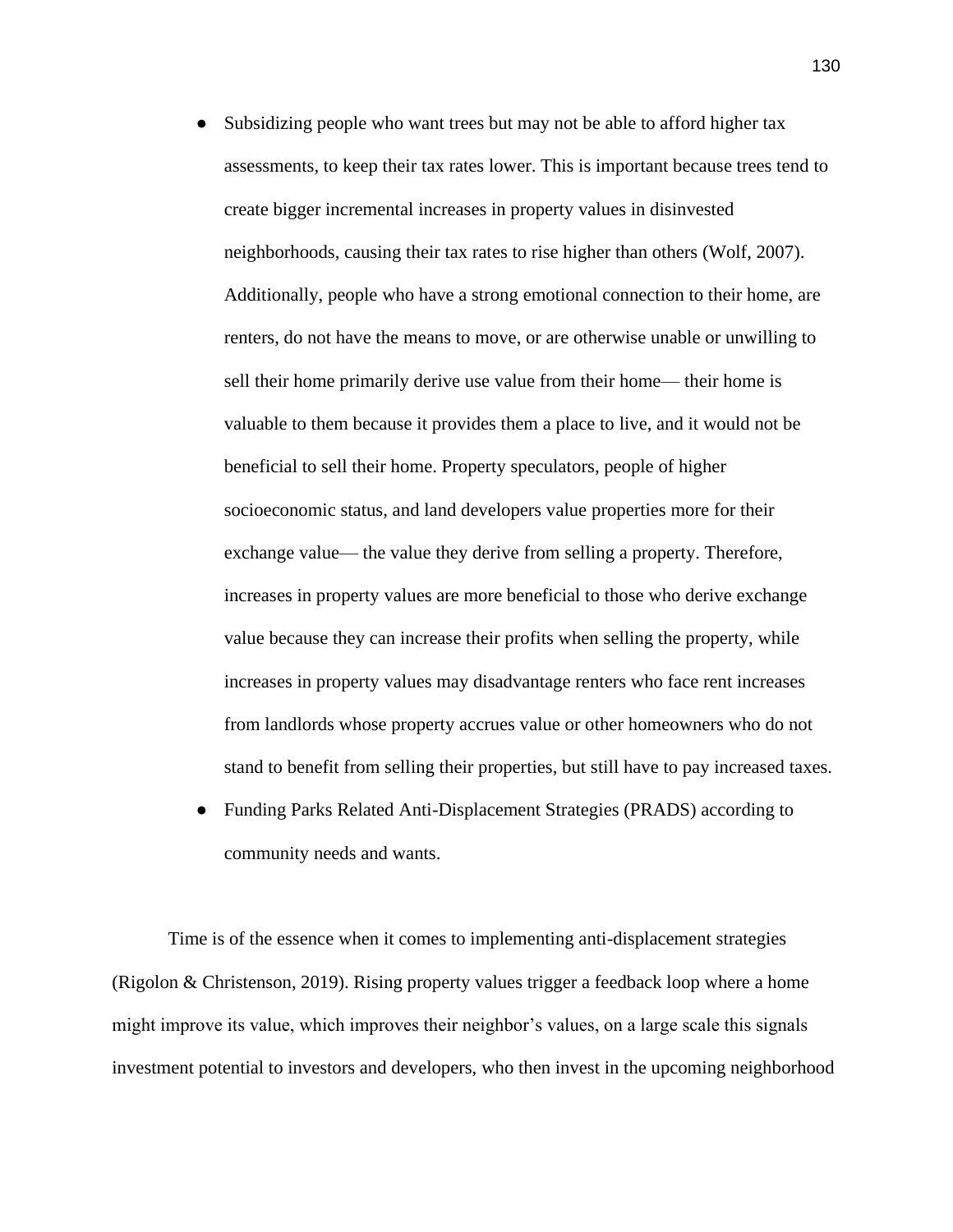which drives property values up more. Without proper strategies in place, this usually results in attracting new residents who then price out the older more established residents. Strategies to help residents stay in place and improve their socioeconomic standing that are implemented early on, before outside investors catch on, results in the most success in preventing gentrification (Rigolon & Christenson, 2019).

Implementing equitable anti-displacement strategies relies on substantial community engagement, with a focus on self-determination and contributing to community-led initiatives that might already exist, as well as implementing systematic strategies that work on inequity at multiple levels, from affordable housing, to jobs, small business support, and environmental improvements (Rigolon & Christenson, 2019).

The following chart (Figure 1) is a rendition of a graphic created by researchers who assessed and categorized Parks-Related Anti-Displacement Strategies (PRADS) that have been implemented around the United States. This chart features some of the more popular PRADS and is far from exhaustive. It categorizes strategies based on who they will primarily impact. Not all these strategies are right for every place and there are strategies that may be appropriate that are not on the list, but they are a good starting point for thinking about what kinds of strategies may be on the table.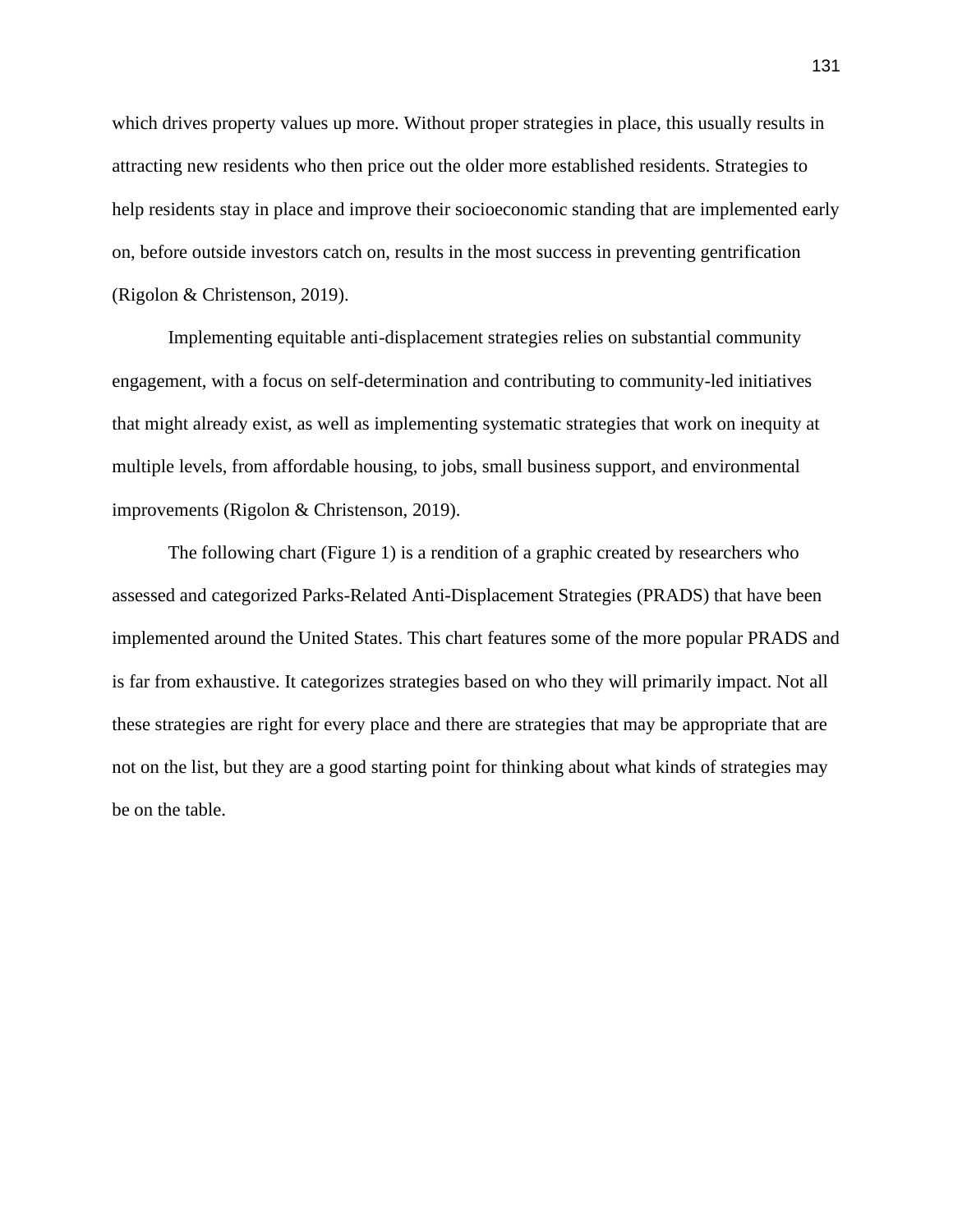| <b>For Renters</b>                            | <b>For Homeowners</b>                                      | <b>For Businesses</b><br>and Jobs:                                                                    | For<br><b>Private-Sector</b><br>Housing  | For Non-Profit and<br><b>Public Housing</b><br><b>Organizations</b> | <b>For Public Park</b><br><b>Funding Agencies--</b><br>can also apply to the<br>Department of<br><b>Urban Forestry</b>               |
|-----------------------------------------------|------------------------------------------------------------|-------------------------------------------------------------------------------------------------------|------------------------------------------|---------------------------------------------------------------------|--------------------------------------------------------------------------------------------------------------------------------------|
| Just cause eviction<br>ordinance              | Foreclosure assistance                                     | Job creation for<br>long-time, low-income<br>residents                                                | Single-room<br>occupancy<br>preservation |                                                                     | Competitive funding for<br>parks and/or urban<br>forestry programs that<br>require or incentivize<br>anti-displacement<br>strategies |
| Rent control                                  | Forgivable loans for<br>home improvements                  | <b>Small business</b><br>creation and<br>preservation (such as<br>small business<br>disruption funds) | Condominium<br>conversion ordinance      | <b>Housing Trust Fund</b>                                           |                                                                                                                                      |
| Rent review board                             | Homebuyers clubs                                           |                                                                                                       | Inclusionary zoning                      | Community land trust                                                |                                                                                                                                      |
| Renters workshops                             | Homebuyer financial<br>assistance                          |                                                                                                       | Productive incentives                    |                                                                     |                                                                                                                                      |
| Risk mitigation fund for<br>displaced renters | Property tax freeze for<br>low-income<br>homeowners        |                                                                                                       | <b>Community benefits</b><br>agreement   |                                                                     |                                                                                                                                      |
| <b>Renters commisison</b>                     | Accessory dwelling units<br>and compact lot<br>subdivision |                                                                                                       | Housing linkage fee                      |                                                                     |                                                                                                                                      |
| Othe services for<br>low-income renters       |                                                            |                                                                                                       | Commercial linkage<br>fee                |                                                                     |                                                                                                                                      |
|                                               |                                                            |                                                                                                       |                                          |                                                                     |                                                                                                                                      |

*Figure 1: Parks-Related Anti-Displacement Strategies Short List: (Rigolon & Christenson, 2019*

I have attempted to outline some possible points of opportunity to reconceptualize how Albany's urban forest may be used to achieve broader goals around environmental justice. However, as I began with, there is no justice, without procedural justice. I simply hope to share this information and these ideas so that it may be a jumping off point for real discussion, and if the discussion leads to it, potentially work towards a community-led urban forest program. With this inventory and the Community Forest Management Plan coming up, the city will be attempting to engage Albany communities to come up with a mutual agreement on how to increase the canopy cover for the next several years. I hope that by sharing this information beforehand, I can offer a vantage point to see how Albany's current context intersects with the larger urban forestry, agriculture, foraging, and food justice nexus. Hopefully, it can provide an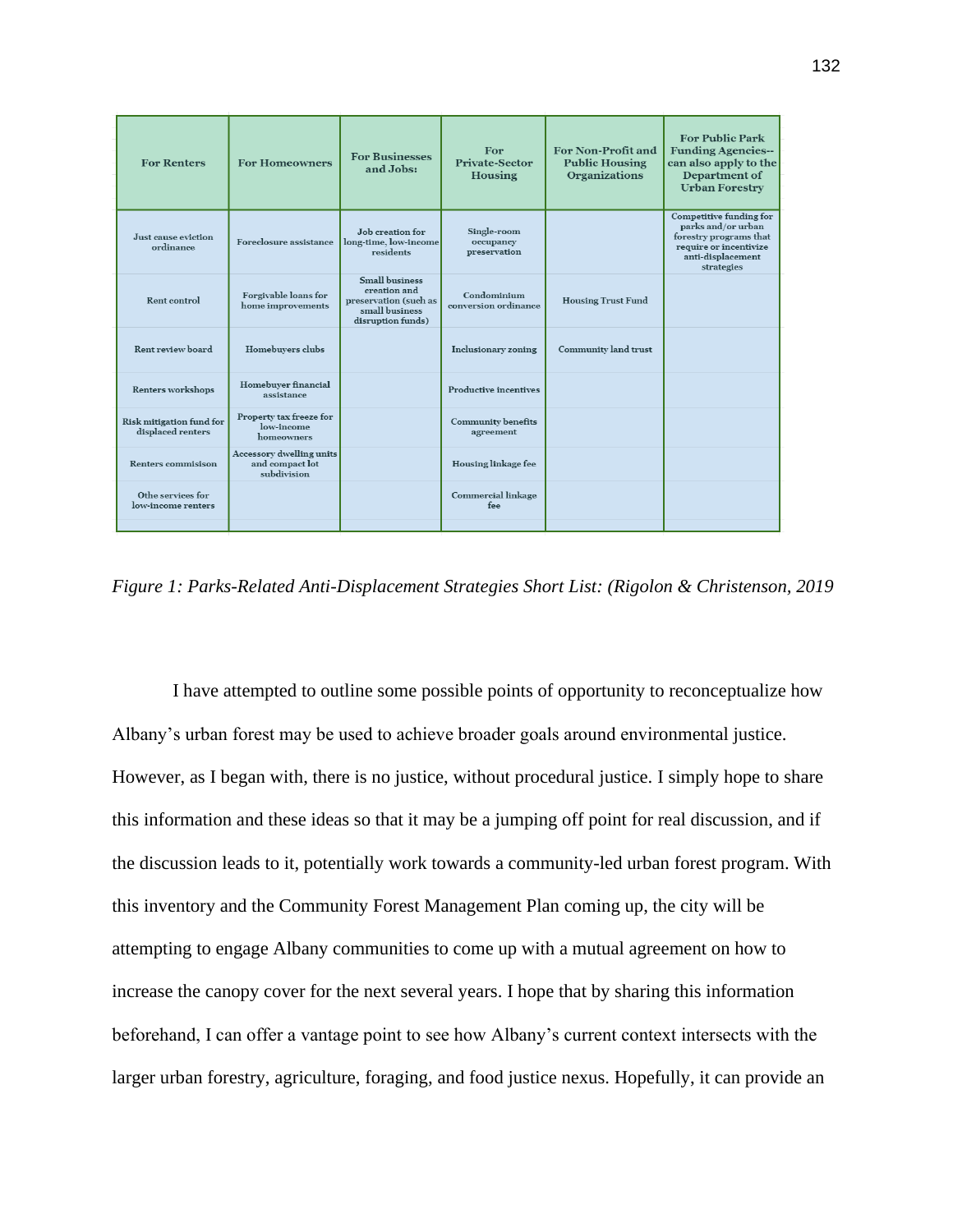opportunity for Albany residents to consider and organize around their own visions of what the forest may be to them before municipal-based efforts, and that this may offer a chance to negotiate with the city on more even footing during this upcoming planning. The work from here is the most important of all, which is stakeholder engagement and partnership building. I touched on some aspects of this, and there is more I could lay out, but more than anything that is about building relationships, trust, and learning from the local context, which I am not equipped to do from a distance. I hope that I may be welcomed into these conversations soon.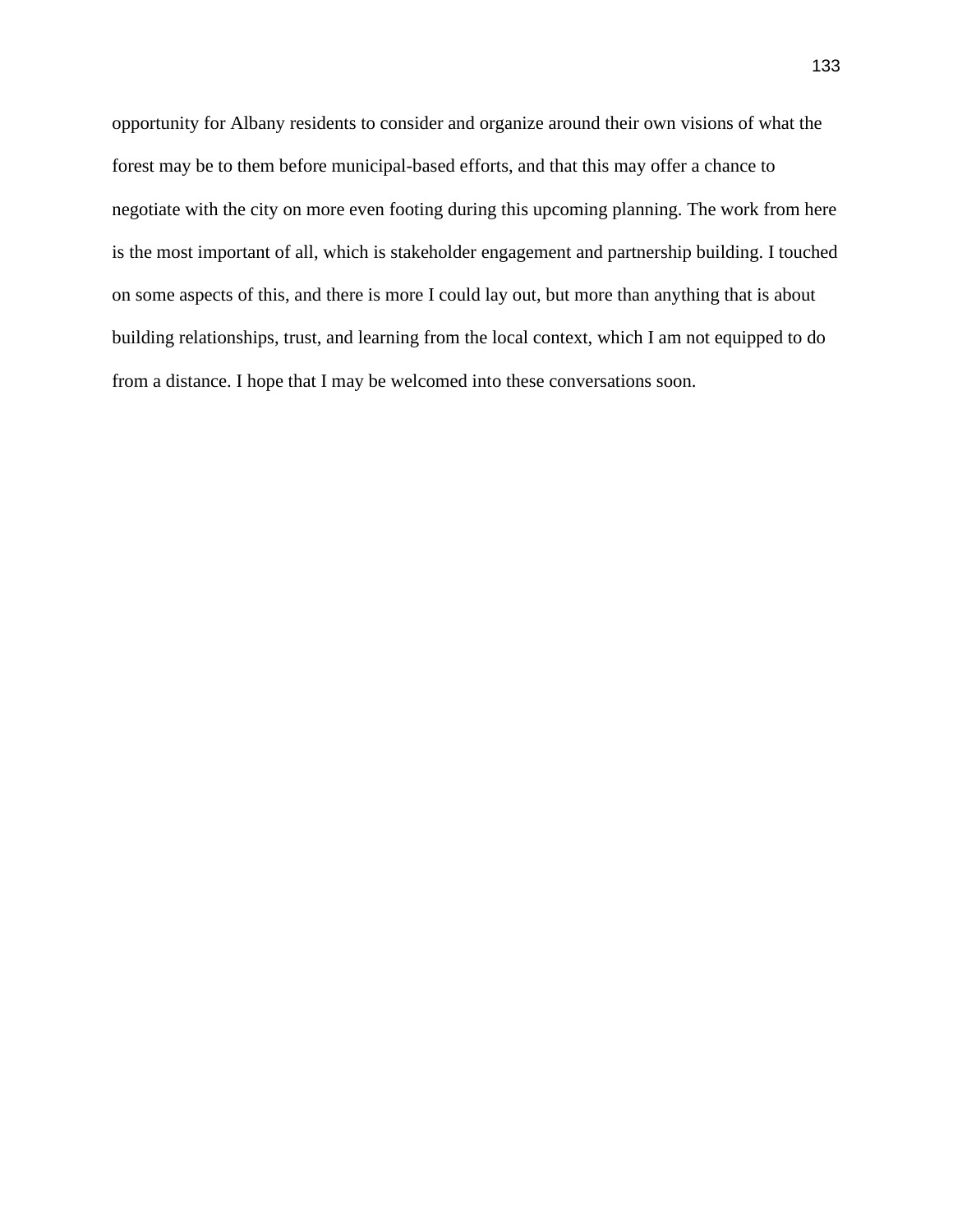## **Works Cited**

- *98 Acres in Albany: 40 Blocks, thousands of stories*. (n.d.). 98 Acres Albany. https://98acresinalbany.wordpress.com/south-mall-timeline-from-temporarycommission-to-cornerstone-1961-june-1965/
- Abrams, M. D., & Nowacki, G. J. (2008). Native Americans as active and passive promoters of mast and fruit trees in the eastern USA. *The Holocene*, *18*(7), 1123– 1137. https://doi.org/10.1177/0959683608095581

Albany Center for Law and Justice. (2020, October). *Relegated to the "Parking Lot:" the Trauma of Systemic Racism and Brutality in Albany*. http://www.cflj.org/cflj/Relegated-to-the-Parking-Lot-the-Trauma-of-Systemic-Racism-and-Brutality-in-Albany.pdf

- Albany Pine Bush Preserve Commission. (n.d.). *Origin story of the Albany Pine Bush*. Retrieved December 8, 2020, from https://www.albanypinebush.org/learn-naturegeology
- American Academy of Allergy, Asthma & Immunology. (n.d.). *Oral allergy syndrome (OAS) | AAAAI*. https://www.aaaai.org/conditions-and-treatments/library/allergylibrary/outdoor-food-allergies-relate

American Forests. (2021, April 28). *Tree Equity in America's Cities*. https://www.americanforests.org/our-work/urban-forestry/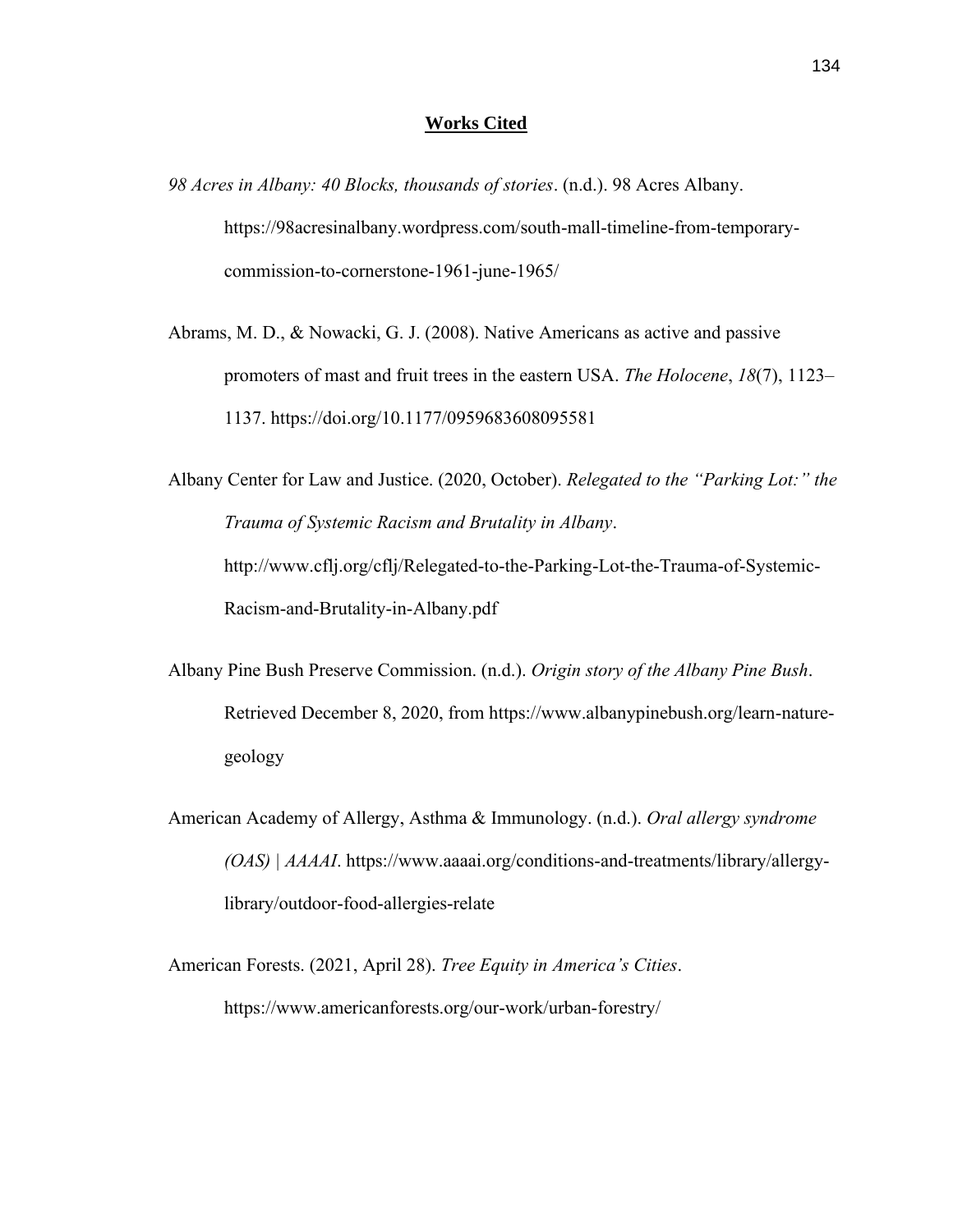- Avery, K. J. (2004). *The Hudson River School*. The Metropolitan Museum of Art. [https://www.metmuseum.org/toah/hd/hurs/hd\\_hurs.htm](https://www.metmuseum.org/toah/hd/hurs/hd_hurs.htm)
- Battaglia, Michael; Buckley, Geoffrey L.; Galvin, Michael; and Grove, Morgan (2014) "It's Not Easy Going Green: Obstacles to Tree-Planting Programs in East Baltimore," Cities and the Environment (CATE): Vol. 7: Iss. 2, Article 6.
- BD Editors. (2019, October 5). *Ecological Succession*. Biology Dictionary. https://biologydictionary.net/ecological-succession/
- Bielinski, S. (2009). *How a City Worked: Occupations in Colonial Albany*. New York State Museum. https://www.newnetherlandinstitute.org/files/3713/5067/3662/4.4.pdf
- Boone, C. G., Cadenasso, M. L., Grove, J. M., Schwarz, K., & Buckley, G. L. (2009). Landscape, vegetation characteristics, and group identity in an urban and suburban watershed: why the 60s matter. *Urban Ecosystems*, *13*(3), 255–271. <https://doi.org/10.1007/s11252-009-0118-7>
- Bradley, J. W. (2007). Before Albany: An Archaeology of Native-Dutch Relations in the Capital Region 1600-1664 (New York State Museum Bulletin) (First Edition). New York State Museum. https://nysl.ptfs.com/data/Library1/106685.pdf
- Brady, D. (2021, May 10). *Albany neighborhoods highlight a long history of environmental racism*. Albany Proper. https://www.albanyproper.com/albanyneighborhoods-highlight-a-long-history-of-environmental-racism/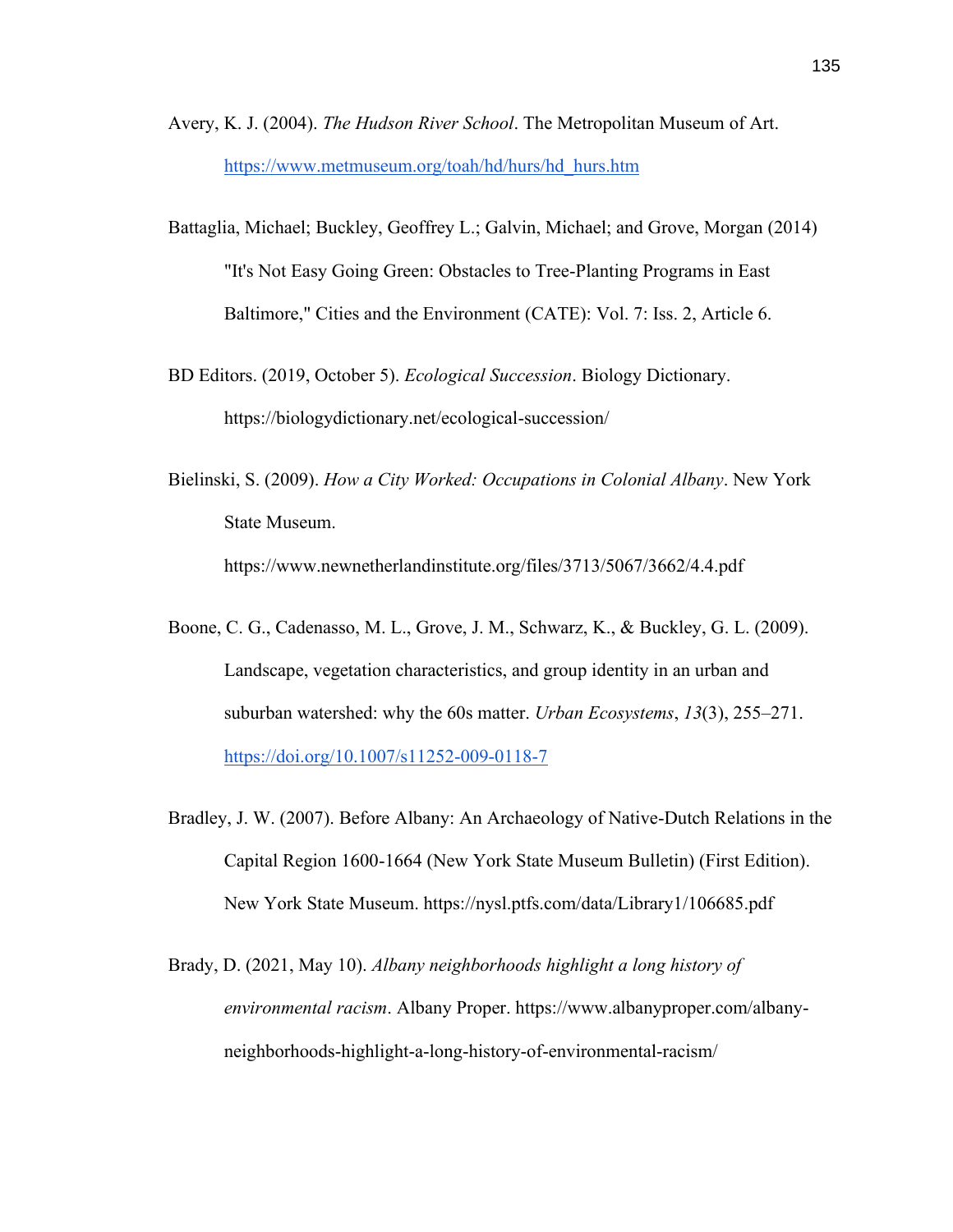- Braverman, I. (2008). "Everybody Loves Trees": Policing American Cities Through Street Trees. *Duke Environmental Law and Policy Reform*. Published.
- Briney, A. (2020, January 23). *All You Wanted to Know About the Green Revolution*. ThoughtCo. https://www.thoughtco.com/green-revolution-overview-1434948

Brockelbank, C. (2014, April). *TAKING ROOT Newsletter April 2014*. Taking Root. https://us3.campaignarchive.com/?u=7411727af2a99f125b4238c19&id=636182c49d

- Brown, C. S. (n.d.). *Origin Story: Iroquois (article)*. Khan Academy. https://www.khanacademy.org/humanities/big-history-project/what-is-bighistory/origin-stories/a/origin-story-iroquois
- Bruegl, H. (2021, April 19). *More than Just Land: A History of the Stockbridge-Munsee* [Slides]. Zoom. https://www.eventbrite.com/e/more-than-just-land-a-history-ofthe-stockbridge-munsee-tickets-146839024475
- Bukowski, C., Munsell, J., & Joy, L. (2018). *The Community Food Forest Handbook: How to Plan, Organize, and Nurture Edible Gathering Places* (Illustrated ed.). Chelsea Green Publishing.
- Bunge, A., Diemont, S. A. W., Bunge, J. A., & Harris, S. (2019). Urban foraging for food security and sovereignty: quantifying edible forest yield in Syracuse, New York using four common fruit- and nut-producing street tree species. *Journal of Urban Ecology*, *5*(1). https://doi.org/10.1093/jue/juy028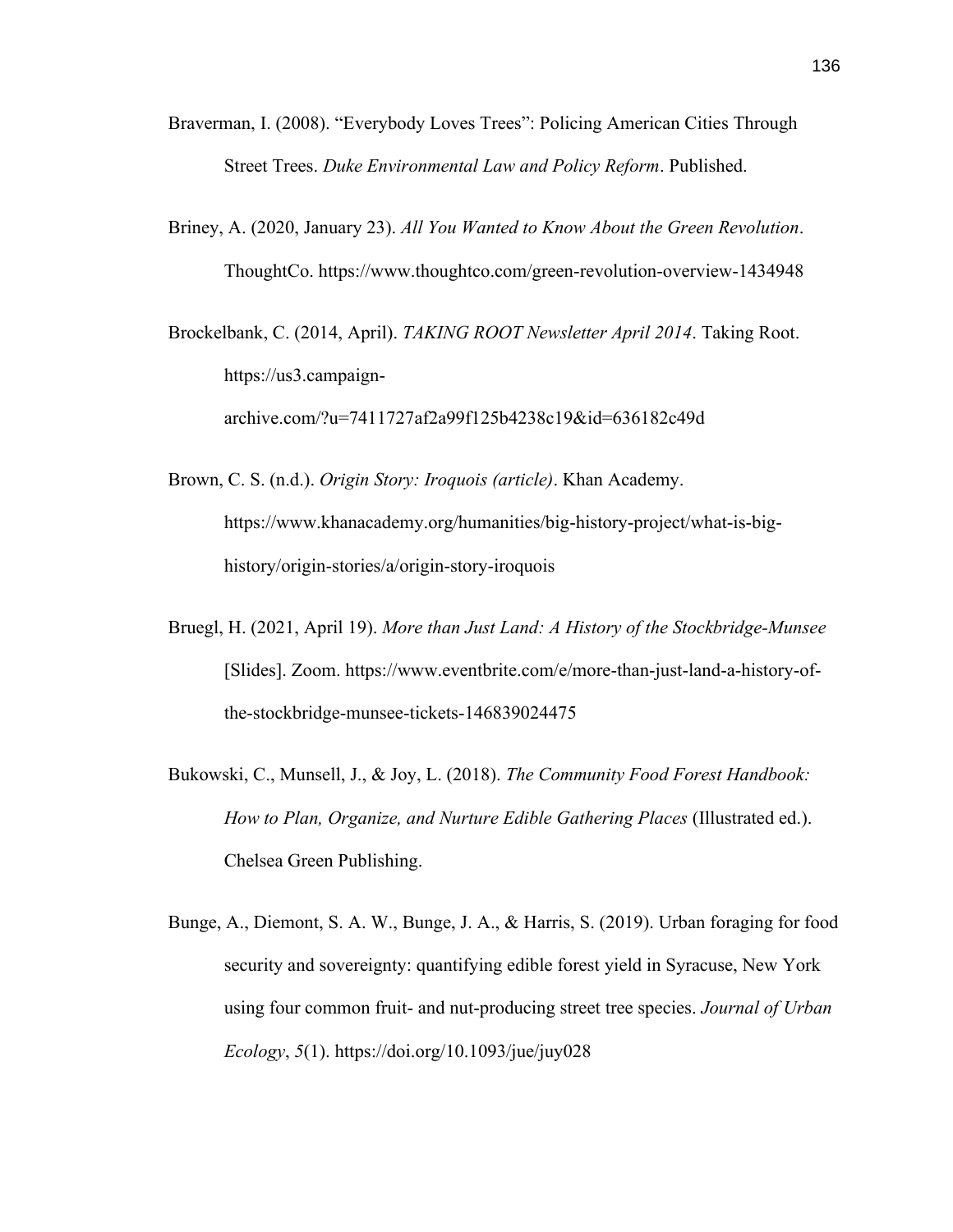- Campbell, L. K. (2011). Toward a Sustainable New York City: Greening through Urban Forest Restoration. *Sustainability in America's Cities*, 181–203. https://doi.org/10.5822/978-1-61091-028-6\_9
- Canham, H. O. (2011). *Hemlock and Hide: The Tanbark Industry in Old New York | Summer 2011 | Articles | Features*. Center for Northern Woodlands Education. https://northernwoodlands.org/articles/article/hemlock-and-hide-the-tanbarkindustry-in-old-new-york
- Capital Roots. (2021, February). *Greater Capital Region Food System Assessment*. https://www.capitalroots.org/wp-content/uploads/2021/03/Greater-Capital-Region-Food-System-Assessment-Executive-Summary.pdf
- Carmichael, C. E., & McDonough, M. H. (2018). The trouble with trees? Social and political dynamics of street tree-planting efforts in Detroit, Michigan, USA. *Urban Forestry & Urban Greening*, *31*, 221–229. https://doi.org/10.1016/j.ufug.2018.03.009
- Carmichael, C. E., & McDonough, M. H. (2019). Community Stories: Explaining Resistance to Street Tree-Planting Programs in Detroit, Michigan, USA. *Society & Natural Resources*, *32*(5), 588–605.

https://doi.org/10.1080/08941920.2018.1550229

Castro, J., Krajter Ostoić, S., Cariñanos, P., Fini, A., & Sitzia, T. (2018). Forests and Sustainable Cities. *Unasylva*, *69*(1), 59–65. http://www.fao.org/3/I8707EN/i8707en.pdf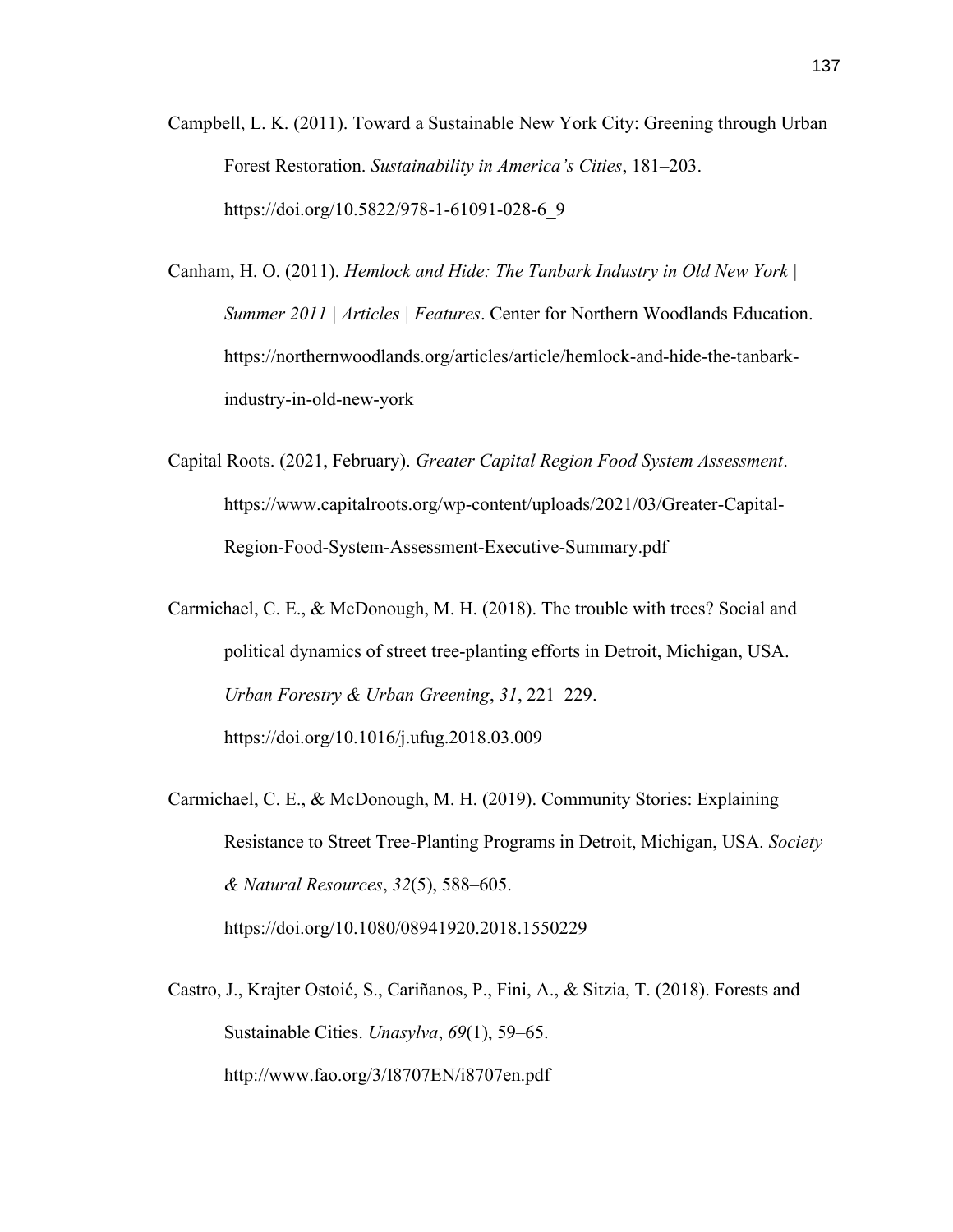- cfergus. (2020, August). *How Beavers Change Forests: New Understandings | Woodcock population and young forest habitat management - Timberdoodle.org*. Timberdoodle. https://timberdoodle.org/news/how-beavers-change-forests-newunderstandings#:%7E:text=To%20date%2C%20ecological%20studies%20on,nutr ient%20cycling%2C%20and%20aquatic%20biodiversity.&text=%E2%80%9CIn %20addition%20to%20damming%20streams,for%20the%20dams%20and%20fo od.
- City of Albany. (n.d.). *Adopt a Tree Albany*. Adopt a Tree City of Albany. https://www.adoptatreealbany.com/
- City of Albany, New York. (2021, March). *REQUEST FOR PROPOSALS FOR THE PROVISION OF TREE INVENTORY SERVICES AND COMMUNITY FOREST MANAGEMENT PLANNING SERVICES*.

https://www.albanyny.gov/DocumentCenter/View/5103/RFP-2021-09-Tree-Inventory--Community-Forest-Management-Planning-Svcs-pdf

- Clancey, G. (2015). Think crime! Using evidence, theory, and crime prevention through environmental design (CPTED) for planning safer cities. *Crime Prevention and Community Safety*, *17*(1), 67–69. https://doi.org/10.1057/cpcs.2014.18
- Clark, K. H., & Nicholas, K. A. (2013). Introducing urban food forestry: a multifunctional approach to increase food security and provide ecosystem services. *Landscape Ecology*, *28*(9), 1649–1669. https://doi.org/10.1007/s10980- 013-9903-z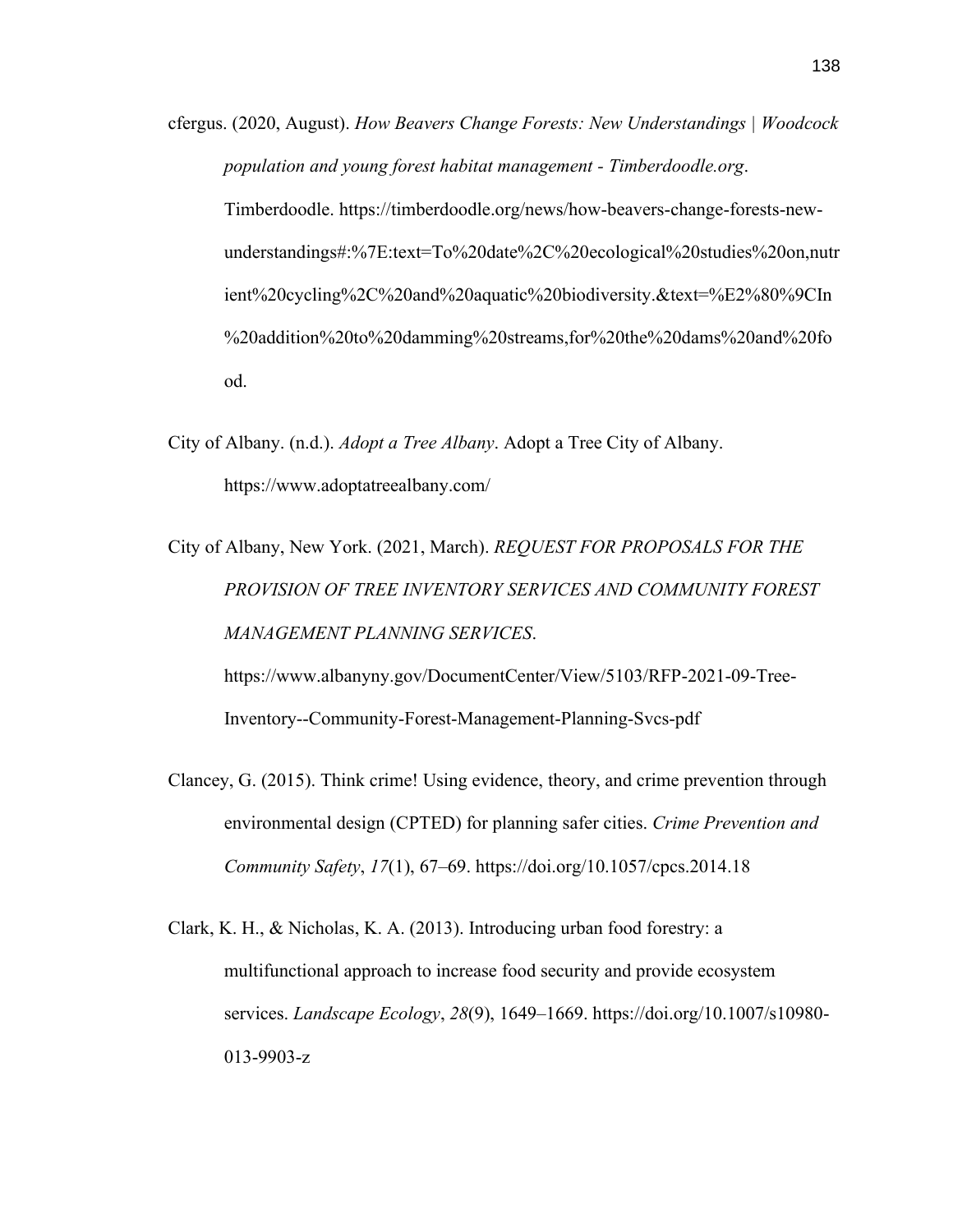- Colonial Albany Social History Project. (2008). *Fire in Colonial Albany*. New York State Museum Exhibitions. https://exhibitions.nysm.nysed.gov//albany/fire.html
- Conniff, R. (n.d.). *Trees Shed Bad Rap As Accessories to Crime | EnvY : The Journal of the Yale School of Forestry and Environmental Studies*. Environment Yale. https://environment.yale.edu/envy/stories/trees-shed-bad-wrap-as-accessories-tocrime#gsc.tab=0
- Converse, H. M. (1908). *Myths and Legends of the New York State Iroquois*. Andesite Press. https://archive.org/details/cu31924055492973/page/n49/mode/2up
- Conway, T. M., Shakeel, T., & Atallah, J. (2011). Community groups and urban forestry activity: Drivers of uneven canopy cover? *Landscape and Urban Planning*, *101*(4), 321–329. https://doi.org/10.1016/j.landurbplan.2011.02.037
- Darmanjian, S. (2020, April 7). *Center for Law & Justice says police department and DA's office lack trust of African Americans, offers recommendations to local leaders*. ABC Local News 10. [https://www.news10.com/news/center-for-law](https://www.news10.com/news/center-for-law-justice-says-police-department-and-das-office-lack-trust-of-african-americans-offers-recommendations-to-local-leaders/)[justice-says-police-department-and-das-office-lack-trust-of-african-americans](https://www.news10.com/news/center-for-law-justice-says-police-department-and-das-office-lack-trust-of-african-americans-offers-recommendations-to-local-leaders/)[offers-recommendations-to-local-leaders/](https://www.news10.com/news/center-for-law-justice-says-police-department-and-das-office-lack-trust-of-african-americans-offers-recommendations-to-local-leaders/)
- Davenport, D. P. (1989). Migration to Albany, New York, 1850-1855. Social Science History, 13(2), 159. https://doi.org/10.2307/1171260
- Davey Tree Expert Company. (n.d.). *Creating a Fair Urban Forest | The Davey Tree Expert Company*. Davey. https://www.davey.com/environmental-consultingservices/resources-news/creating-a-fair-urban-forest/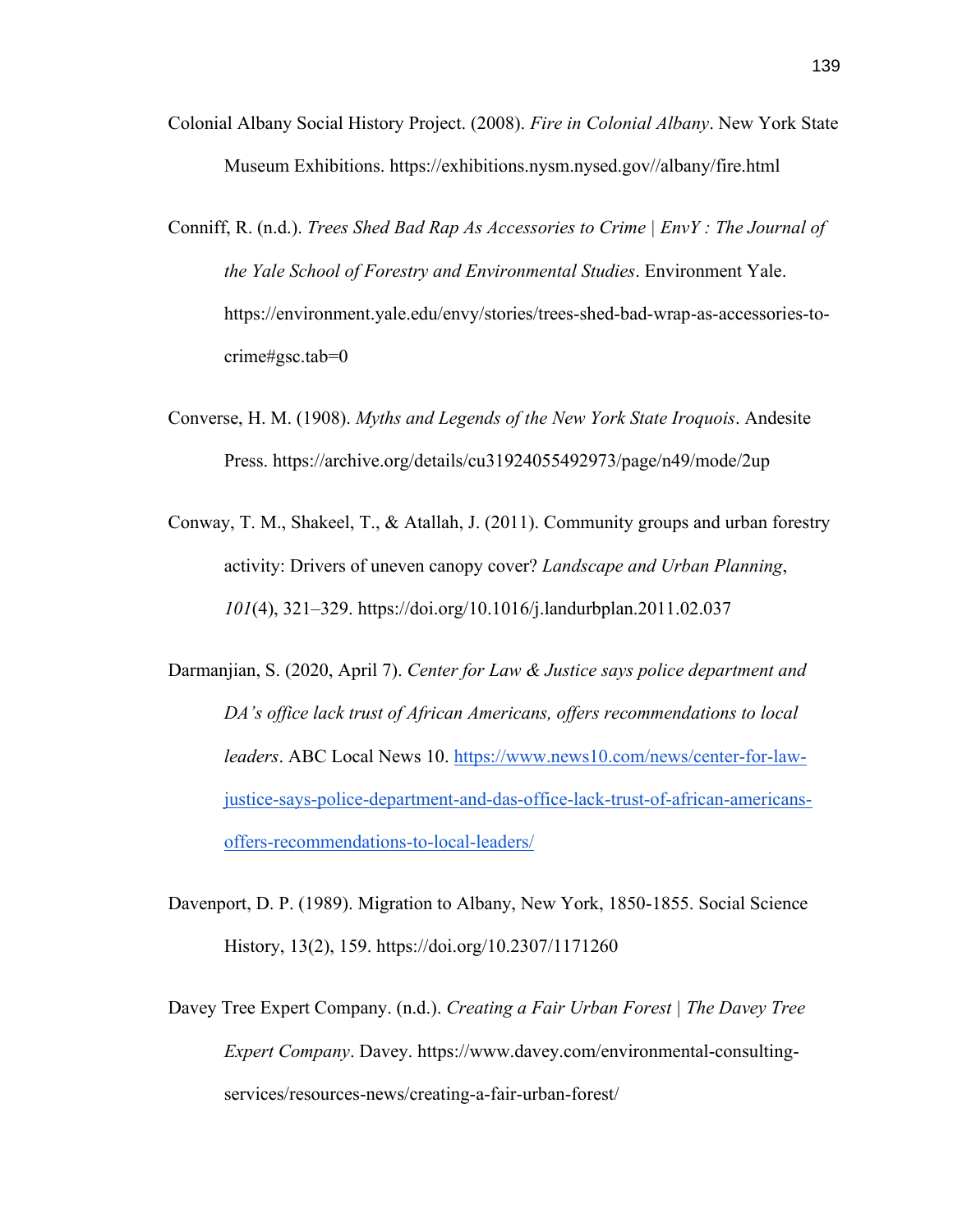Davids, D. (2001). *A Brief History of the Mohican Nation Stockbridge-Munsee Band*. Stockbridge-Munsee Historical Committee. https://www.uwgb.edu/UWGBCMS/media/educ-fns/files/A-Brief-History-DorothyDavids.pdf

Davies, K. M. J. (1996). Some ecological aspects of northeastern American Indian agroforestry practices. *Northern Nut Growers Association*, 25–37. https://bard.illiad.oclc.org/illiad/illiad.dll?Action=10&Form=75&Value=84529

Detroit Agriculture. (2017). *Detroit Orchard Treatment Guide*. http://detroitagriculture.net/wp-content/uploads/2017 KGD Treatment-Guide\_Orchard-Only.pdf

Donovan, G. H., & Butry, D. T. (2010). Trees in the city: Valuing street trees in Portland, Oregon. *Landscape and Urban Planning*, *94*(2), 77–83. https://doi.org/10.1016/j.landurbplan.2009.07.019

Eddy, M., Boza, C., Cothrel, S., Kirtley, D., Cain, R., Shimonski, J., Gonzales, G., Panko, L., & Mann, G. (2009). *Roundtable: Fruit Trees in the Urban Forest*. Society of Municipal Arborists. https://www.urban-

forestry.com/assets/documents/roundtables/roundtable%20fruit%20trees.pdf

*Facts About Beavers in The Adirondacks*. (2020, October 1). Adirondack.Net. https://www.adirondack.net/wildlife/beavers/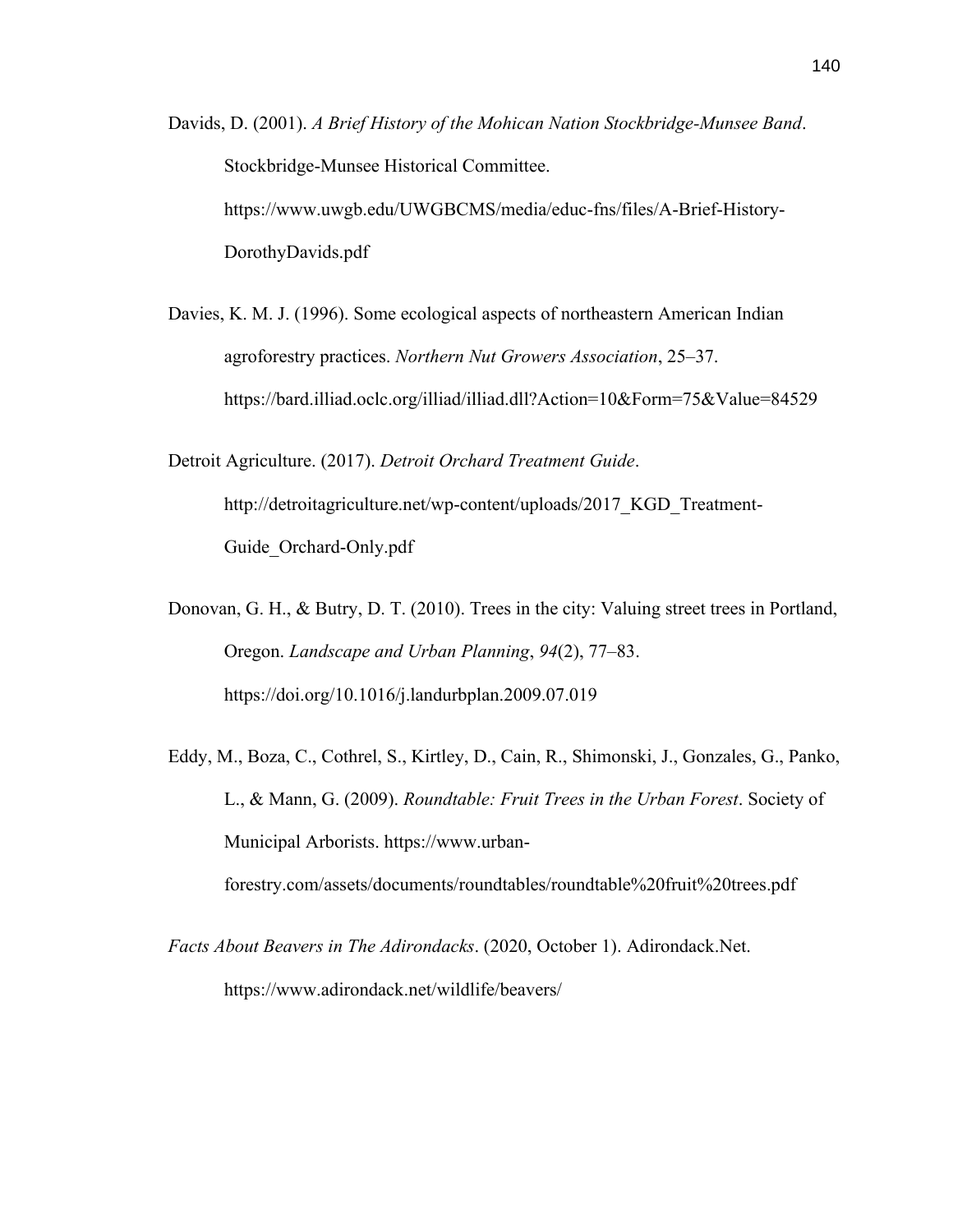- Fagan, J., & Davies, G. (2001). Street Stops and Broken Windows: Terry, Race and Disorder in New York City. *SSRN Electronic Journal*. Published. <https://doi.org/10.2139/ssrn.257813>
- Fairbairn, M. (2014). 'Like gold with yield': evolving intersections between farmland and finance. The Journal of Peasant Studies, 41(5), 777–795. https://doi.org/10.1080/03066150.2013.873977
- Feeding America. (2021, March). *The Impact of the Coronavirus on Food Insecurity in 2020 & 2021*. https://www.feedingamerica.org/sites/default/files/2021- 03/National%20Projections%20Brief\_3.9.2021\_0.pdf
- Fitzpatrick, E. (1998, June 3). 312-YEAR-OLD DOCUMENT SHAPES CITY'S GOVERNMENT. *Times Union*. https://archive.ph/20130111234233/http://albarchive.merlinone.net/mweb/wmsql.

wm.request

*Flint, evil spirit of Iroquois mythology (Tawiscara, Hahgwehdaetgan, Warty)*. (n.d.). Native Languages. http://www.native-languages.org/morelegends/flint.htm

Food and Agriculture Organization of the United Nations. (2008). *CLIMATE CHANGE AND FOOD SECURITY: A FRAMEWORK DOCUMENT*. http://www.fao.org/forestry/15538-079b31d45081fe9c3dbc6ff34de4807e4.pdf

Friends of Trees. (2021, April 27). *About*. https://friendsoftrees.org/about/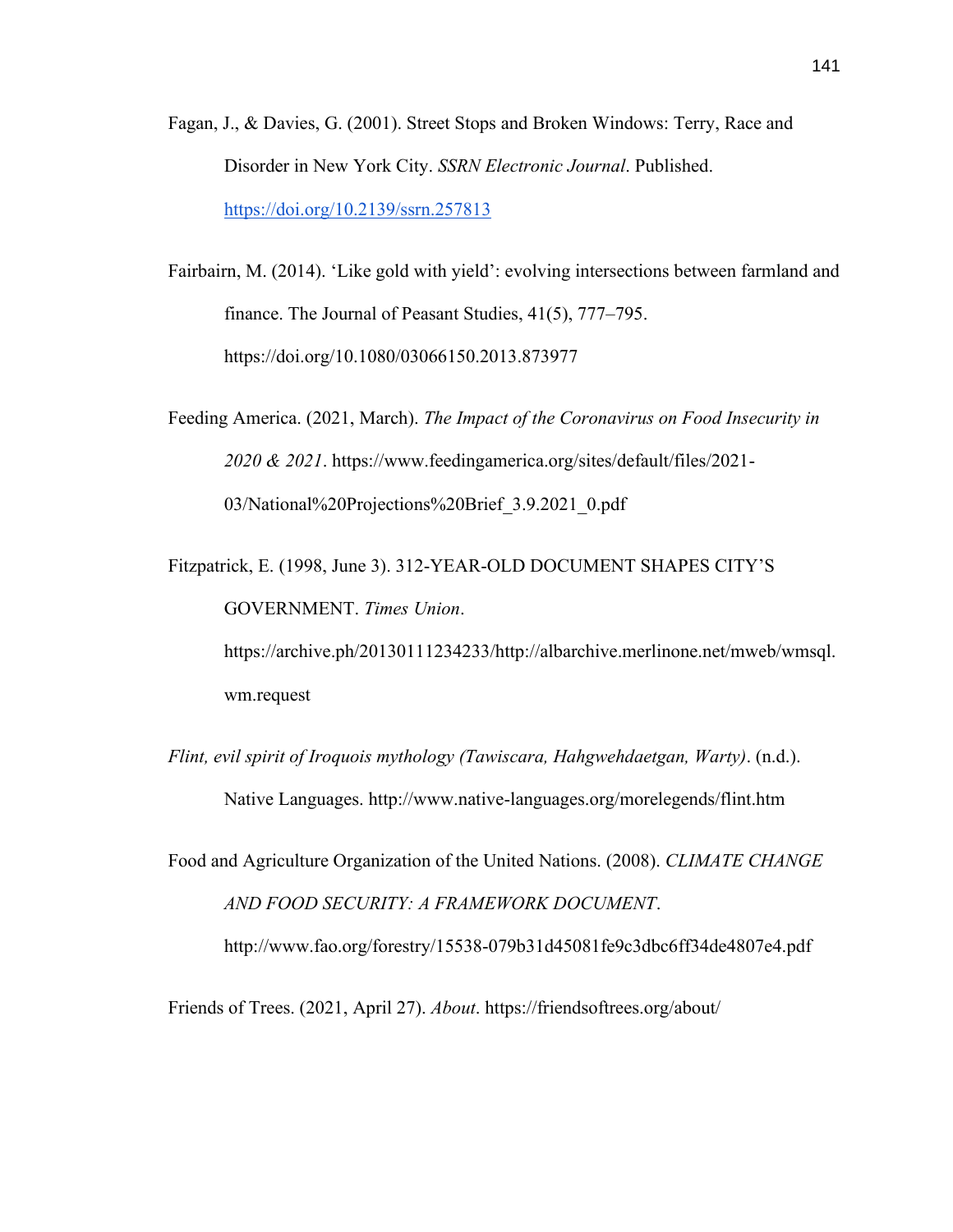Fries, A. (2019, March 1). *Albany to remove Emerald Ash Borer-diseased trees in Beverwyck Park*. Times Union. https://www.timesunion.com/news/article/Albany-to-remove-Emerald-Ash-Borerdiseased-trees-13655819.php

Garramone, C. (2020, October 1). *Glaring racial disparities in Albany, NY*. Liberation News. https://www.liberationnews.org/glaring-racial-disparities-in-albany-ny/

George-Kanentiio, D. (2019, March 29). *Doug George-Kanentiio: How the Creator gave the maple tree to the people*. Indianz. https://www.indianz.com/News/2019/03/29/doug-georgekanentiio-how-thecreator-gav.asp

- Glave, D. D., & Stoll, M. (2005). *To Love the Wind and the Rain: African Americans and Environmental History* (1st ed.). University of Pittsburgh Press. https://doi.org/10.2307/j.ctt5hjs5p
- Grondhal, P. (2014, October 29). *Revisiting '60s black militants The Brothers with two of them*. Times Union. https://www.timesunion.com/local/article/Revisiting-60sblack-militants-The-Brothers-with-5854255.php
- Hinsdale, J. (2020, March 3). *How Road Salt Harms the Environment*. State of the Planet. https://news.climate.columbia.edu/2018/12/11/road-salt-harms-environment/

Hislop, C. (1936). *Albany: Dutch, English, and American*. The Argus Press.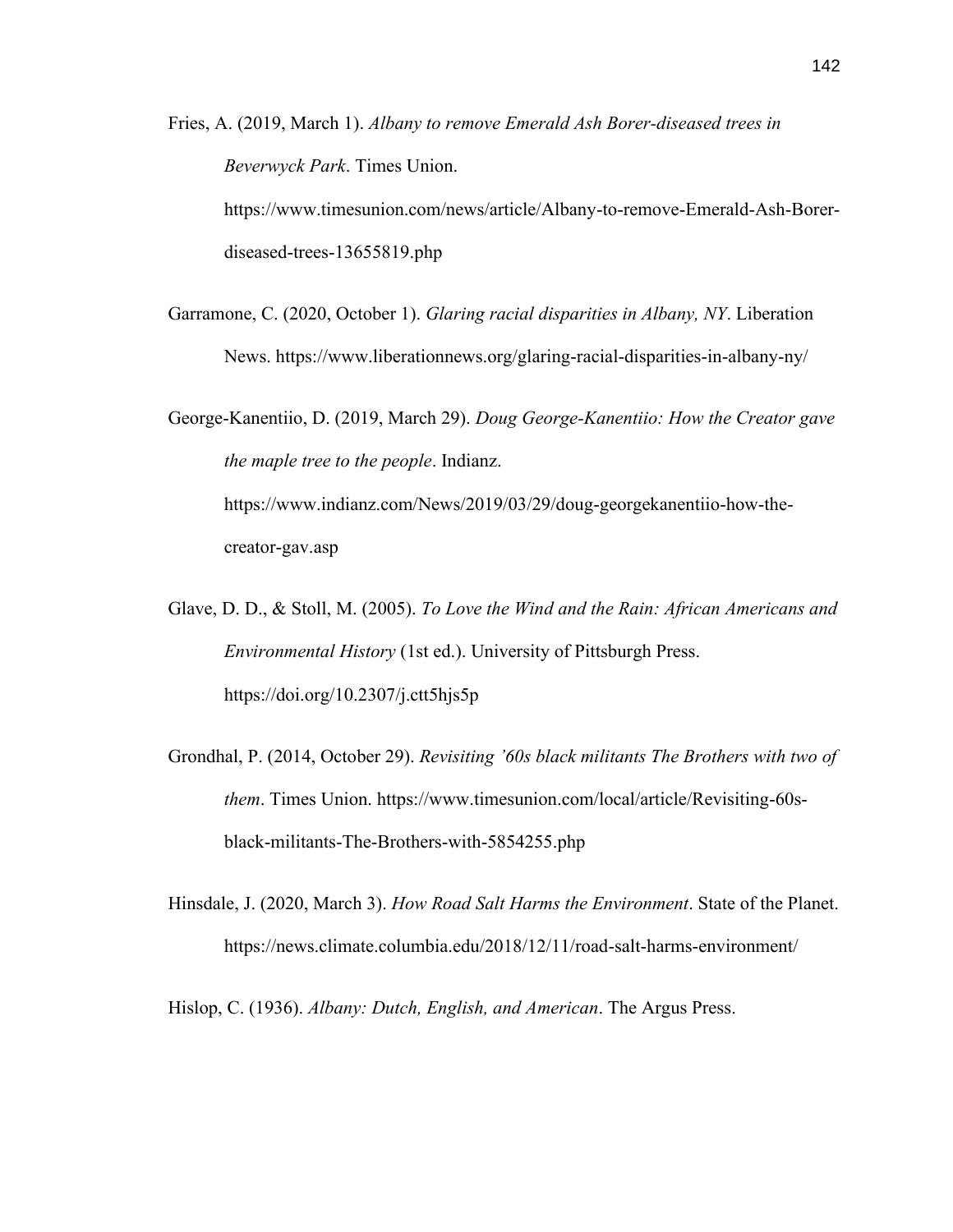Hurley, P. T., & Emery, M. R. (2018). Locating provisioning ecosystem services in urban forests: Forgeable woody species in New York City, USA. *Landscape and Urban Planning*, *170*, 266–275. https://doi.org/10.1016/j.landurbplan.2017.09.025

Jonnes, J. (2017). *Urban Forests: A Natural History of Trees and People in the American Cityscape* (Reprint ed.) [E-book]. Penguin Books. https://www.amazon.com/Urban-Forests-Natural-American-Cityscapeebook/dp/B01BD1STNE

Kania, J., Kramer, M., & Senge, P. (2018, May). *The Water of Systems Change*. fsg.org. https://www.fsg.org/publications/water\_of\_systems\_change#download-area

Kennedy, W. J. (1985). *O Albany!: Improbable City of Political Wizards, Fearless Ethnics, Spectacular, Aristocrats, Splendid Nobodies, and Underrated Scoundrels* (Reprint ed.) [E-book]. Penguin Books. https://www.amazon.com/Albany-Improbable-Spectacular-Aristocrats-Underrated/dp/0140074163

Ketcham, C. W. (2015, August). *Influence of Tree Planting Program Characteristics on Environmental Justice Outcomes*. Virginia Polytechnic Institute and State University. https://vtechworks.lib.vt.edu/bitstream/handle/10919/56571/Ketcham\_CW\_T\_20 15.pdf?sequence=1

Kitchen, L. (2012). Are Trees Always 'Good'? Urban Political Ecology and Environmental Justice in the Valleys of South Wales. International Journal of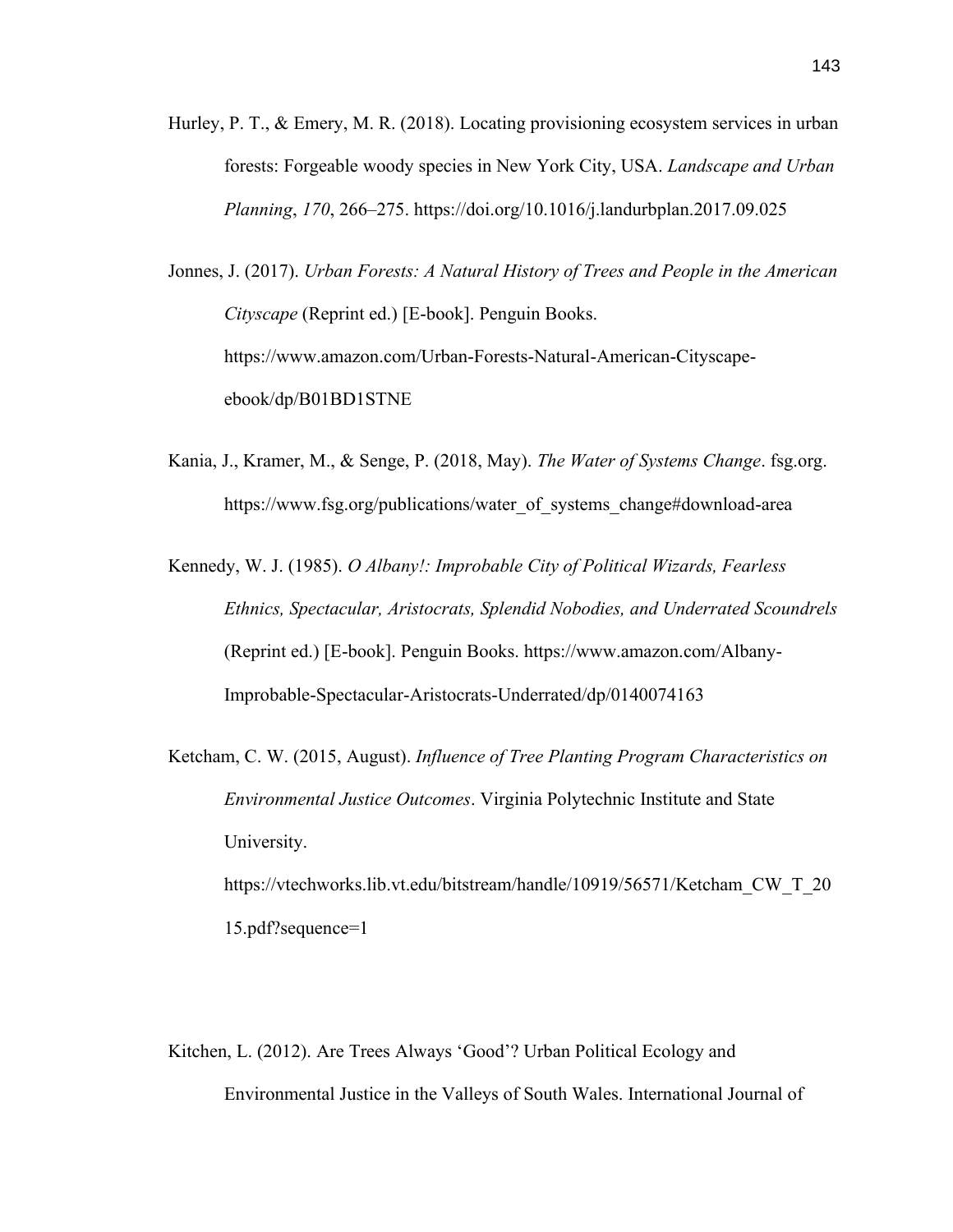Urban and Regional Research, 37(6), 1968–1983. https://doi.org/10.1111/j.1468- 2427.2012.01138.x

- Koehler, C. (2013). *Talking Trees & Spirit Trails: New York State Native American Trail Trees* (1st ed.) [E-book]. Treeling Books. https://www.amazon.com/Talking-Trees-Spirit-Trails-American/dp/1491013230
- Kondo, M. C., Han, S., Donovan, G. H., & MacDonald, J. M. (2017). The association between urban trees and crime: Evidence from the spread of the emerald ash borer in Cincinnati. *Landscape and Urban Planning*, *157*, 193–199. https://doi.org/10.1016/j.landurbplan.2016.07.003
- Kruse-Peeples, M. (2016, May 27). *How to Grow a Three Sisters Garden*. Native-Seeds-Search. https://www.nativeseeds.org/blogs/blog-news/how-to-grow-a-threesisters-garden
- Lavin, L. (2011, February). *Mohicans Past & Present: a Study of Cultural Survival*. Institute for American Indian Studies. [https://www.iaismuseum.org/wp](https://www.iaismuseum.org/wp-content/uploads/2017/02/Stockbridge_Mohicans_Past_and_Present_A.pdf)[content/uploads/2017/02/Stockbridge\\_Mohicans\\_Past\\_and\\_Present\\_A.pdf](https://www.iaismuseum.org/wp-content/uploads/2017/02/Stockbridge_Mohicans_Past_and_Present_A.pdf)
- Lemak, J. A. (2008). Albany, New York, and the Great Migration. Afro-Americans in New York Life and History, 32(1), 47–74. https://www.questia.com/library/journal/1G1-173646758/albany-new-york-andthe-great-migration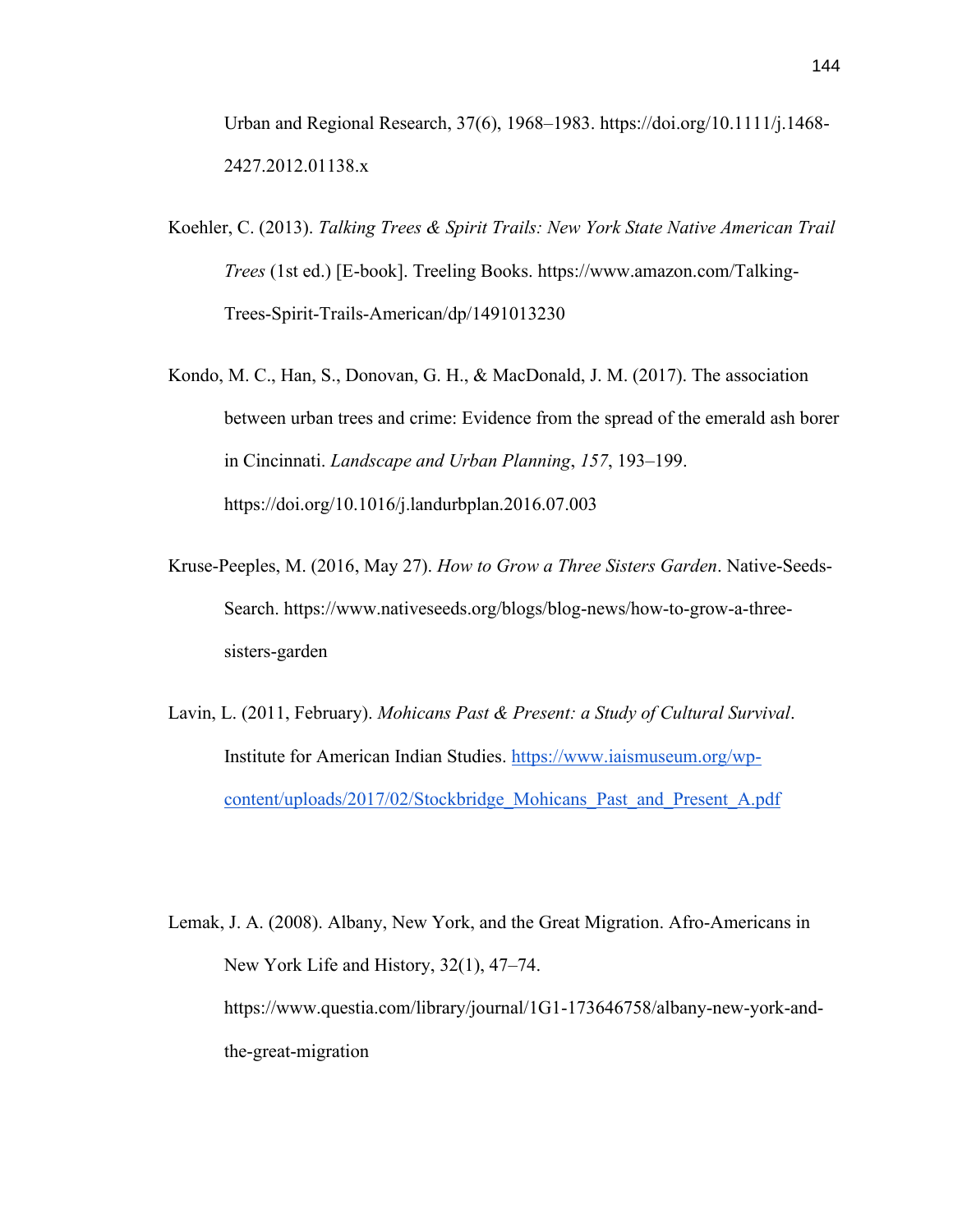- Lemak, J. A. (2015). *Southern Life, Northern City: The History of Albany's Rapp Road Community (Excelsior Editions)* (Reprint ed.). State University of New York Press. https://www.amazon.com/Southern-Life-Northern-City-Community/dp/0791475824
- Levine, D. (2021, February 24). *African American History: A Past Rooted in the Hudson Valley*. Hudson Valley Magazine. https://hvmag.com/life-style/history/africanamerican-past-hudson-valley/
- Linneken, B. J. (2018). Food Law Gone Wild: The Law of Foraging. *Fordham Urban L.J.* Published.
- Little, B. (2020, November 16). *The Native American Government That Inspired the US Constitution*. HISTORY. https://www.history.com/news/iroquois-confederacyinfluence-us-constitution
- Locke, D. H., & Grove, J. M. (2014). Doing the Hard Work Where It's Easiest? Examining the Relationships Between Urban Greening Programs and Social and Ecological Characteristics. *Applied Spatial Analysis and Policy*, *9*(1), 77–96. https://doi.org/10.1007/s12061-014-9131-1
- Lowe, S., Boudjelas, S., & De Poorter, M. (2000). *100 of the World's Worst Invasive Alien Species*. Global Invasive Species Database. http://www.iucngisd.org/gisd/pdf/100English.pdf
- MacDonagh, L. P. (n.d.). *History of Street Trees in Paris: The Golden Age of the Boulevard | Smart Cities Dive*. Smart Cities Dive.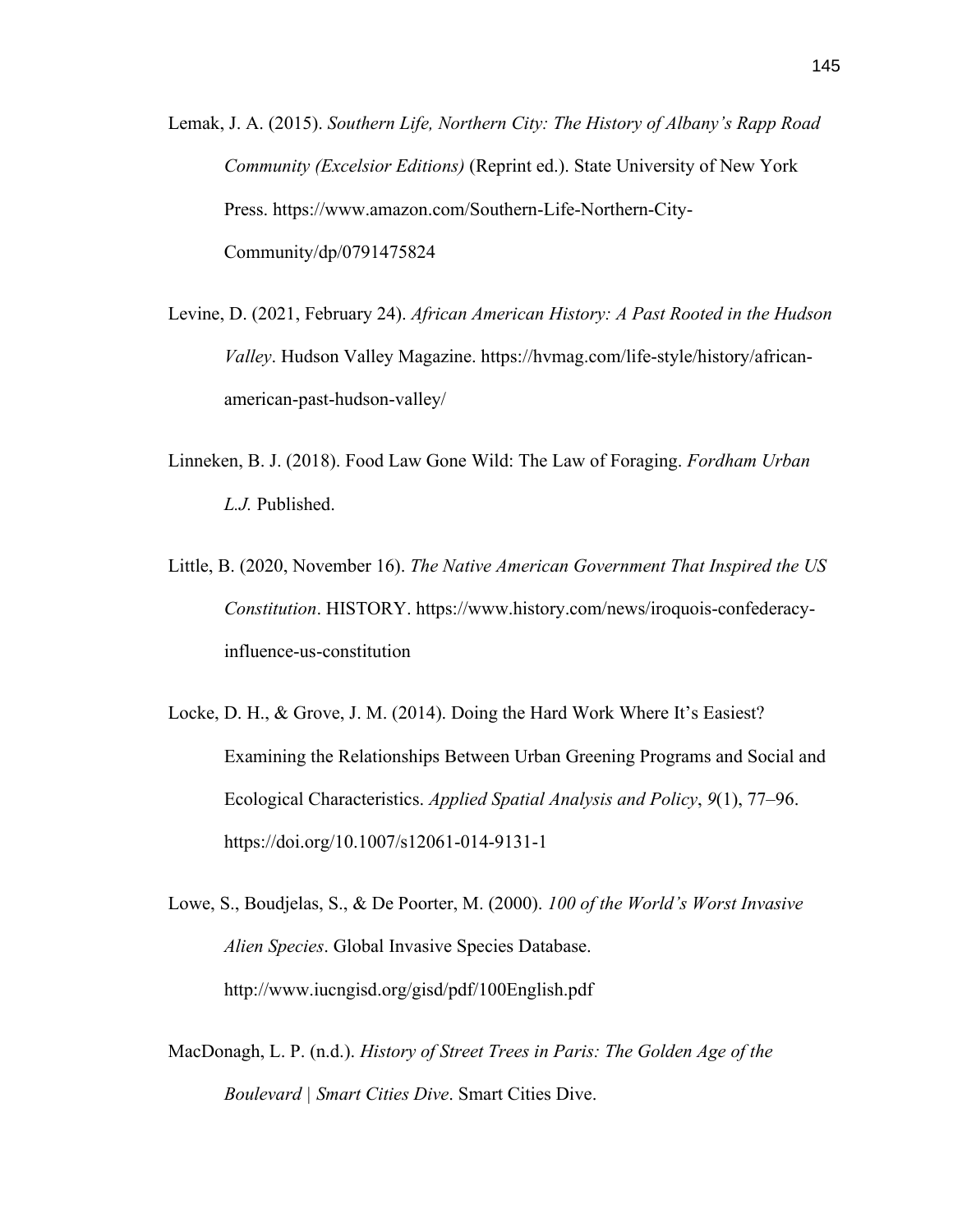https://www.smartcitiesdive.com/ex/sustainablecitiescollective/history-streettrees-pariscity-making-and-golden-age-boulevard/149376/

*Mapping Inequality*. (n.d.). Mapping Inequality Redlining in New Deal America. https://dsl.richmond.edu/panorama/redlining/#loc=5/39.1/-94.58

McBride, J. R., & Jacobs, D. F. (1986). Presettlement forest structure as a factor in urban forest development. *Urban Ecology*, *9*(3–4), 245–266. https://doi.org/10.1016/0304-4009(86)90003-3

- McLain, R. J., Hurley, P. T., Emery, M. R., & Poe, M. R. (2013). Gathering "wild" food in the city: rethinking the role of foraging in urban ecosystem planning and management. *Local Environment*, *19*(2), 220–240. https://doi.org/10.1080/13549839.2013.841659
- McLain, R., Poe, M., Hurley, P. T., Lecompte-Mastenbrook, J., & Emery, M. R. (2012). Producing edible landscapes in Seattle's urban forest. *Urban Forestry & Urban Greening*, *11*(2), 187–194. https://doi.org/10.1016/j.ufug.2011.12.002
- McPherson, E. G., Simpson, J. R., Xiao, Q., & Wu, C. (2011). Million trees Los Angeles canopy cover and benefit assessment. *Landscape and Urban Planning*, *99*(1), 40– 50. https://doi.org/10.1016/j.landurbplan.2010.08.011
- Merwick, D. (1980). Dutch Townsmen and Land Use: A Spatial Perspective on Seventeenth-Century Albany, New York. *The William and Mary Quarterly*, *37*(1), 53. https://doi.org/10.2307/1920969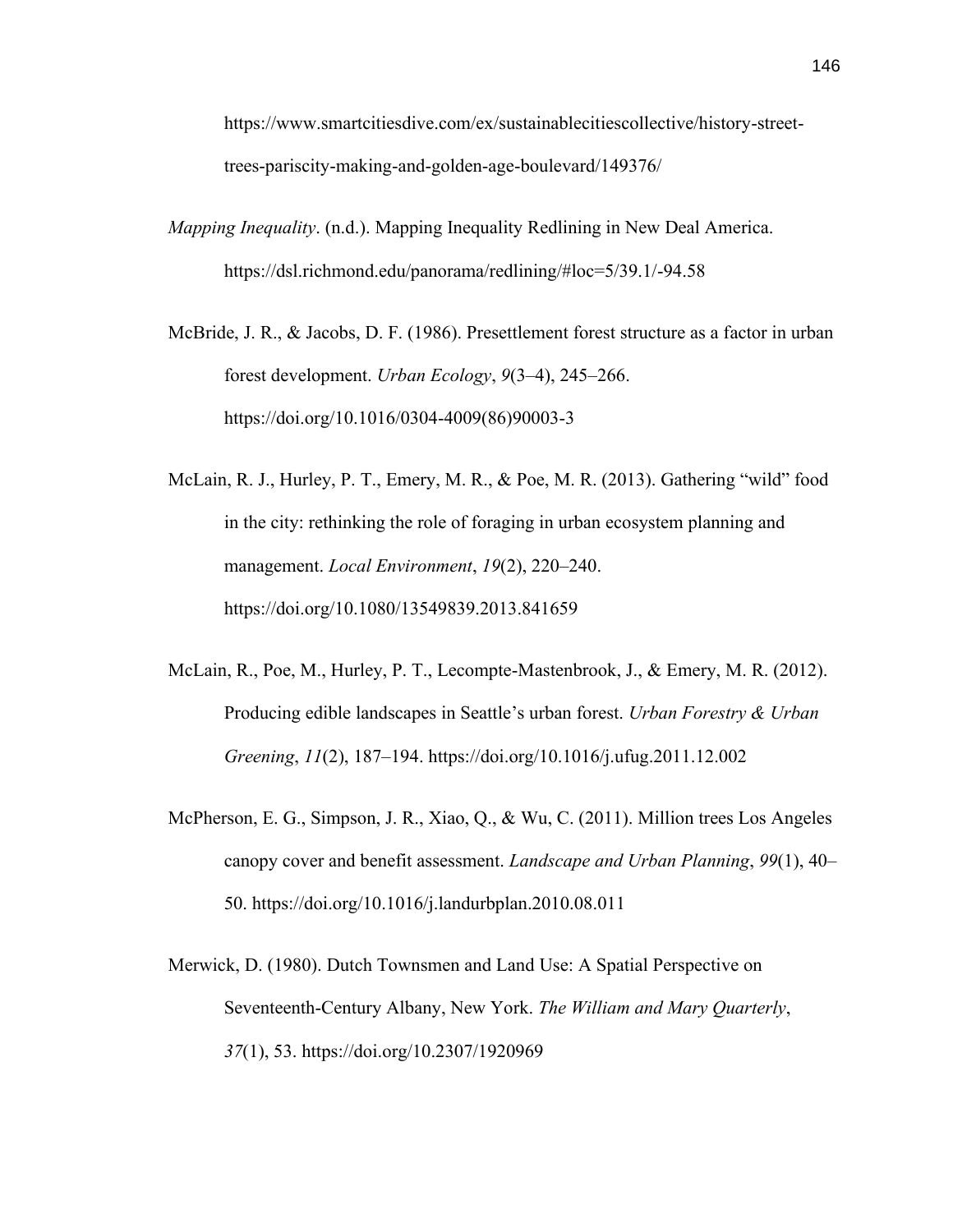Mirsky, S. (2008, June 1). *Antigravity: Call of the Reviled*. Scientific American. https://www.scientificamerican.com/article/call-of-thereviled/?error=cookies\_not\_supported&code=75110736-0398-4123-9380 e523151026af

Moench, M., & Fries, A. (2018, December 30). *South End community vigor aims to revive Albany neighborhood*. Times Union. https://www.timesunion.com/news/article/South-End-development-13474824.php

Nassar, D., & Barbour, M. M. (2021, April 20). *Rooted: What if, rather than mere props in the background of our lives, trees embody the history of all life on Earth?* Aeon. https://aeon.co/essays/what-can-an-embodied-history-of-trees-teach-usabout-life

National Urban and Community Forestry Advisory Council. (2015, July). *Ten-Year Urban Forestry Action Plan: 2016 -2026*. Virginia Institute for Environmental Negotiation. https://urbanforestplan.org/wpcontent/uploads/2015/11/FinalActionPlan\_Complete\_11\_17\_15.pdf

Nessen, S. (2012, March 19). *Sky Walking: Raising Steel, A Mohawk Ironworker Keeps Tradition Alive | WNYC | New York Public Radio, Podcasts, Live Streaming Radio, News*. WNYC. https://www.wnyc.org/story/192807-sky-walking-raisingsteel-mohawk-ironworker-keeps-tradition-alive/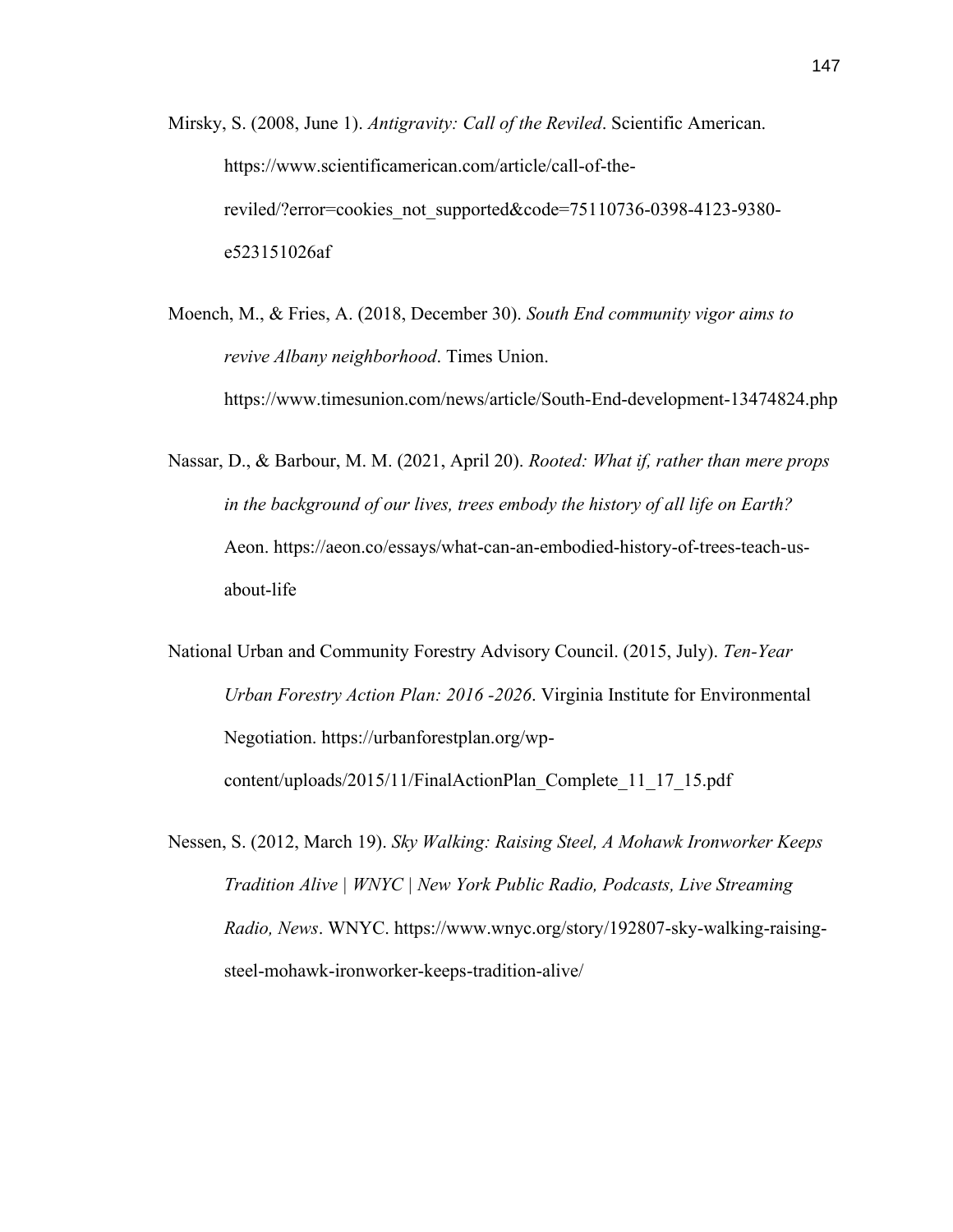New York City Panel on Climate Change. (2013, December). *NYC PANEL ON CLIMATE CHANGE DECEMBER 18, 2013*. NPCC2.

http://www.nyc.gov/html/planyc2030/downloads/pdf/NPCC%20Deck.pdf

New York State Senate. (2021, March 4). *Senate Passes New Legislation to Improve Environmental Justice*. NY State Senate.

https://www.nysenate.gov/newsroom/press-releases/senate-passes-newlegislation-improve-environmental-justice

Nordahl, D. (2009). *Public Produce: The New Urban Agriculture* (Illustrated ed.) [Ebook]. Island Press. https://www.amazon.com/Public-Produce-Cultivating-Streets-Healthier-ebook-dp-

B00MYVJGKS/dp/B00MYVJGKS/ref=mt\_other?\_encoding=UTF8&me=&qid=

Norton, J. (1816). *Iroquois Creation Myth, 1816*. History Matters.

<http://historymatters.gmu.edu/d/6375/>

Nuveen. (2020, July 21). Why invest in farmland now? | Alternatives. https://www.nuveen.com/en-us/institutional/thinking/alternatives/why-farmlandnow

- *NY State Senate Bill S4264A*. (2021, May 3). NY State Senate. https://www.nysenate.gov/legislation/bills/2021/S4264
- *NY State Senate Bill S6599*. (2019, July 18). NY State Senate. https://www.nysenate.gov/legislation/bills/2019/S6599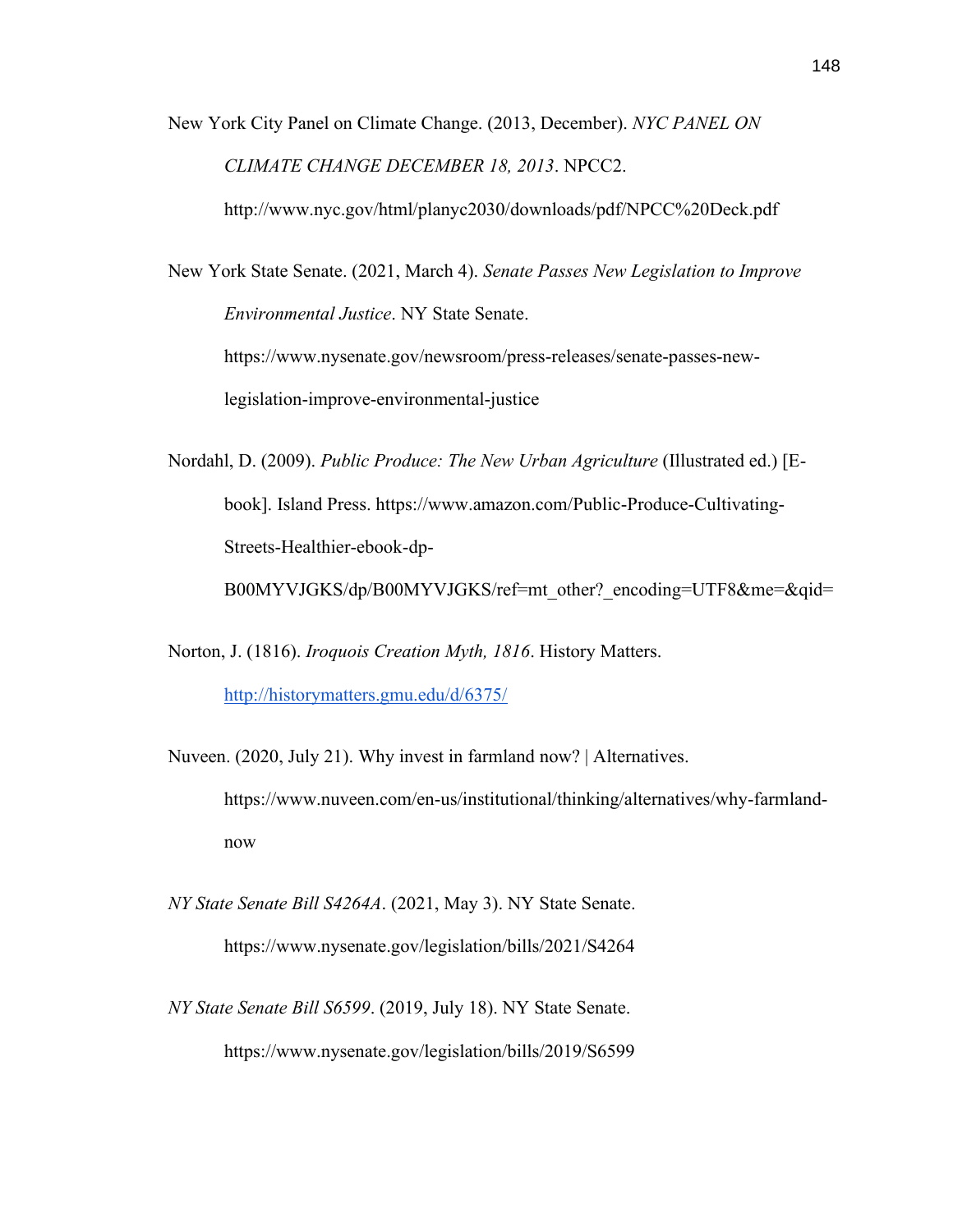NYS DEC. (2014). *Impacts of Climate Change in New York - NYS Dept. of Environmental Conservation*. New York State Department of Conservation. https://www.dec.ny.gov/energy/94702.html#:%7E:text=Overall%2C%20average %20annual%20precipitation%20has,storm%20events%20and%20heavier%20do wnpours.

- NYS DEC. (2020, December 18). *DEC Announces \$1.4 Million in Urban Forestry Grants Awarded to Communities Statewide - NYS Dept. of Environmental Conservation*. New York State Department of Conservation. https://www.dec.ny.gov/press/122001.html
- NYS DEC Division of Air Resources. (2019, October). *Albany South End Community Air Quality Study*. https://www.dec.ny.gov/docs/air\_pdf/albanysouthendreport.pdf
- NYS Department of Agriculture and Markets. (n.d.). *Home Processing*. Agriculture and Markets. https://agriculture.ny.gov/food-safety/home-processing
- onstolenland. (2013, March 19). *Essay: Decolonizing the "Primitive Skills" Movement*. On Stolen Land. https://onstolenland.wordpress.com/2013/03/19/summary-andresponse-to-decolonizing-restorative-justice-by-denise-cbreton/#:%7E:text=Primitive%20skills%20gatherings%20attempt%20to,extractio n%2C%20dams%2C%20and%20clearcutting.
- Ordóñez Barona, C. (2015). Adopting public values and climate change adaptation strategies in urban forest management: A review and analysis of the relevant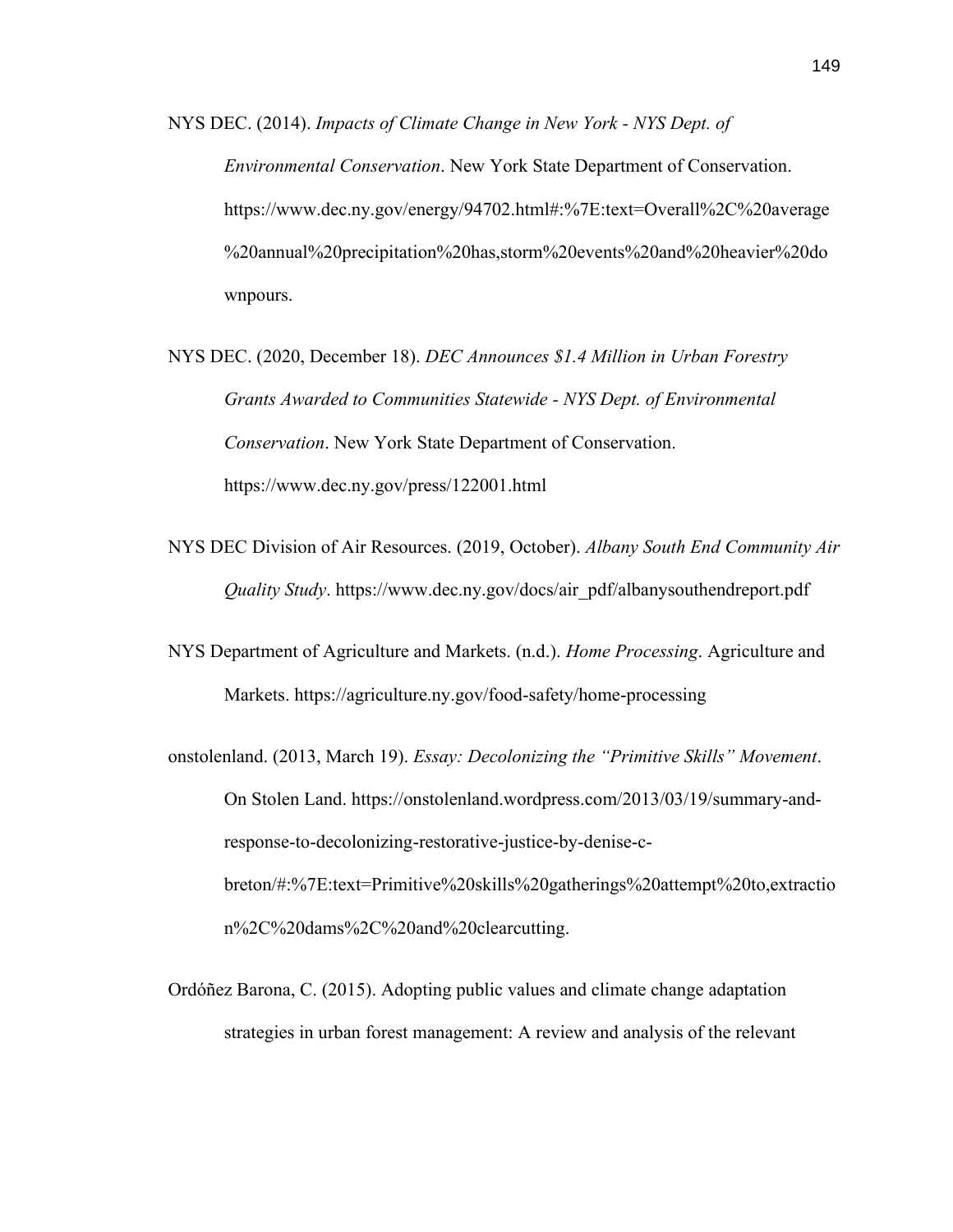literature. *Journal of Environmental Management*, *164*, 215–221. https://doi.org/10.1016/j.jenvman.2015.09.004

- Park, H., Kramer, M., Rhemtulla, J. M., & Konijnendijk, C. C. (2019). Urban food systems that involve trees in Northern America and Europe: A scoping review. *Urban Forestry & Urban Greening*, *45*, 126360. https://doi.org/10.1016/j.ufug.2019.06.003
- Parker, A. C. (1912). Certain Iroquois Tree Myths and Symbols. *American Anthropologist*, *14*(4), 608–620. https://doi.org/10.1525/aa.1912.14.4.02a00040
- Pincetl, S., Gillespie, T., Pataki, D. E., Saatchi, S., & Saphores, J. D. (2012). Urban tree planting programs, function or fashion? Los Angeles and urban tree planting campaigns. *GeoJournal*, *78*(3), 475–493. https://doi.org/10.1007/s10708-012- 9446-x
- Poe, M. R., McLain, R. J., Emery, M., & Hurley, P. T. (2013). Urban Forest Justice and the Rights to Wild Foods, Medicines, and Materials in the City. *Human Ecology*, *41*(3), 409–422. https://doi.org/10.1007/s10745-013-9572-1
- Portland Housing Bureau. (2019). *Tax Increment Financing Affordable Housing Set Aside 2019 Report*. https://www.portlandoregon.gov/phb/article/713383
- Portland Parks and Recreation. (2018). *Portland Parks and Recreation: Planting an Equitable Forest*. Vibrant Cities Lab. https://www.vibrantcitieslab.com/casestudies/portland-parks-and-recreation-planting-an-equitable-forest/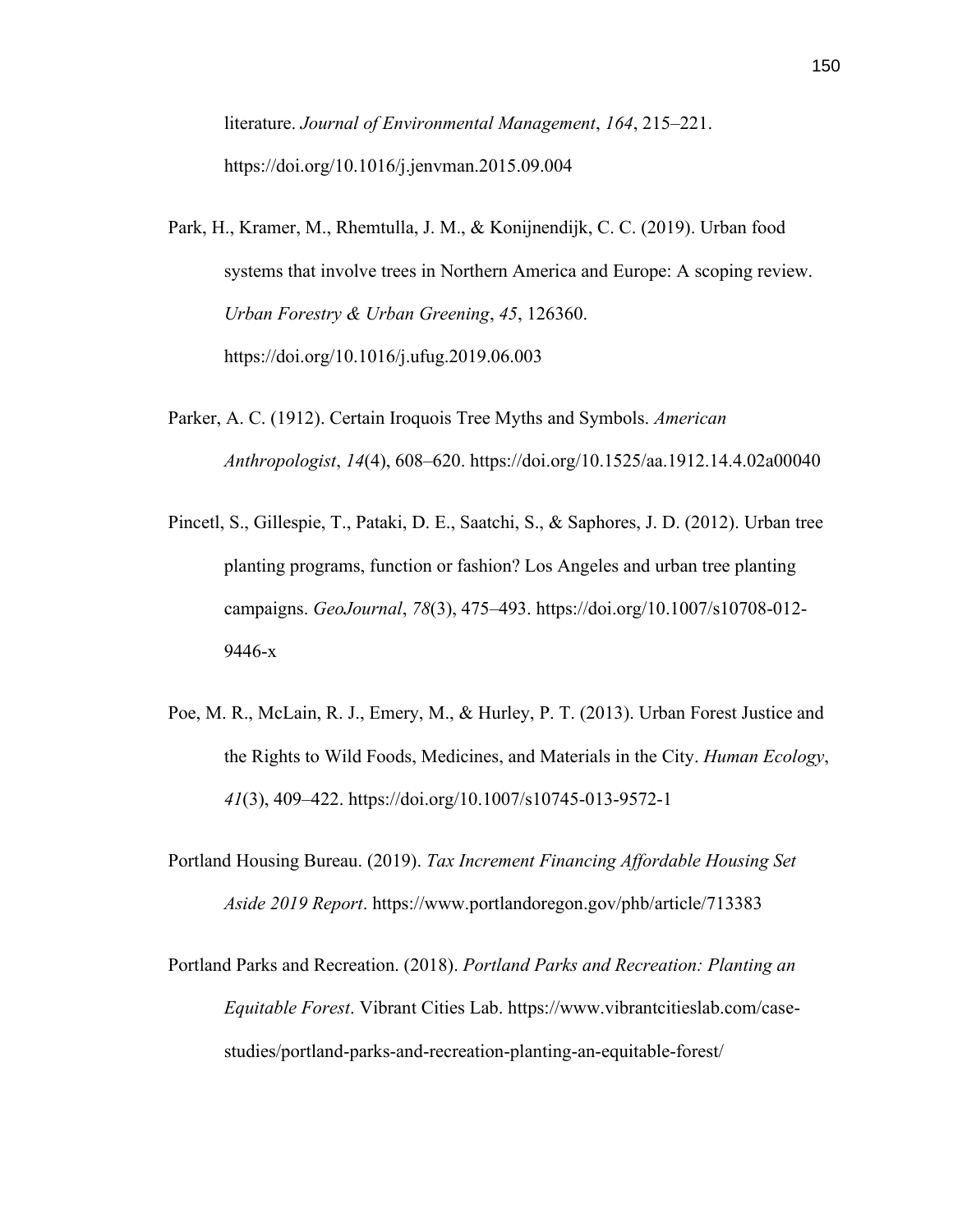Quinney, J. (1854). *Fourth of July Address at Reidsville, New York | John Quinney (Mahican, 1854)*. History Is a Weapon. https://www.historyisaweapon.com/defcon1/johnquinney1854fourthofjulyaddress .html

RABRENOVIC, G. (1996). *Community Builders*.

https://www.jstor.org/stable/j.ctt14bsvgj

Randrup, T. B., Buijs, A., Konijnendijk, C. C., & Wild, T. (2020). Moving beyond the nature-based solutions discourse: introducing nature-based thinking. *Urban Ecosystems*, *23*(4), 919–926.<https://doi.org/10.1007/s11252-020-00964-w>

Rensselaer, K. V. (2018). Van Rensselaer Bowier Manuscripts: Being the Letters Of Kiliaen Van Rensselaer, 1630-1643, And Other Documents Relating To The Colony Of Rensselaerswyck. Franklin Classics. https://books.google.com/books?id=0gMzAQAAIAAJ&dq=van+rensselaer+form erly+inhabited+by+and+belonging+to+the+free,+rich+and+well+known+nation+ named+the+Mahikans&source=gbs\_navlinks\_s

Reporter, G. S. (2020, February 3). *"Welcome to Fear City" – the inside story of New York's civil war, 40 years on*. The Guardian. https://www.theguardian.com/cities/2015/may/18/welcome-to-fear-city-theinside-story-of-new-yorks-civil-war-40-years-on

Rigolon, A., & Christenson, J. (2019). *Greening without Gentrification: Learning from Parks-Related Anti-Displacement Strategies Nationwide*. UCLA Institute of the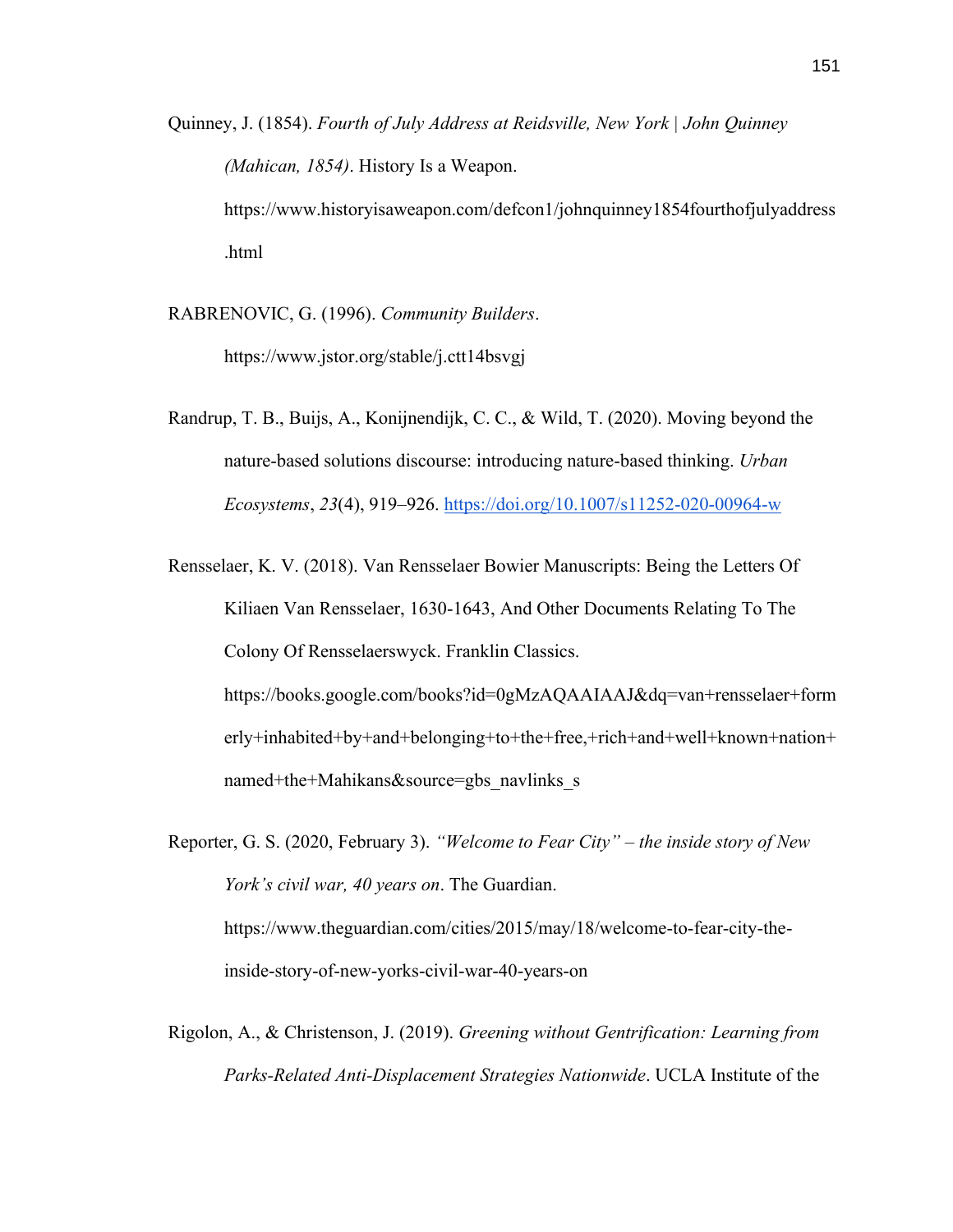Environment and Sustainability. https://www.ioes.ucla.edu/wpcontent/uploads/Greening-without-Gentrification-report-2019.pdf

- Riley, C. B., & Gardiner, M. M. (2020). Examining the distributional equity of urban tree canopy cover and ecosystem services across United States cities. *PLOS ONE*, *15*(2), e0228499. https://doi.org/10.1371/journal.pone.0228499
- Rittner, D. (2015). *The Kings Highway Schenectady's First Road*. Schenectady Department of Historical Services. https://albanypinebush.org/corecode/uploads/document6/uploaded\_pdfs/corecode/

kingshighway\_29.pdf

- Rivest, M. (2016, March 24). *The Brothers: The Civil Rights Movement in Albany (Part 1)*. Times Union. https://blog.timesunion.com/rivest/2016/03/24/the-brothers-thecivil-rights-movement-in-albany/
- Roberts, W. I. I. I. I. (1972). American Potash Manufacture before the American Revolution. *American Philosophical Society*, *116*(5), 383–395. [https://www.jstor.org/stable/986069?seq=1#metadata\\_info\\_tab\\_contents](https://www.jstor.org/stable/986069?seq=1#metadata_info_tab_contents)
- Roy, S., Byrne, J., & Pickering, C. (2012). A systematic quantitative review of urban tree benefits, costs, and assessment methods across cities in different climatic zones. Urban Forestry & Urban Greening, 11(4), 351–363. https://doi.org/10.1016/j.ufug.2012.06.006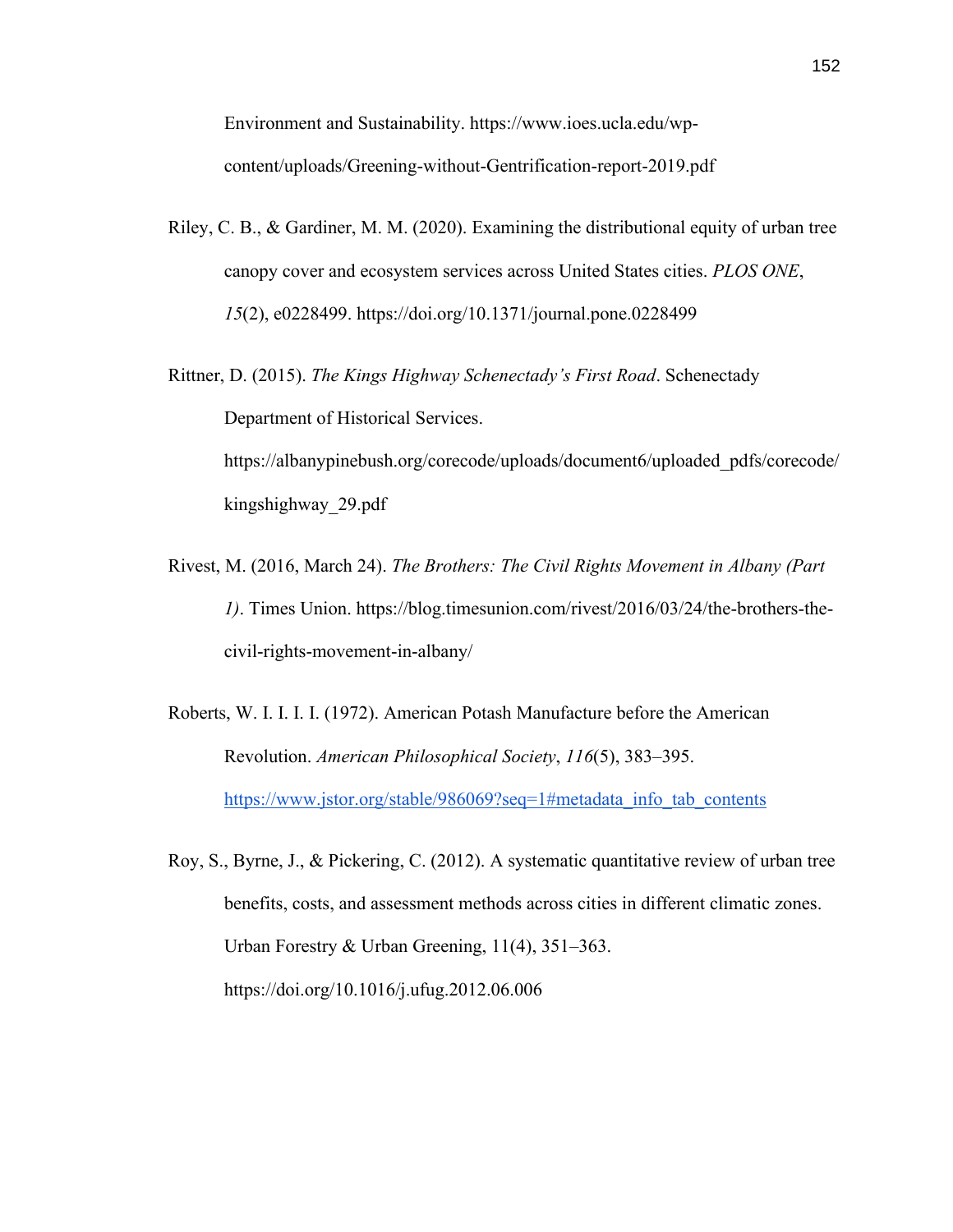- Rushing, K. (2018, March 12). *Two Black Communities in Albany Fight for Answers Amid Official Apathy*. Earthjustice. https://earthjustice.org/blog/2018-march/twoblack-communities-in-albany-fight-for-answers-amid-official-apathy
- Russell, E. W. B. (1983). Indian-Set Fires in the Forests of the Northeastern United States. *Ecology*, *64*(1), 78–88. https://doi.org/10.2307/1937331
- Saint Regis Mohawk Tribe. (n.d.-a). *Cultural Preservation*. https://www.srmtnsn.gov/cultural\_preservation#:%7E:text=The%20Kanienkehaka%2C%20or%20 Mohawks%20as,culture%20for%20thousands%20of%20years.&text=The%20Iro quois%20people%20prefer%20to,Kanienkehake%20People%20of%20the%20Fli nt.
- Saint Regis Mohawk Tribe. (n.d.-b). *Culture and History*. Retrieved April 2, 2021, from https://www.srmt-nsn.gov/culture\_and\_history
- Salatin, J. (2011). *Folks, This Ain't Normal: A Farmer's Advice for Happier Hens, Healthier People, and a Better World*. Center Street.
- Santamour, F. (1999). Trees for urban plantings: diversity, uniformity, and common sense. *Proceedings of the 7th Conference of the Metropolitan Tree Improvement Alliance*, 57–65. https://www.semanticscholar.org/paper/TREES-FOR-URBAN-PLANTING-%3A-DIVERSITY-UNIFORMITY-%2C-Santamour/26a24c5361ce6d6e618a9fa307c4a34a3169e309
- Schlimmer, E. (2019). *Cradle of the Union: A Street by Street History of New York's Capital City*. Beechwood Books.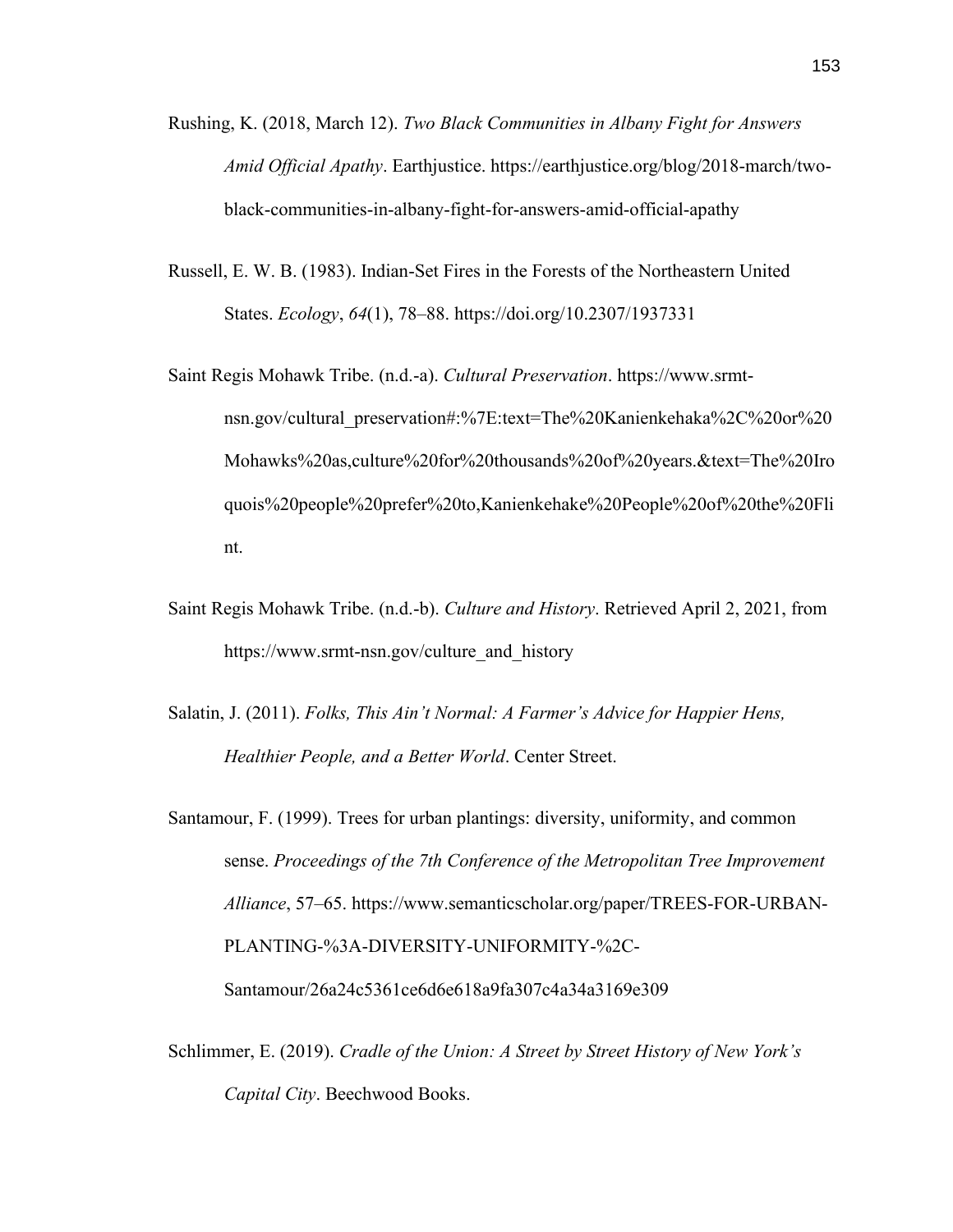- Schwarz, K., Fragkias, M., Boone, C. G., Zhou, W., McHale, M., Grove, J. M., O'Neil-Dunne, J., McFadden, J. P., Buckley, G. L., Childers, D., Ogden, L., Pincetl, S., Pataki, D., Whitmer, A., & Cadenasso, M. L. (2015). Trees Grow on Money: Urban Tree Canopy Cover and Environmental Justice. *PLOS ONE*, *10*(4), e0122051. https://doi.org/10.1371/journal.pone.0122051
- Shackleton, C., Hurley, P., Dahlberg, A., Emery, M., & Nagendra, H. (2017). Urban Foraging: A Ubiquitous Human Practice Overlooked by Urban Planners, Policy, and Research. *Sustainability*, *9*(10), 1884. https://doi.org/10.3390/su9101884
- Sheridan Hollow Alliance for Renewable Energy. (n.d.). *Environmental Justice Statement – Sheridan Hollow Alliance for Renewable Energy*. https://sharealbany.org/environmental-justice-statement/
- Sheridan, J. (2020, June 10). *Albany Police Officers Union President responds to Mayor's executive order*. ABC Local News 10. https://www.news10.com/news/local-news/apd-letter/
- Sherpa, E., Shepard, N., & Vidal, J. (2014). *Uncovering Environmental Injustice Using Community-Based Participatory Research in Albany, NY*. https://firstpresalbany.org/wp-content/uploads/2020/08/Uncovery-Environmental-Justice\_Albany\_Skidmore-1.pdf
- Shogren, E. (2017, December 12). *A century of fire suppression is why California is in flames*. Mother Jones. https://www.motherjones.com/environment/2017/12/acentury-of-fire-suppression-is-why-california-is-in-flames/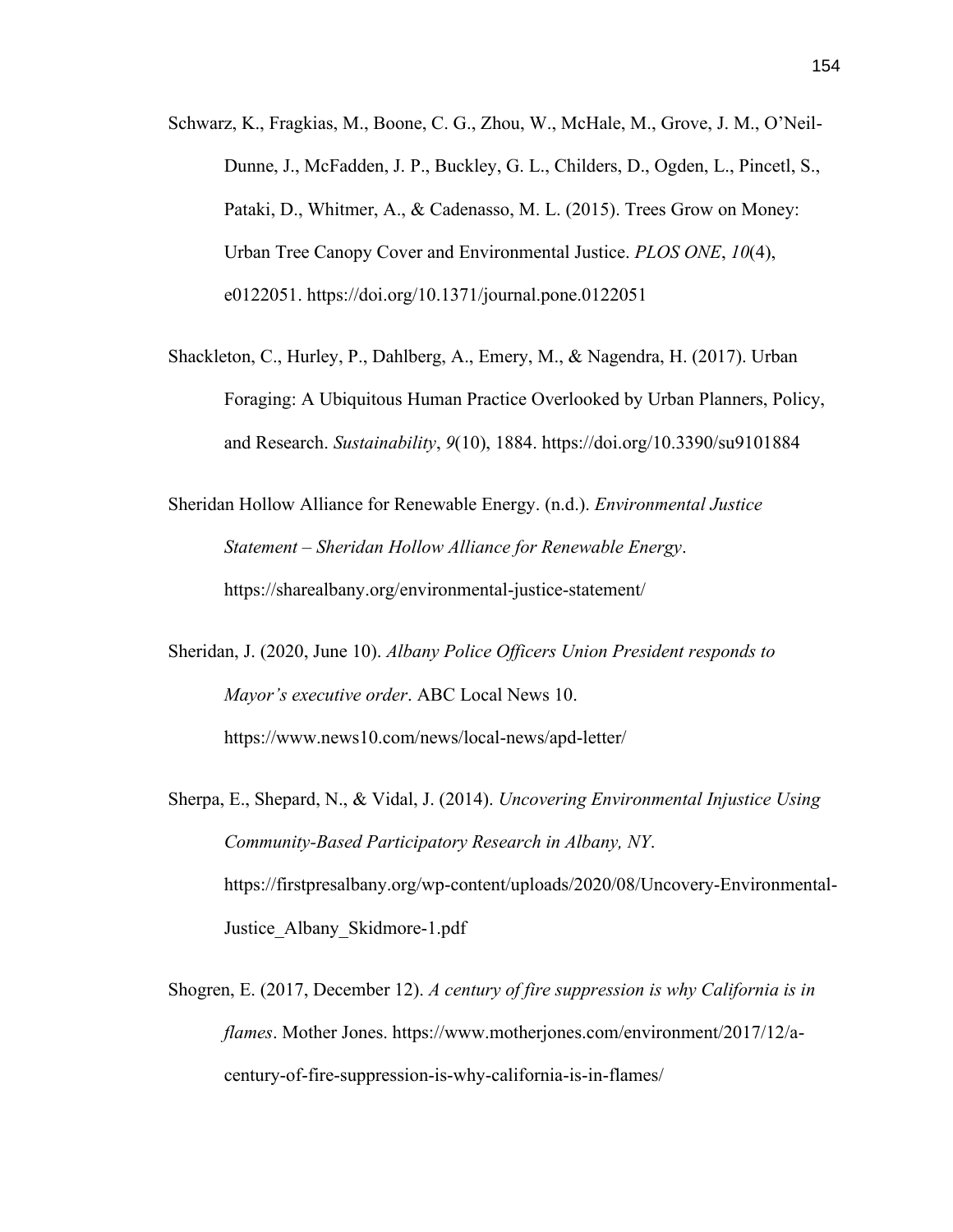- Spain, D., Logan, J. R., & Molotch, H. L. (1988). Urban Fortunes: The Political Economy of Place. *Social Forces*, *66*(4). https://doi.org/10.2307/2579447
- Stebbins, S. A. (2020, November 17). *The Haudenosaunee (Iroquois) Creation Story*. Social Sci LibreTexts. https://socialsci.libretexts.org/Bookshelves/Anthropology/Cultural\_Anthropology/ Book%3A Native Peoples of North America (Stebbins)/01%3A In 1491/1.04 %3A The Haudenosaunee (Iroquois) Creation Story
- Stockbridge-Munsee Band of Mohicans. (n.d.). *Forestry*. https://www.mohican.com/forestry/
- The Central Park Conservancy. (2020, October 28). *The Story of Seneca Village*. Central Park Conservancy. https://www.centralparknyc.org/articles/seneca-village
- Troy, A., Morgan Grove, J., & O'Neil-Dunne, J. (2012). The relationship between tree canopy and crime rates across an urban–rural gradient in the greater Baltimore region. *Landscape and Urban Planning*, *106*(3), 262–270. https://doi.org/10.1016/j.landurbplan.2012.03.010
- United States Department of Agriculture. (2020, April 23). *USDA ERS - Farm Labor*. Economic Research Service U.S. DEPARTMENT OF AGRICULTURE. https://www.ers.usda.gov/topics/farm-economy/farm-labor/
- Urban Institute. (2018, April 25). *Measuring Inclusion in America's Cities: Albany, NY*. https://apps.urban.org/features/inclusion/index.html?city=albany\_NY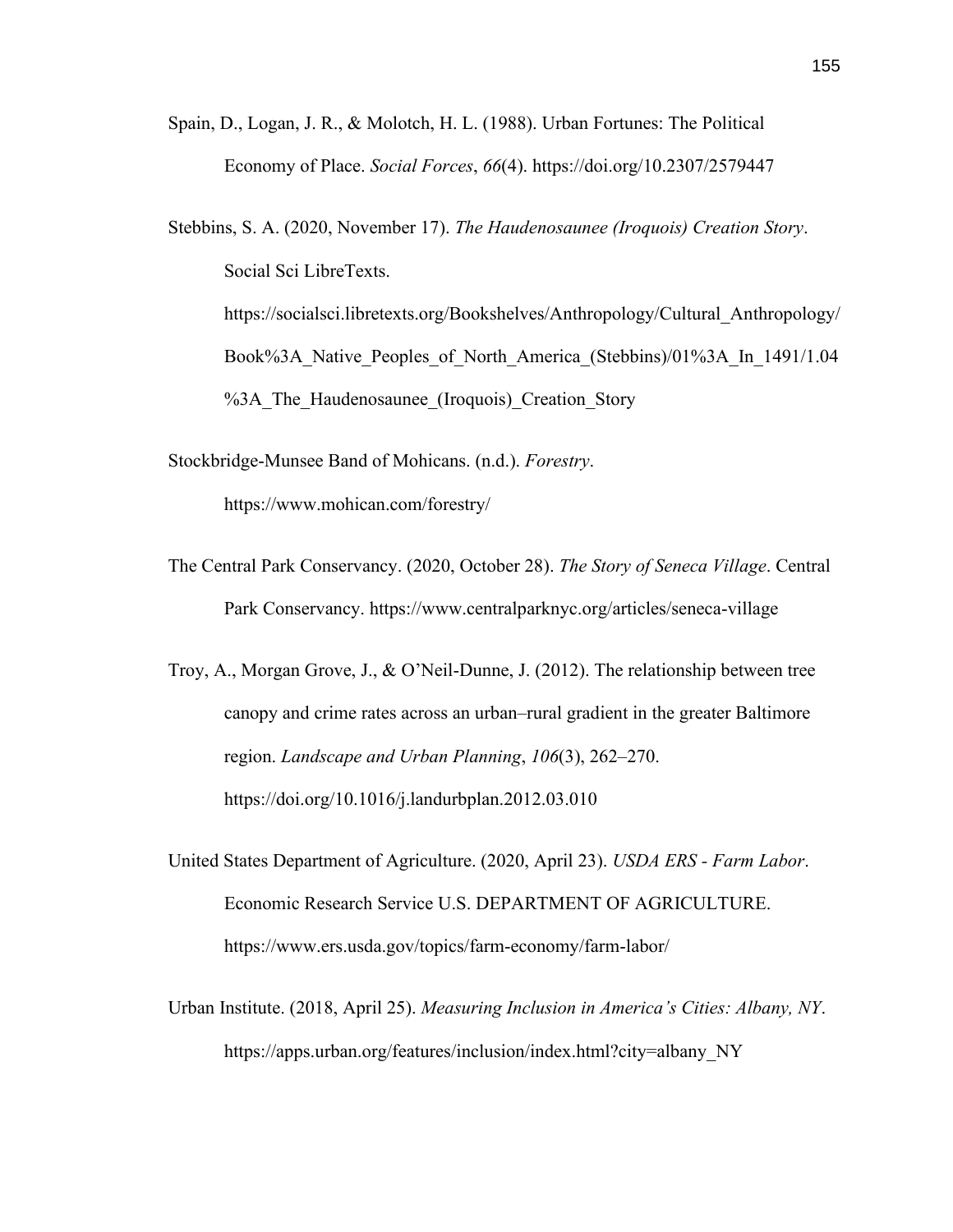- U.S. Department of the Interior: Bureau of Land Management. (n.d.). *Prescribed Burn Terminology*. Oregon/Washington BLM. Retrieved April 4, 2021, from https://www.blm.gov/or/resources/fire/prescribedburns/burn\_terminology.php
- US National Parks Service. (n.d.). *Tree of Peace (U.S. National Park Service)*. National Park Service. https://www.nps.gov/articles/tree-of-peace.htm
- Venables, R. W. (2010). The Haudenosaunee (Iroquois) Landscape Gendered and Balanced. In *The Clearings and The Woods* (pp. 21–48). Springer Science. https://doi.org/10.1007/978-1-4419-1501-6\_2

Vibrant Cities Lab. (n.d.). *Build a Stakeholder Coalition*.

https://www.vibrantcitieslab.com/toolkit/build-a-framework-for-change/

- *Vibrant Cities Lab : Resources for Urban Forestry, Trees, and Green Infrastructure*. (2014). Vibrant Cities Lab. https://www.vibrantcitieslab.com/
- Waite, D. S., Gold, G., & McCarty, M. (1993). *Albany Architecture: A Guide to the City*. Mount Ida Press. https://books.google.com/books?id=B\_M7vlQPa8kC&q=cuyler+and+bogart+was hington+park&pg=PA155#v=snippet&q=cuyler%20and%20bogart%20washingto n%20park&f=false
- Watkins, S. L., & Gerrish, E. (2018). The relationship between urban forests and race: A meta-analysis. *Journal of Environmental Management*, *209*, 152–168. https://doi.org/10.1016/j.jenvman.2017.12.021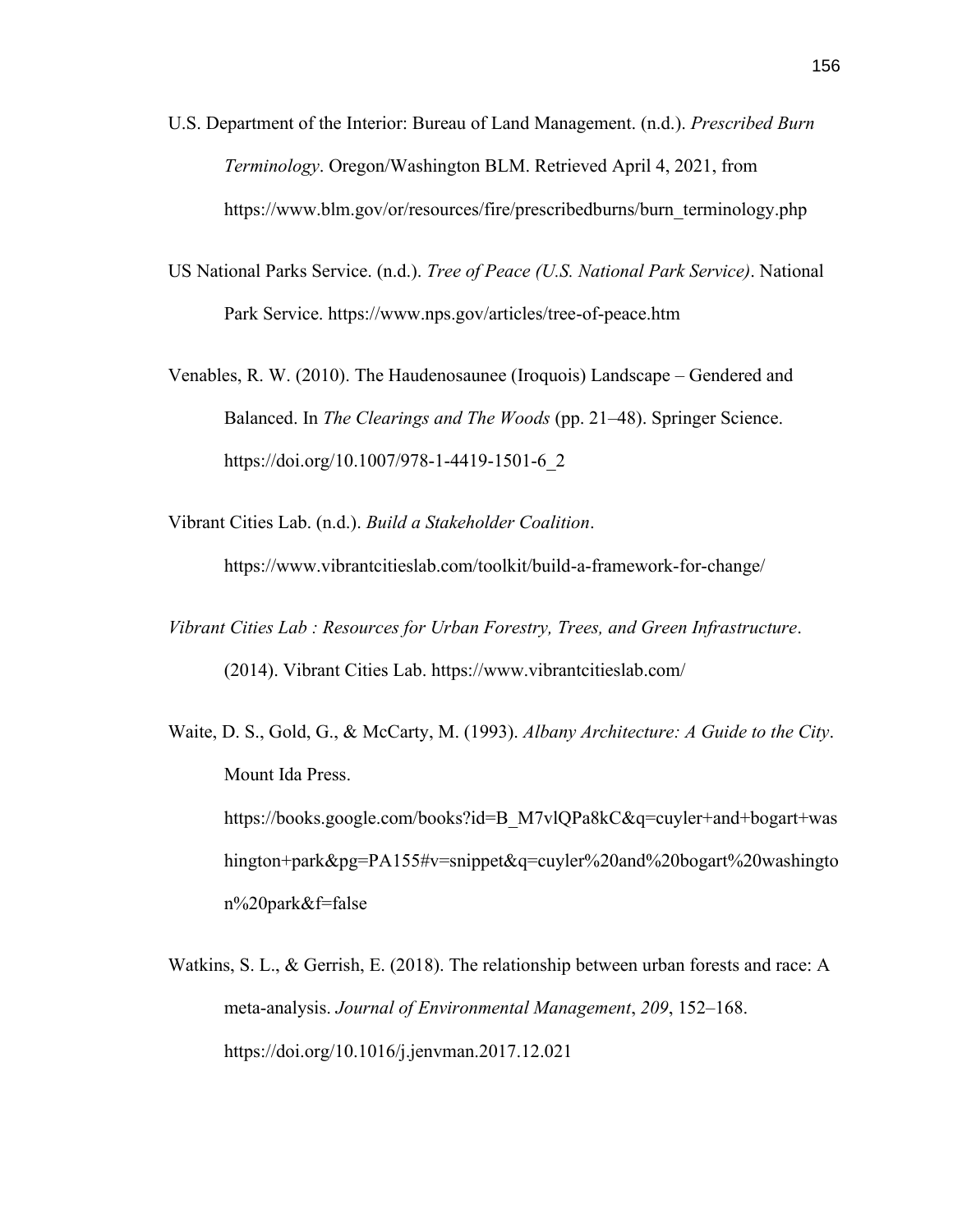- Weise, O. J. A. (2018). *The History of the City of Albany, New York: From the Discovery of the Great River in 1524, by Verrazzano, to the Present Time*. Franklin Classics. [https://books.google.com/books?id=aJl4AAAAMAAJ&printsec=frontcover&sour](https://books.google.com/books?id=aJl4AAAAMAAJ&printsec=frontcover&source=gbs_ge_summary_r&cad=0#v=onepage&q&f=false) [ce=gbs\\_ge\\_summary\\_r&cad=0#v=onepage&q&f=false](https://books.google.com/books?id=aJl4AAAAMAAJ&printsec=frontcover&source=gbs_ge_summary_r&cad=0#v=onepage&q&f=false)
- White, B., Borras Jr., S. M., Hall, R., Scoones, I., & Wolford, W. (2012). The new enclosures: critical perspectives on corporate land deals. The Journal of Peasant Studies, 39(3–4), 619–647. https://doi.org/10.1080/03066150.2012.691879
- Williams, O. R. (1978). The Regimentation of Blacks on the Urban Frontier in Colonial Albany, New York City and Philadelphia. *The Journal of Negro History*, *63*(4), 329–338. https://doi.org/10.2307/2716850
- Wolf, K. (n.d.). *Local Economics :: Green Cities: Good Health*. Green Cities: Good Health. https://depts.washington.edu/hhwb/Thm\_Economics.html
- Wolf, K. (2007, August). *City Trees and Property Values*. Arborist News. https://www.naturewithin.info/Policy/Hedonics.pdf
- Wolfe, M. K., & Menses, J. (2012). Does vegetation encourage or suppress urban crime? Evidence from Philadelphia, PA. *Landscape and Urban Planning*, *108*(2–4), 112– 122. https://doi.org/10.1016/j.landurbplan.2012.08.006
- Wong, E., Hogan, K., Rosenberg, J., & Denny, A. (2017). *Reducing Urban Heat Islands: Compendium of Strategies Trees and Vegetation*. US EPA Climate Protection Office of Atmospheric Programs: Partnership Division.